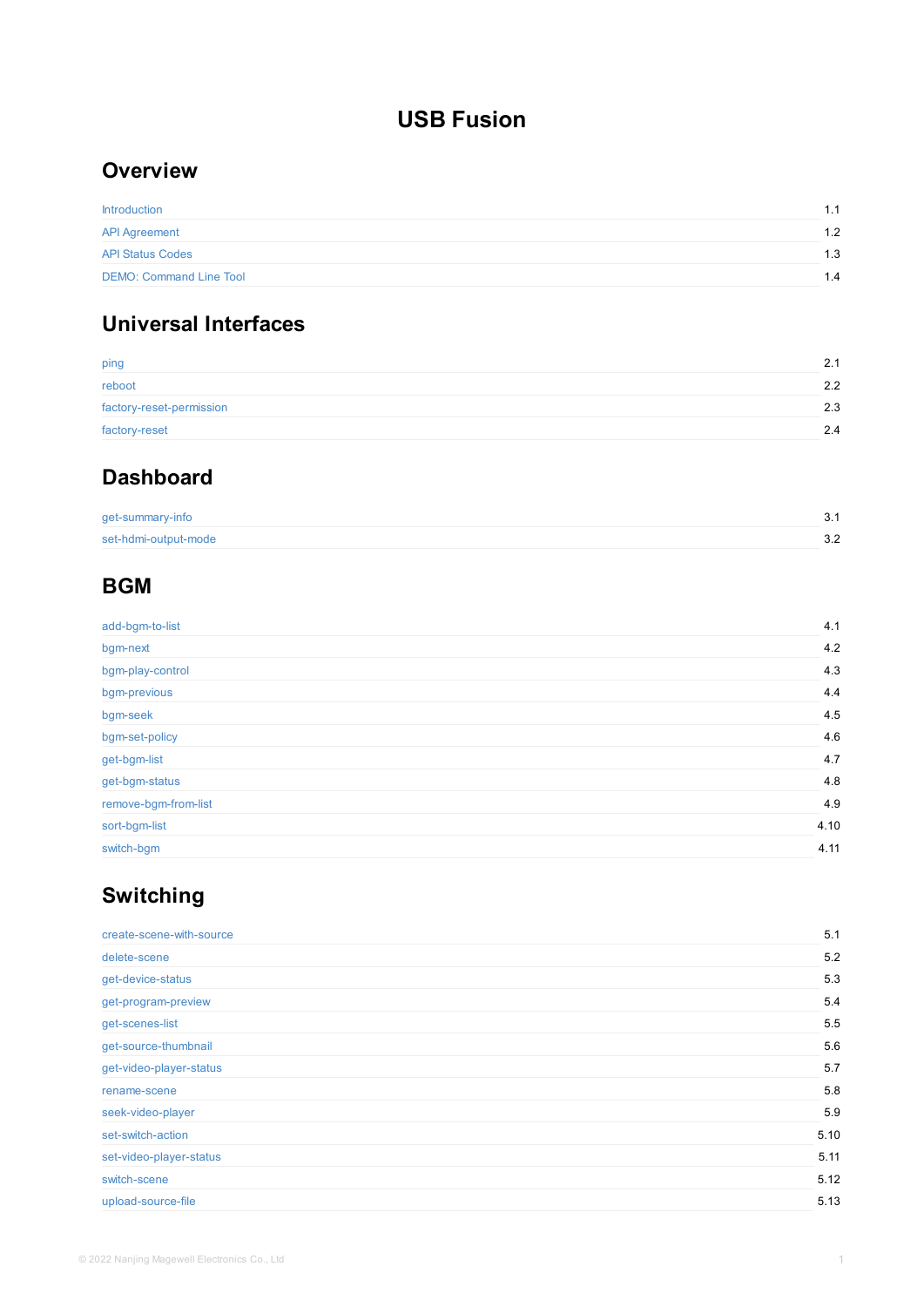### **User**

| login        |  |
|--------------|--|
| logout       |  |
| get-all      |  |
| add          |  |
| del          |  |
| ch-password  |  |
| set-password |  |
|              |  |

# **[Network](#page-57-0)**

| if-info            |
|--------------------|
| if-set             |
| if-route           |
| get-dns            |
| set-dns            |
| usb-config         |
| wireless-mode      |
| wireless-state     |
| ap-passwd          |
| ap-config          |
| ap-get-config      |
| wifi-scan          |
| wifi-scan-results  |
| wifi-connect       |
| wifi-connect-auto  |
| wifi-connect-state |
| wifi-disconnect    |
| wifi-forget        |

# **[Firm](#page-70-0)ware Upgrade**

| online-check        |  |  |
|---------------------|--|--|
| online-check-result |  |  |
| upload-fw           |  |  |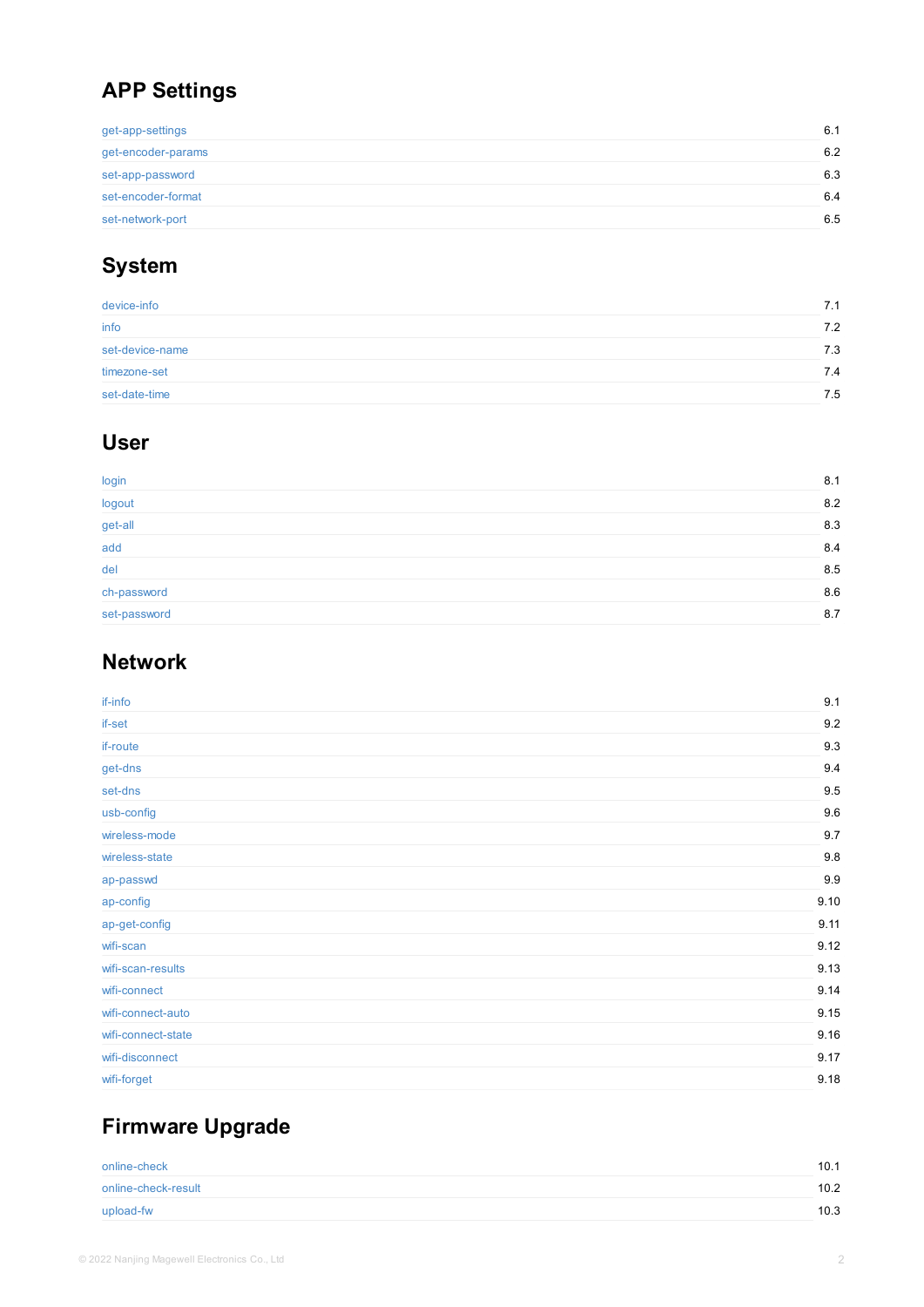| got-aibun-mos-nat |  |
|-------------------|--|
| remove-album-file |  |

# **Audio**

| get-volume-config    |  |
|----------------------|--|
| set-volume-config    |  |
| get-audio-card-list  |  |
| get-audio-card-mixer |  |
| get-mic-gain         |  |
| get-mic-monitor      |  |
| get-usb-audio-list   |  |
| set-audio-card-mixer |  |
| set-mic-gain         |  |
| set-mic-monitor      |  |
| set-usb-audio        |  |

# **General**

| add-launch-scene         |  |
|--------------------------|--|
| get-server-launch-scenes |  |
| get-server-settings      |  |
| set-auto-switch          |  |
| set-launch-scene         |  |
| set-usb-mirror           |  |

# **[Input](#page-108-0)**

| export-edid      |  |  |  |
|------------------|--|--|--|
| get-edid-config  |  |  |  |
| set-default-edid |  |  |  |
| set-edid-config  |  |  |  |
| upload-edid      |  |  |  |
| get-signal-info  |  |  |  |
| get-video-config |  |  |  |
| set-video-config |  |  |  |
|                  |  |  |  |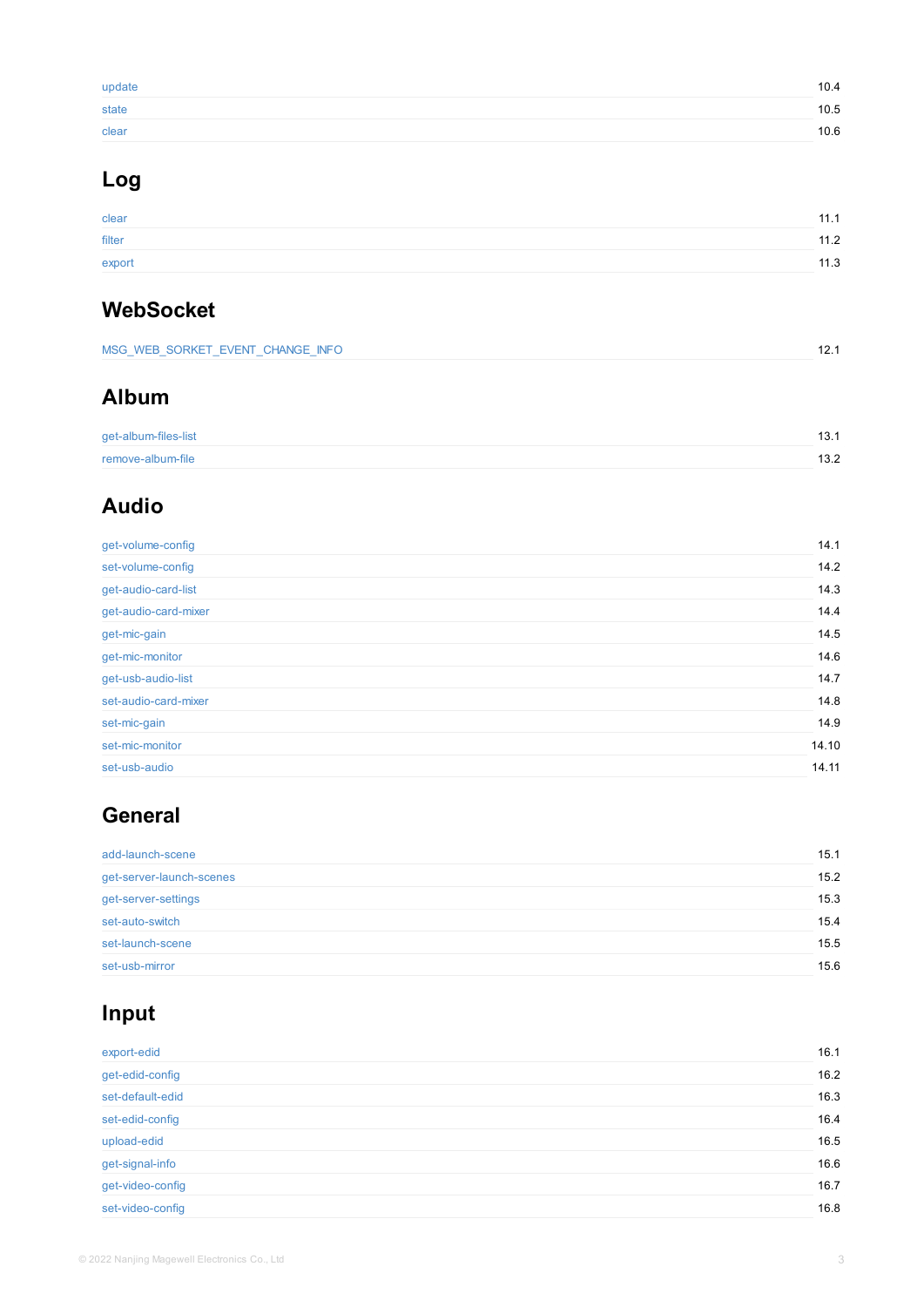| auu-prosontation       |  |  |
|------------------------|--|--|
| delete-presentation    |  |  |
| get-presentations-list |  |  |
| rename-presentation    |  |  |
| switch-presentation    |  |  |
|                        |  |  |

# **Source**

| check-source-exist |  |  |
|--------------------|--|--|
| check-source-used  |  |  |
| delete-source      |  |  |
| get-sources-list   |  |  |
| import-source      |  |  |
| rename-source      |  |  |
| upload-source-file |  |  |
|                    |  |  |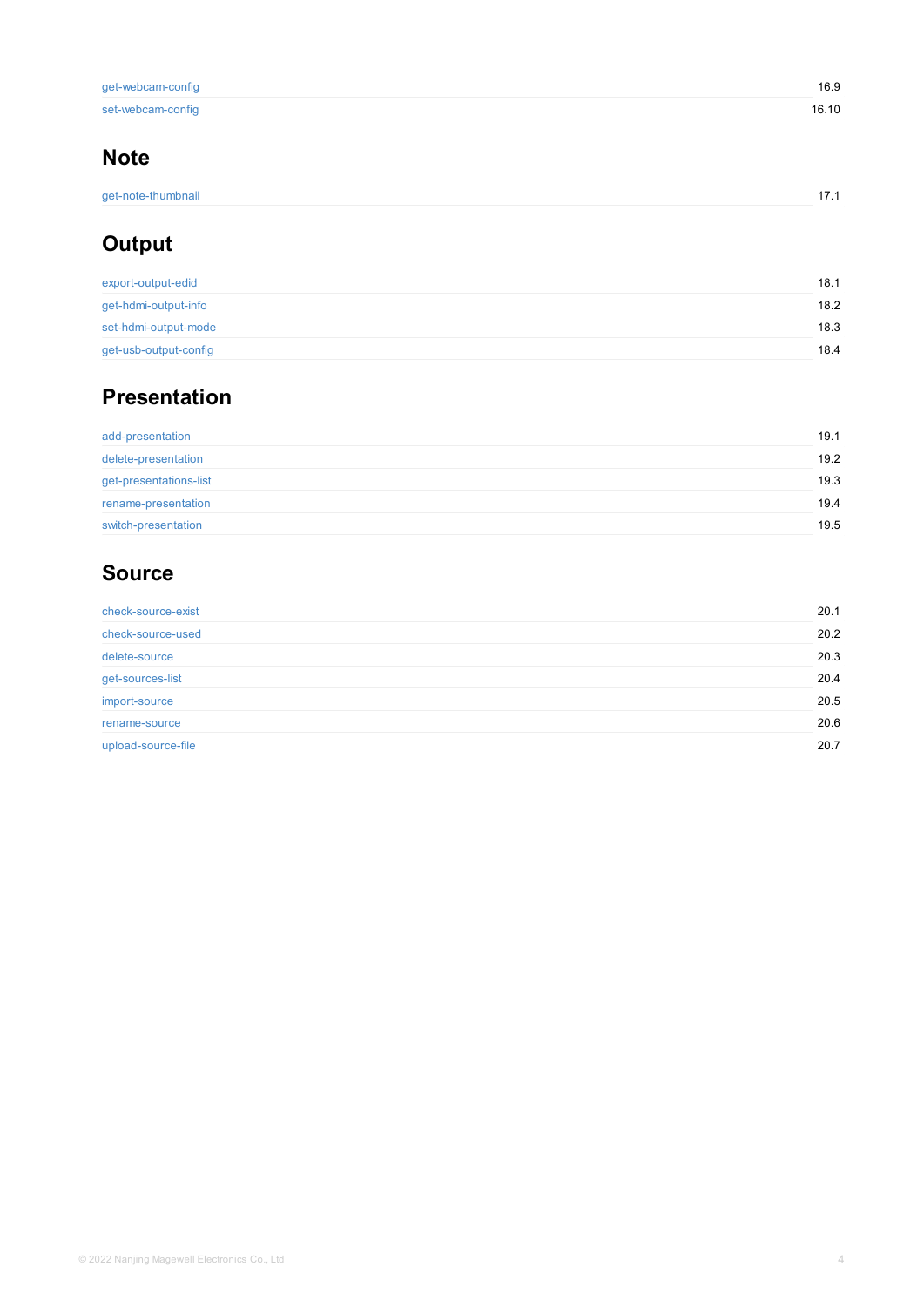# <span id="page-4-0"></span>**Introduction**

For USB Fusion, we have rich APIs for developers to interact with the device such as obtaining basic information about the device (device name, firmware version, etc.), modifying device configuration and upgrading firmware. These APIs are based on the Hyper Text Transfer Protocol (HTTP) and are lightweight and connectionless interfaces that response data in JavaScript Object Notation (JSON) format. This document gives you a detailed understanding of each API's functions and request mode.

APIs in this document apply to USB Fusion.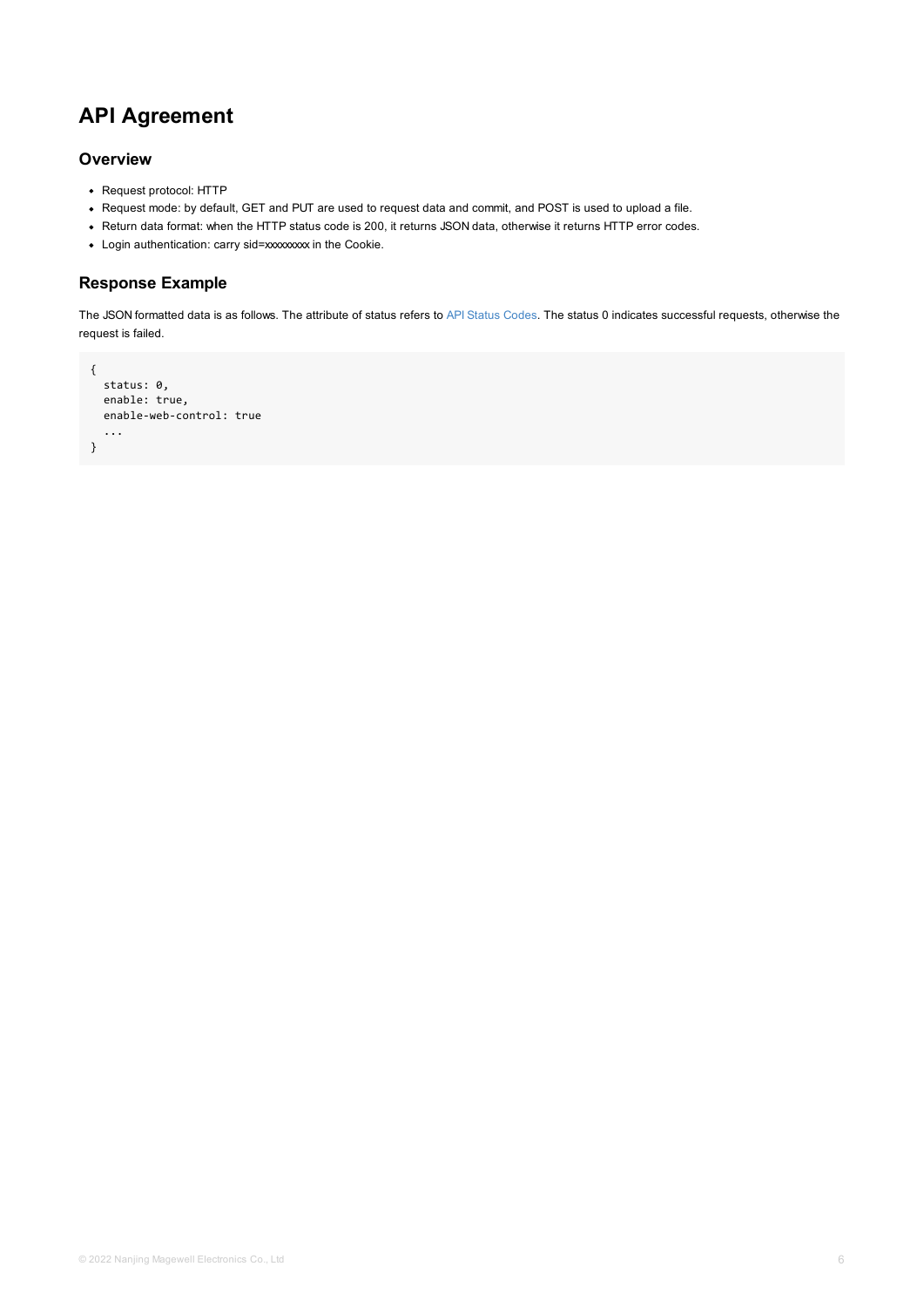## <span id="page-6-0"></span>**API Status Codes**

{

0: MW\_STATUS\_SUCCESS**,** 1: MW\_STATUS\_PENDING, 2: MW\_STATUS\_TIMEOUT**,** 3: MW\_STATUS\_INTERRUPTED**,** 4: MW\_STATUS\_TRY\_AGAIN**,** 5: MW\_STATUS\_NOT\_IMPLEMENTED, 6: MW\_STATUS\_UNKNOWN\_ERROR**,** 7: MW\_STATUS\_INVALID\_ARG**,** 8: MW\_STATUS\_NO\_MEMORY**,** 9: MW\_STATUS\_UNSUPPORTED**,** 10: MW\_STATUS\_FILE\_BUSY, 11: MW\_STATUS\_DEVICE\_BUSY, 12: MW\_STATUS\_DEVICE\_LOST, 13: MW\_STATUS\_IO\_FAILED**,** 14: MW\_STATUS\_READ\_FAILED**,** 15: MW\_STATUS\_WRITE\_FAILED, 16: MW\_STATUS\_NOT\_EXIST, 17: MW\_STATUS\_TOO\_MANY**,** 18: MW\_STATUS\_TOO\_LARGE, 19: MW\_STATUS\_OVERFLOW**,** 20: MW\_STATUS\_UNDERFLOW, 21: MW\_STATUS\_FORMAT\_ERROR**,** 22: MW\_STATUS\_FILE\_EXISTS**,** 23: MW\_STATUS\_FILE\_TYPE\_ERROR**,** 24: MW\_STATUS\_DEVICE\_TYPE\_ERROR, 25: MW\_STATUS\_IS\_DIRECTORY, 26: MW\_STATUS\_READ\_ONLY**,** 27: MW\_STATUS\_RANGE\_ERROR**,** 28: MW\_STATUS\_BROKEN\_PIPE, 29: MW\_STATUS\_NO\_SPACE**,** 30: MW\_STATUS\_NOT\_DIRECTORY, 31: MW\_STATUS\_NOT\_PERMITTED, 32: MW\_STATUS\_BAD\_ADDRESS, 33: MW\_STATUS\_SEEK\_ERROR**,** 34: MW\_STATUS\_CROSS\_DEVICE\_LINK, 35: MW\_STATUS\_NOT\_INITIALIED, 36: MW\_STATUS\_AUTH\_FAILED, 37: MW\_STATUS\_NOT\_LOGGED\_IN**,** 38: MW\_STATUS\_WRONG\_STATE, 39: MW\_STATUS\_MISMATCH, 40: MW\_STATUS\_VERIFY\_FAILED, 41: MW\_STATUS\_CONSTRAINT\_VIOLATION 42: MW\_STATUS\_CANCELED**,** 43: MW\_STATUS\_IN\_PROGRESS, 44: MW\_STATUS\_CONN\_REFUSED, 45: MW\_STATUS\_CONN\_RESET, 46: MW\_STATUS\_ADDR\_IN\_USE**,** 47: MW\_STATUS\_NO\_RESPONSE**,** 48: MW\_STATUS\_INFO\_CHANGED, 49: MW\_STATUS\_INVALID\_DATA, 50: MW\_STATUS\_NEED\_MORE\_DATA, 51: MW\_STATUS\_NO\_BUFFER,

53: MW\_STATUS\_BUFFER\_IS\_EMPTY, 54: MW\_STATUS\_BUFFER\_IS\_FULL

}

52: MW\_STATUS\_BUFFER\_TOO\_SMALL,

© 2022 Nanjing Magewell Electronics Co., Ltd

7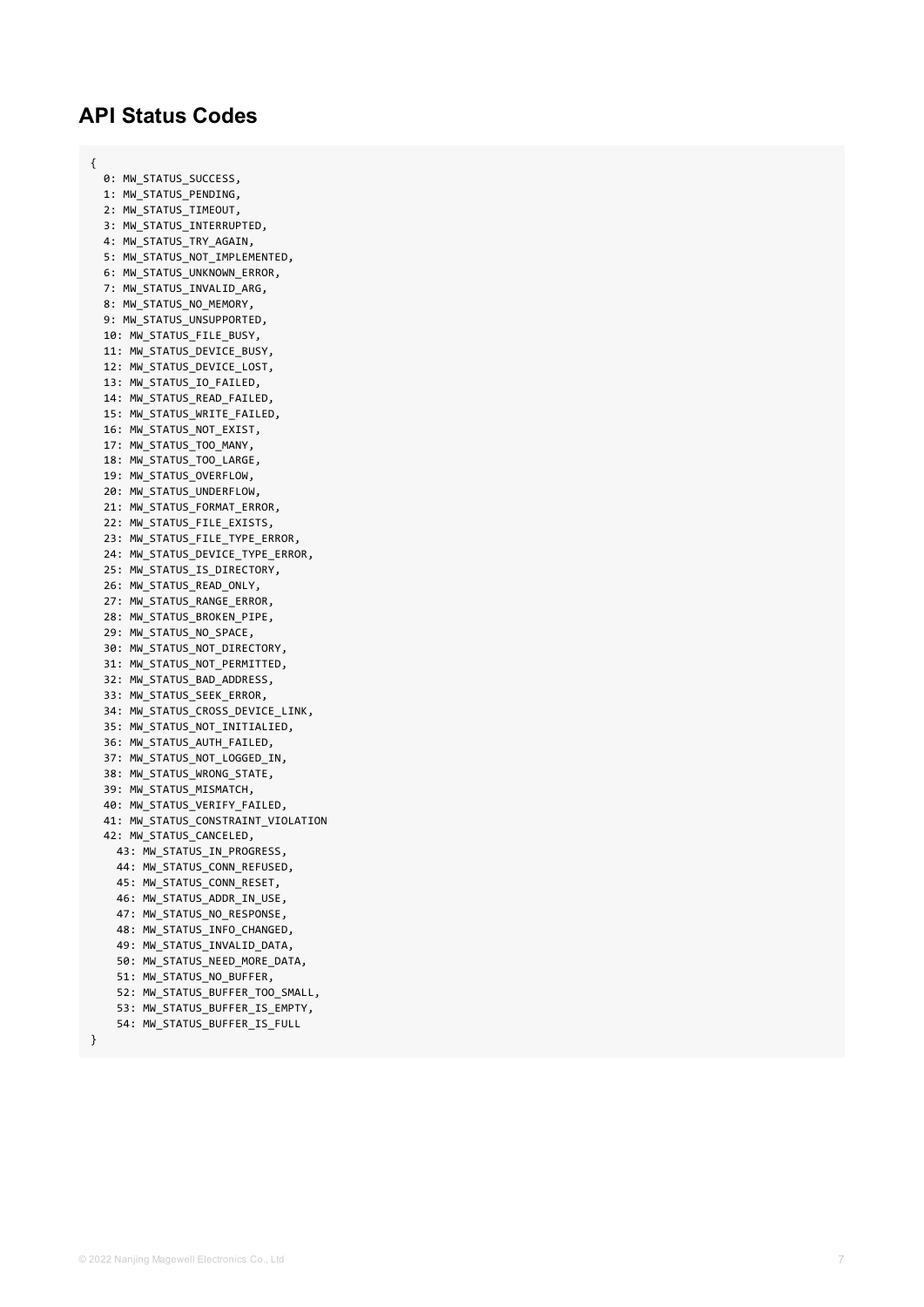## <span id="page-7-0"></span>**DEMO: Command Line Tool**

To call USB Fusion API, wget and curl are supported in Linux, Windows, and Mac OS.

The location of cookie files varies according to the OS. Adjust the file path for your situation. The following examples are for Linux.

#### **wget**

1. Save your login information on cookies.

```
wget --save-cookies=/var/tmp/sid.txt --keep-session-cookies "http://192.168.66.1/mwapi?method=login&id=Admin&pas
s=e3afed0047b08059d0fada10f400c1e5" -q -O -
```
1. List all users.

```
wget --load-cookies=/var/tmp/sid.txt --keep-session-cookies "http://192.168.66.1/mwapi?method=get-users" -q -O -
```
1. Add a new user.

```
wget --load-cookies=/var/tmp/sid.txt --keep-session-cookies "http://192.168.66.1/mwapi?method=add-user&id=test&p
ass=c4ca4238a0b923820dcc509a6f75849b" -q -O -
```
#### **curl**

1. Save your login information on cookies.

```
curl --cookie-jar /var/tmp/sid.txt "http://192.168.66.1/mwapi?method=login&id=Admin&pass=e3afed0047b08059d0fada1
0f400c1e5"
```
1. List all users.

```
curl --cookie /var/tmp/sid.txt "http://192.168.66.1/mwapi?method=get-users"
```
1. Add a new user.

curl --cookie /var/tmp/sid.txt "http://192.168.66.1/mwapi?method=add-user&id=test&pass=c4ca4238a0b923820dcc509a6 f75849b"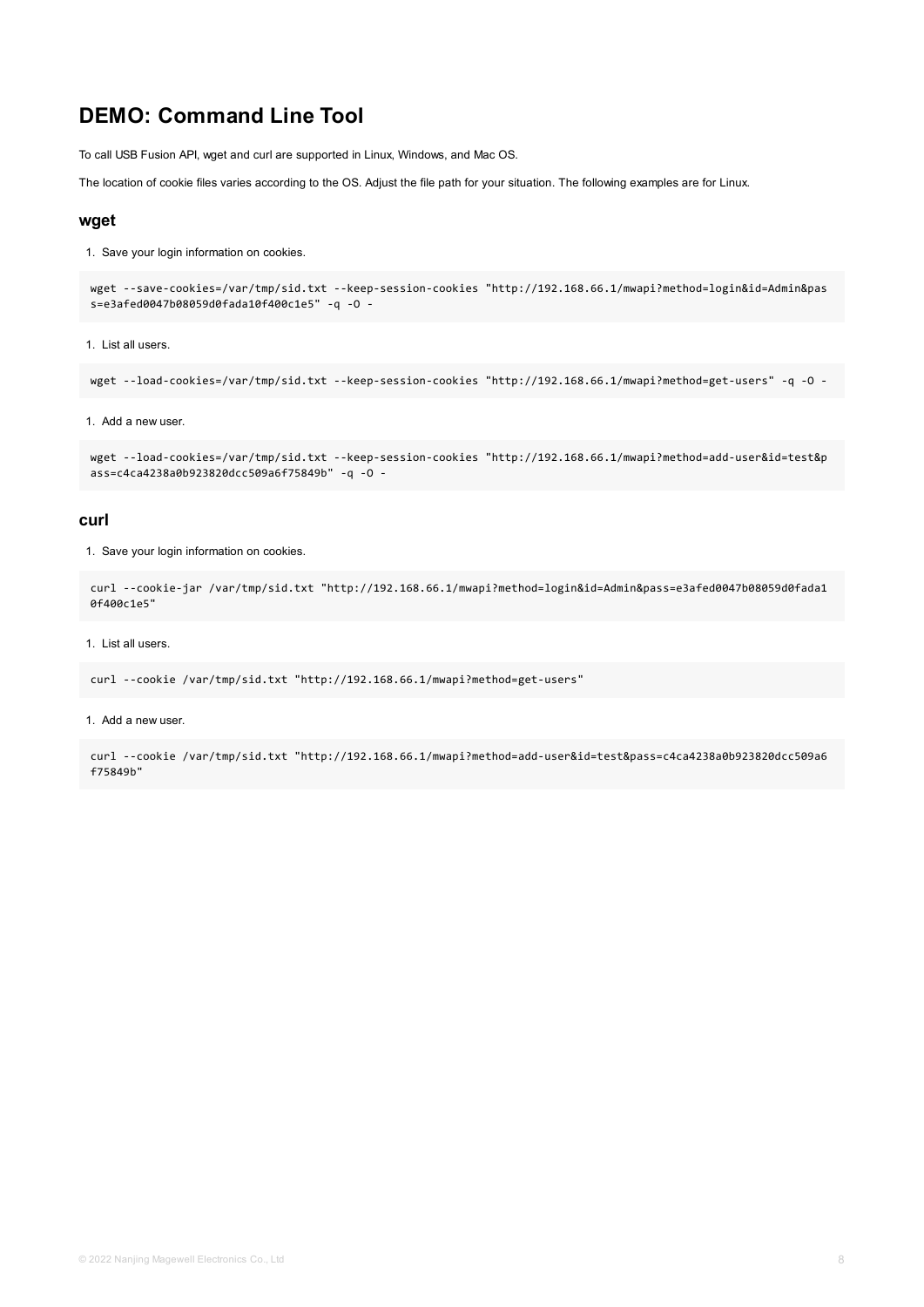<span id="page-8-0"></span>

| Name   | <b>Description</b>                                                                               |
|--------|--------------------------------------------------------------------------------------------------|
| status | 0: the device is ready. Refer to API Status Codes to find specific description for other values. |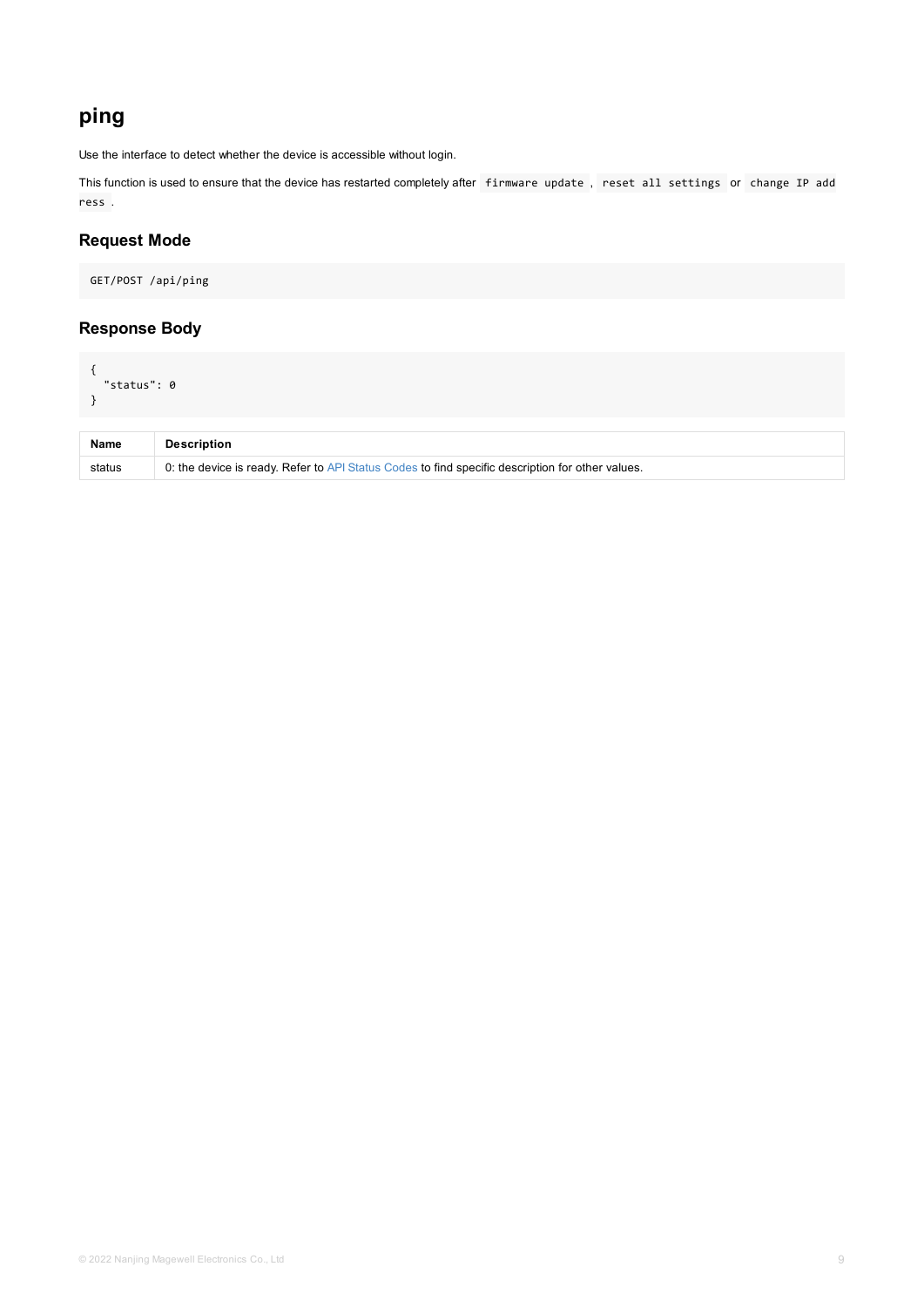<span id="page-9-0"></span>

|        | ) indicates that the request was accepted successfully, and the device will reboot. I<br>Refer to APL |
|--------|-------------------------------------------------------------------------------------------------------|
| status | description for other values.                                                                         |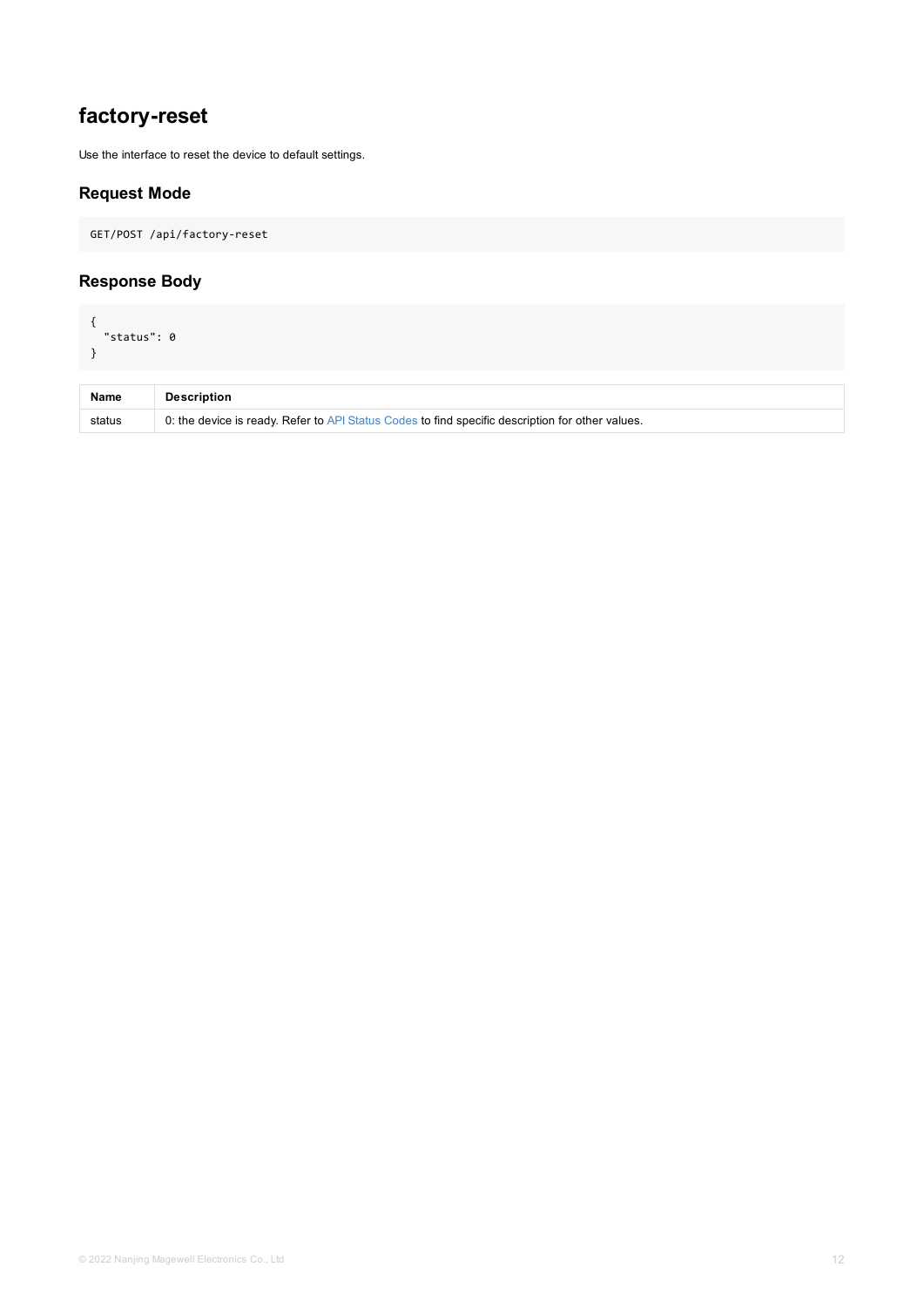```
"out": {...}
}
```
#### **1. Response Status**

"status": 0

| <b>Name</b> | <b>Description</b>                                                                                       |
|-------------|----------------------------------------------------------------------------------------------------------|
| status      | 0 indicates a successful data acquisition. Refer to API Status Codes to find specific description for ot |

#### **2. Basic Information (device {...})**

```
"device": {
  "name": "USB Presenter",
  "model": "HDMI 2K Plus",
  "serial-no": "B401180706020",
  "hw-revision": "B",
  "fw-version": "1.1.72",
  "up-to-date": true,
  "input-hdmi-1-state": "1920x1080p60",
  "input-hdmi-2-state": "no-signal",
  "input-web-camera-state": "1280x720p30",
  "hdmi-output-mode": 0,
  "hdmi-output-state": "unconnected",
  "cpu-usage": 5.00,
  "memory-usage": 58.33,
  "core-temp": 46.76,
  "up-time": 8006,
  "storage-size": 0,
  "fan-rpm": 0
}
```

```
Name Description
name The name of the product family
Plus...
serial-no The serial number of the device
hw-version
                  The hardware version of the device
                  Value range: A - Z
fw-version The current firmware version of the device
up-to-date
                  Whether the firmware is up to date
                  If yes, it shows true; otherwise, it shows false.
input-hdmi-1-state
                  The status of the current input signal of the HDMI 1 port, including no-signal, locking, uns
                  1920x1080p60)
```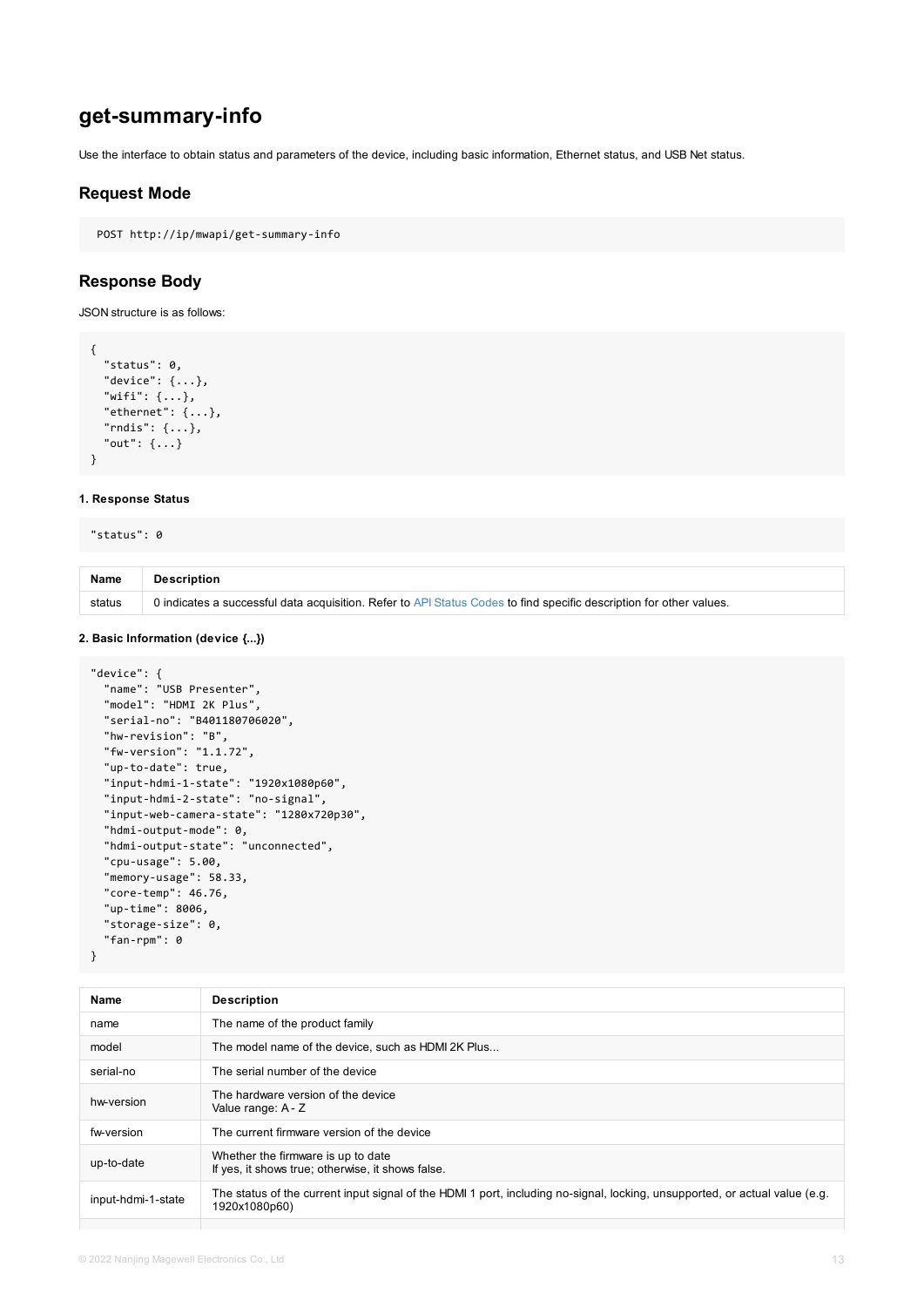| input-hdmi-2-state         | The status of the current input signal of the HDMI 2 port, including no-signal, locking, unsupported, or actual value (e.g.<br>1920x1080p60)     |
|----------------------------|--------------------------------------------------------------------------------------------------------------------------------------------------|
| input-web-camera-<br>state | The status of the current input signal of the WEB CAMERA port, including no-signal, locking, unsupported, or actual<br>value (e.g. 1920x1080p60) |
| hdmi-out-mode              | The mode of the current output signal, including 0, 1 and 2, respectively representing loopthru HDMI 1, loopthru HDMI 2<br>and pgm               |
| hdmi-out-state             | The status of the current output signal, including unconnected, unsupported and active                                                           |
| cpu-usage                  | The current CPU usage                                                                                                                            |
| memory-usage               | The current memory usage                                                                                                                         |
| core-temp                  | The current temperature $(°C)$ of the device's processor                                                                                         |
| up-time                    | The elapsed time since the device's last boot-up, in seconds                                                                                     |
| storage-size               | The storage capacity in MB                                                                                                                       |
| fan-rpm                    | The fan speed per minute                                                                                                                         |

#### **3. WiFi Status (wifi {...})**

```
"wifi": {
 "state": "magewell-001",
  "mac-addr": "70:B3:D5:75:D2:41",
  "ip-addr": "0.0.0.0",
  "ip-mask": "0.0.0.0",
  "gw-addr": "0.0.0.0",
  "dns-addr": "0.0.0.0",
  "tx-speed-kbps": 0,
 "rx-speed-kbps": 0
}
```

| <b>Name</b>   | <b>Description</b>                                             |
|---------------|----------------------------------------------------------------|
| state         | The connection status of WiFi, including down and disconnected |
| mac-addr      | The MAC address                                                |
| ip-addr       | The WiFi IP address                                            |
| ip-mask       | The subnet mask address                                        |
| gw-addr       | The gateway address                                            |
| dns-addr      | The DNS server address                                         |
| tx-speed-kbps | The WiFi send speed in Kbps                                    |
| rx-speed-kbps | The WiFi receive speed in Kbps                                 |

#### **4. Ethernet Status (ethernet {...})**

```
"ethernet": {
 "state": "disconnected",
 "mac-addr": "70:B3:D5:75:D2:41",
 "ip-addr": "0.0.0.0",
 "ip-mask": "0.0.0.0",
 "gw-addr": "0.0.0.0",
  "dns-addr": "0.0.0.0",
  "tx-speed-kbps": 0,
  "rx-speed-kbps": 0
```

| $\}$ |  |  |  |
|------|--|--|--|
|      |  |  |  |

| <b>Name</b>   | <b>Description</b>                                                                                       |
|---------------|----------------------------------------------------------------------------------------------------------|
| state         | The Ethernet connection status, including down, disconnected, 10m, 100m, 1000m, 2500m, 5000m, and 10000m |
| mac-addr      | The MAC address                                                                                          |
| ip-addr       | The Ethernet IP address                                                                                  |
| ip-mask       | The subnet mask address                                                                                  |
| gw-addr       | The gateway address                                                                                      |
| dns-addr      | The DNS server address                                                                                   |
| tx-speed-kbps | The Ethernet send speed, in Kbps                                                                         |
|               |                                                                                                          |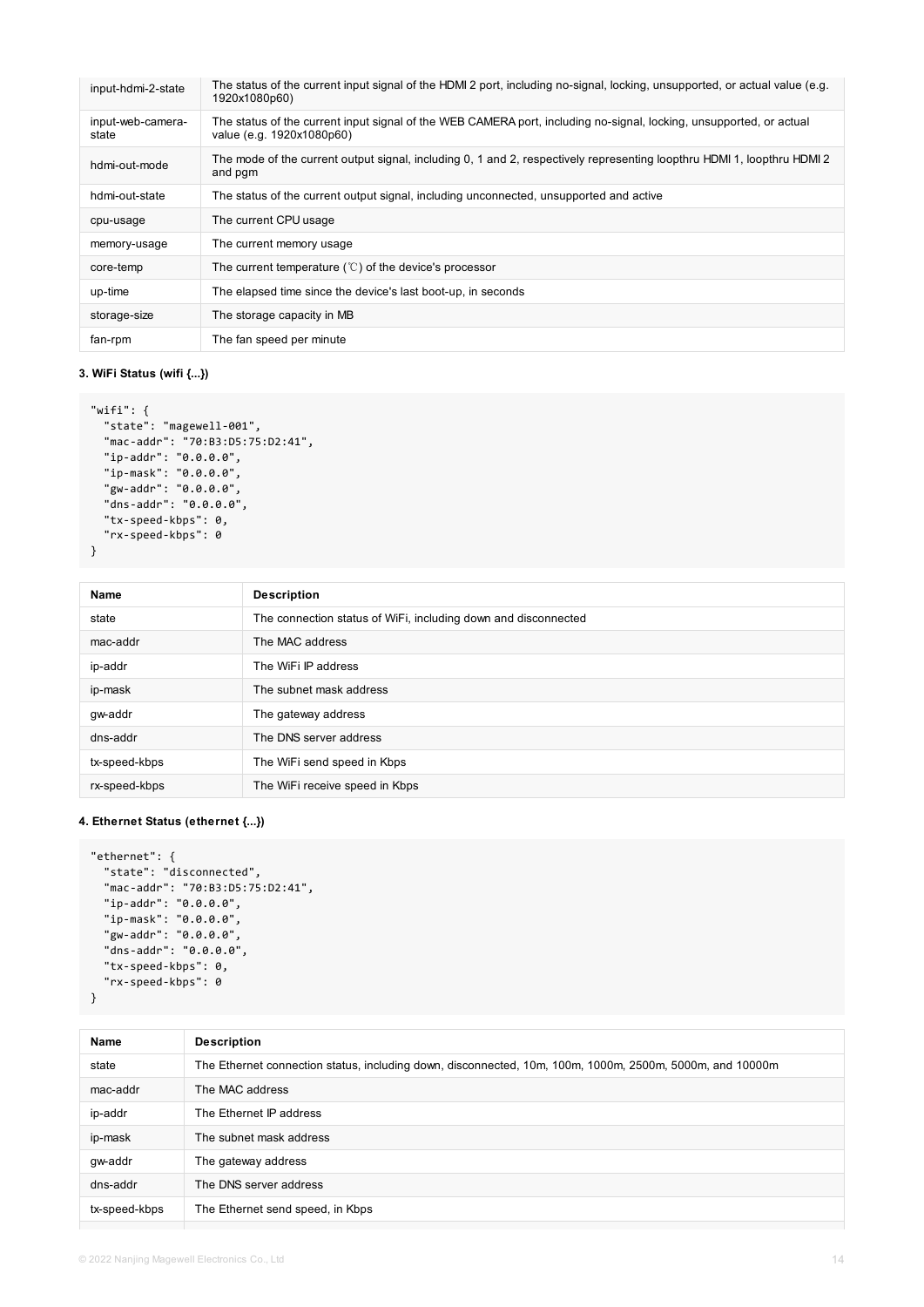#### **5. USB Net Status (rndis {...})**

```
"rndis": {
 "state": "high-speed",
 "ip-addr": "192.168.66.1",
  "tx-speed-kbps": 0,
 "rx-speed-kbps": 0
}
```

| <b>Name</b>   | <b>Description</b>                                                                                             |
|---------------|----------------------------------------------------------------------------------------------------------------|
| state         | The USB connection status, including disconnected, full-speed, high-speed, super-speed-5g, and super-speed-10g |
| ip-addr       | The USB RNDIS address                                                                                          |
| tx-speed-kbps | The current send speed, in Kbps                                                                                |
| rx-speed-kbps | The current receive speed, in Kbps                                                                             |

#### **6. USB OUT Status (out {...})**

```
"out": {
  "video-format": "NV12",
  "connection": "USB 3.0",
  "audio-drop-frames": 0,
  "video-drop-frames": 0,
  "video-width": 1920,
  "video-height": 1080,
  "video-scan": "progressive",
  "video-field-rate": 0.00,
  "audio-num-channels": 2,
 "audio-sample-rate": 48000,
  "audio-bit-count": 16
}
```

| <b>Name</b>        | <b>Description</b>                                                    |
|--------------------|-----------------------------------------------------------------------|
| video-format       | The output format of UVC video, including NV12, YUYV, MJPEG, etc.     |
| connection         | The connection status of USB, including USB 3.0, USB 2.0, and disable |
| audio-drop-frames  | The number of audio frames dropped in the previous second             |
| audio-num-channels | The total number of audio channels                                    |
| audio-sample-rate  | The audio sampling rate, including 32000, 44100, etc.                 |
| audio-bit-count    | The audio bit rate, including 16, 20, 24, etc.                        |
| video-drop-frames  | The number of video frames dropped in the previous second             |
| video-bit-rate     | The video encoding rate in the previous second, in Kbps               |
| video-width        | The width of the video and the total number of pixels                 |
| video-height       | The height of the video and the total number of pixels                |
| video-scan         | The scan mode, including progressive, interlaced and psf              |
| video-field-rate   | The frame rate, including 24, 25, 29.97, 30, 48, 50, 59.94, and 60    |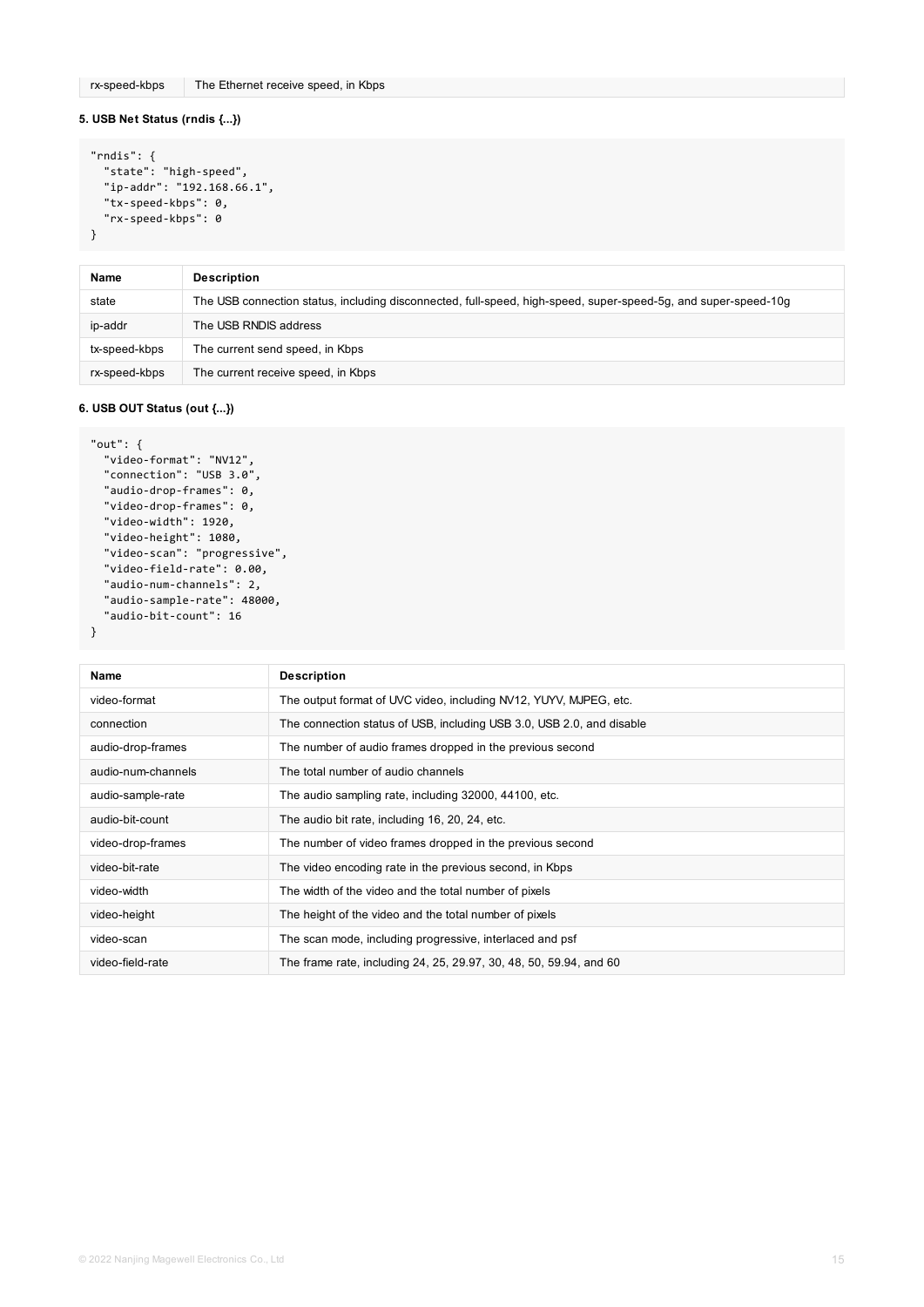```
"status": 0,
}
```

| <b>Name</b> | <b>Description</b>                                                                                     |
|-------------|--------------------------------------------------------------------------------------------------------|
| status      | 0: the setting is successful. Refer to API Status Codes to find specific description for other values. |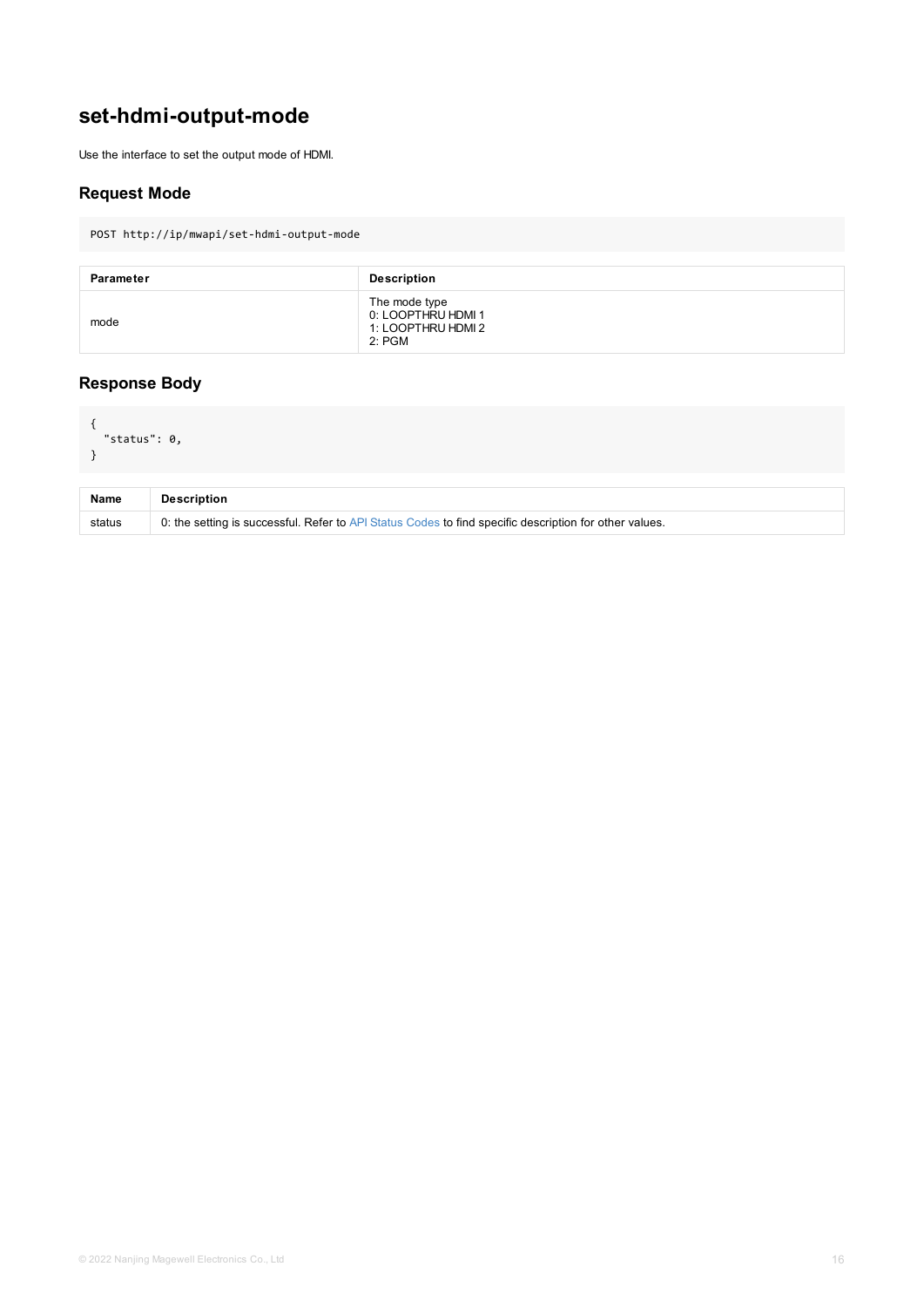<span id="page-16-0"></span>JSON structure is as follows:

```
{
   "message": "success",
   "status": 0
}
```
### **1. Response Status**

| <b>Name</b> | <b>Description</b>                                                                                       |
|-------------|----------------------------------------------------------------------------------------------------------|
| status      | 0 indicates a successful data acquisition. Refer to API Status Codes to find specific description for ot |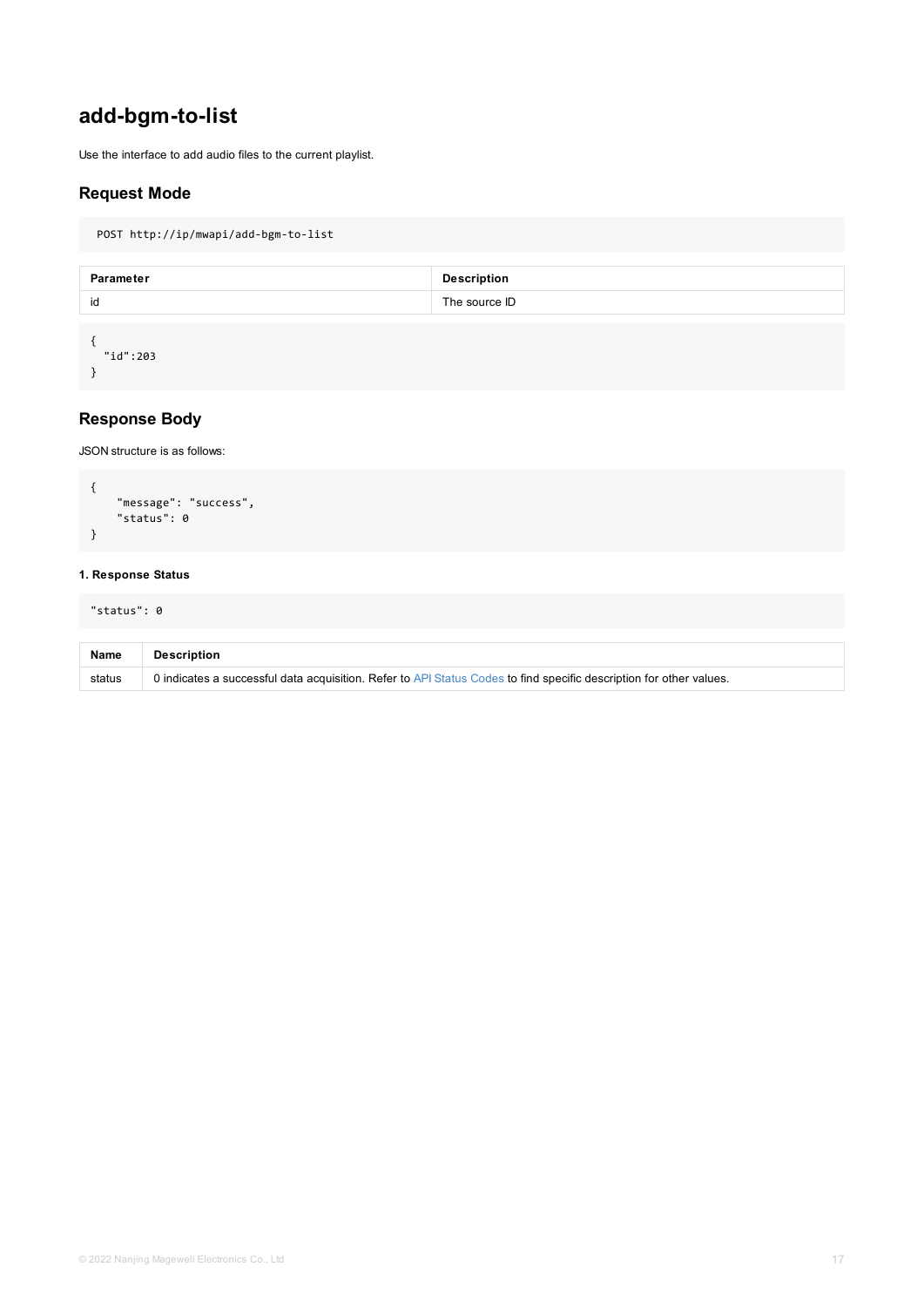#### <span id="page-17-0"></span>**1. Response Status**

| <b>Name</b> | <b>Description</b>                                                                                       |
|-------------|----------------------------------------------------------------------------------------------------------|
| status      | 0 indicates a successful data acquisition. Refer to API Status Codes to find specific description for ot |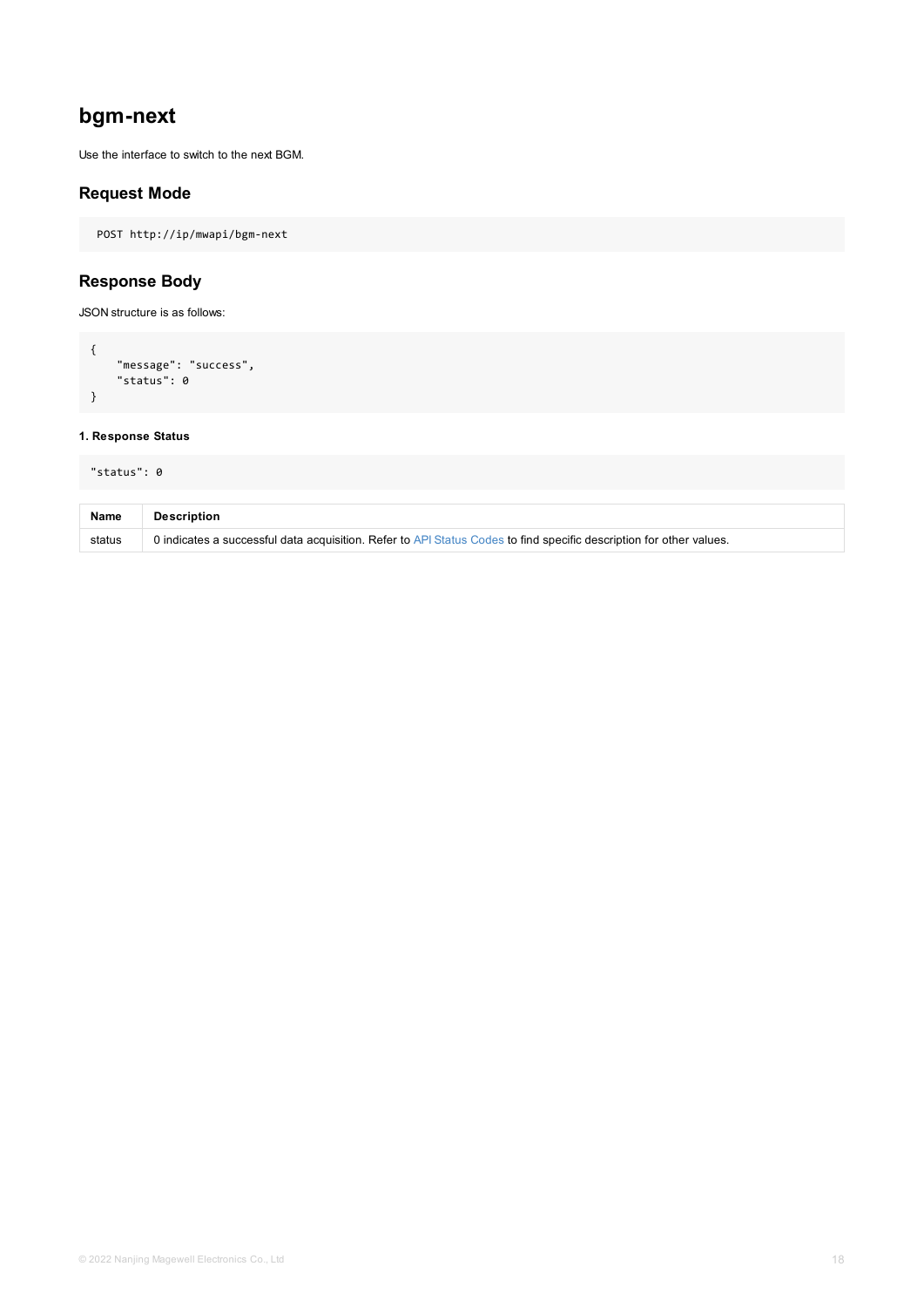### <span id="page-18-0"></span>**Response Body**

JSON structure is as follows:

```
{
    "message": "success",
   "status": 0
}
```
#### **1. Response Status**

| <b>Name</b> | <b>Description</b>                                                                                       |
|-------------|----------------------------------------------------------------------------------------------------------|
| status      | 0 indicates a successful data acquisition. Refer to API Status Codes to find specific description for ot |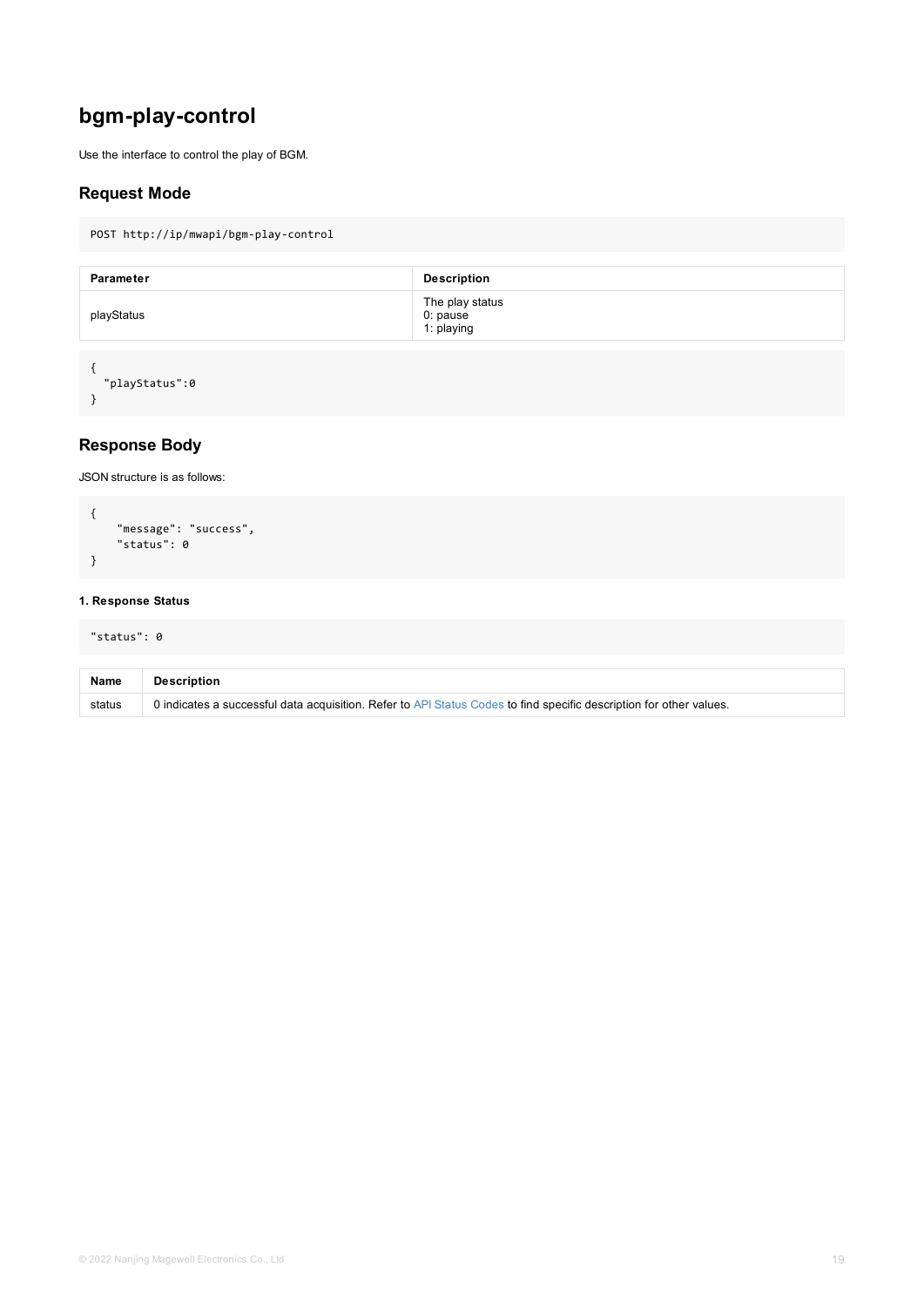#### <span id="page-19-0"></span>**1. Response Status**

| <b>Name</b> | <b>Description</b>                                                                                       |
|-------------|----------------------------------------------------------------------------------------------------------|
| status      | 0 indicates a successful data acquisition. Refer to API Status Codes to find specific description for ot |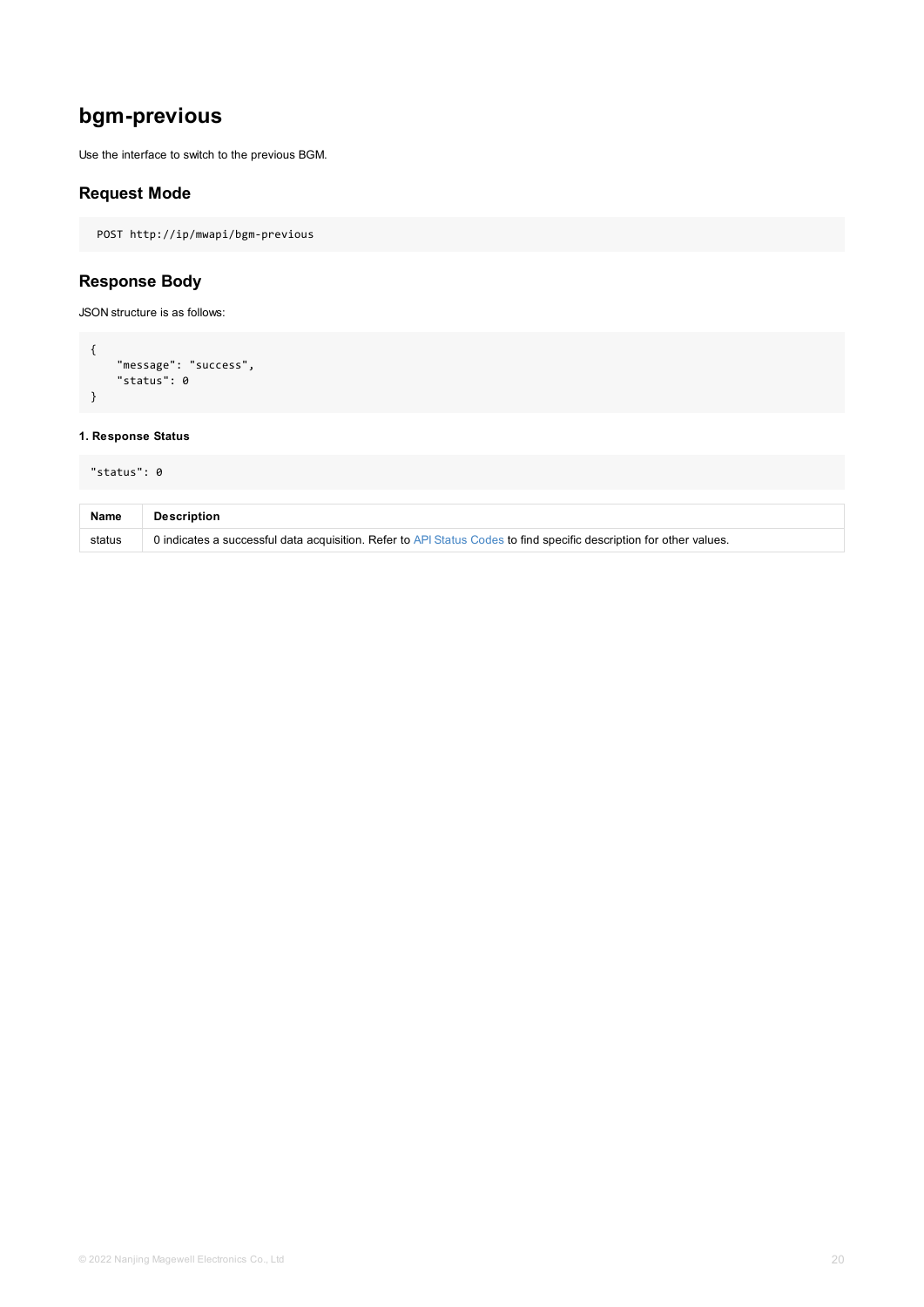<span id="page-20-0"></span>JSON structure is as follows:

```
{
   "message": "success",
   "status": 0
}
```
### **1. Response Status**

| <b>Name</b> | <b>Description</b>                                                                                       |
|-------------|----------------------------------------------------------------------------------------------------------|
| status      | 0 indicates a successful data acquisition. Refer to API Status Codes to find specific description for ot |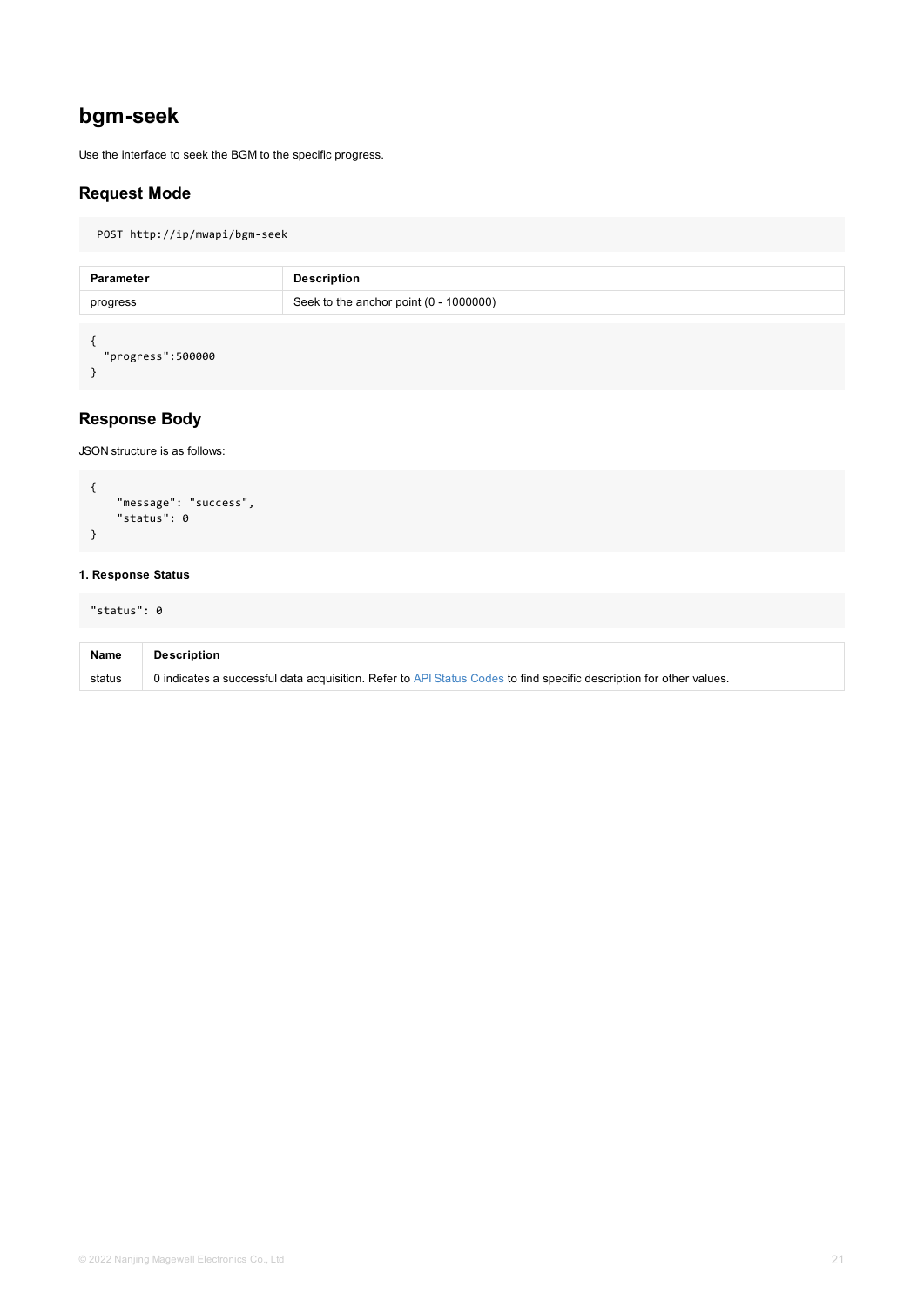### <span id="page-21-0"></span>**Response Body**

JSON structure is as follows:

```
{
    "message": "success",
    "status": 0
}
```
### **1. Response Status**

| <b>Name</b> | <b>Description</b>                                                                                       |
|-------------|----------------------------------------------------------------------------------------------------------|
| status      | 0 indicates a successful data acquisition. Refer to API Status Codes to find specific description for ot |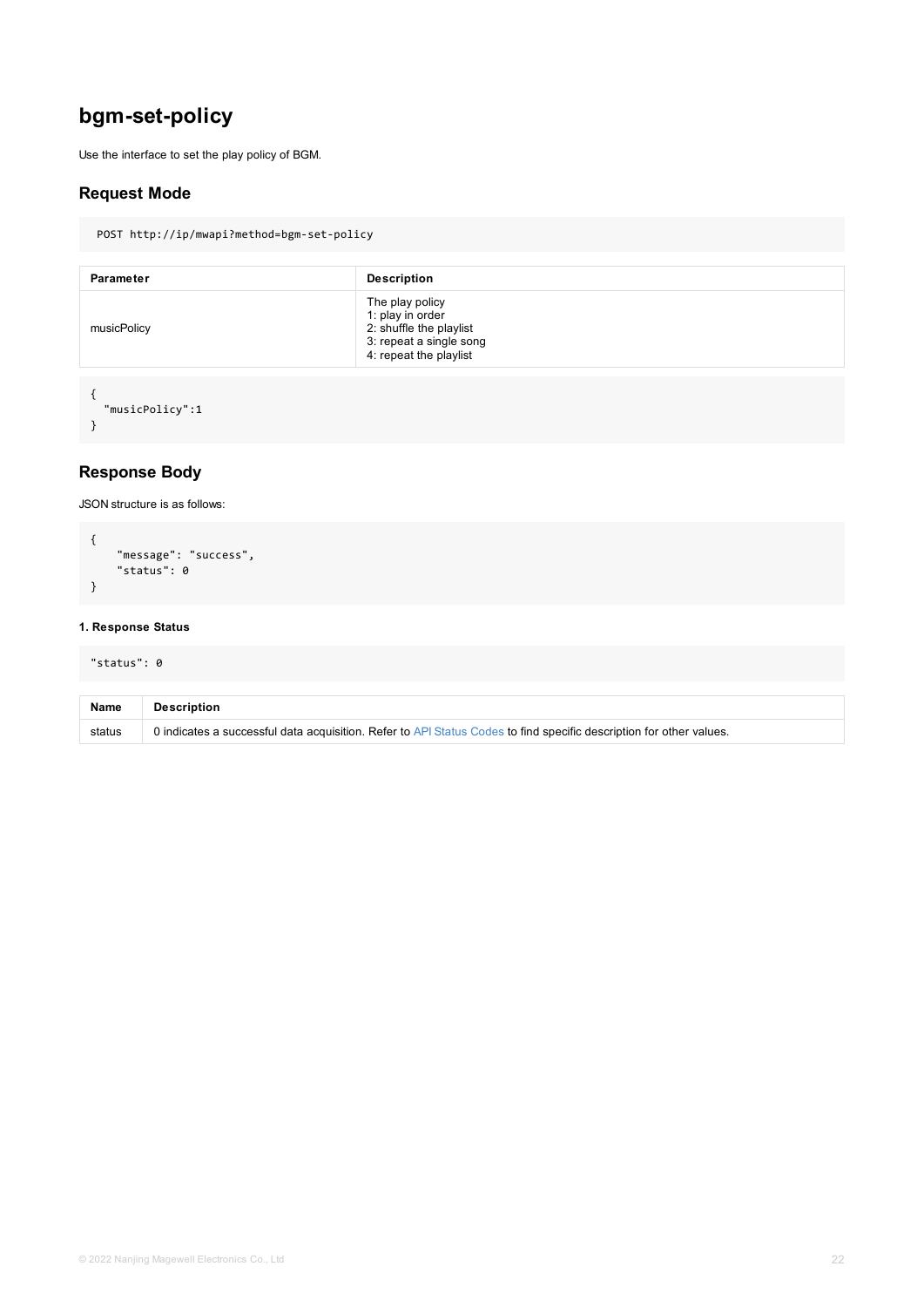```
"message": "success",
    "result": 0
}
```
#### **1. Response Status**

```
"status": 0
```

| <b>Name</b> | <b>Description</b>                                                                                  |
|-------------|-----------------------------------------------------------------------------------------------------|
| status      | 0 indicates a successful data acquisition. Refer to API Status Codes to find specific description f |
| pagelndex   | Shows the page number: 0, 1, 2                                                                      |
| totalCount  | Shows the total number of items                                                                     |

#### **2. BGM List of Current Page (bgmList {...})**

```
"bgmList":[
            {
                "artist": "Magewell",
                "duration": 231000,
                "id": 2006,
                "title": "Magewell 01"
            },
            {
                "artist": "Magewell",
                "duration": 194000,
                "id": 2038,
                "title": "Magewell 02"
            },
            {
                "artist": "Magewell",
                "duration": 240000,
                "id": 2037,
                "title": "Magewell 03"
            }
        ]
```

| <b>Name</b> | <b>Description</b> |
|-------------|--------------------|
| id          | The BGM ID         |
| title       | The song name      |
| artist      | The artist         |
| duration    | The duration in ms |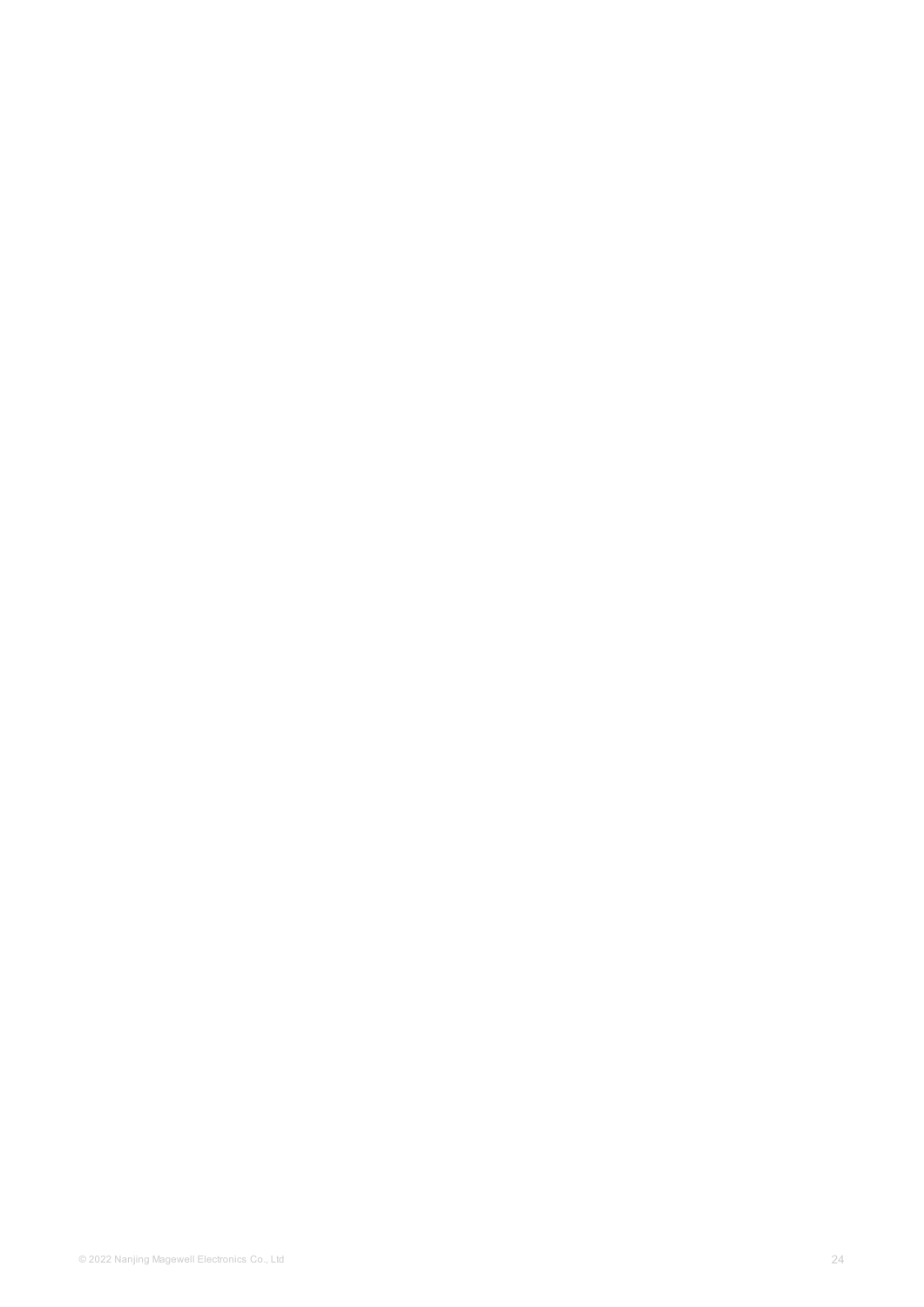#### **1. Response Status**

"status": 0

| <b>Name</b> | <b>Description</b>                                                                                |
|-------------|---------------------------------------------------------------------------------------------------|
| status      | 0 indicates a successful data acquisition. Refer to API Status Codes to find specific description |
| musicStatus | The status of BGM                                                                                 |

#### **2. Current Status**

```
"musicStatus": {
           "currentMusicId": 2038,
           "duration": 194000,
            "policy": 2,
            "progress": 500000,
           "status": 0
       }
```

| <b>Name</b>    | <b>Description</b>              |
|----------------|---------------------------------|
| currentMusicId | The ID of current BGM           |
| duration       | The duration of audio, in ms    |
| <b>Status</b>  | The play status                 |
| policy         | The play policy                 |
| progress       | The play progress (0 - 1000000) |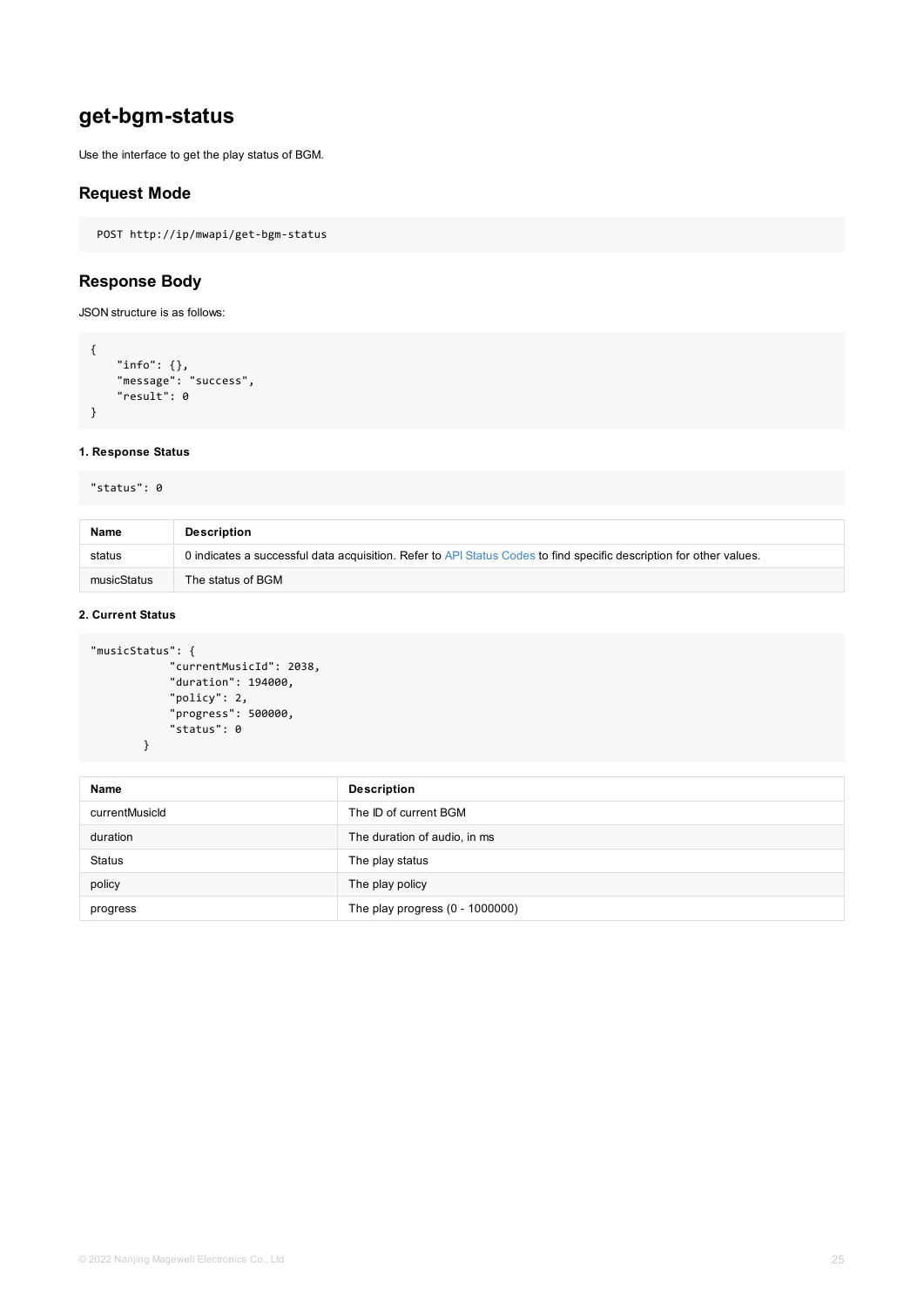JSON structure is as follows:

```
{
   "message": "success",
   "status": 0
}
```
### **1. Response Status**

| <b>Name</b> | <b>Description</b>                                                                                       |
|-------------|----------------------------------------------------------------------------------------------------------|
| status      | 0 indicates a successful data acquisition. Refer to API Status Codes to find specific description for ot |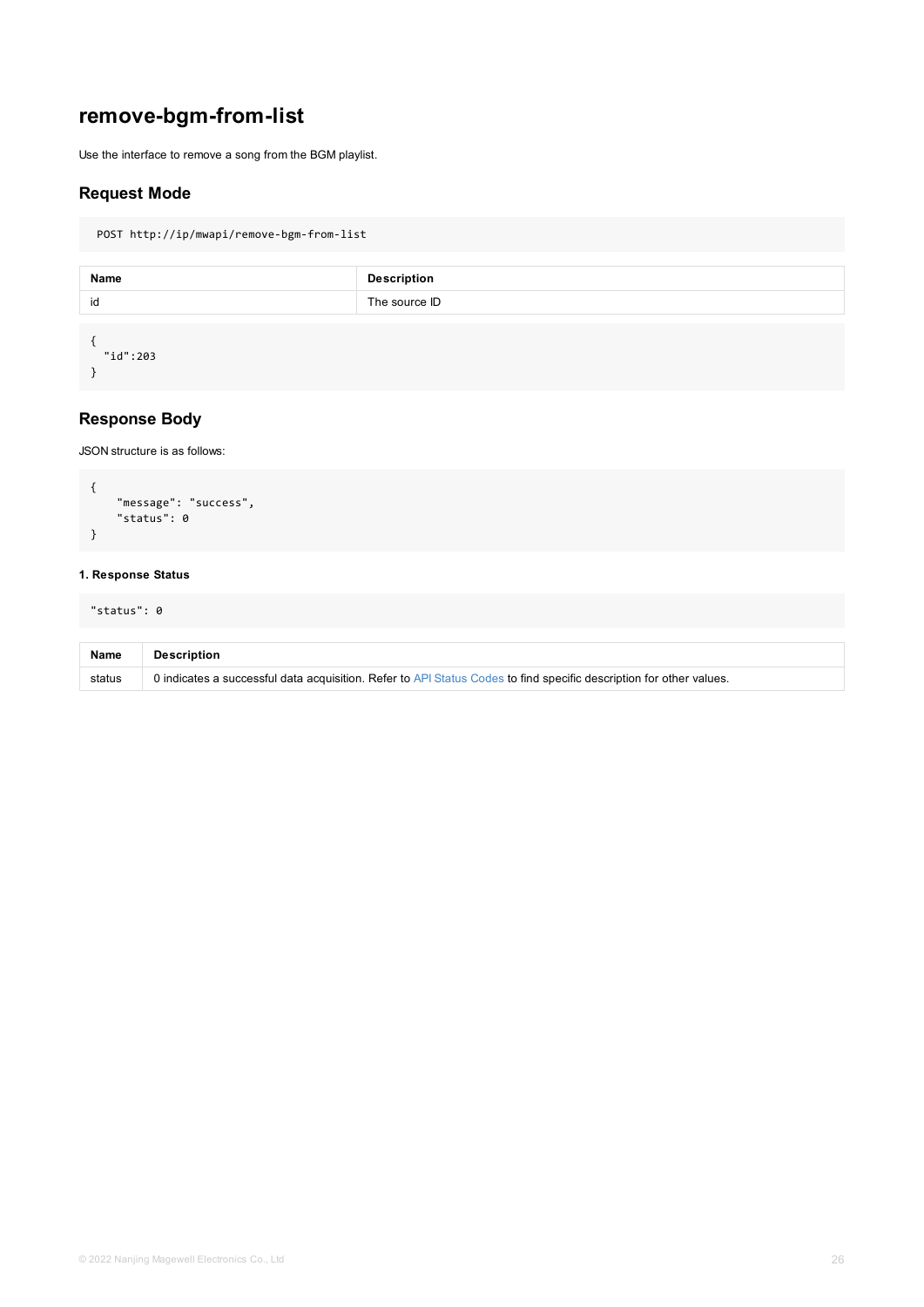#### <span id="page-26-0"></span>**Response Body**

JSON structure is as follows:

```
{
    "message": "success",
    "status": 0
}
```
#### **1. Response Status**

| <b>Name</b> | <b>Description</b>                                                                                       |
|-------------|----------------------------------------------------------------------------------------------------------|
| status      | 0 indicates a successful data acquisition. Refer to API Status Codes to find specific description for ot |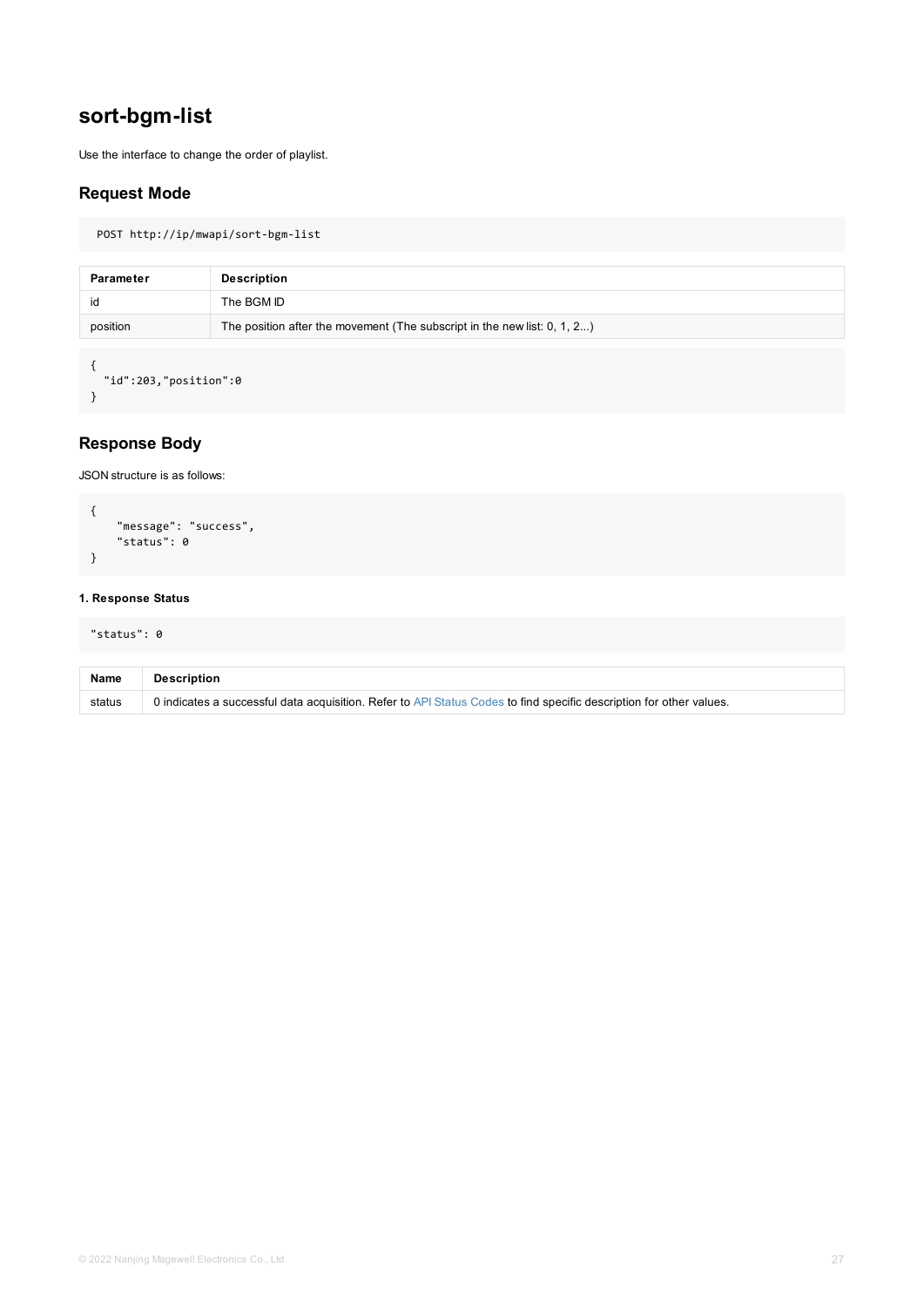JSON structure is as follows:

```
{
   "message": "success",
   "status": 0
}
```
### **1. Response Status**

| <b>Name</b> | <b>Description</b>                                                                                       |
|-------------|----------------------------------------------------------------------------------------------------------|
| status      | 0 indicates a successful data acquisition. Refer to API Status Codes to find specific description for ot |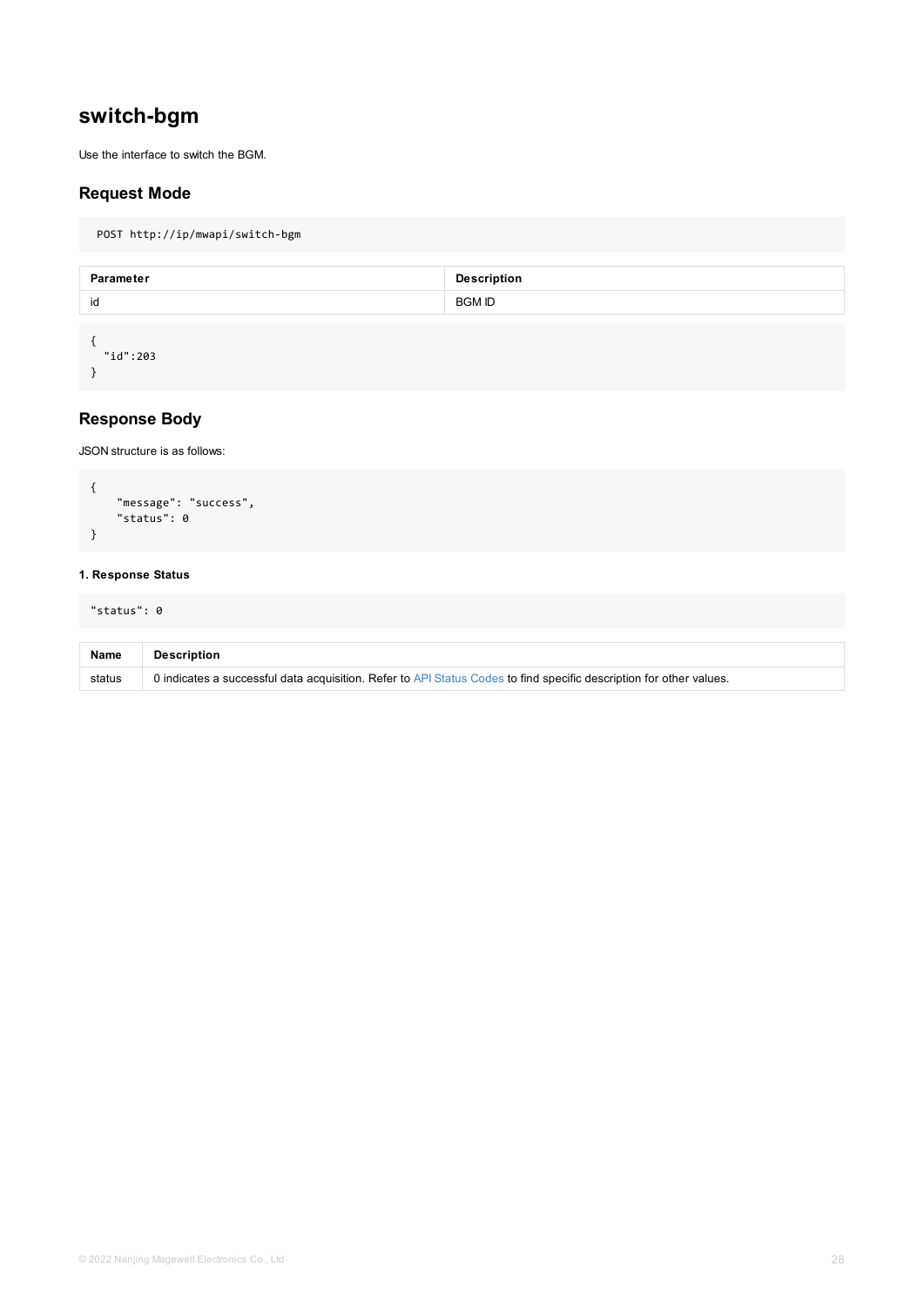## **create-scene-with-source**

Use the interface to create a new scene containing the specific source.

### **Request Mode**

POST http://ip/mwapi/get-scenes-list

| <b>Parameter</b> | <b>Description</b> |
|------------------|--------------------|
| sourceld         | The source ID      |

### **Response Body**

JSON structure is as follows:

```
{
  "status": 0,
  "message": "success",
  "info": {...}
}
```
#### **1. Response Status**

"status": 0

| <b>Name</b> | <b>Description</b>                                                                                                  |
|-------------|---------------------------------------------------------------------------------------------------------------------|
| status      | 0 indicates a successful data acquisition. Refer to API Status Codes to find specific description for other values. |

#### **2. New Scene Information (info {...} )**

```
"info": {
        "audioList": [
            {
                "layerId": 0,
                "muted": 0,
                "volume": 1000000
            }
       ],
        "dividerLine": {
            "color": 0,
            "width": 0,
            "x1": 500000,
            "x2": 500000,
            "y1": 0,
            "y2": 1000000
       },
        "id": 104,
        "layerList": [
            {
                "cropWindow": {
                    "height": 1000000,
                    "type": 1,
                    "width": 1000000,
                    "x": 0,
                    "y": 0
                },
                "flip": 0,
                "frame": {
                    "color": 16777215,
                    "width": 0
                },
                "given": 0,
                "givenBg": 0,
                "rotation": 0,
```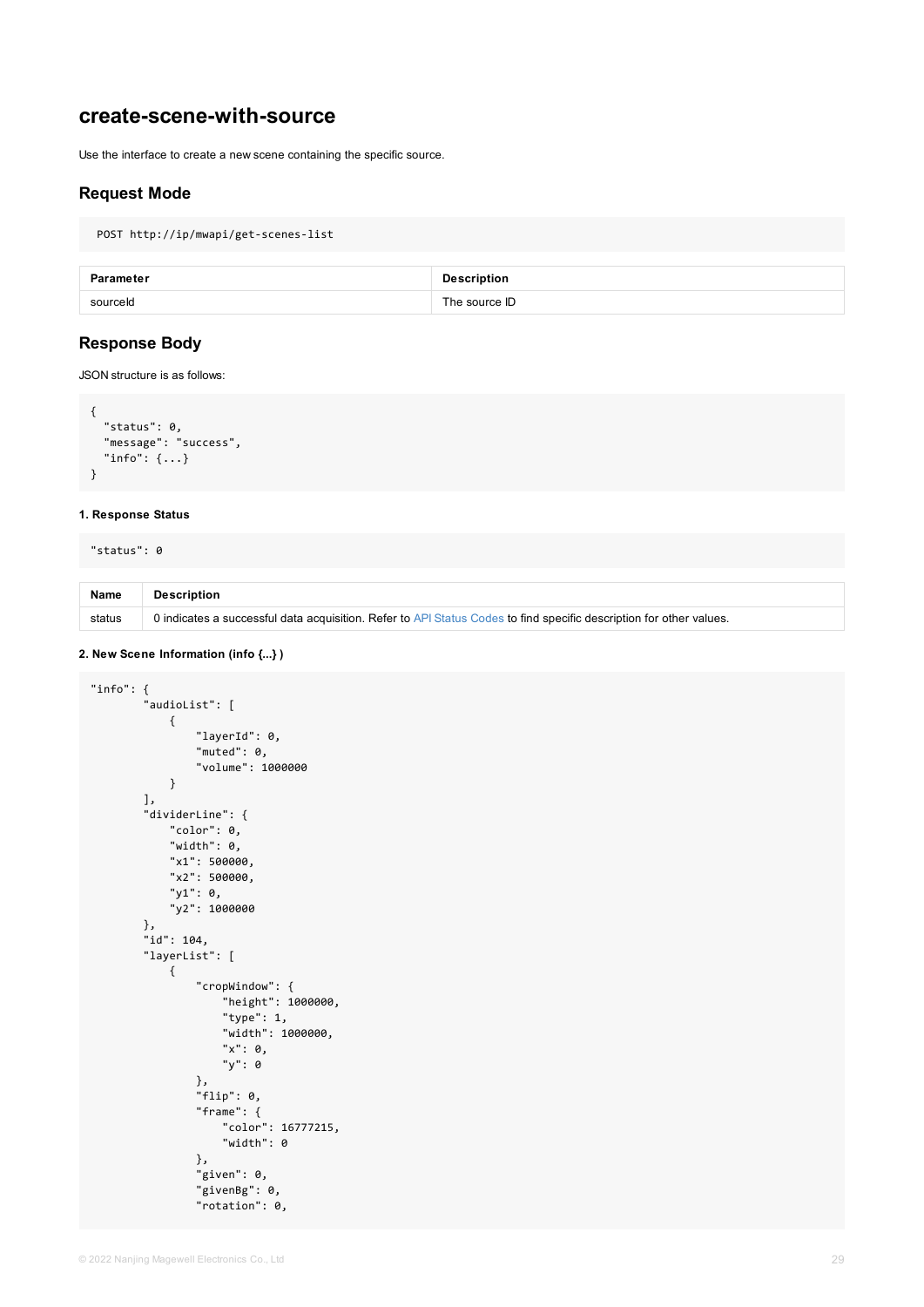```
"sourceDuration": 0,
        "sourceHeight": 1461,
        "sourceId": 4,
        "sourceType": 1,
        "sourceWidth": 2224,
        "srcWindow": {
             "height": 1000000,
             "width": 856262,
             "x": 71869,
             "
y
"
:
0
        }
,
        "window": {
             "height": 1000000,
             "width": 1000000,
             "x": 0,
             "
y
"
:
0
        }
    }
,
   {
        "cropWindow": {
             "height": 1000000,
             "type": 0,
             "width": 1000000,
             "x": 0,
             "
y
"
:
0
        }
,
        "flip": 0,
        "frame": {
             "color": 0,
             "width": 0
        }
,
        "givenBg": 0,
        "rotation": 0,
        "sourceHeight": 0,
        "sourceId": 0,
        "sourceType": 0,
        "sourceWidth": 0,
        "srcWindow": {
             "height": 1000000,
             "width": 1000000,
             "x": 0,
             "
y
"
:
0
        }
,
        "window": {
             "height": 0,
             "width": 0,
             "x": 0,
             "
y
"
:
0
        }
   }
]
,
"name": "default pic",
"template": 3,
"
t
y
p
e
"
:
3
```
}

#### **Description**

| id          | The scene ID                                                                                    |
|-------------|-------------------------------------------------------------------------------------------------|
| name        | The scene name                                                                                  |
| type        | The scene type<br>4: note<br>Others: scenes                                                     |
| template    | The combination template<br>0: picture in picture<br>1: side by side<br>2: single-layer picture |
| dividerLine | The attribute of divider line                                                                   |
| layerList   | The layer list                                                                                  |

#### 2. Divider Line (dividerLine)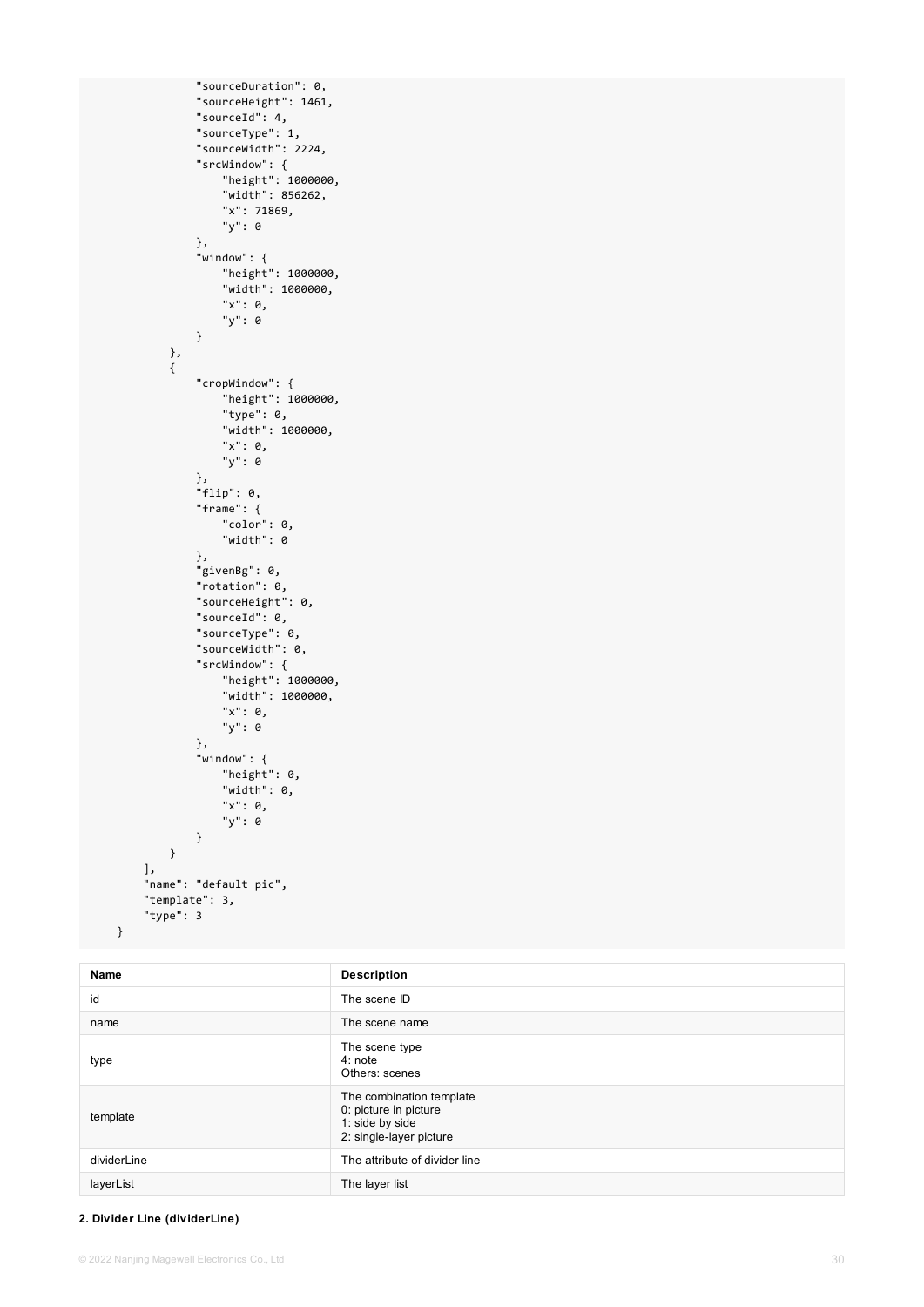| <b>Name</b> | <b>Description</b>                         |
|-------------|--------------------------------------------|
| color       | The color of divider line in uint32 (gbra) |
| X1          | The x value of divider line top point      |
| y1          | The y value of divider line top point      |
| х2          | The x value of divider line end point      |
| ۷2          | The y value of divider line end point      |

#### **3. Scene**

| <b>Name</b>    | <b>Description</b>                                                                                                                                           |
|----------------|--------------------------------------------------------------------------------------------------------------------------------------------------------------|
| sourceld       | The source ID                                                                                                                                                |
| sourceType     | The source type<br>1: picture<br>2: video<br>3: HDMI 1 scene<br>4: HDMI 2 scene<br>5: USB-Camera<br>6: audio<br>7: background picture<br>8: automatic camera |
| sourceWidth    | The width of the source picture                                                                                                                              |
| sourceHeight   | The height of the source picture                                                                                                                             |
| sourceDuration | The length of the source video                                                                                                                               |
| mediaProgress  | The play process of the source media, only for video                                                                                                         |
| rotation       | The angle of rotation which is in a counterclockwise direction<br>Range: [0 - 360]                                                                           |
| flip           | The attribute of flip<br>0: not flip<br>1: flip horizontally<br>2: flip vertically<br>3: flip horizontally and vertically                                    |
| frame          | The frame attribute                                                                                                                                          |
| window         | The window attribute                                                                                                                                         |
| srcWindow      | The attribute of the content window                                                                                                                          |
| cropWindow     | The attribute of the cropping window                                                                                                                         |

### **4. Window (window)**

| <b>Name</b> | <b>Description</b>                                                                        |
|-------------|-------------------------------------------------------------------------------------------|
| X           | x, relative value (0 - 1000000), the same below                                           |
| у           | у                                                                                         |
| width       | Width                                                                                     |
| height      | Height                                                                                    |
| type        | (Optional) Aspect ratio<br>0: free ratio<br>1: original ratio<br>2:4:3<br>3:16:9<br>4:1:1 |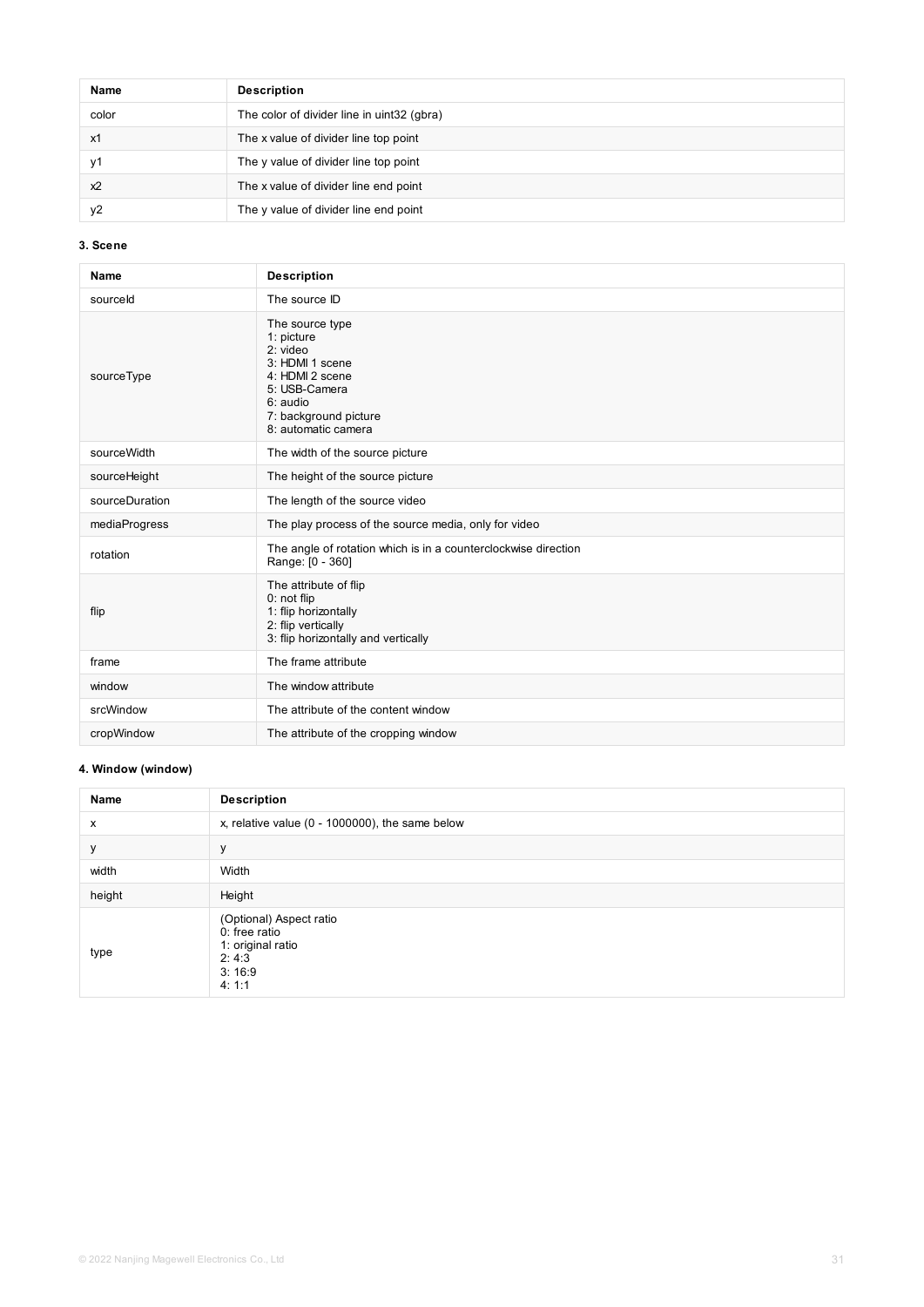# **delete-scene**

Use the interface to delete a scene.

### **Request Mode**

POST http://ip/mwapi/delete-scene

| Parameter         | <b>Description</b>                                 |
|-------------------|----------------------------------------------------|
| scenelds          | The scene ID<br>Uses "," to separate multiple IDs. |
| showld            | The presentation ID                                |
| "sceneIds":"100", |                                                    |

```
"showId":7
}
```
### **Response Body**

JSON structure is as follows:

```
{
 "status": 0,
}
```
#### **1. Response Status**

"status": 0

| <b>Name</b> | <b>Description</b>                                                                                                  |
|-------------|---------------------------------------------------------------------------------------------------------------------|
| status      | 0 indicates a successful data acquisition. Refer to API Status Codes to find specific description for other values. |

**2. The scene to delete is being edited.** (**Other non-editing scenes in this request sequence will be deleted successfully.)**

```
{
   "info": {
       "editSceneId": 112
   },
   "message": "device busy",
   "status": 11
}
```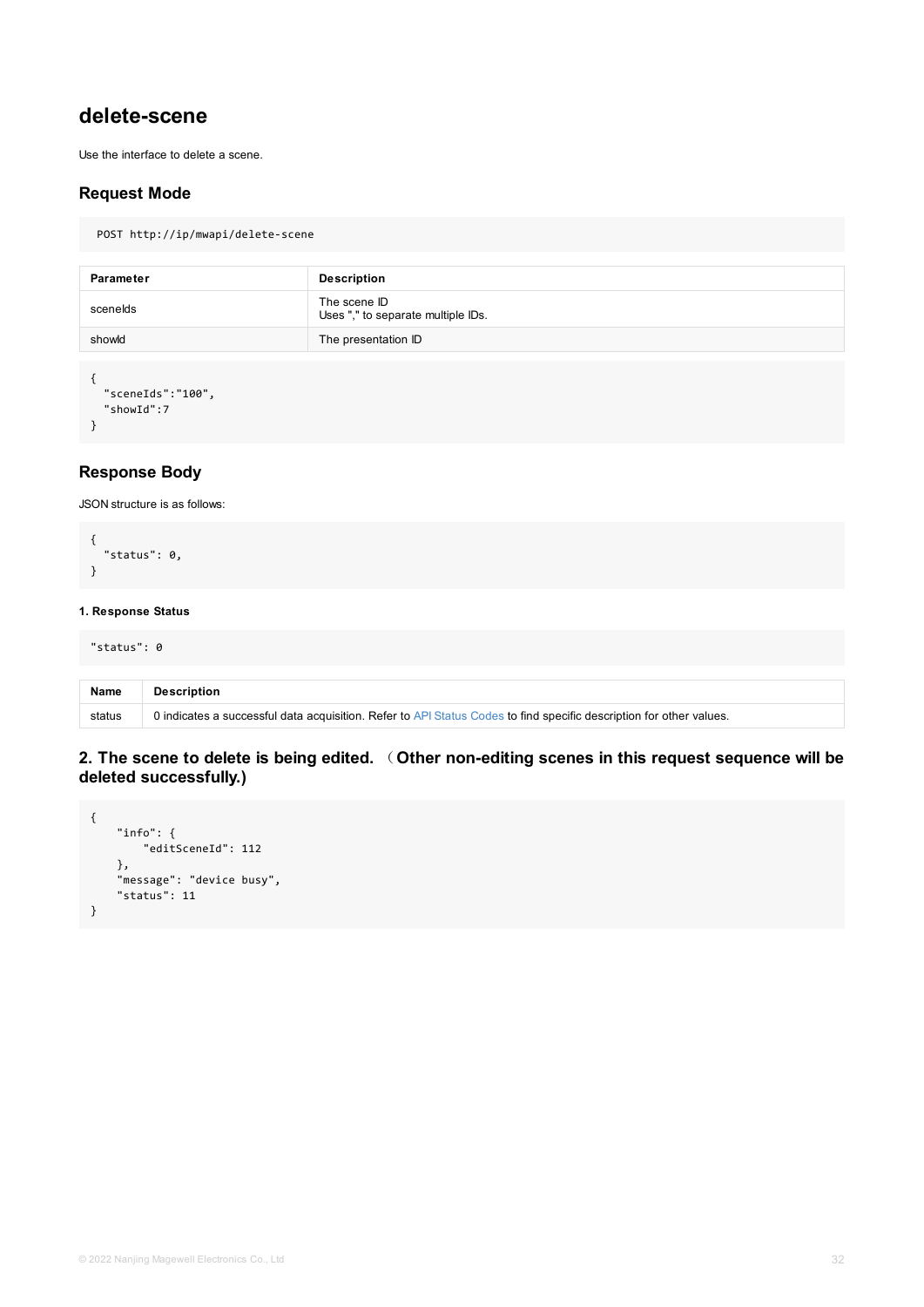# **get-device-status**

Use the interface to get the status information of the device.

### **Request Mode**

POST http://ip/mwapi/get-device-status

### **Response Body**

JSON structure is as follows:

```
{
  "result": 0,
  "message": "success",
  "info": {...}
}
```
#### **1. Response Status**

"status": 0

| <b>Name</b> | Description                                                                                                         |
|-------------|---------------------------------------------------------------------------------------------------------------------|
| status      | 0 indicates a successful data acquisition. Refer to API Status Codes to find specific description for other values. |

#### **2. Basic Status Information (info {...})**

```
"info": {
        "annotationStatus": {
            "arrowWidth": 4,
            "boardMode": 2,
            "eraserWidth": 34,
            "fillColor": 0,
            "highlighterWidth": 20,
            "inkDuration": 2000,
            "inkStyle": 0,
            "laserpointerPosX": 142089,
            "laserpointerPosY": 675347,
            "lineWidth": 2,
            "lowerFactor": 0,
            "shapeType": 4,
            "strokeColor": 44230911,
            "upperFactor": 500000,
            "useStroke": false
        },
        "ftbEnable": 0,
        "musicStatus": {
            "currentMusicId": 201,
            "duration": 253000,
            "policy": 4,
```

```
"progress": 147919,
    "status": 1
},
"recordStatus": {
    "lastRecordError": 0,
    "recording": 1,
    "timeRecording": 18,
    "timeRemaining": 84640
},
"sceneStatus": {
    "cropping": 0,
    "croppingLayerId": 0,
    "currentID": 246,
    "currentShowId": 4,
    "editing": 0,
```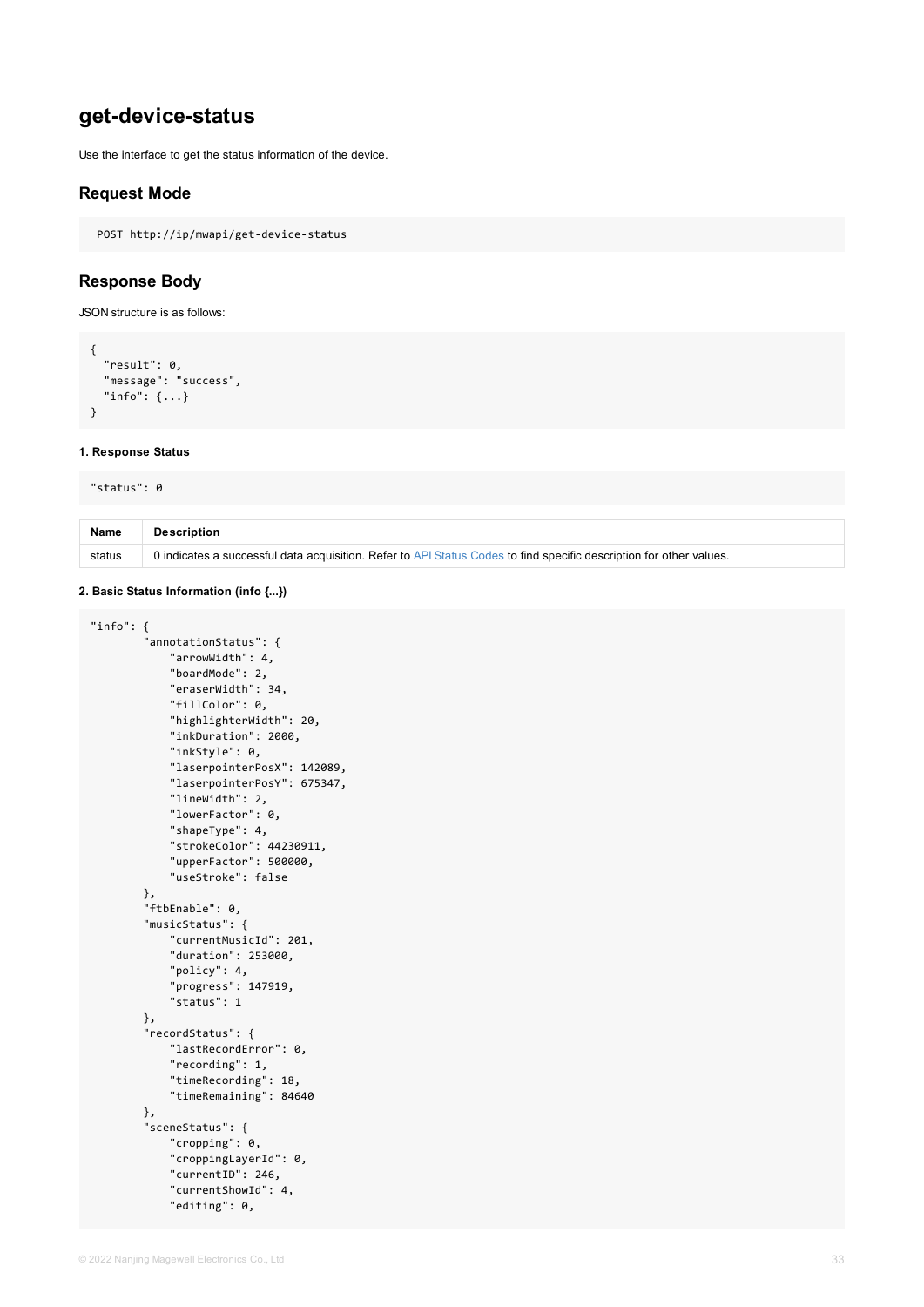```
"currentShowId": 7,
        "defaultNoteBgId": 1001,
        "isFrozen": 0,
        "lastNoteId": 114,
        "lastSceneId": 246,
        "noteEditing": 0
    },
    "srtStatus": [
        {
            "port": 9110,
            "srtId": 0,
            "stoped": 0
        },
        {
            "port": 9111,
            "srtId": 1,
            "stoped": 0
        },
        {
            "port": 9112,
            "srtId": 2,
            "stoped": 0
        },
        {
            "port": 9113,
            "srtId": 3,
            "stoped": 0
        },
        {
            "port": 9114,
            "srtId": 4,
            "stoped": 0
        }
    ],
    "videoPlayerStatus": [
        {
            "layerId": 0,
            "playStatus": 0,
            "progress": 801324,
            "sourceDuration": 18875,
            "sourceId": 1191
        }
    ]
},
```

| <b>Name</b>      | <b>Description</b>                                      |
|------------------|---------------------------------------------------------|
| annotationStatus | The configuration of annotation                         |
| ftbEnable        | Whether to enable FTB<br>0: not enabled<br>1: enabled   |
| musicStatus      | The status information of the BGM player                |
| recordStatus     | The status information of the recording                 |
| sceneStatus      | The status information of the current scene             |
| srtStatus        | The SRT server status information of the captured scene |

#### **Status Information of BGM Player (musicStatus)**

| <b>Name</b>    | <b>Description</b>                                                                                                  |
|----------------|---------------------------------------------------------------------------------------------------------------------|
| currentMusicId | The ID of current music                                                                                             |
| duration       | The duration of audio file in ms                                                                                    |
| policy         | The play policy<br>1: play in order<br>2: shuffle the playlist<br>3: repeat a single song<br>4: repeat the playlist |
| progress       | The play progress (0 - 1000000)                                                                                     |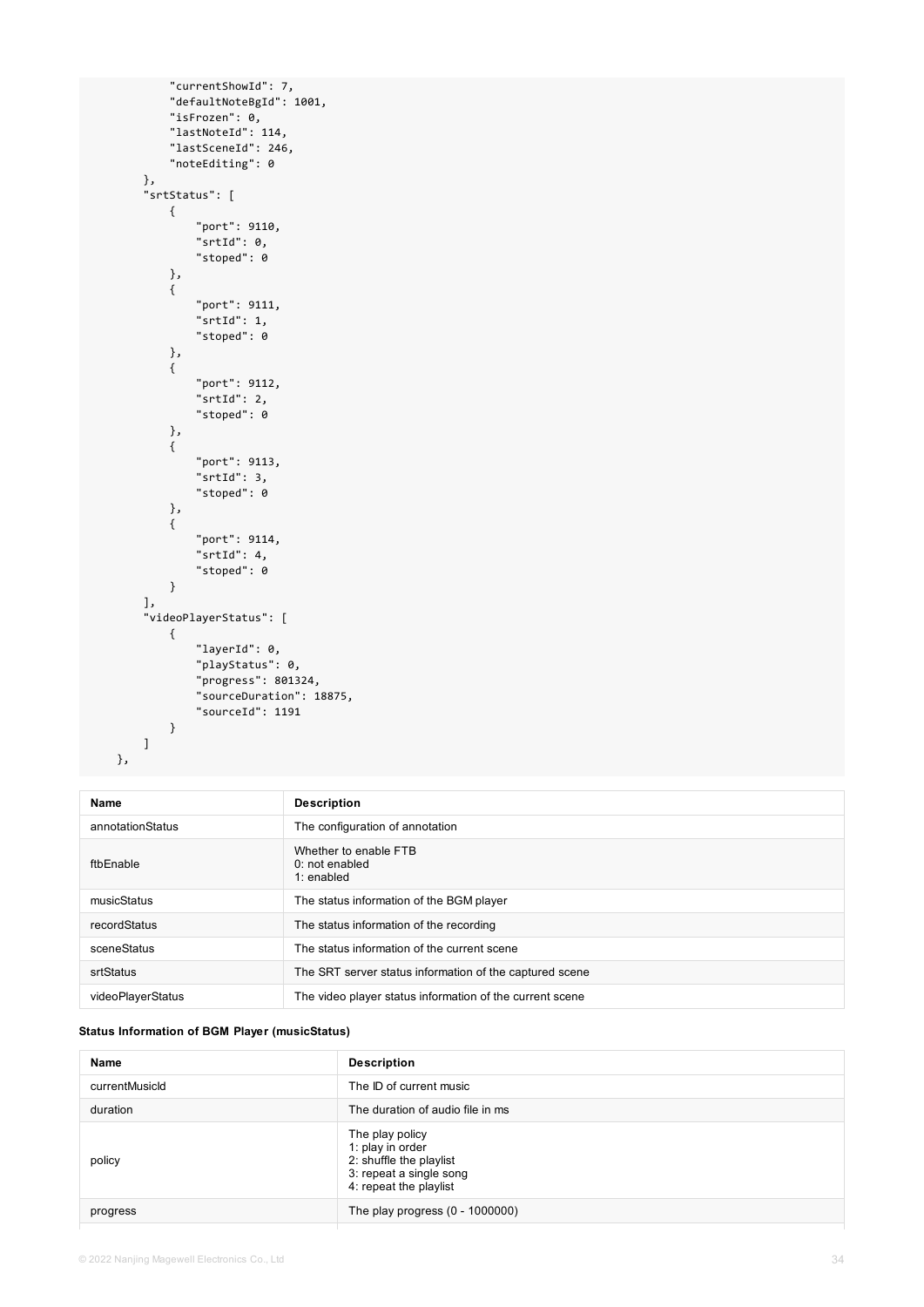| status | The play status<br>$0:$ pause<br>1: playing |
|--------|---------------------------------------------|
|--------|---------------------------------------------|

### **Status Information of Recording (recordStatus)**

| Name            | <b>Description</b>                                      |
|-----------------|---------------------------------------------------------|
| lastRecordError | The information of the last record error                |
| recording       | Recording task status<br>0: not enabled<br>1: recording |
| timeRecording   | The duration of the recording in seconds                |
| timeRemaining   | The remaining recording duration in seconds             |

#### **Status Information of Current Scene (sceneStatus)**

| <b>Name</b>     | <b>Description</b>                                           |
|-----------------|--------------------------------------------------------------|
| currentShowld   | The ID of the current presentation                           |
| currentID       | The ID of the current preview scene                          |
| lastNoteld      | The ID of the last preview note                              |
| lastSceneld     | The ID of the last preview scene                             |
| editing         | Whether the scene is editing<br>$0:$ false<br>1: true        |
| editSceneld     | The ID of the editing scene                                  |
| defaultNoteBgld | The ID of the default note background source                 |
| cropping        | Whether the layer is cropping<br>$0:$ false<br>1: true       |
| croppingLayerId | The ID of the cropping layer                                 |
| isFrozen        | Whether the preview scene is frozen<br>$0:$ false<br>1: true |

### **Video Player Status Information of Current Scene (videoPlayerStatus)**

| <b>Name</b>    | <b>Description</b>                            |
|----------------|-----------------------------------------------|
| layerld        | The layer ID                                  |
| playStatus     | The player status<br>$0:$ pause<br>1: playing |
| progress       | The player progress (0 - 1000000)             |
| sourceDuration | The length of the source video in ms          |
| sourceld       | The source ID                                 |

### **SRT Streaming Configuration**

| <b>Name</b> |     |
|-------------|-----|
|             | tic |

| srtld   | 0: preview scene<br>0: HDMI 1<br>$2:$ HDMI $2$<br>3: USB Camera |
|---------|-----------------------------------------------------------------|
| port    | The port number                                                 |
| stopped | The start or stop status<br>1: stopped<br>0: started            |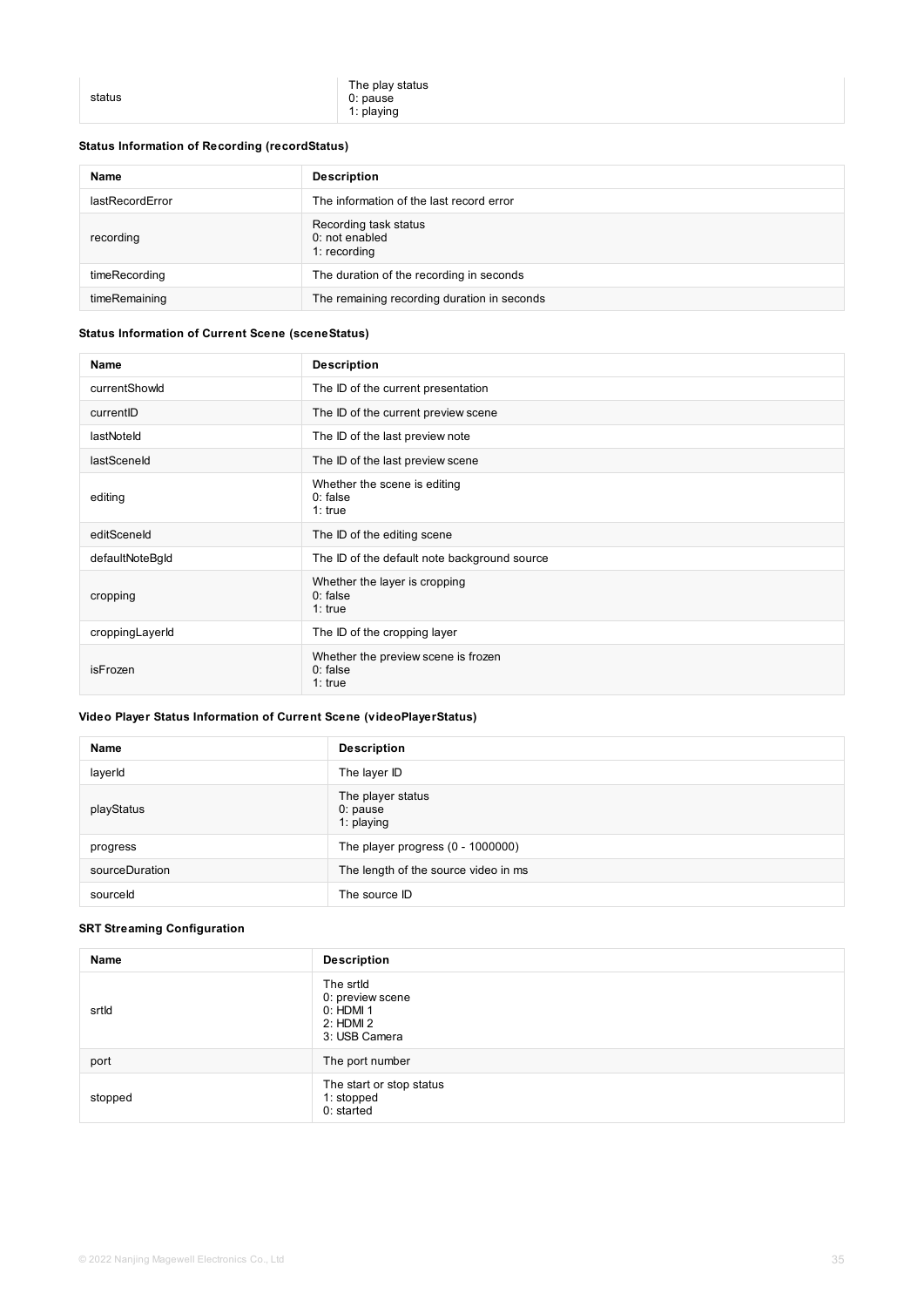## **get-program-preview**

Use the interface to get the Program preview.

### **Request Mode**

POST http://ip/mwapi/get-program-preview

### **Response Body**

```
{
    "status": 0,
    "image-data": "/9j/4AAQSkZJRgABAQEASABIAAD/2wBDABALDA4MChAODQ4SERATGCgaGBYWGDEjJR0oOjM9PDkzODdASFxOQERXRTc4U
G1RV19iZ2hnPk1xeXBkeFxlZ2P/2wBDARESEhgVGC8aGi9jQjhCY2NjY2NjY2NjY2NjY2NjY2NjY2NjY2NjY2NjY2NjY2NjY2NjY2NjY2NjY2",
    "videoPlayerStatus": [
        {
            "layerId": 0,
            "playStatus": 1,
            "progress": 138589,
            "sourceDuration": 120000,
            "sourceId": 101
        }
    ],
    "musicStatus": {
        "currentMusicId": 201,
        "duration": 253000,
        "policy": 1,
        "progress": 32072,
        "status": 1
    },
    "output": [
        {
            "id": 1,
            "vu_left": -12,
            "vu_right": -11
        }
    ],
    "input": [
        {
            "id": 11,
            "vu_left": -100,
            "vu_right": -100
        },
        {
            "id": 14,
            "vu_left": -18,
            "vu_right": -17
        },
        {
            "id": 15,
            "vu_left": -18,
            "vu_right": -18
        }
```
## **Name Description** status 0 indicates a successful data acquisition. Refer to API Status Codes to find specific description for other values. data The thumbnail data in base64 format, which needs to be converted to hexadecimal value when displayed videoPlayerStatus | The video play status musicStatus The audio play status output The output level of audio input **The input level of audio**

]

}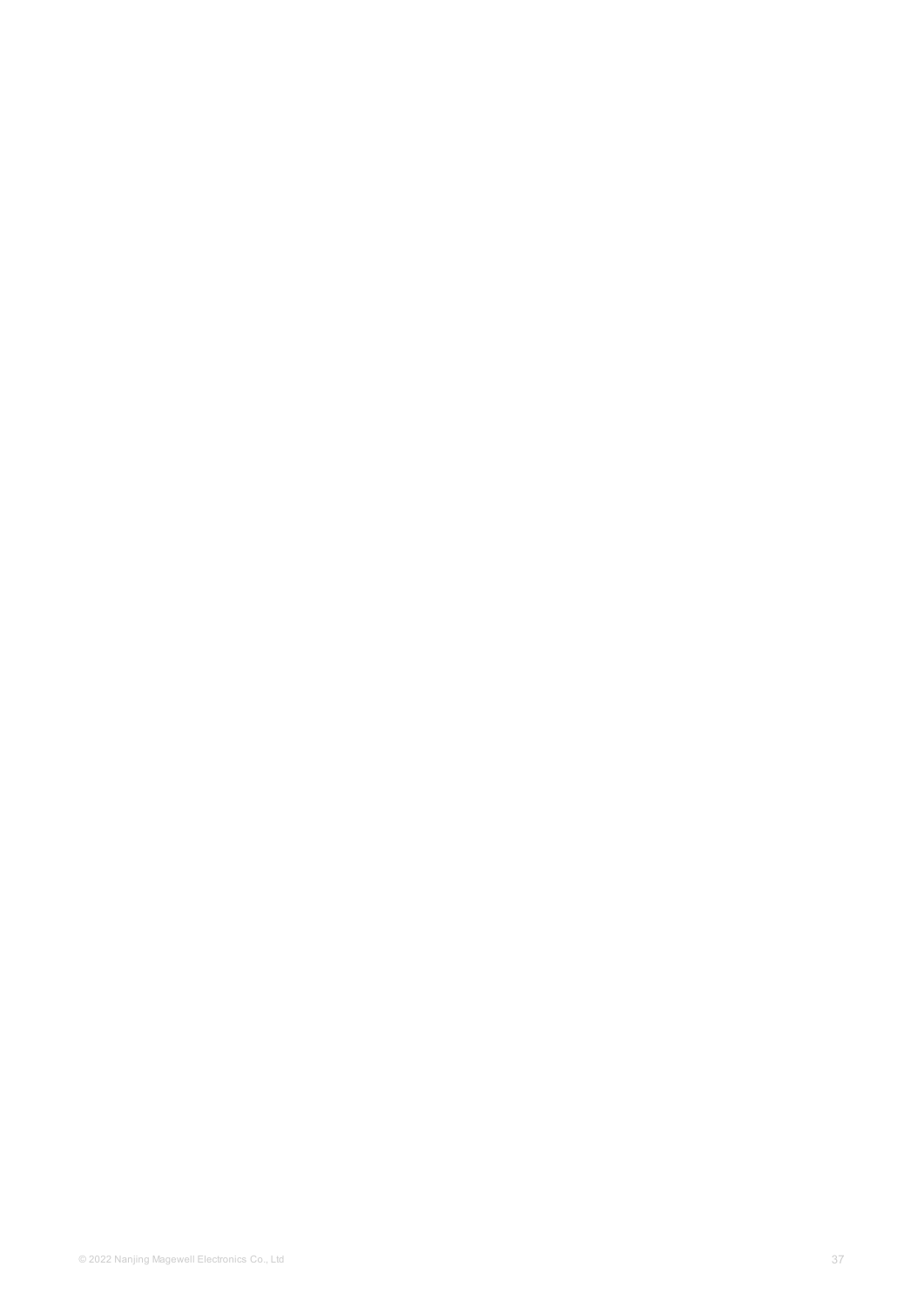## **get-scenes-list**

Use the interface to get the scene list of the current presentation.

### **Request Mode**

POST http://ip/mwapi/get-scenes-list

### **Response Body**

JSON structure is as follows:

```
{
  "status": 0,
  "info":{
      "totalCount": 3,
      "pageIndex":0,
      "audioList":[{...}],
      "sceneList":[{...}]
      }
}
```
#### **1. Response Status**

#### "status": 0

| <b>Name</b> | <b>Description</b>                                                                                                  |
|-------------|---------------------------------------------------------------------------------------------------------------------|
| status      | 0 indicates a successful data acquisition. Refer to API Status Codes to find specific description for other values. |
| totalCount  | The total number of scene items                                                                                     |

#### **2. Presentation Audio Configuration (audioList [{...}])**

```
"audioList":[
            {
                 "muted":0,
                "type":1,
                "volume":1000000
            },
            {
                 "muted":1,
                "type":2,
                "volume":1000000
            },
            {
                 "muted":0,
                "type":3,
                "volume":1000000
            },
            {
                "muted":0,
                "type":4,
                "volume":1000000
            },
            {
                 "muted":0,
                 "type":5,
                "volume":1000000
            },
            {
                "muted":0,
                 "type":6,
                "volume":1000000
            }
        ],
```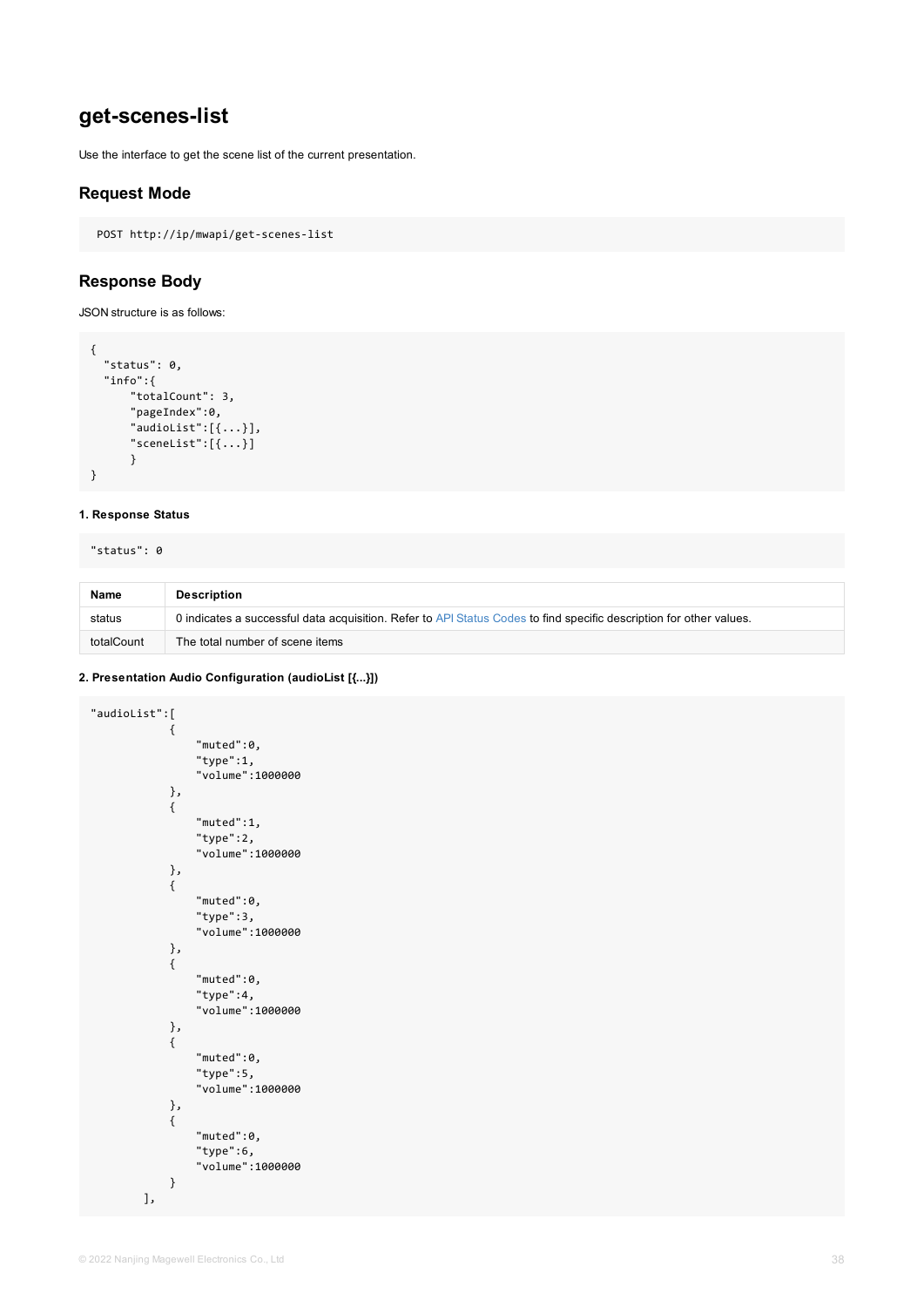| <b>Name</b> | <b>Description</b>                                                                         |
|-------------|--------------------------------------------------------------------------------------------|
| type        | Audio type<br>$1:$ output<br>2: monitor<br>$3:$ mic<br>$4:$ bgm<br>5: uac in<br>6: line in |
| muted       | Muted<br>0:NO<br>1: YES                                                                    |
| volume      | Volume (0 - 1000000)                                                                       |

#### 3. Scene List of Current Page (sceneList [{...}])

```
"sceneList":
            \{"audioList": [
                    {
                         "layerId": 0,
                         "muted": 0,
                         "type": 256,
                         "volume": 1000000
                    }
                 ]
,
                 "dividerLine": {
                     "color": 0,
                     "width": 0,
                     "x1": 500000,
                     "x2": 500000,
                     "y1": 0,
                     "y2": 1000000
                 }
,
                 "id": 100,
                 "layerList": [
                    {
                         "cropWindow": {
                             "height": 1000000,
                             "type": 0,
                             "width": 1000000,
                             "x": 0,
                             "
y
"
:
0
                         }
,
                         "flip": 0,
                         "frame": {
                             "color": 0,
                             "width": 0
                         }
,
                         "givenBg": 0,
                         "mediaProgress": 0,
                         "rotation": 360,
                         "sourceDuration": 0,
                         "sourceHeight": 1080,
                         "sourceId": 1,
                         "sourceThumbHeight": 144,
                         "sourceThumbWidth": 256,
                         "sourceType": 3,
```

```
"sourceWidth": 1920,
    "srcWindow": {
         "height": 1000000,
         "width": 1000000,
         "x": 0,
         "
y
"
:
0
    }
,
    "window": {
         "height": 1000000,
         "width": 1000000,
         "x": 0,
         "
y
"
:
0
    }
}
,
{
```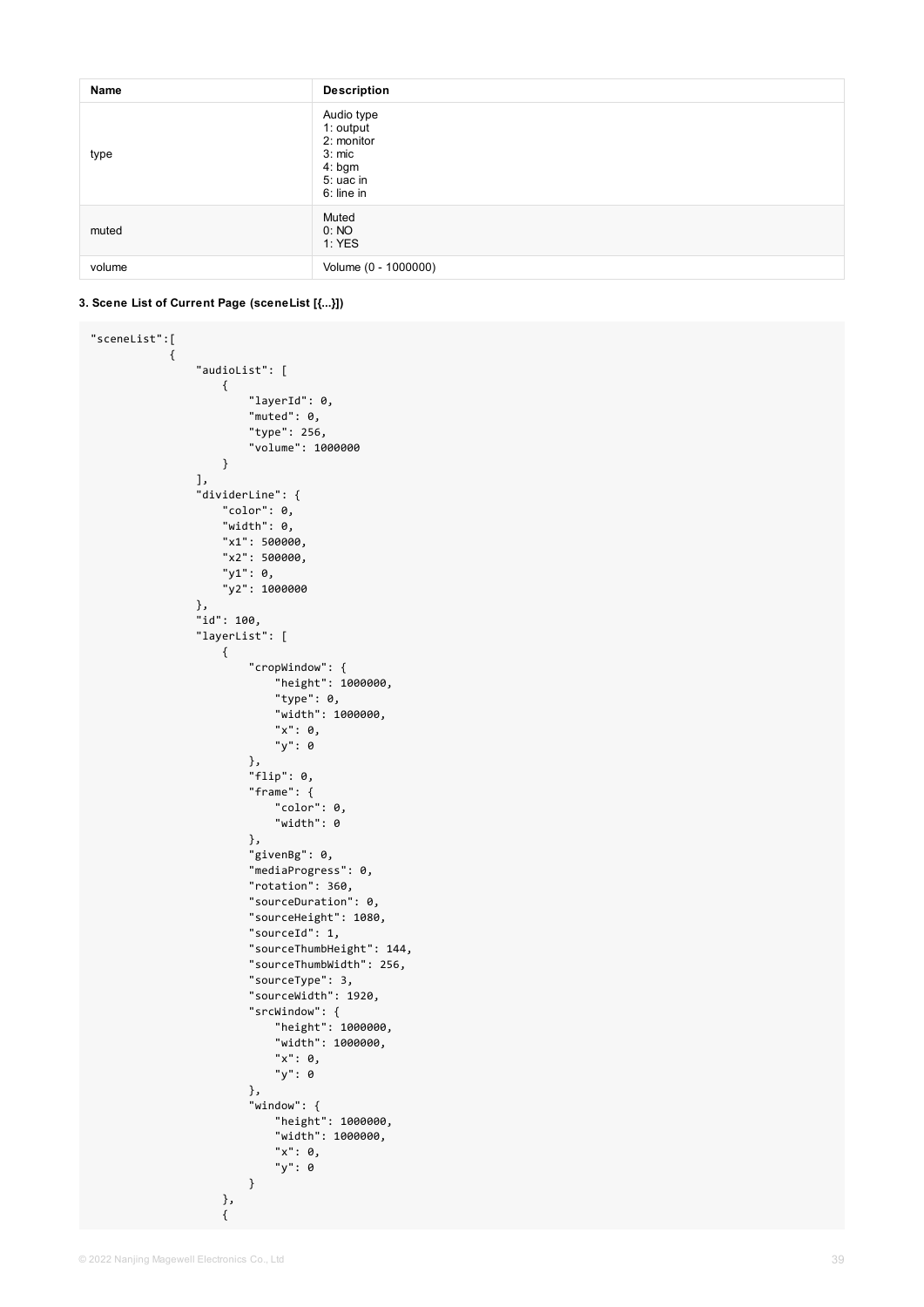```
"cropWindow": {
                  "height": 1000000,
                  "type": 0,
                  "width": 1000000,
                  "x": 0,
                  "
y
"
:
0
             }
,
             "flip": 0,
             "frame": {
                  "color": 0,
                  "width": 0
             }
,
             "givenBg": 0,
             "rotation": 0,
             "sourceHeight": 0,
             "sourceId": 0,
             "sourceThumbHeight": 0,
             "sourceThumbWidth": 0,
             "sourceType": 0,
             "sourceWidth": 0,
             "srcWindow": {
                  "height": 1000000,
                  "width": 1000000,
                  "x": 0,
                  "
y
"
:
0
             }
,
             "window": {
                  "height": 0,
                  "width": 0,
                  "x": 0,
                  "
y
"
:
0
            }
        }
    ]
,
    "name": "",
    "template": 2,
    "
t
y
p
e
"
:
3
}
,
{
    "audioList": [],
    "dividerLine": {
         "color": 0,
         "width": 0,
         "x1": 500000,
         "x2": 500000,
         "y1": 0,
         "y2": 1000000
    }
,
    "id": 101,
    "layerList": [
        {
             "cropWindow": {
                  "height": 1000000,
                  "type": 0,
                  "width": 1000000,
                  "x": 0,
                  "
y
"
:
0
             }
,
```

```
"flip": 0,
"frame": {
    "color": 0,
    "width": 0
}
,
"givenBg": 0,
"rotation": 0,
"sourceHeight": 1080,
"sourceId": 1001,
"sourceThumbHeight": 0,
"sourceThumbWidth": 0,
"sourceType": 7,
"sourceWidth": 1920,
"srcWindow": {
    "height": 1000000,
```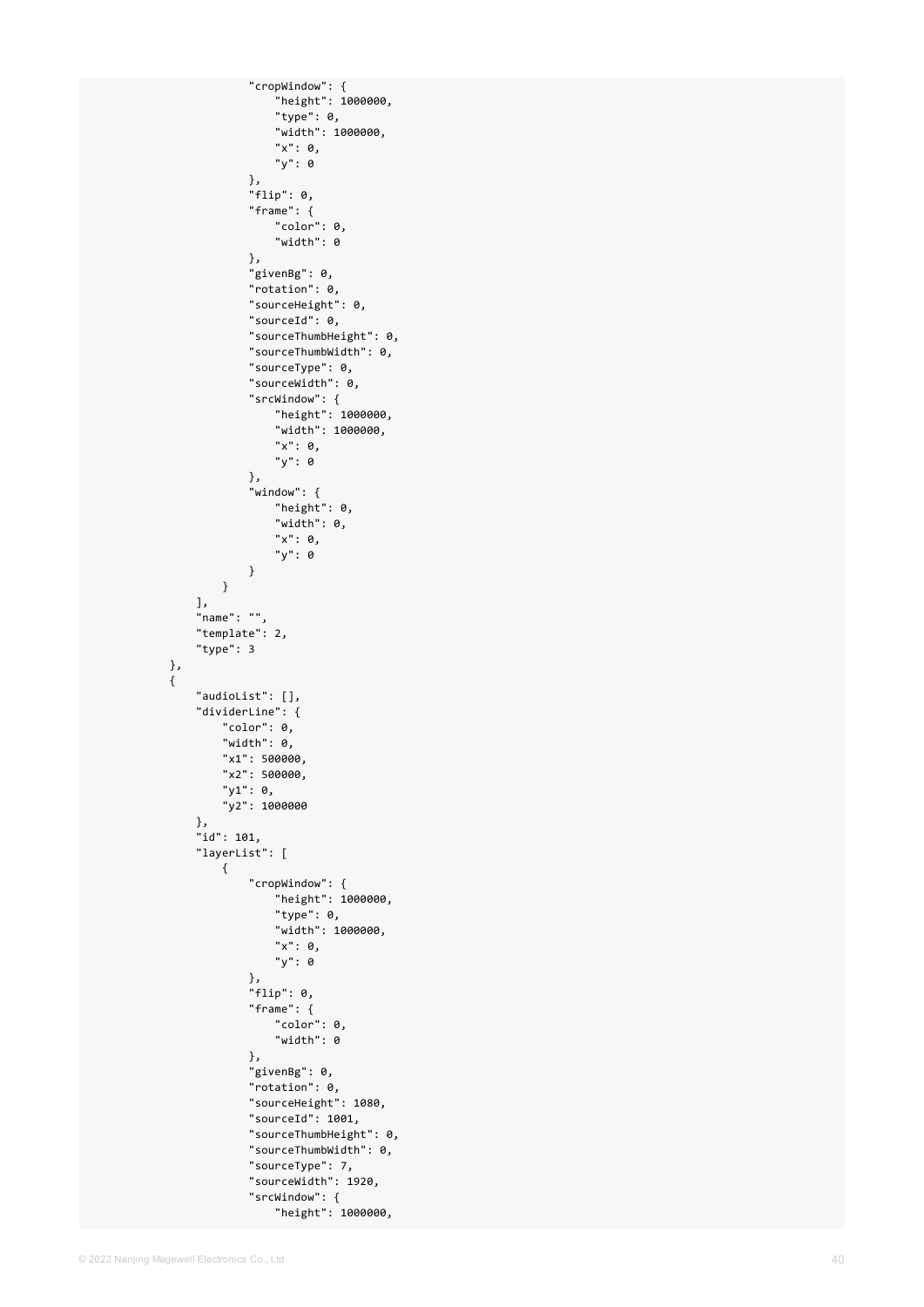```
"width": 1000000,
                      "x": 0,
                      "
y
"
:
0
                  }
,
                  "thumbHeight": 144,
                  "thumbWidth": 256,
                  "window": {
                      "height": 1000000,
                      "width": 1000000,
                      "x": 0,
                      "
y
"
:
0
                 }
             }
,
             {
                  "cropWindow": {
                      "height": 1000000,
                      "type": 0,
                      "width": 1000000,
                      "x": 0,
                      "
y
"
:
0
                  }
,
                  "flip": 0,
                  "frame": {
                      "color": 0,
                      "width": 0
                  }
,
                  "givenBg": 0,
                  "rotation": 0,
                  "sourceDuration": 0,
                  "sourceHeight": 1080,
                  "sourceId": 2039,
                  "sourceThumbHeight": 0,
                  "sourceThumbWidth": 0,
                  "sourceType": 1,
                  "sourceWidth": 1920,
                  "srcWindow": {
                      "height": 1000000,
                      "width": 1000000,
                      "x": 0,
                      "
y
"
:
0
                  }
,
                  "window": {
                      "height": 1000000,
                      "width": 1000000,
                      "x": 0,
                      "
y
"
:
0
                 }
             }
         ]
,
         "name": "note",
         "template": 0,
         "
t
y
p
e
"
:
4
    }
\mathbf{I}
```
## **1 . S c e n e**

| <b>Name</b> | <b>Description</b>                                                                              |
|-------------|-------------------------------------------------------------------------------------------------|
| id          | The scene ID                                                                                    |
| name        | The scene name                                                                                  |
| type        | The scene type<br>4:note<br>Others: scenes (no detailed types)                                  |
| template    | The combination template<br>0: picture in picture<br>1: side by side<br>2: single-layer picture |
| dividerLine | The attribute of the divider line                                                               |
| layerList   | The layer list                                                                                  |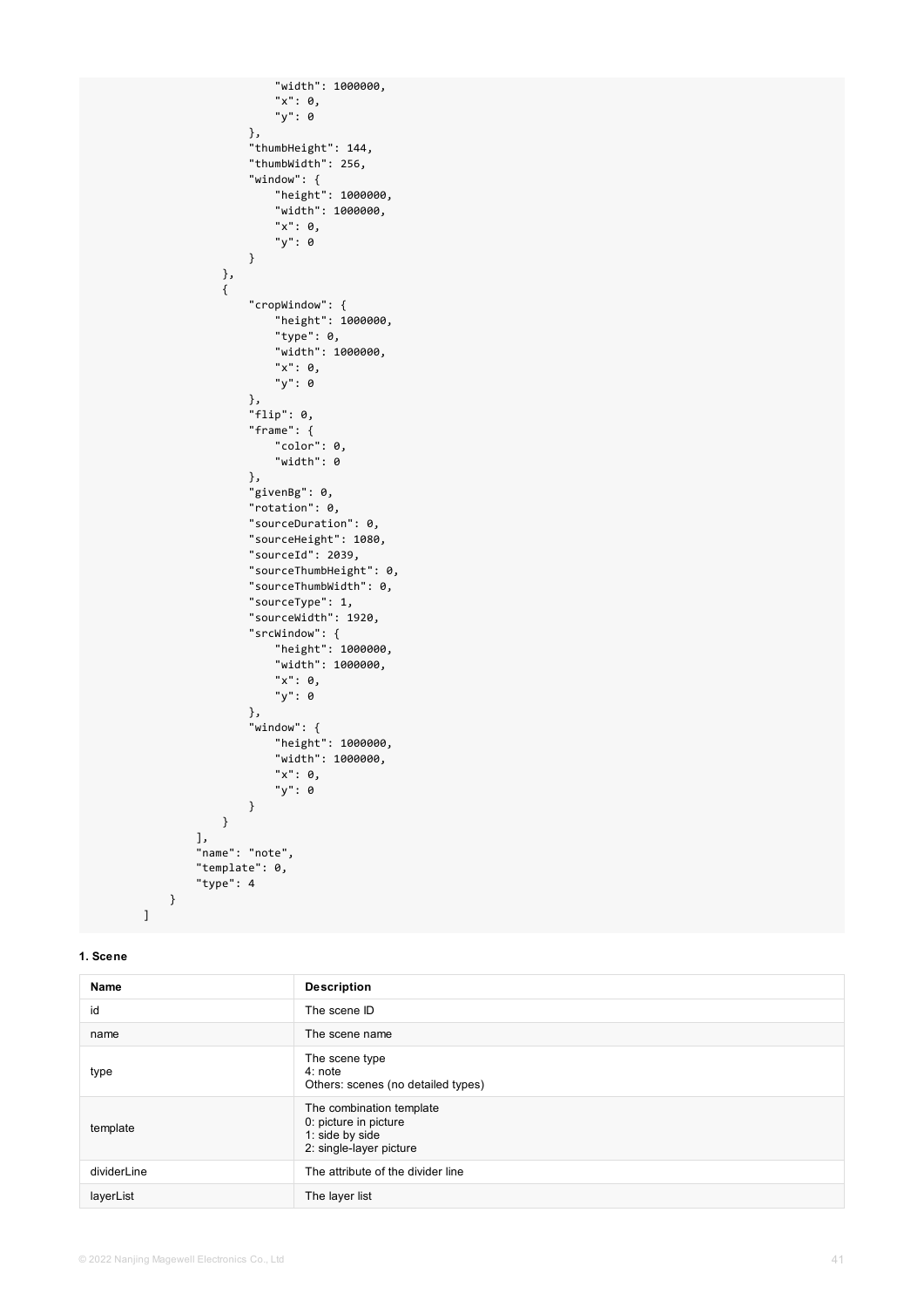| The x value of divider line end point |
|---------------------------------------|
| The y value of divider line end point |

#### **4. Layer (layer)**

| <b>Name</b>    | <b>Description</b>                                                                                                                                           |
|----------------|--------------------------------------------------------------------------------------------------------------------------------------------------------------|
| sourceld       | The source ID, accessing through http (http://[deviceIP]/source/(sourceId))                                                                                  |
| sourceType     | The source type<br>1: picture<br>2: video<br>3: HDMI 1 scene<br>4: HDMI 2 scene<br>5: USB-Camera<br>6: audio<br>7: background picture<br>8: automatic camera |
| sourceWidth    | The width of the source picture                                                                                                                              |
| sourceHeight   | The height of the source picture                                                                                                                             |
| sourceDuration | The length of the source video                                                                                                                               |
| mediaProgress  | The play process of the source media, only for video                                                                                                         |
| rotation       | The rotation angle which is in a counterclockwise direction<br>Range: [0 - 360]                                                                              |
| flip           | The flip attribute<br>0: not flip<br>1: flip horizontally<br>2: flip vertically<br>3: flip horizontally and vertically                                       |
| frame          | The frame attribute                                                                                                                                          |
| window         | The window attribute                                                                                                                                         |
| srcWindow      | The attribute of the content window                                                                                                                          |
| cropWindow     | The attribute of the cropping window                                                                                                                         |

### **5. Window (window)**

| <b>Name</b> | <b>Description</b>                                                     |
|-------------|------------------------------------------------------------------------|
| X           | x, relative value (0 -1000000), the same below                         |
| У           | у                                                                      |
| width       | Width                                                                  |
| height      | Height                                                                 |
| type        | (Optional) Aspect ratio<br>0: free ratio<br>1: original ratio<br>2:4:3 |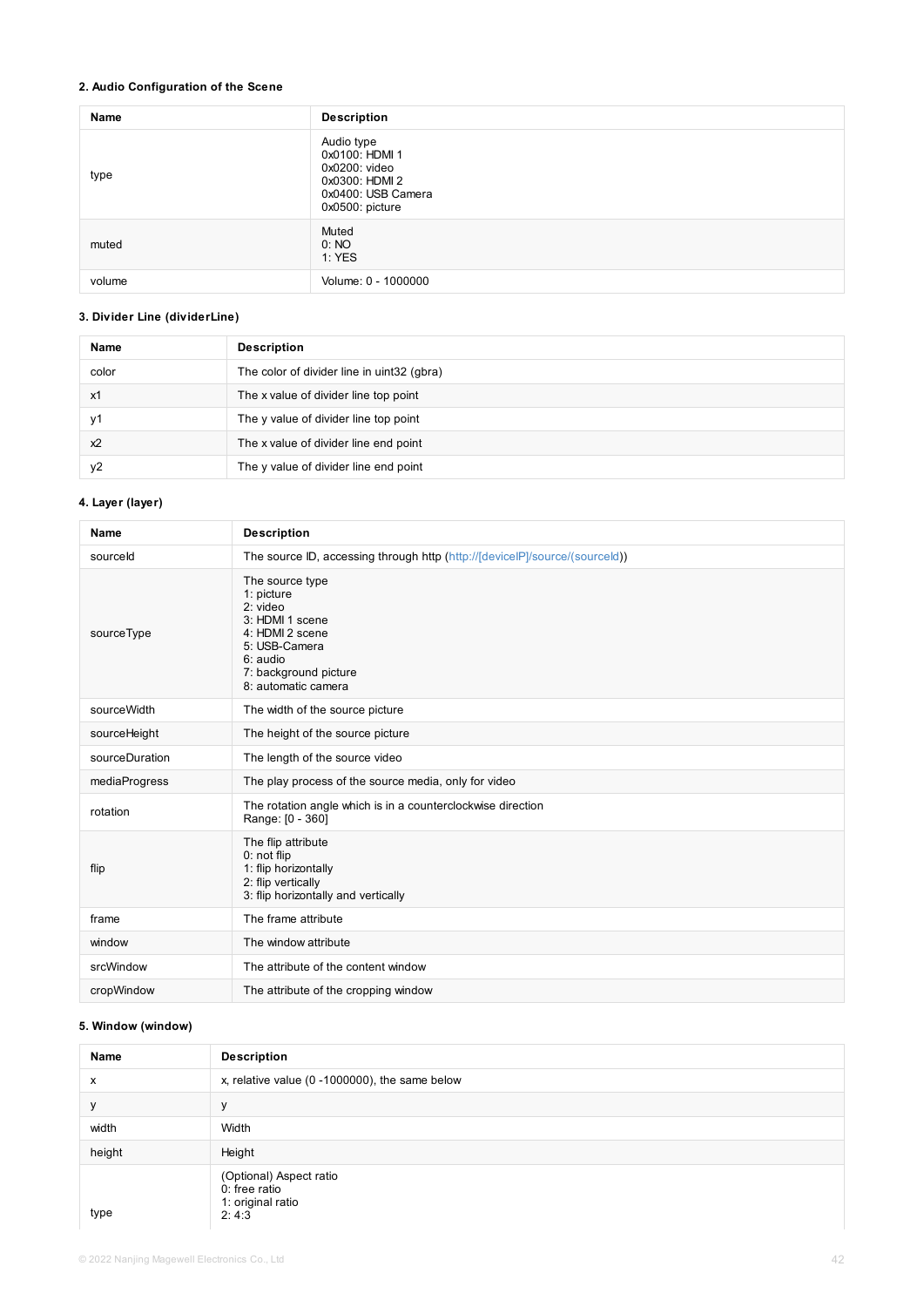| 3:16:9 |  |  |
|--------|--|--|
|        |  |  |
| 4:1:1  |  |  |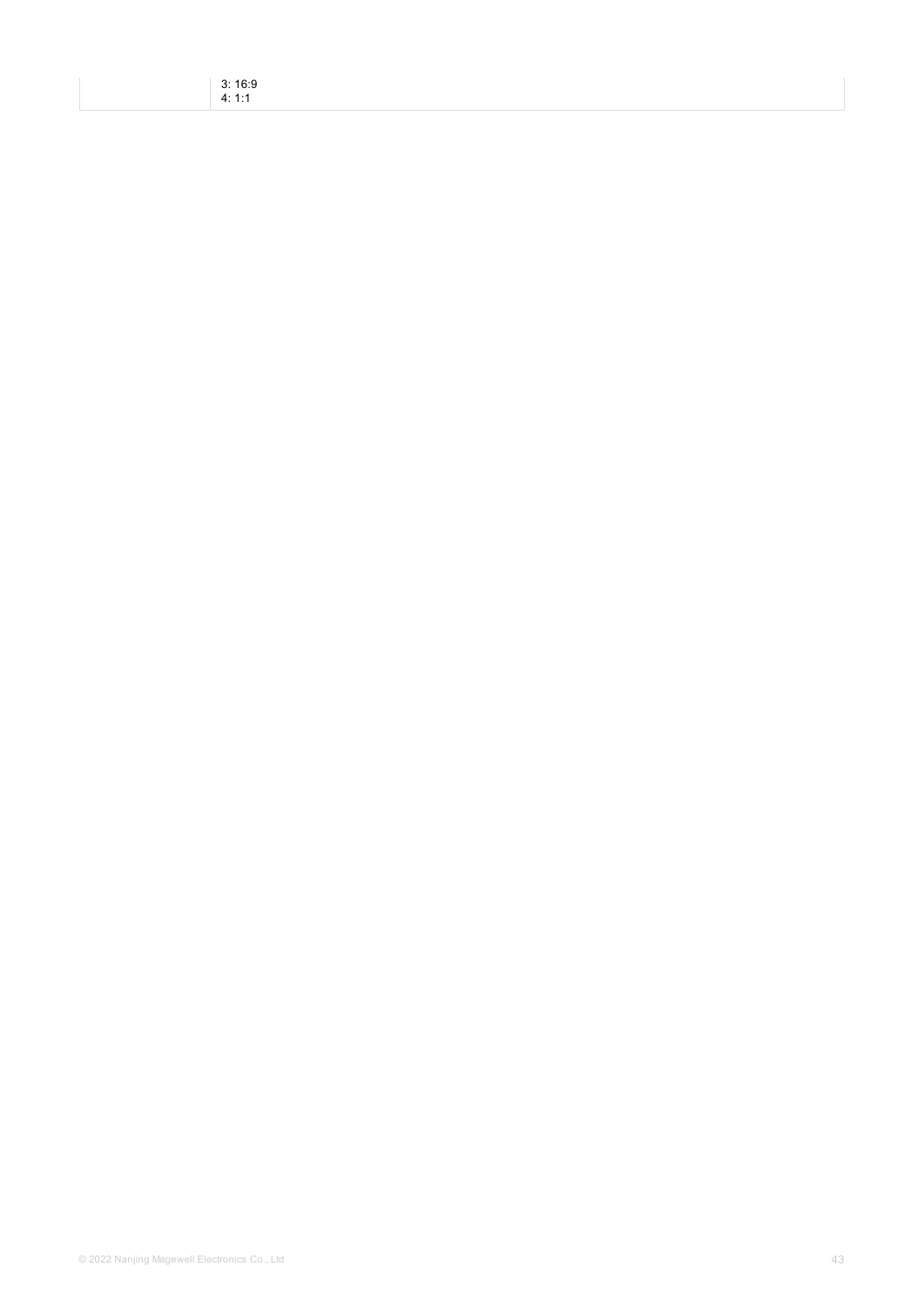```
\mathbf{r}"status": 0,
  "thumbnail": {...}
}
```
#### **1. Response Status**

"status": 0

| <b>Name</b> | <b>Description</b>                                                                                       |
|-------------|----------------------------------------------------------------------------------------------------------|
| status      | 0 indicates a successful data acquisition. Refer to API Status Codes to find specific description for ot |

#### **2. Content of thumbnail**

```
"thumbnail": {
            "encoding": "base64",
            "data": "..."
        }
```

| <b>Name</b> | <b>Description</b> |
|-------------|--------------------|
| encoding    | The encoding mode  |
| data        | The encoded data   |

#### **HTTP Access**

http://[IP]/source/[sourceId]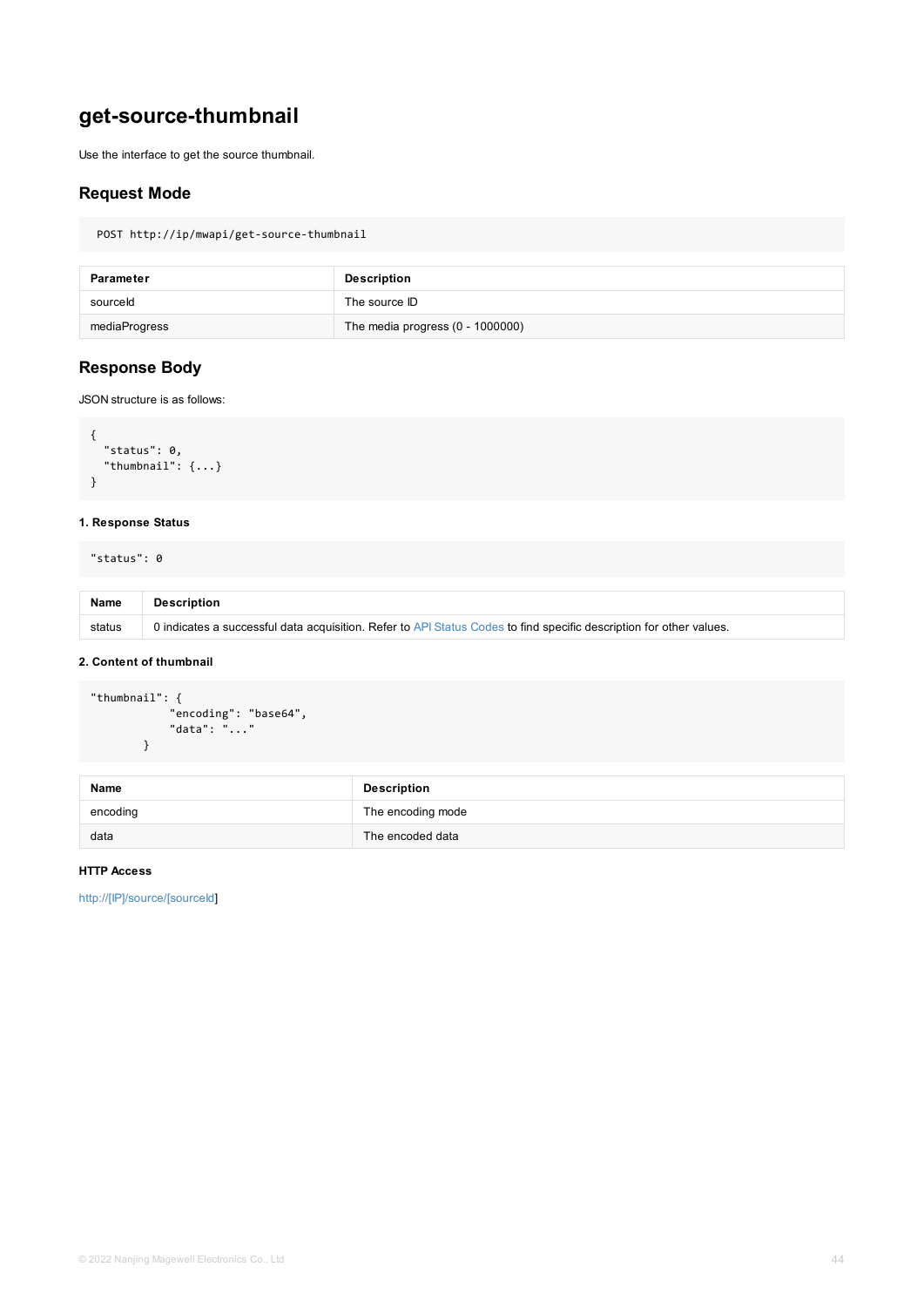# **get-video-player-status**

Use the interface to get the video player status information of the current presentation scene.

### **Request Mode**

POST http://ip/mwapi/get-video-player-status

## **Response Body**

JSON structure is as follows:

```
{
    "status":0,
    "info":[
        {
             "layerId":1,
             "playStatus":1,
             "progress":16664,
             "sourceDuration":120000,
             "sourceId":101
        }
    \, \, \,}
```

| <b>Name</b>    | <b>Description</b>                                                                                                  |
|----------------|---------------------------------------------------------------------------------------------------------------------|
| status         | 0 indicates a successful data acquisition. Refer to API Status Codes to find specific description for other values. |
| layerld        | The layer ID, that is, the index in the layer list                                                                  |
| sourceld       | The source <b>ID</b>                                                                                                |
| playStatus     | The play status<br>$0:$ pause<br>1: playing                                                                         |
| progress       | The play progress $(0 - 1000000)$                                                                                   |
| sourceDuration | The length of the video, in ms                                                                                      |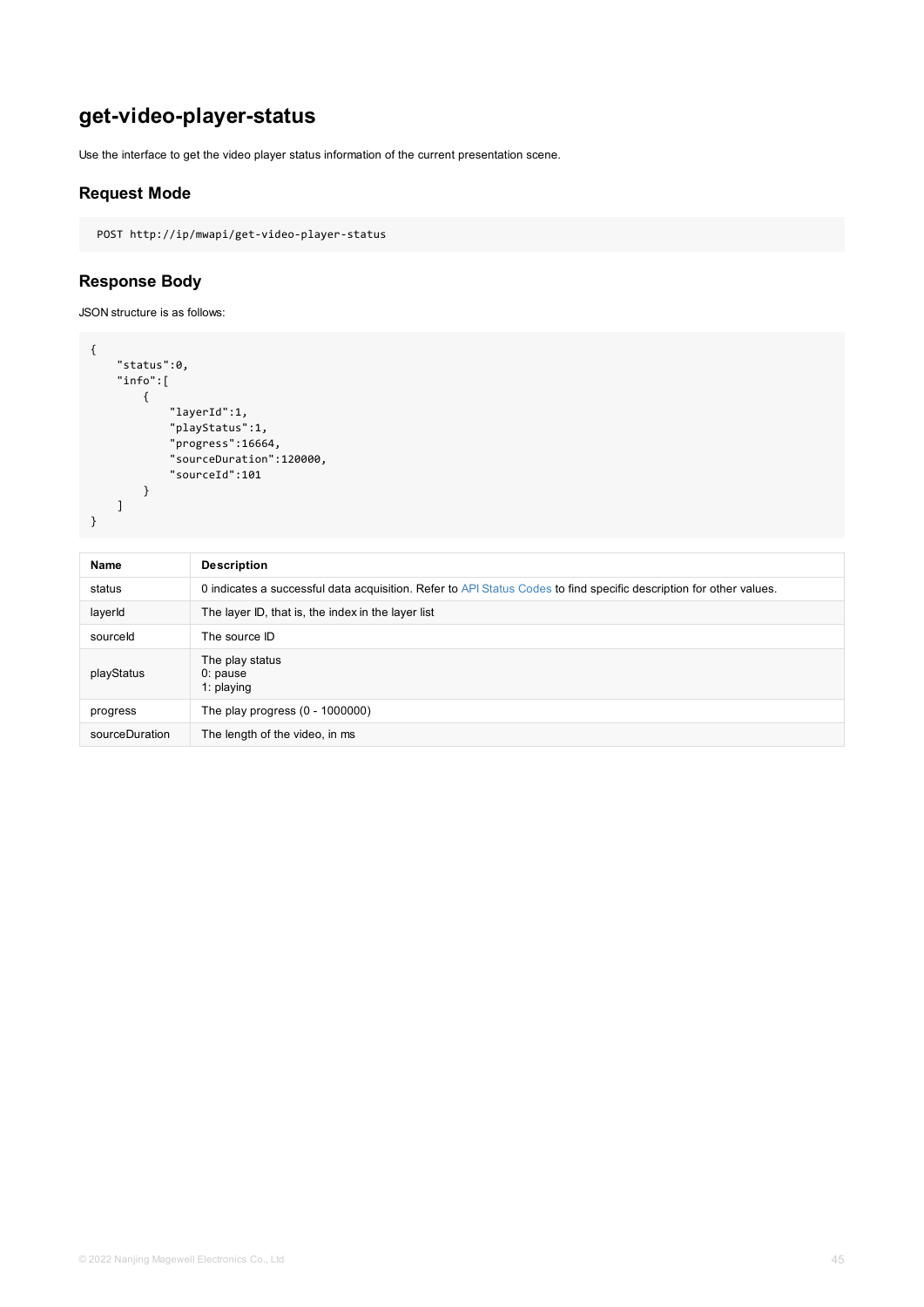### **rename-scene**

Use the interface to rename the scene.

## **Request Mode**

POST http://ip/mwapi/rename-scene

| Parameter | <b>Description</b>          |
|-----------|-----------------------------|
| sceneld   | The ID of the editing scene |
| name      | The new name                |
| showld    | The presentation ID         |

```
\{"status": 0,
}
```

```
{
  "sceneId":100,
  "name":"New scene 1",
  "showId":7
}
```
## **Response Body**

JSON structure is as follows:

#### **1. Response Status**

```
{
    "message": "Scene is not in current presentation",
    "status": 48
}
```

| <b>Name</b> | <b>Description</b>                                                                                                  |
|-------------|---------------------------------------------------------------------------------------------------------------------|
| status      | 0 indicates a successful data acquisition. Refer to API Status Codes to find specific description for other values. |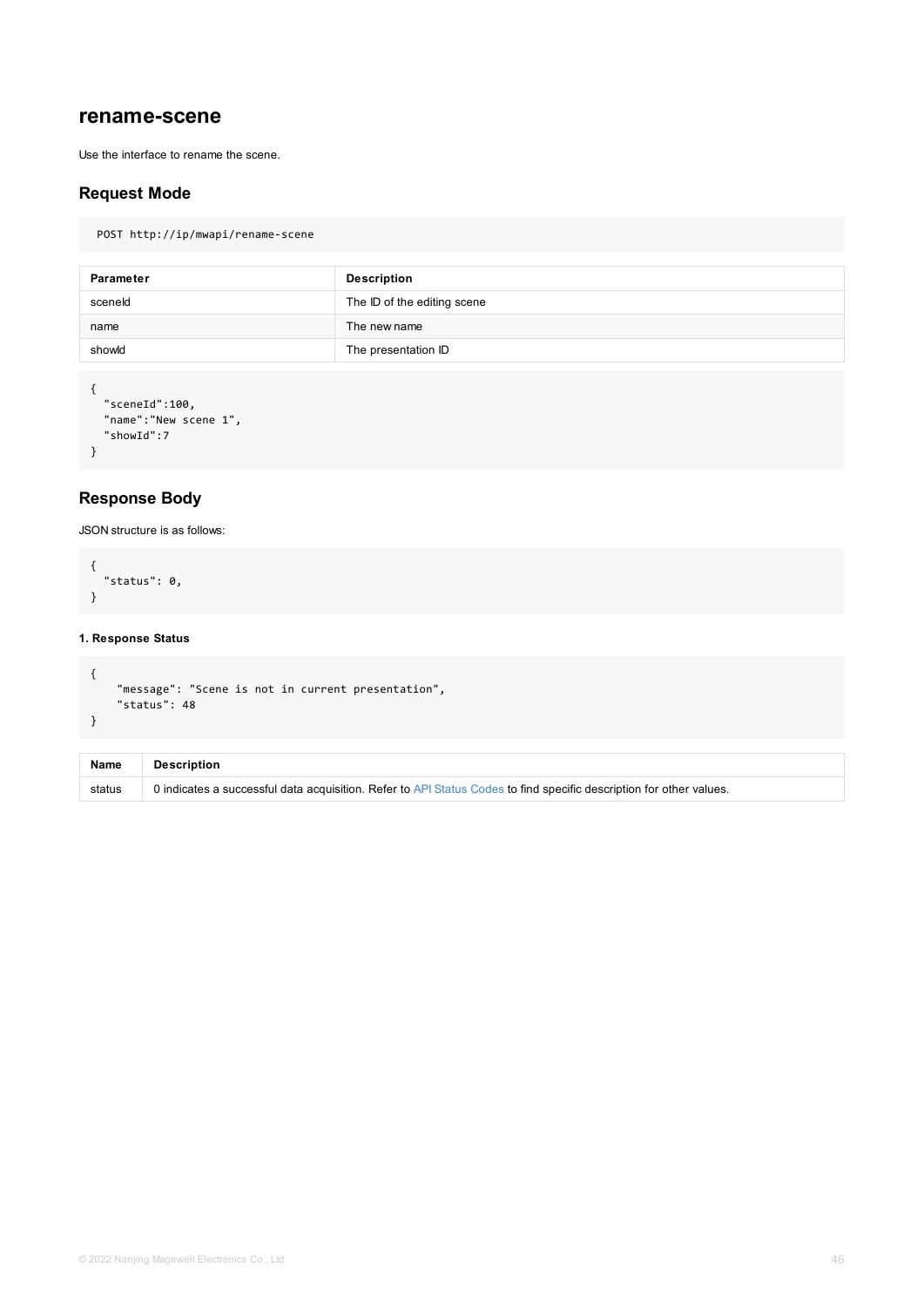# **seek-video-player**

Use the interface to set the video play progress of the current scene.

## **Request Mode**

POST http://ip/mwapi/seek-video-player

| <b>Parameter</b> | <b>Description</b>              |
|------------------|---------------------------------|
| layerld          | The layer ID                    |
| progress         | The play progress (0 - 1000000) |

## **Response Body**

JSON structure is as follows:

```
{
  "status": 0
}
```
### **1. Response Status**

"status": 0

| Name   | <b>Description</b>                                                                                                  |
|--------|---------------------------------------------------------------------------------------------------------------------|
| status | 0 indicates a successful data acquisition. Refer to API Status Codes to find specific description for other values. |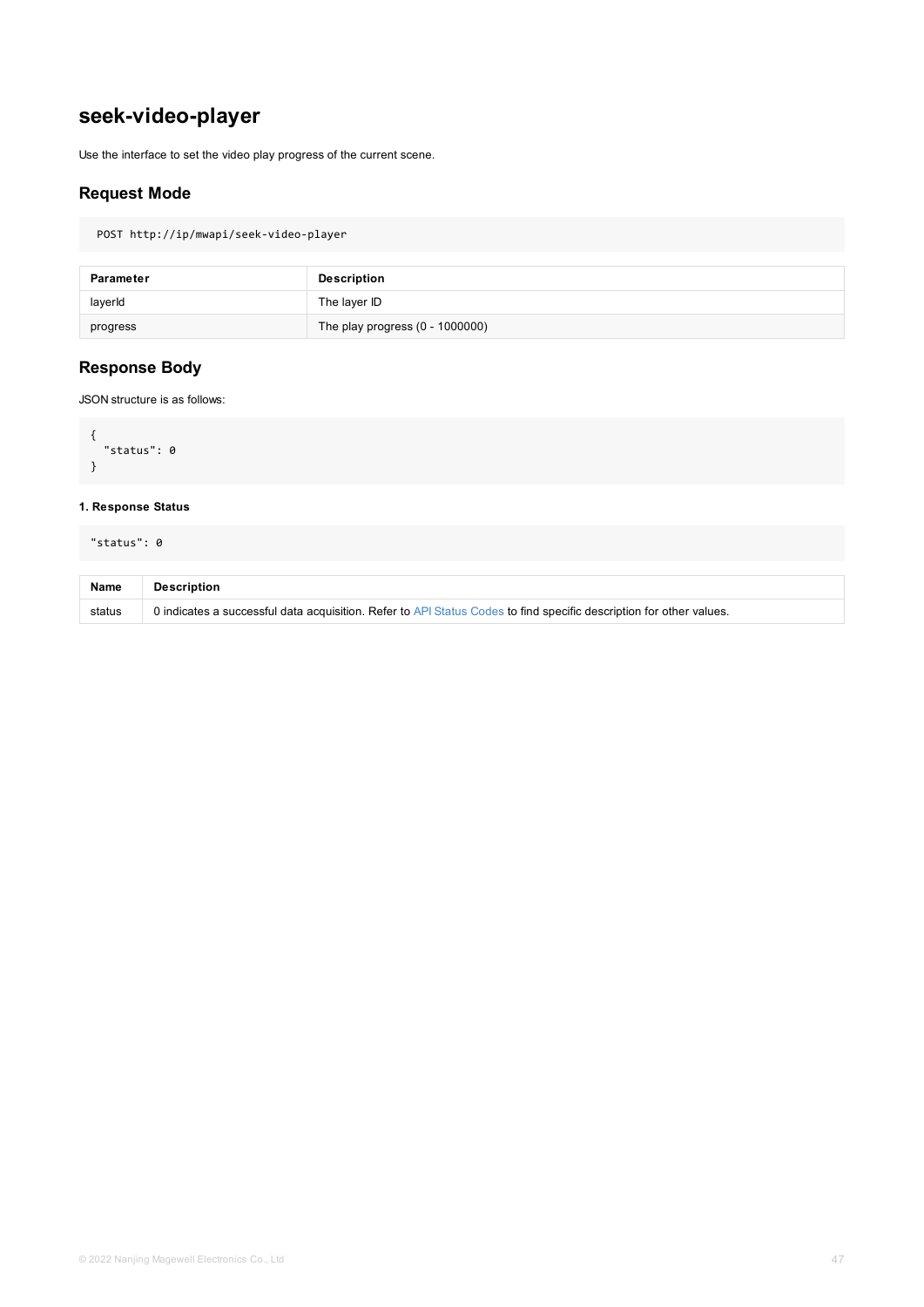## **set-switch-action**

Use the interface to simulate key events of the swap button.

## **Request Mode**

POST http://ip/mwapi/set-switch-action

{ "action": 0, }

| <b>Parameter</b> | <b>Description</b>                               |
|------------------|--------------------------------------------------|
| action           | 0~4, corresponding to the buttons on the devices |

## **Response Body**

```
{
  "status": 0,
}
```

| <b>Name</b> | Description                                                                                                         |
|-------------|---------------------------------------------------------------------------------------------------------------------|
| status      | 0 indicates a successful data acquisition. Refer to API Status Codes to find specific description for other values. |
| action      | Key events $(0 - 4)$                                                                                                |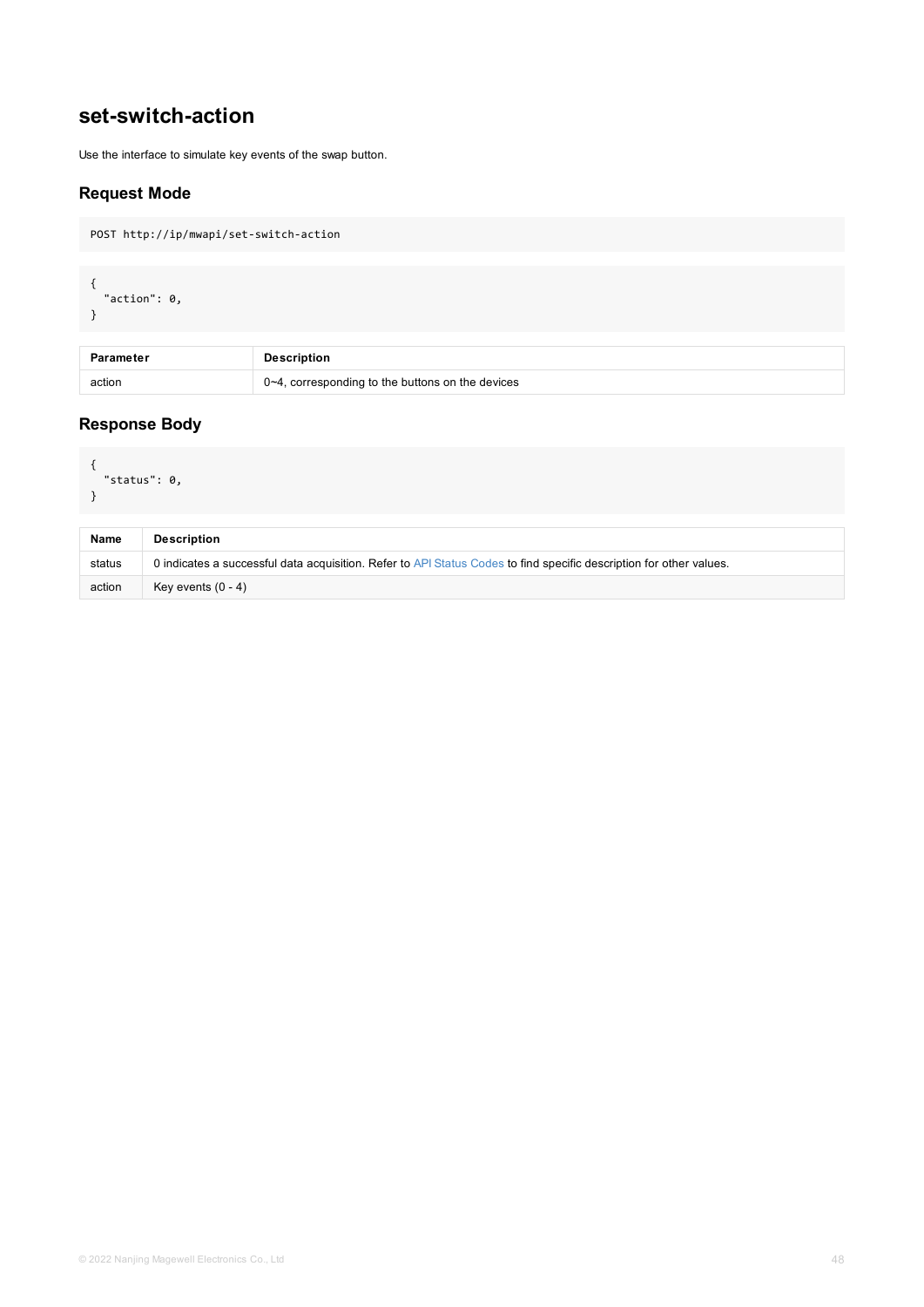# **set-video-player-status**

Use the interface to set the video play status of the current scene.

## **Request Mode**

POST http://ip/mwapi/set-video-player-status

| Parameter  | <b>Description</b>                        |
|------------|-------------------------------------------|
| layerld    | The layer ID                              |
| playStatus | The play status<br>0: pause<br>1: playing |

## **Response Body**

JSON structure is as follows:

```
{
  "status": 0
}
```
### **1. Response Status**

"status": 0

| <b>Name</b> | Description                                                                                                         |
|-------------|---------------------------------------------------------------------------------------------------------------------|
| status      | 0 indicates a successful data acquisition. Refer to API Status Codes to find specific description for other values. |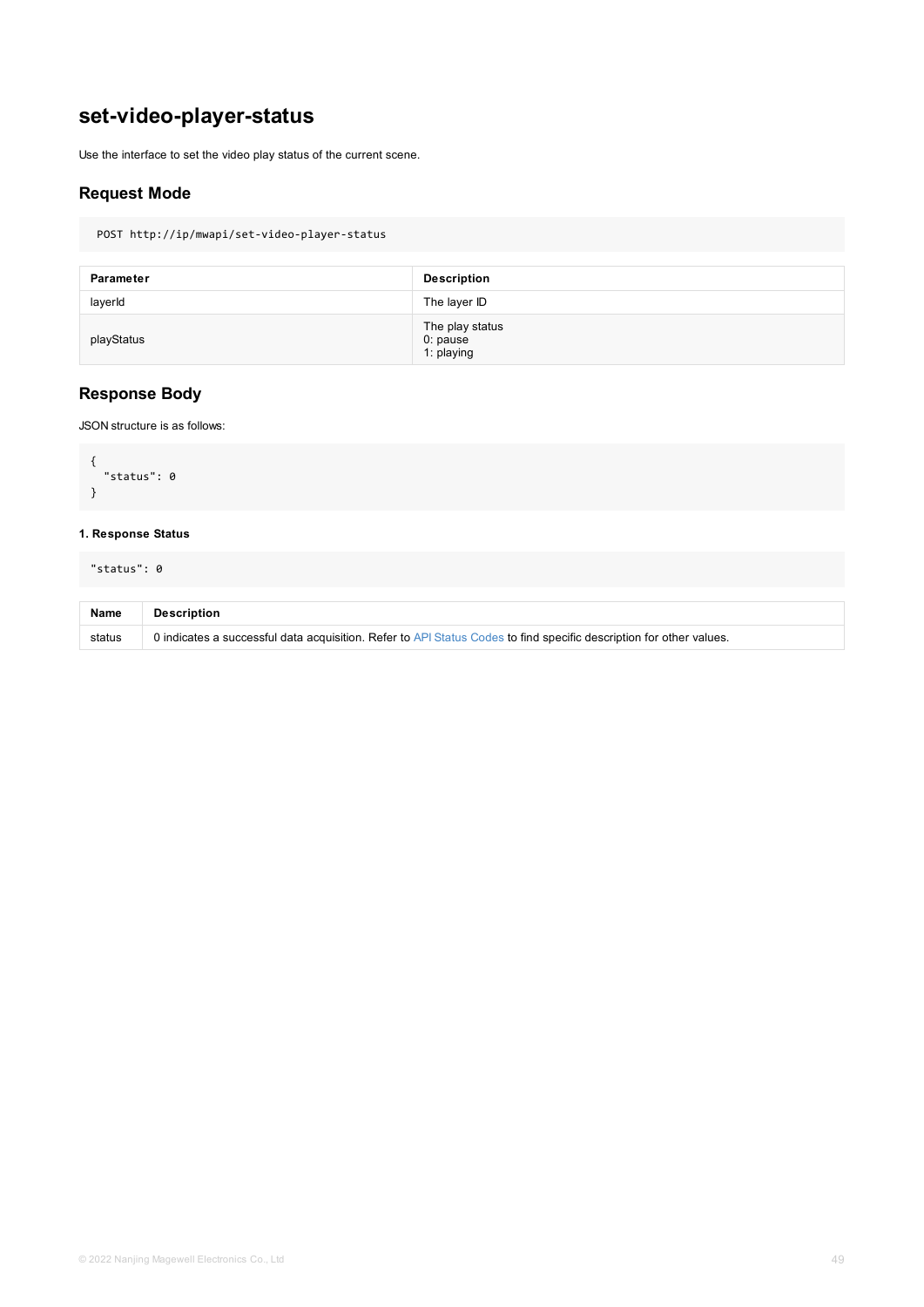## **switch-scene**

Use the interface to switch the scene.

## **Request Mode**

POST http://ip/mwapi/switch-scene

| <b>Parameter</b> | <b>Description</b> |
|------------------|--------------------|
| sceneld          | The scene ID       |

## **Response Body**

JSON structure is as follows:

```
{
  "status": 0,
}
```
### **1. Response Status**

"status": 0

| <b>Name</b> | <b>Description</b>                                                                                                  |
|-------------|---------------------------------------------------------------------------------------------------------------------|
| status      | 0 indicates a successful data acquisition. Refer to API Status Codes to find specific description for other values. |

**2. The device is in the scene editing status, so it is not allowed to switch scenes.**

```
{
    "message": "device busy",
    "status": 11
}
```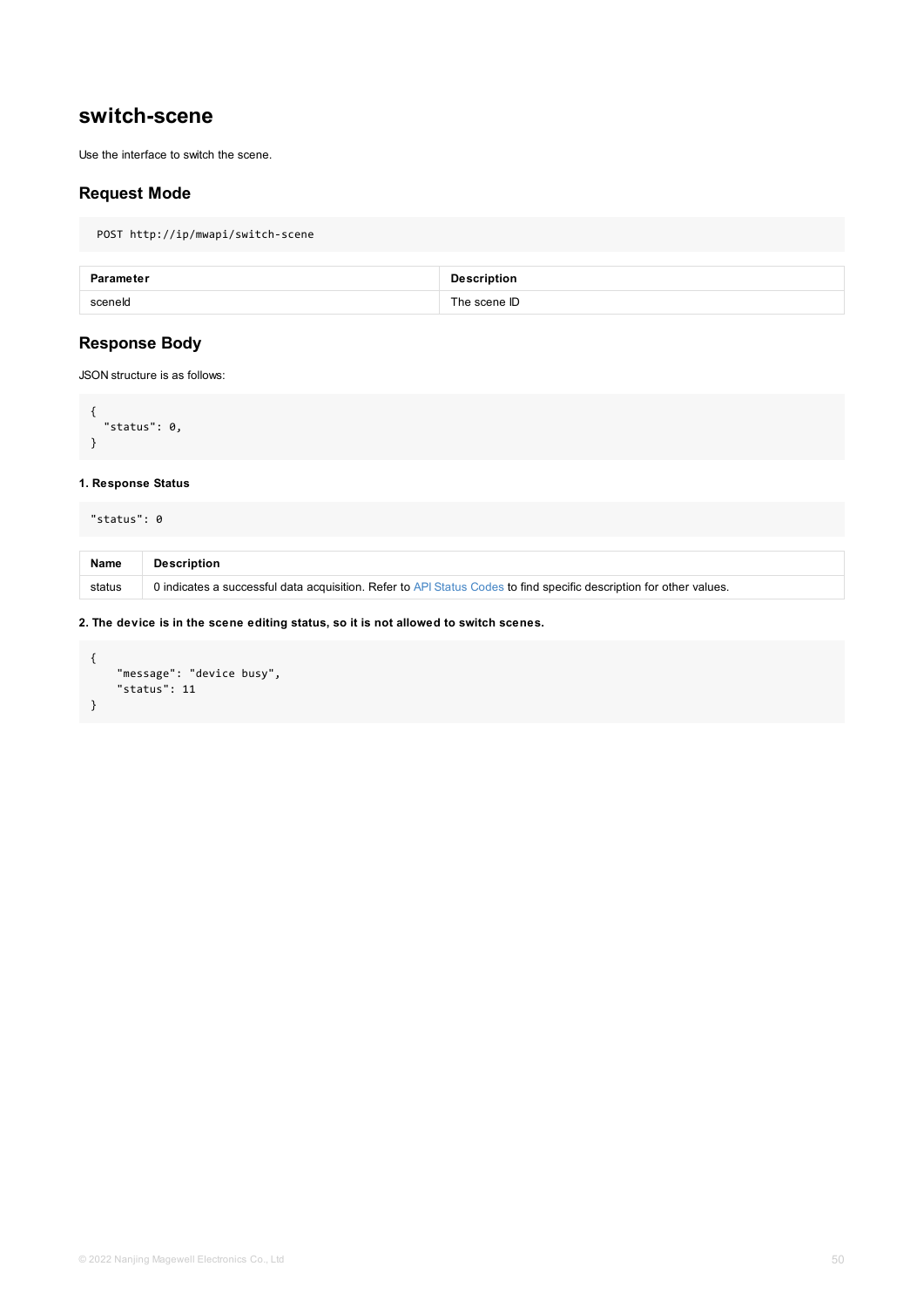# **upload-source-file**

Use the interface to upload source files which can be pictures, video or music.

## **Request Mode**

POST http://ip/mwapi/upload-source-file

## **Response Body**

| "status": $0,$ |  |  |  |
|----------------|--|--|--|
|                |  |  |  |
|                |  |  |  |

| <b>Name</b> | Description                                                                                                         |
|-------------|---------------------------------------------------------------------------------------------------------------------|
| status      | 0 indicates a successful data acquisition. Refer to API Status Codes to find specific description for other values. |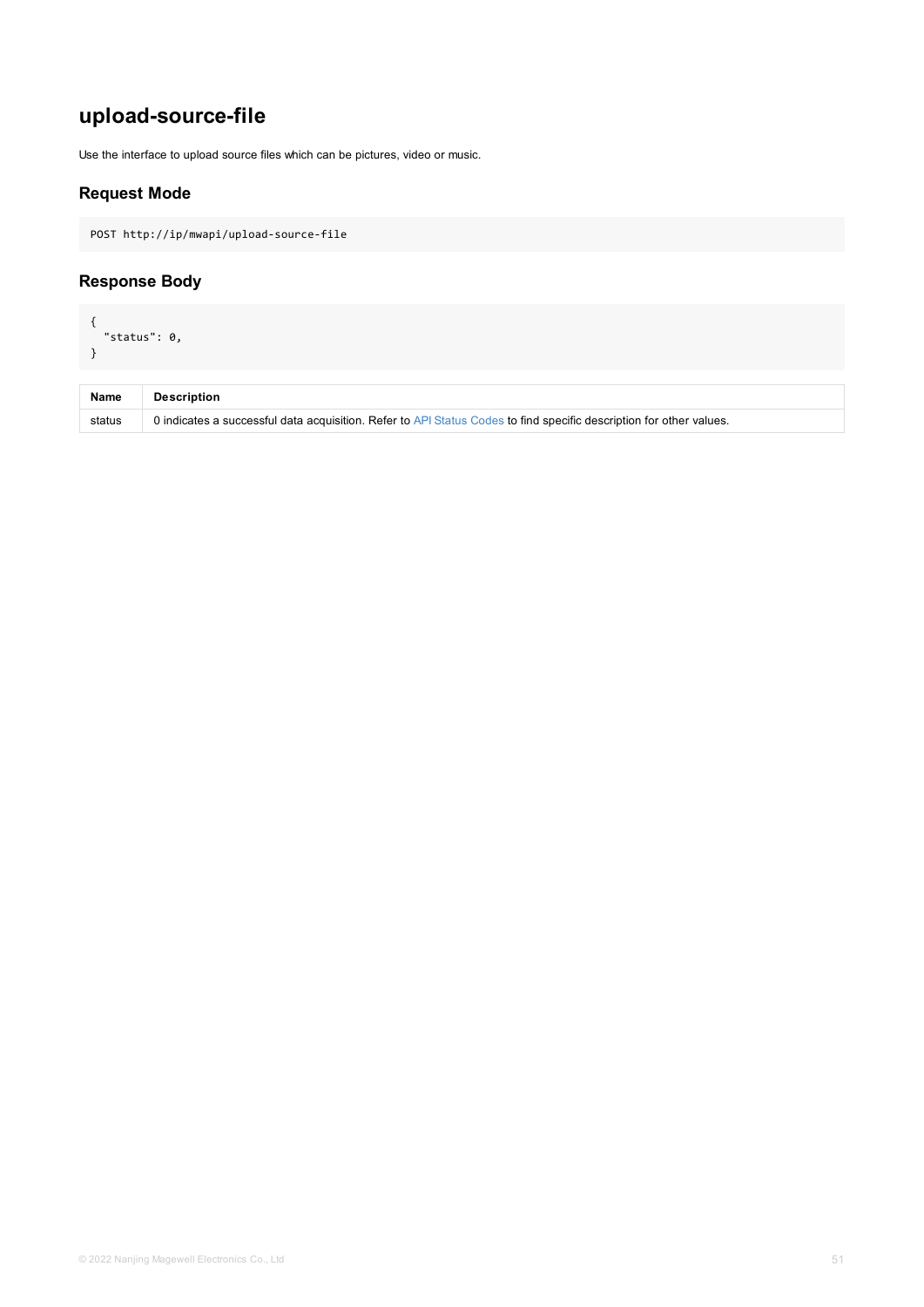```
"resolution": "1280x720",
"duration": 333333,
"video-bitrate": 2048
```
}

**Name Description** status **0** indicates a successful data acquisition. Refer to API Status Codes to find specific description for other values. need-password Whether a password is needed. 0: No 1: Yes have-password Whether the password is null. 0: Null 1: Not null resolution The resolution duration The frame rate video-bitrate The video bitrate stream-port The SRT streaming port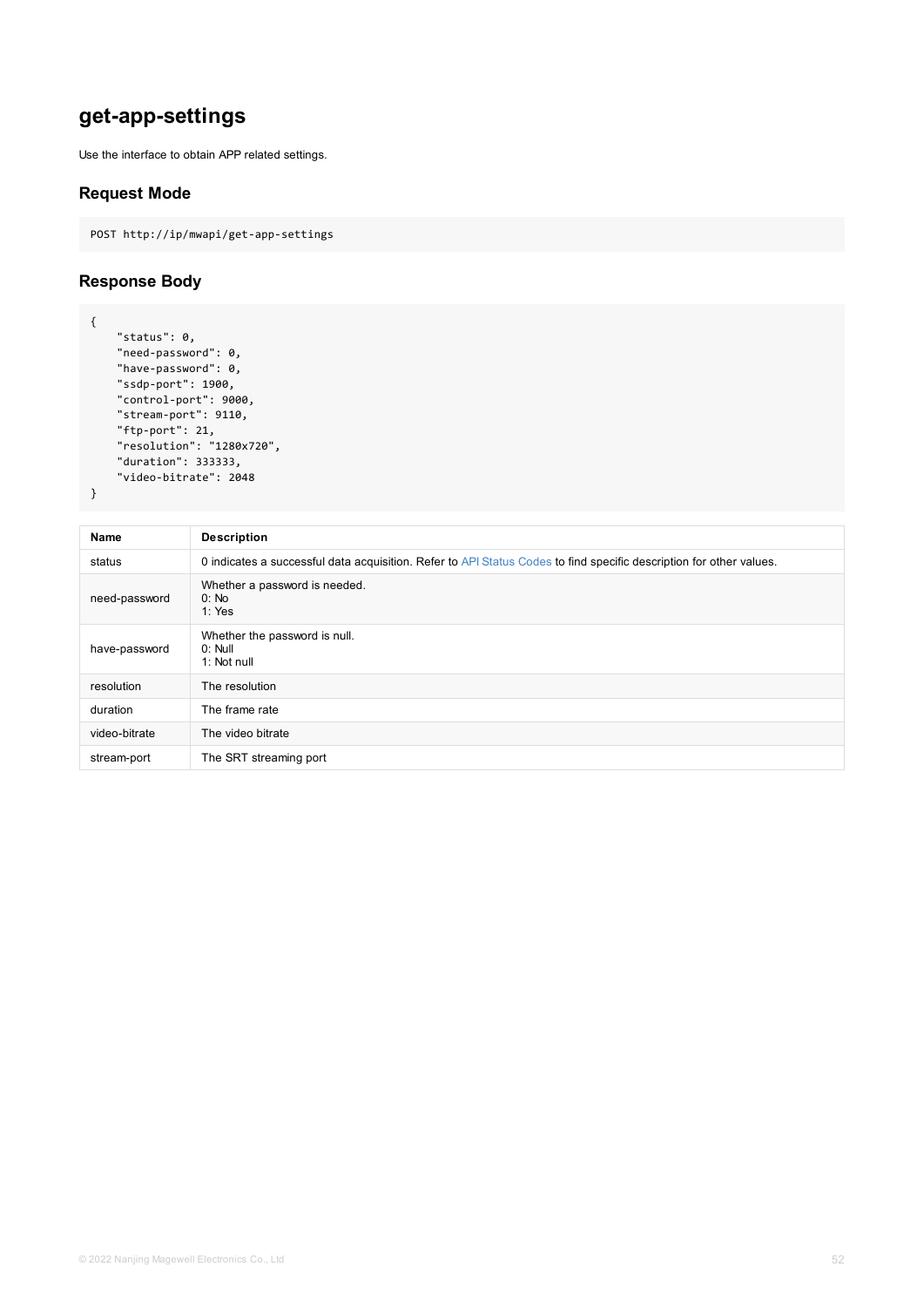| <b>Name</b> | <b>Description</b>                                                                                       |
|-------------|----------------------------------------------------------------------------------------------------------|
| status      | 0 indicates a successful data acquisition. Refer to API Status Codes to find specific description for ot |

### **1. Resolutions**

```
\lceil{
        "name":"1080P",
        "value":"1920x1080"
    },
    {
        "name":"720P",
        "value":"1080x720"
    }
]
```

| <b>Name</b> | <b>Description</b> |
|-------------|--------------------|
| name        | The displayed name |
| value       | Value: W x H       |

## **2. Durations**

```
\lceil{
        "name":"60 FPS",
        "value":"166667"
    },
    {
        "name":"59.94 FPS",
        "value":"166833"
    },
    {
        "name":"50 FPS",
        "value":"200000"
    },
    {
        "name":"30 FPS",
        "value":"333333"
    },
    {
        "name":"29.97 FPS",
        "value":"333667"
    },
    {
        "name":"25 FPS",
```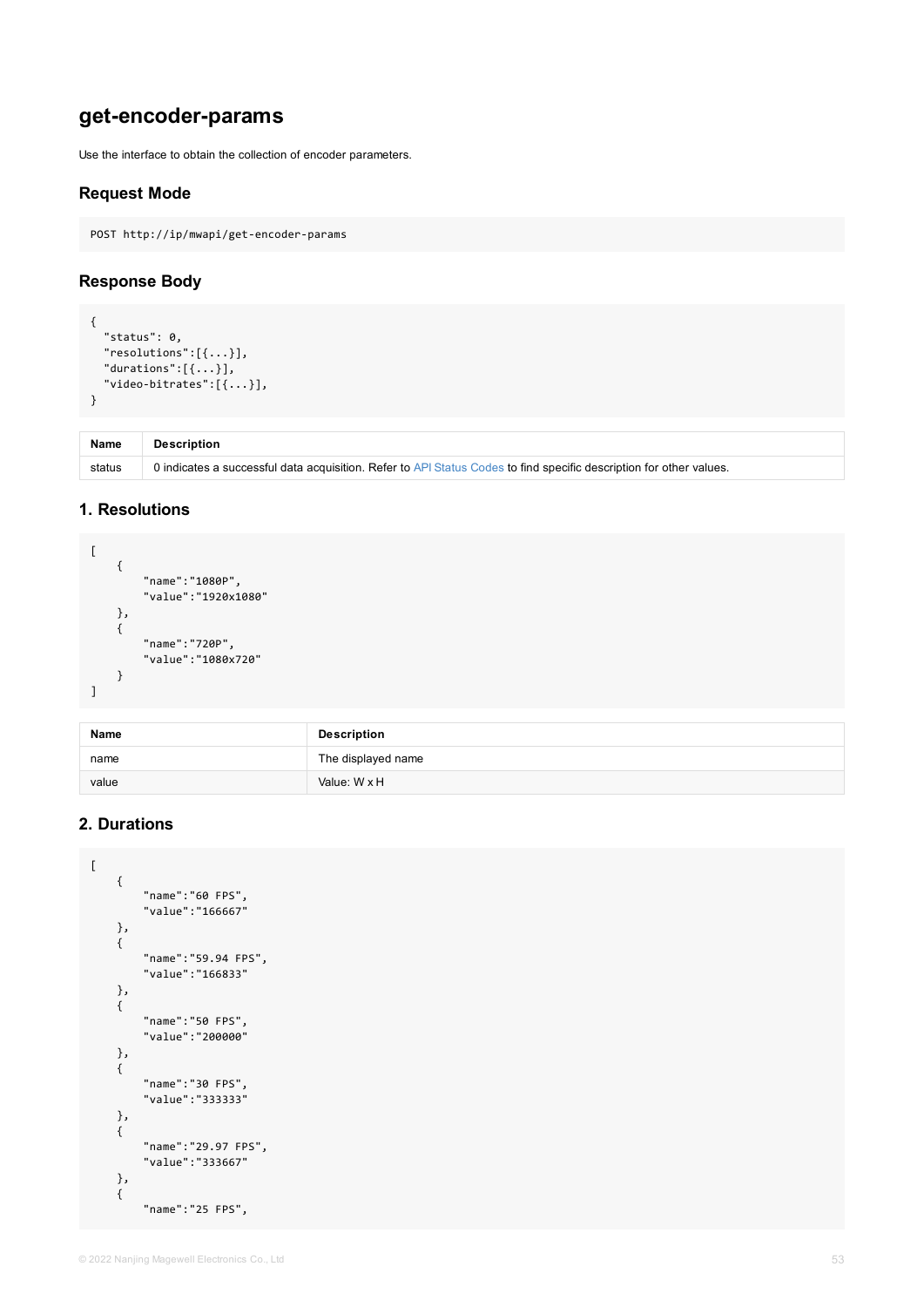```
"value":"400000"
      }
,
     {
           "
n
a
m
e
"
:
"
2
4
F
P
S
"
,
           "value":"416667"
      }
,
     {
           "
n
a
m
e
"
:
"
1
5
F
P
S
"
,
           "value":"666667"
      }
,
     {
           "
n
a
m
e
"
:
"
1
0
F
P
S
"
,
           "value":"1000000"
      }
,
     {
           "
n
a
m
e
"
:
"
5
F
P
S
"
,
           "value":"2000000"
     }
]
```

| <b>Name</b> | <b>Description</b>                   |
|-------------|--------------------------------------|
| name        | The displayed name                   |
| value       | The time interval between two frames |

### **3 . V i d e o - b i t r a t e s**

```
\Gamma{
         "name":"8 Mbps",
         "value":"8192"
    }
,
    {
         "name":"6 Mbps",
         "value":"6144"
    }
,
    {
         "name":"4 Mbps",
         "value":"4096"
    }
,
    {
         "name":"2 Mbps",
         "value":"2048"
    }
,
    {
         "name":"1 Mbps",
         "value":"1024"
    }
,
    {
         "name":"768 Kbps",
         "value":"768"
    }
,
    {
         "name":"512 Kbps",
         "value":"512"
    }
,
```
{ "name":"256 Kbps"**,** "value":"256" }

]

| <b>Name</b> | <b>Description</b> |
|-------------|--------------------|
| name        | The displayed name |
| value       | The video bitrate  |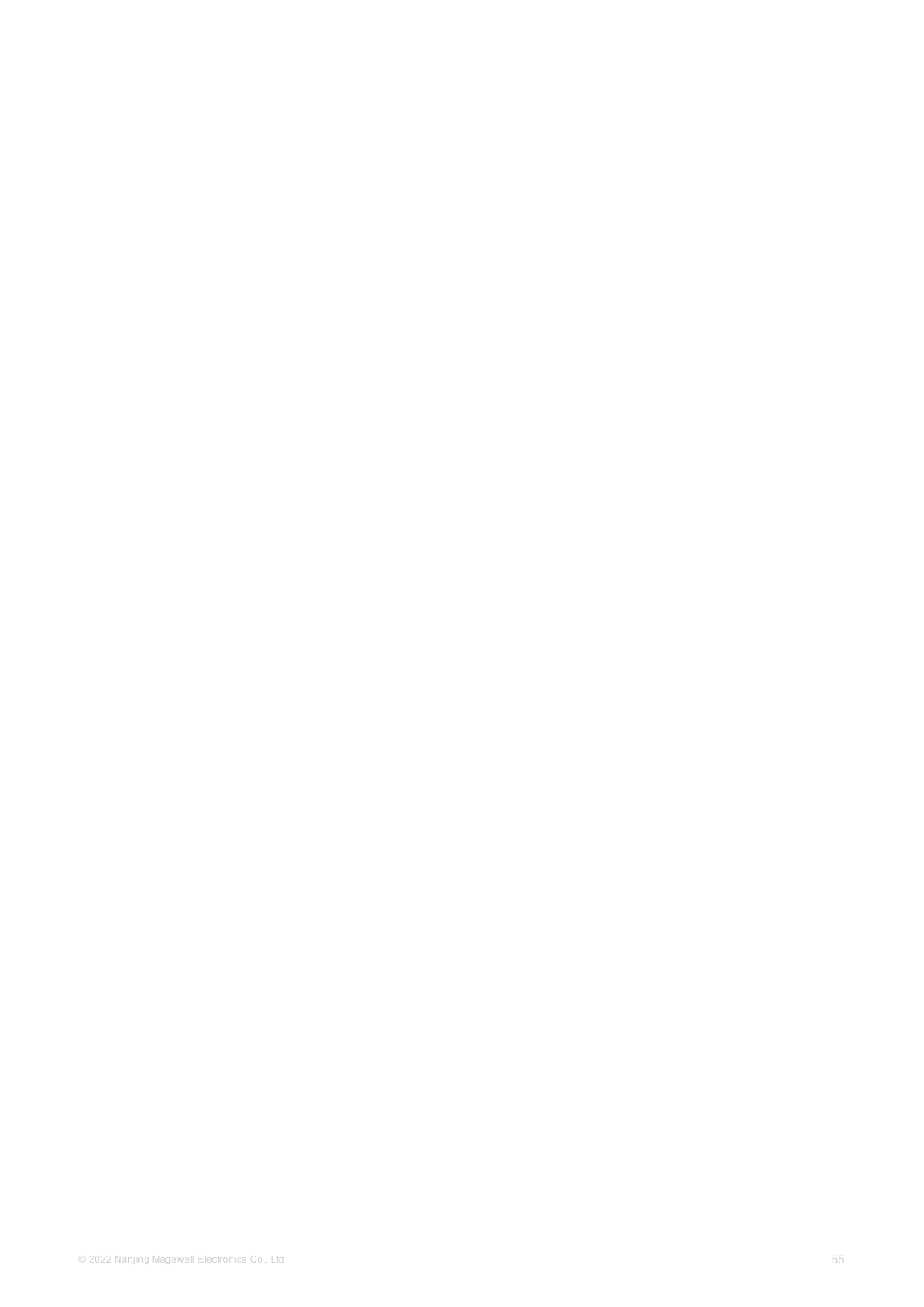```
"need-password":1
}
```
## **Response Body**

```
{
    "message": "success",
   "status": 0
}
```

| <b>Name</b> | <b>Description</b>                                                                                       |
|-------------|----------------------------------------------------------------------------------------------------------|
| status      | 0 indicates a successful data acquisition. Refer to API Status Codes to find specific description for ot |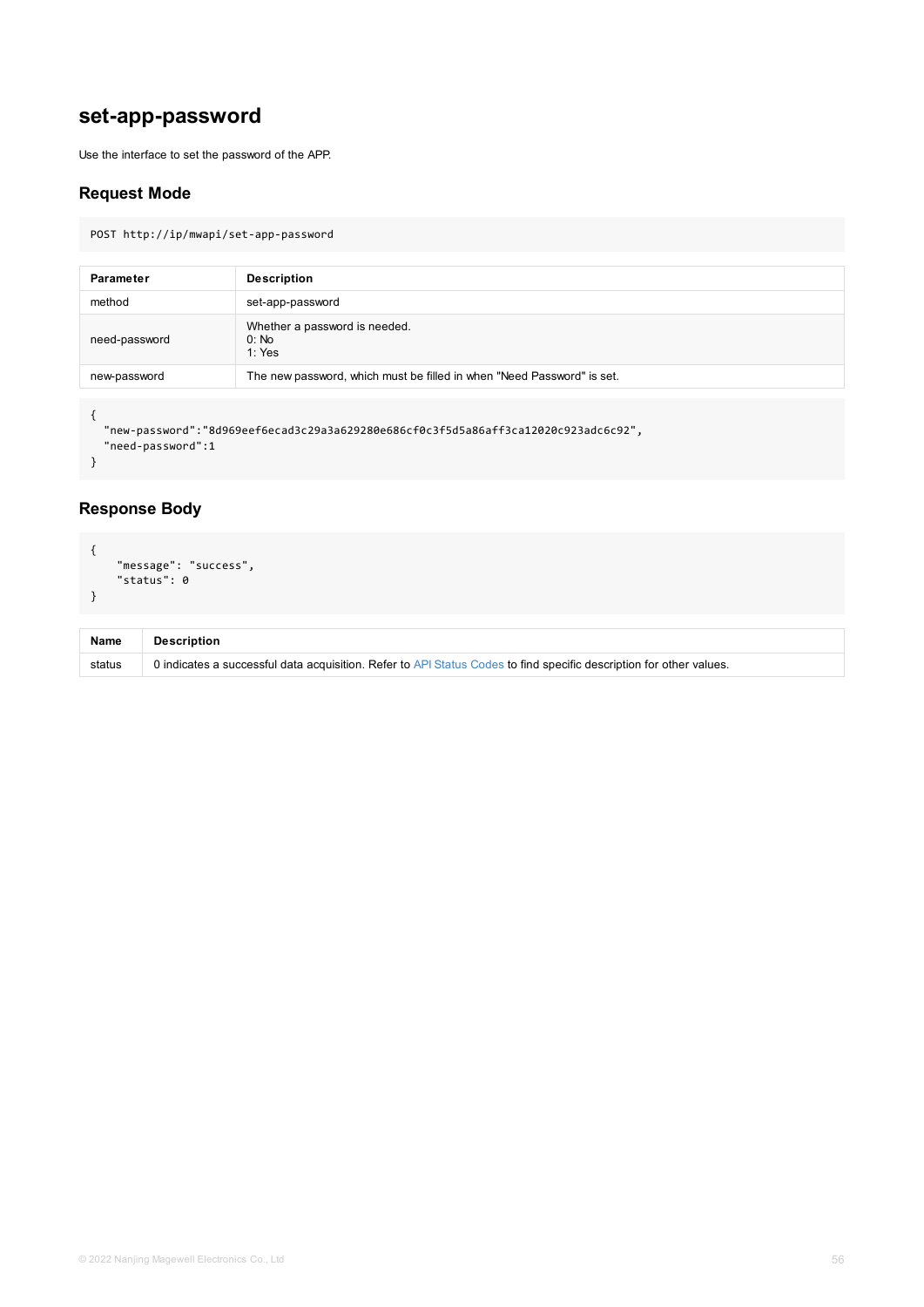```
"duration":333333,
  "video-bitrate":2048
}
```
## **Response Body**

```
{
    "message": "success",
    "status": 0
}
```

| <b>Name</b> | <b>Description</b>                                                                                       |
|-------------|----------------------------------------------------------------------------------------------------------|
| status      | 0 indicates a successful data acquisition. Refer to API Status Codes to find specific description for ot |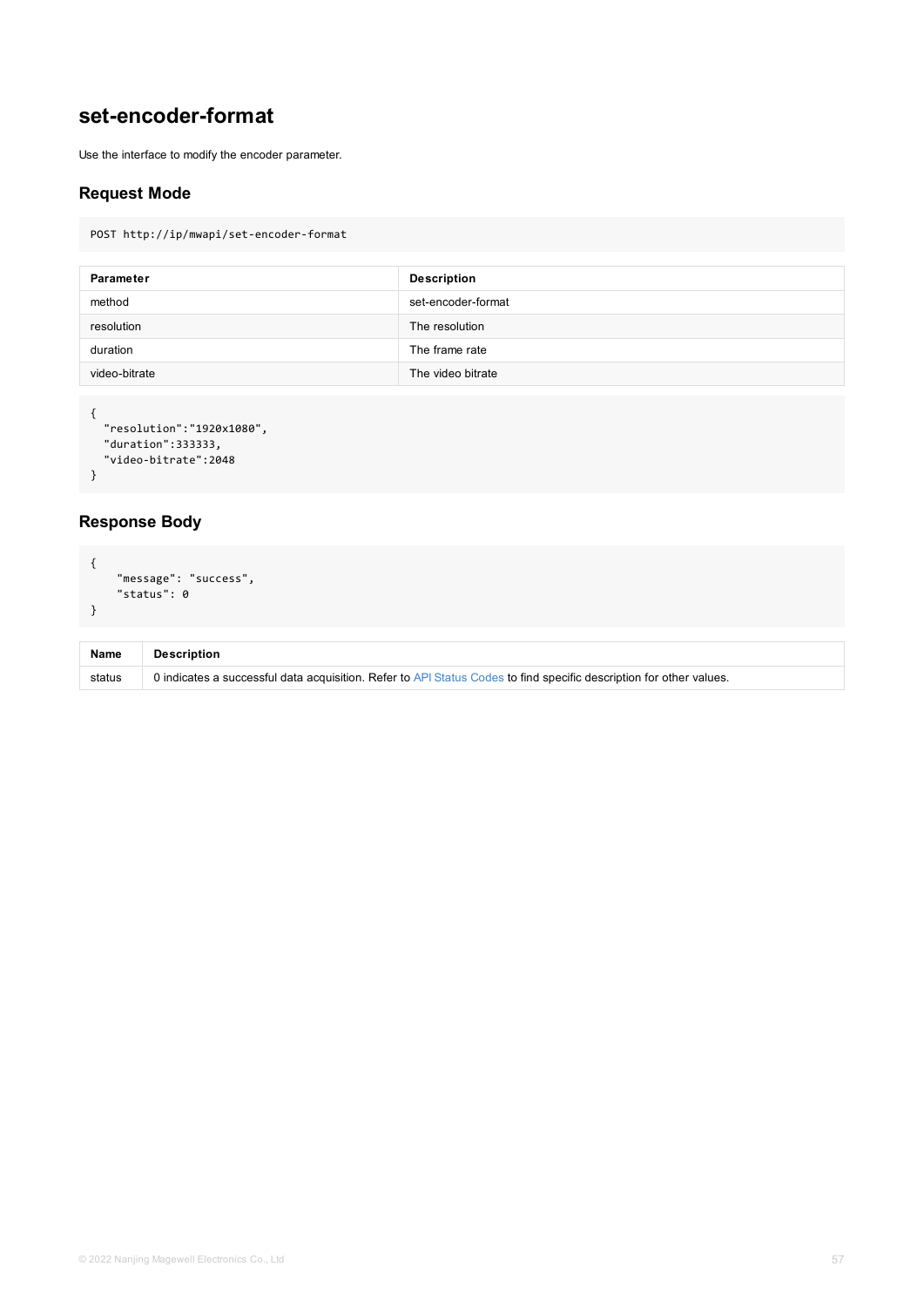## **Response Body**

```
{
 "status": 0,
}
```

| <b>Name</b> | Description                                                                                              |
|-------------|----------------------------------------------------------------------------------------------------------|
| status      | 0 indicates a successful data acquisition. Refer to API Status Codes to find specific description for ot |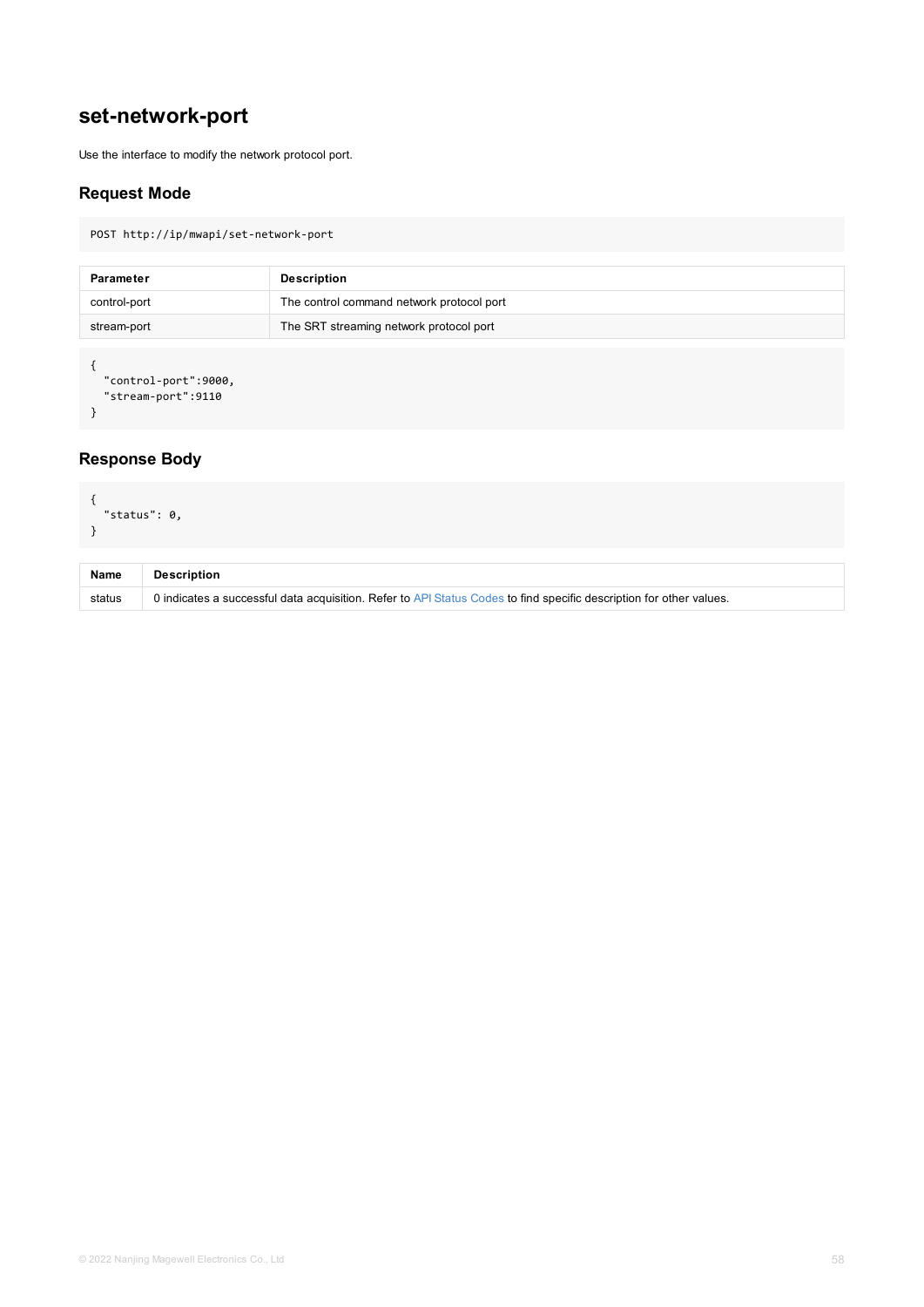```
firmware-vertice \mathcal{I}"firmware-name": "Development",
    "build-time": "2021-12-17 01:07:22",
    "capability": {
        "support-timezone": true,
        "support-ntp": true,
        "support-4g": false,
        "support-station": true,
        "support-ap": true,
        "support-online-upgrade": true,
        "support-sc-control": true,
        "support-ipv6": false
    },
    "status": 0
}
```

| <b>Name</b>                           | <b>Description</b>                                                                                   |
|---------------------------------------|------------------------------------------------------------------------------------------------------|
| status                                | 0 indicates that the request was accepted successfully. Refer to API Status Cod<br>for other values. |
| product-id                            | The device's id                                                                                      |
| product-name                          | The device's name                                                                                    |
| hardware-rev                          | The hardware version                                                                                 |
| serial-number                         | The device's serial number                                                                           |
| firmware-ver                          | The device's firmware version                                                                        |
| firmware-name                         | The device's firmware name                                                                           |
| build-time                            | The device's firmware build time                                                                     |
| capability.support-timezone           | The supported timezone                                                                               |
| capability.support-ntp                | The device supports NTP.                                                                             |
| capability.support-4g                 | The device supports 4G modules.                                                                      |
| capability.support-station            | WIFI supports STA mode.                                                                              |
| capability.support-ap                 | WIFI supports AP mode.                                                                               |
| capability.support-online-<br>upgrade | The device supports online upgrade.                                                                  |
| capability.support-sc-control         | The device supports cloud management.                                                                |
| capability.support-ipv6               | The device supports IPv6.                                                                            |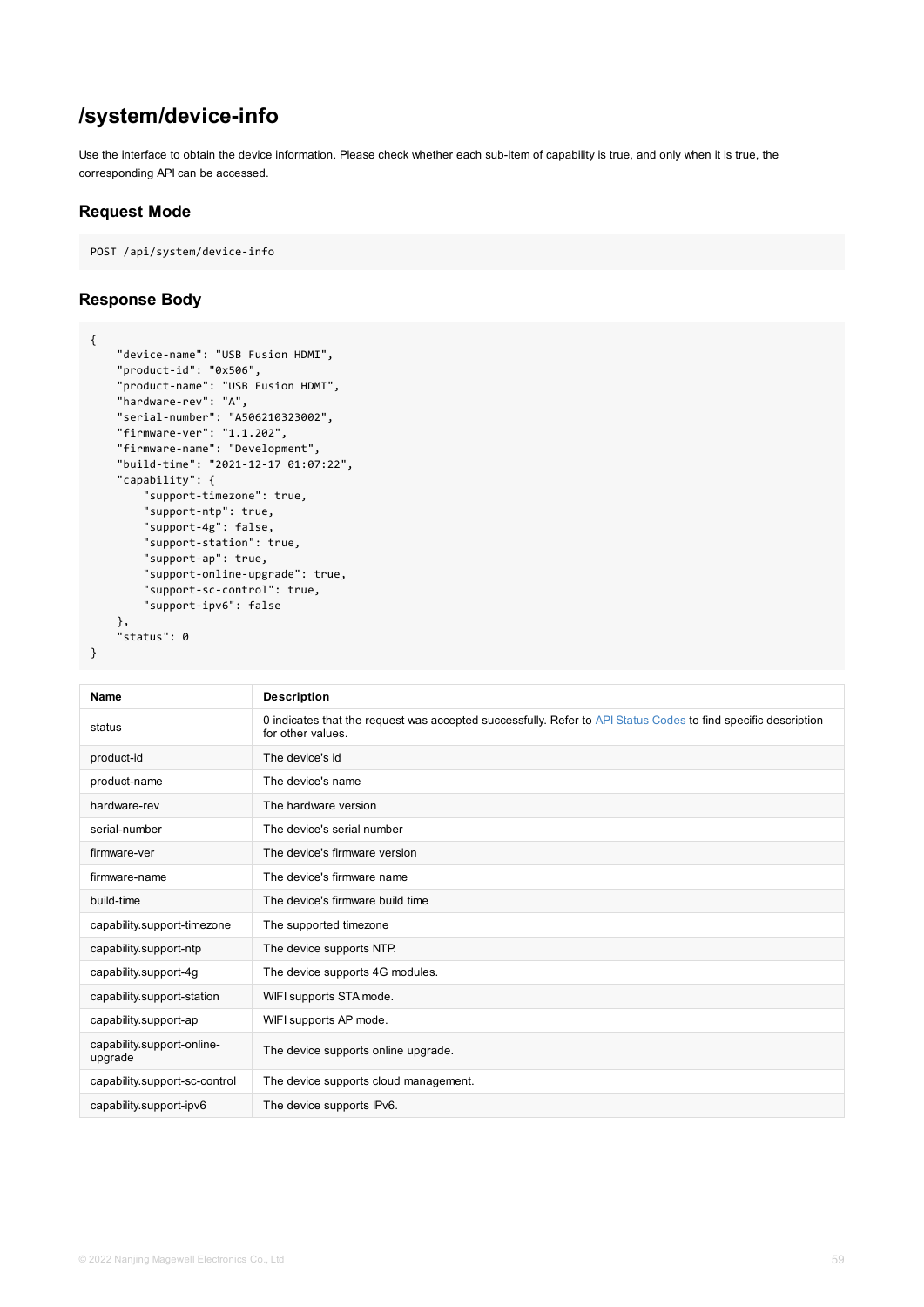```
"mem": {
        "total": 8069612,
        "avail": 7171768
   },
    "datetime": {
        "cur-time": "2021-12-20 13:25:57",
        "zonename": "Asia/Shanghai",
        "ntp-enable": true,
        "ntp-server1": "0.pool.ntp.org",
        "ntp-server2": "1.pool.ntp.org"
    },
    "status": 0
}
```

| <b>Name</b>                          | <b>Description</b>                                                                                   |
|--------------------------------------|------------------------------------------------------------------------------------------------------|
| status                               | 0 indicates that the request was accepted successfully. Refer to API Status Codes to find<br>values. |
| device-name                          | The device's name                                                                                    |
| uptime                               | The uptime, in seconds                                                                               |
| cpu.total                            | The total time of CPU                                                                                |
| cpu.idle                             | The idle time of CPU                                                                                 |
| cpu.usage                            | The CPU usage x 100                                                                                  |
| mem.total                            | The system's total memory, in KB                                                                     |
| mem.avail                            | The system's available memory, in KB                                                                 |
| datetime.cur-time                    | The system time<br>Time format: yyyy-MM-dd HH:mm:ss                                                  |
| datetime.zonename                    | The timezone name                                                                                    |
| datetime.ntp-<br>enable              | Enables NTP.                                                                                         |
| datetime.ntp-<br>server1             | The NTP server 1                                                                                     |
| datetime.ntp-<br>server <sub>2</sub> | The NTP server 2                                                                                     |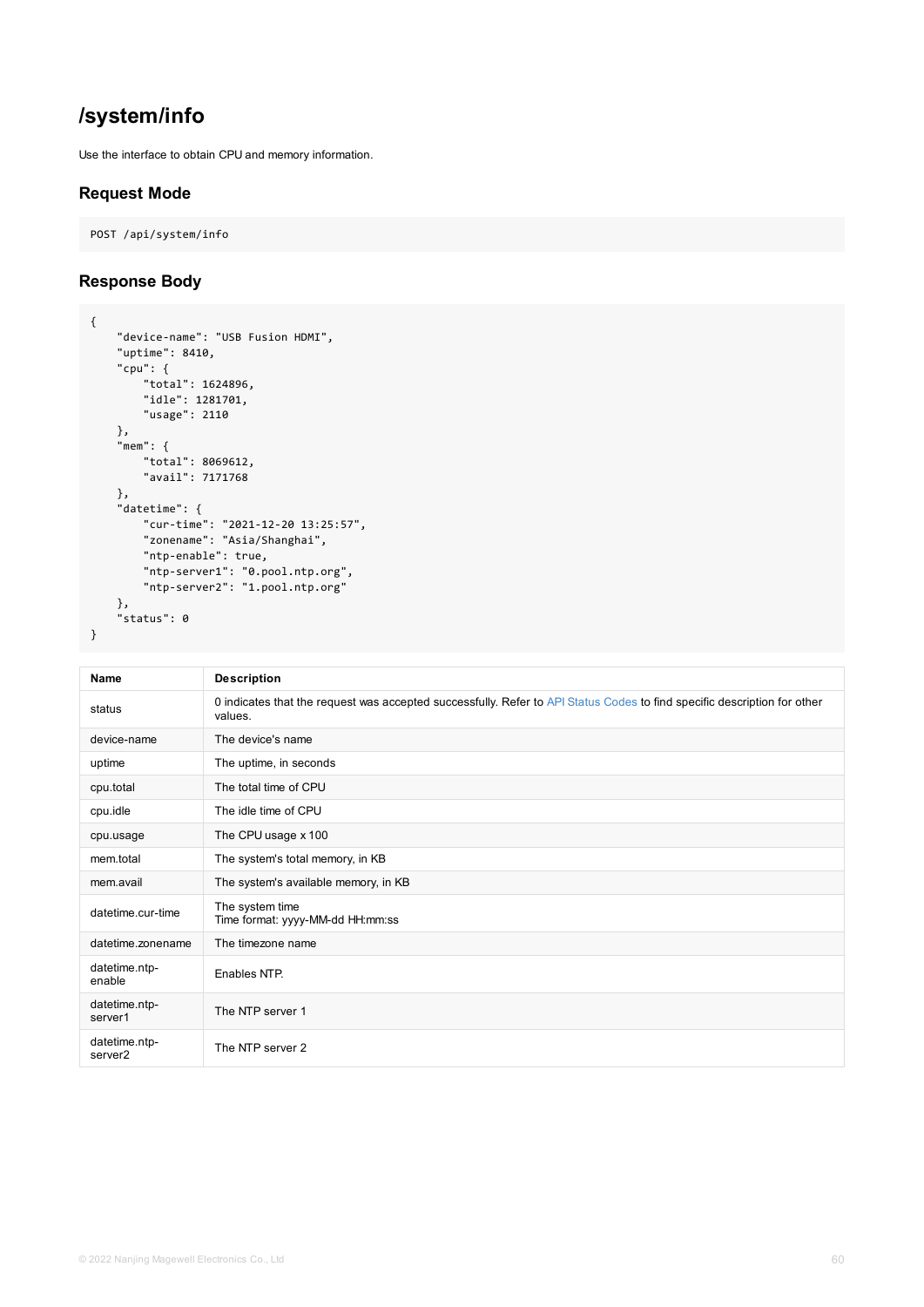| <b>Name</b> | <b>Description</b>                                                                                      |
|-------------|---------------------------------------------------------------------------------------------------------|
| status      | 0 indicates that the request was accepted successfully. Refer to API Status Codes to find specific desc |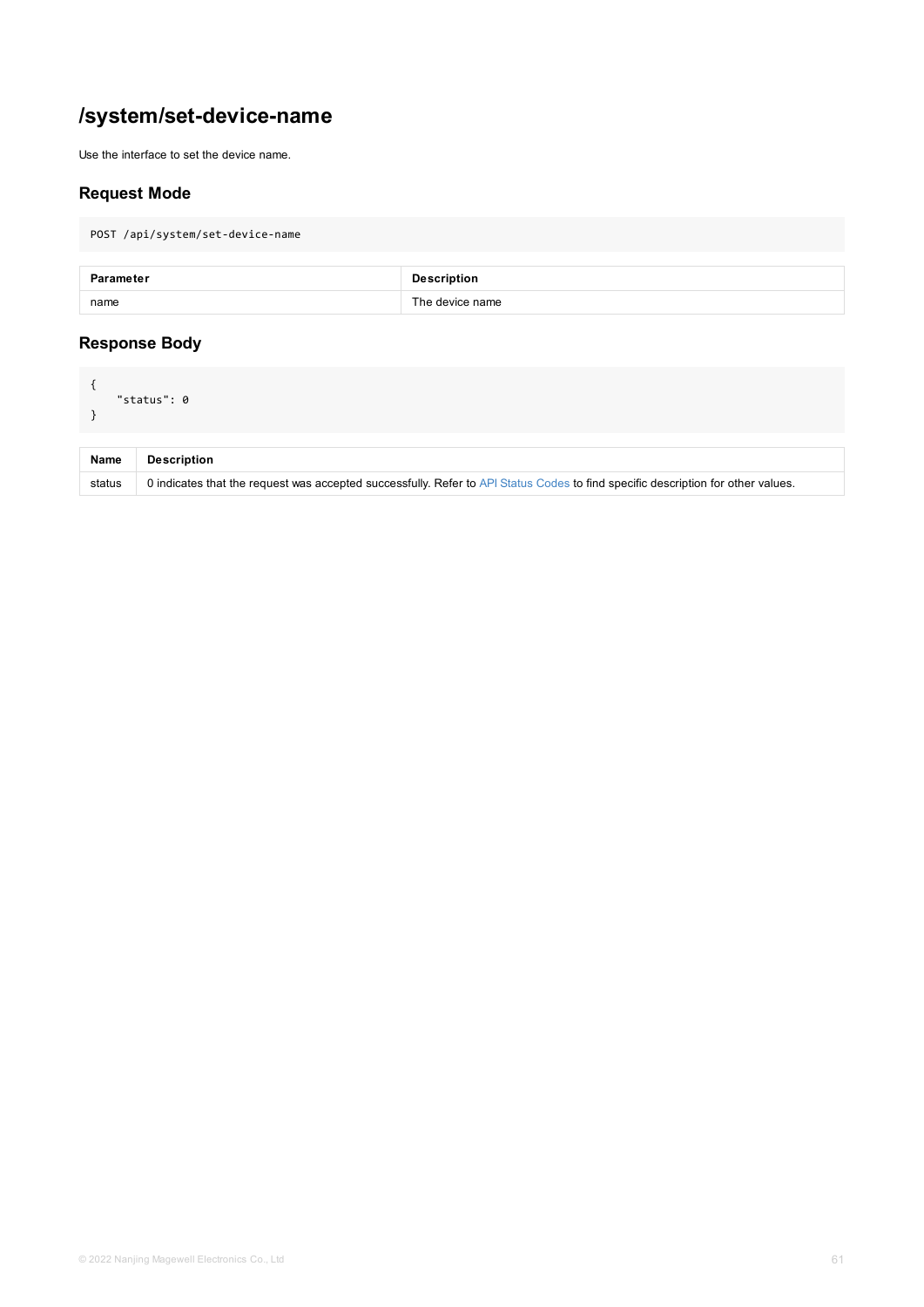| <b>Name</b> | <b>Description</b>                                                                                      |
|-------------|---------------------------------------------------------------------------------------------------------|
| status      | 0 indicates that the request was accepted successfully. Refer to API Status Codes to find specific desc |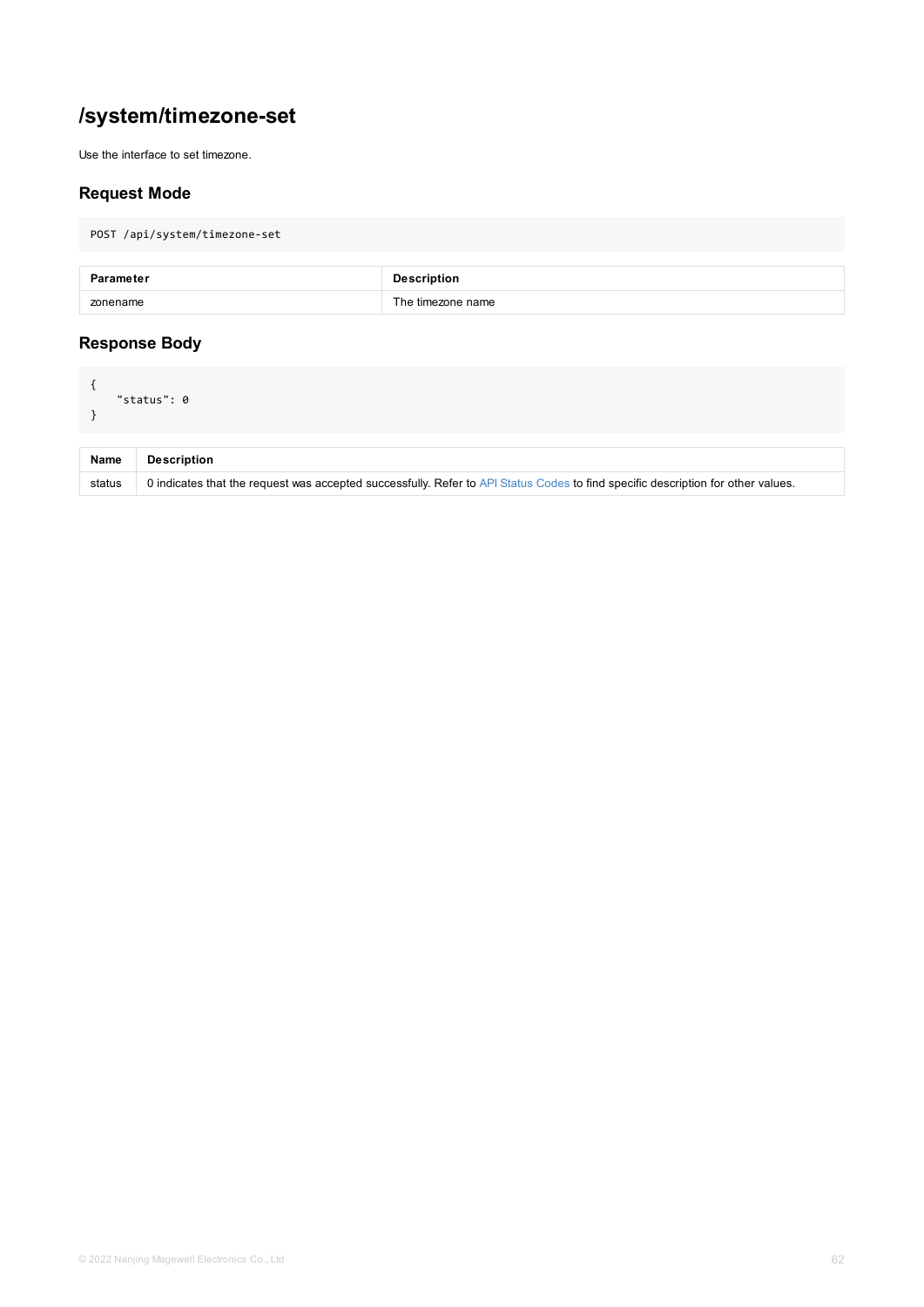```
{
    "status": 0
}
```

| <b>Name</b> | <b>Description</b>                                                                                      |
|-------------|---------------------------------------------------------------------------------------------------------|
| status      | 0 indicates that the request was accepted successfully. Refer to API Status Codes to find specific desc |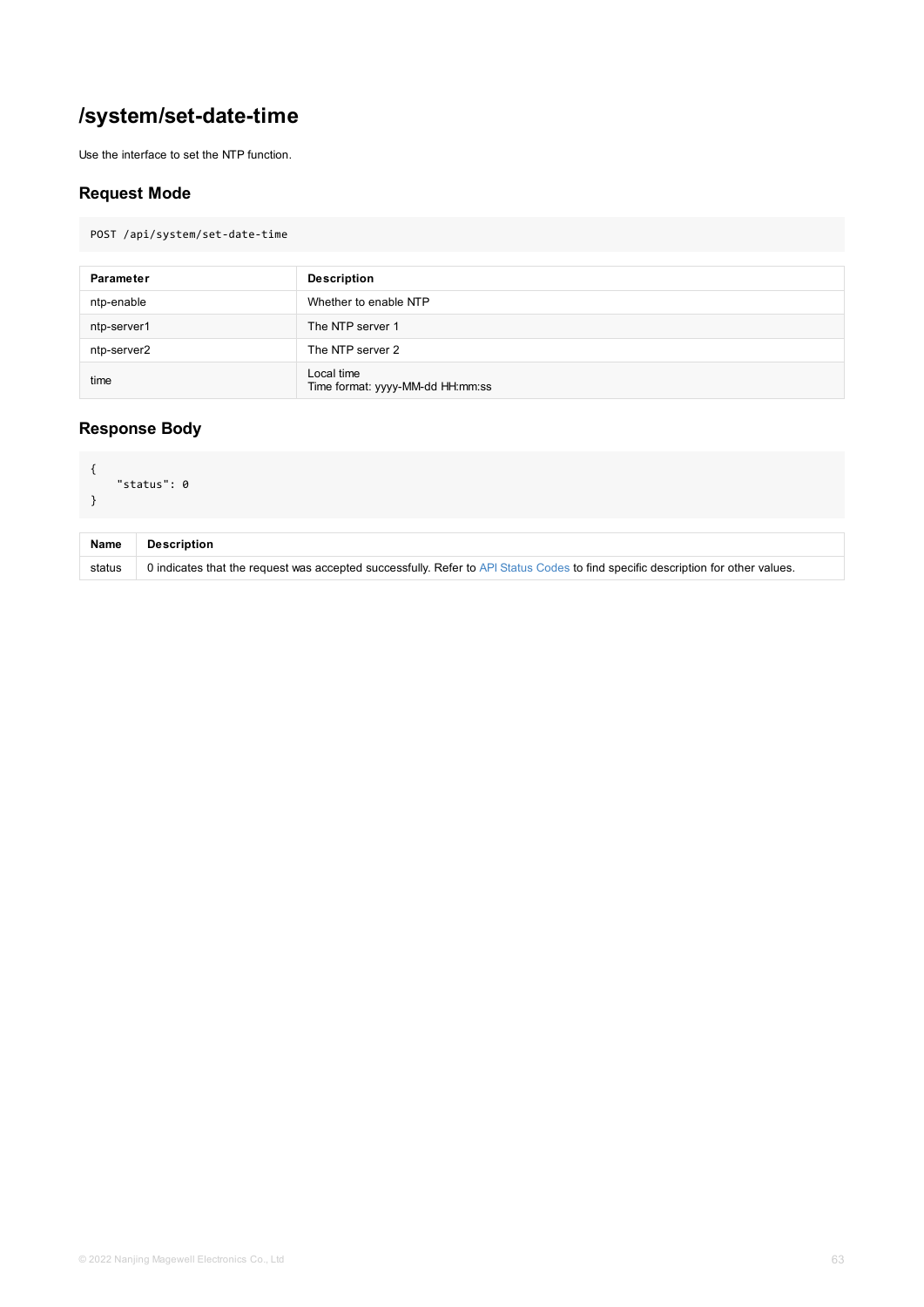# **/user/login**

Use the interface to log in. After the user logs in successfully, the Session ID is stored in the Cookie (Cookie: sid=t2i704wbvoy51y408p588bpji010ibp0).

### **Request Mode**

POST /api/user/login

| <b>Parameter</b> | <b>Description</b>                          |
|------------------|---------------------------------------------|
| username         | The username                                |
| password         | The password which is encrypted with SHA256 |

### **Response Body**

```
{
    "status": 0,
    "sid": "t2i704wbvoy51y408p588bpji010ibp0"
}
```

| <b>Name</b> | Description                                                                                                                                                                                   |
|-------------|-----------------------------------------------------------------------------------------------------------------------------------------------------------------------------------------------|
| status      | 0 indicates that the request was accepted successfully. 36 indicates that the user name or password is incorrect. Refer to API Status<br>Codes to find specific description for other values. |

## **Interface Example**

```
// login (username: Admin, password=Admin)
```

```
curl --cookie-jar sid.txt http://192.168.66.1/api/user/login -X POST -H 'Content-Type: application/json' -d'{"us
ername":"Admin", "password": "c1c224b03cd9bc7b6a86d77f5dace40191766c485cd55dc48caf9ac873335d6f"}'
```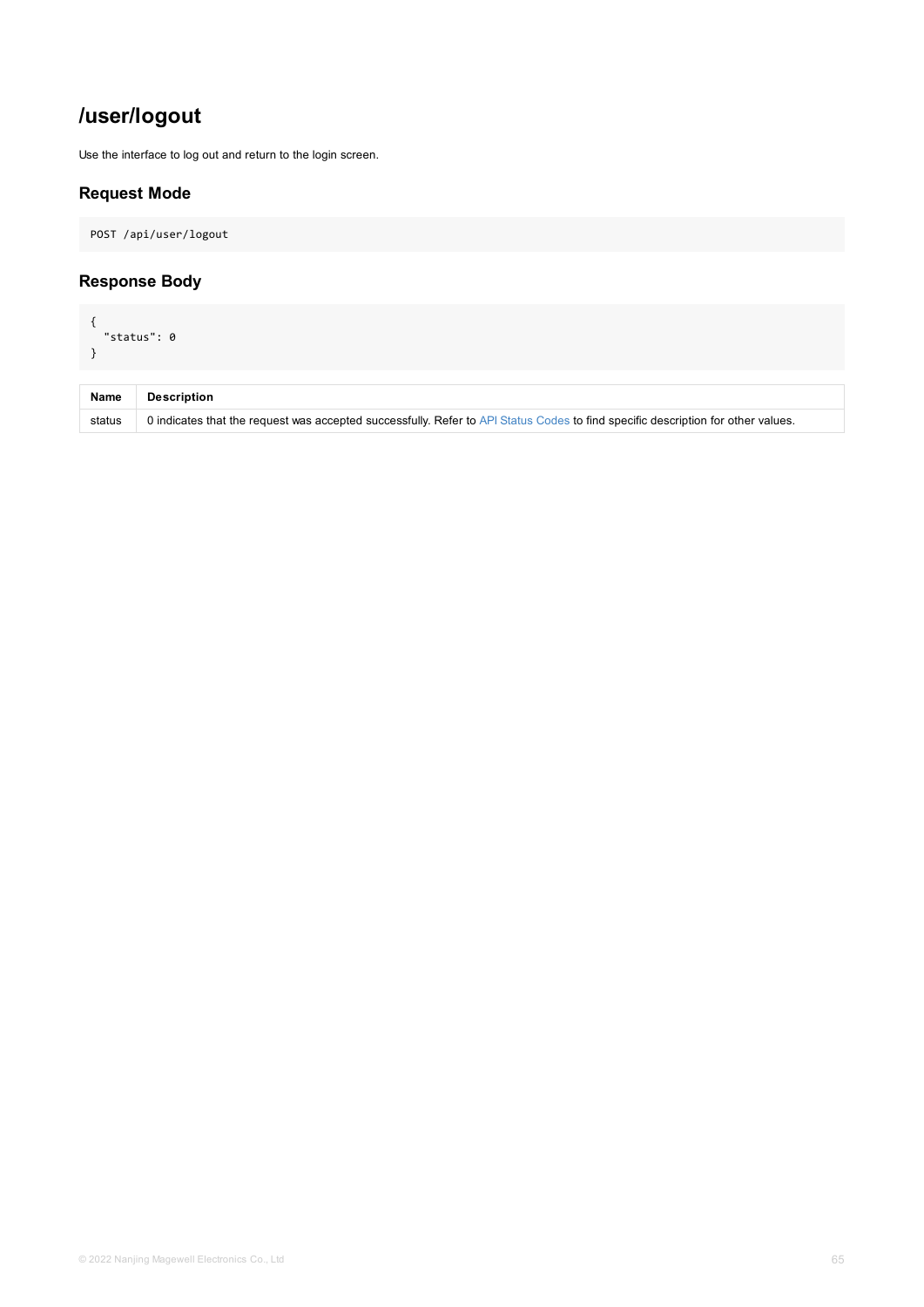}

| <b>Name</b> | <b>Description</b>                                                                                      |
|-------------|---------------------------------------------------------------------------------------------------------|
| status      | 0 indicates that the request was accepted successfully. Refer to API Status Codes to find specific desc |
| users       | The user group arrays<br>Username: user name<br>Group: user group                                       |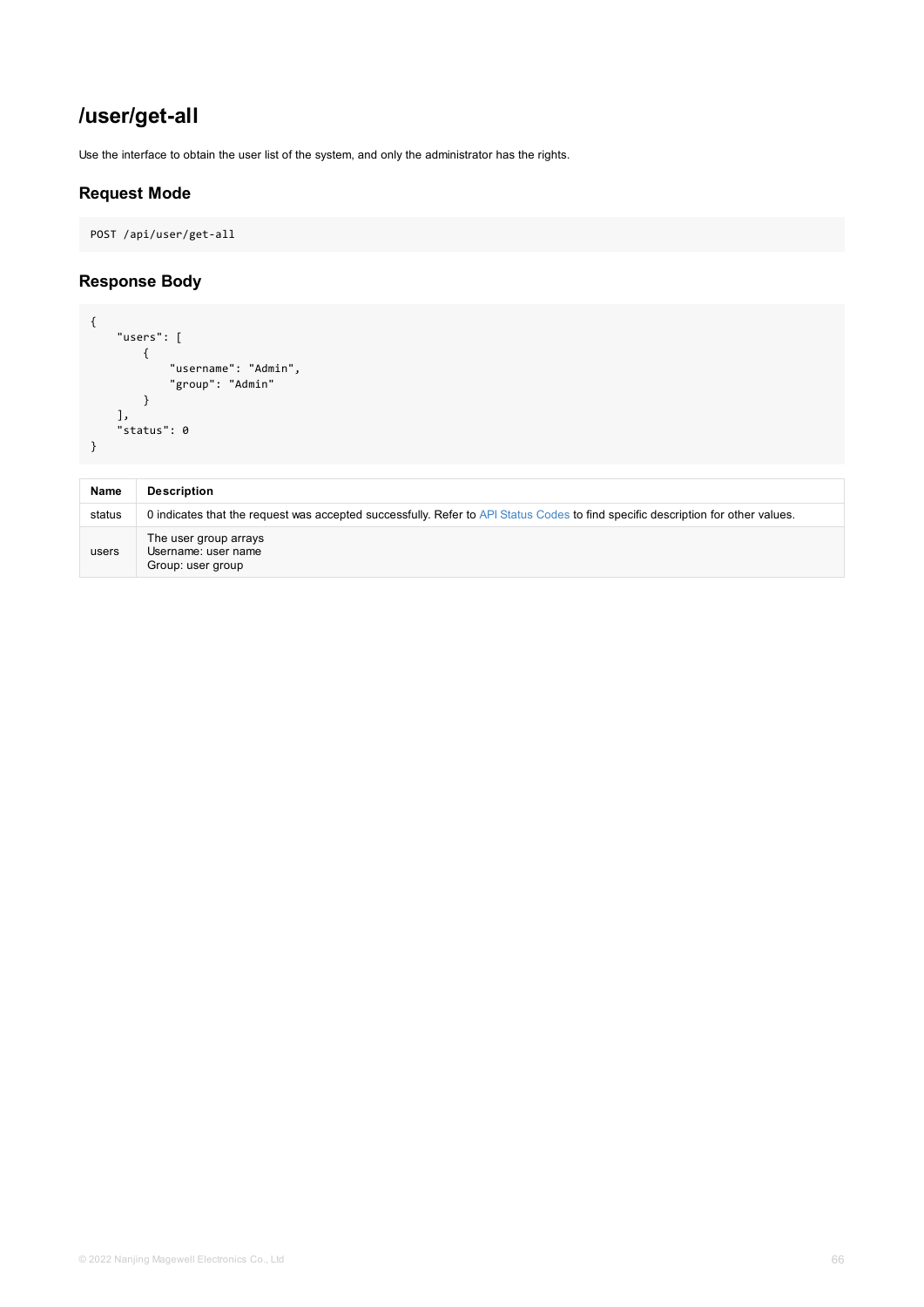| <b>Name</b> | <b>Description</b>                                                                                      |
|-------------|---------------------------------------------------------------------------------------------------------|
| status      | 0 indicates that the request was accepted successfully. Refer to API Status Codes to find specific desc |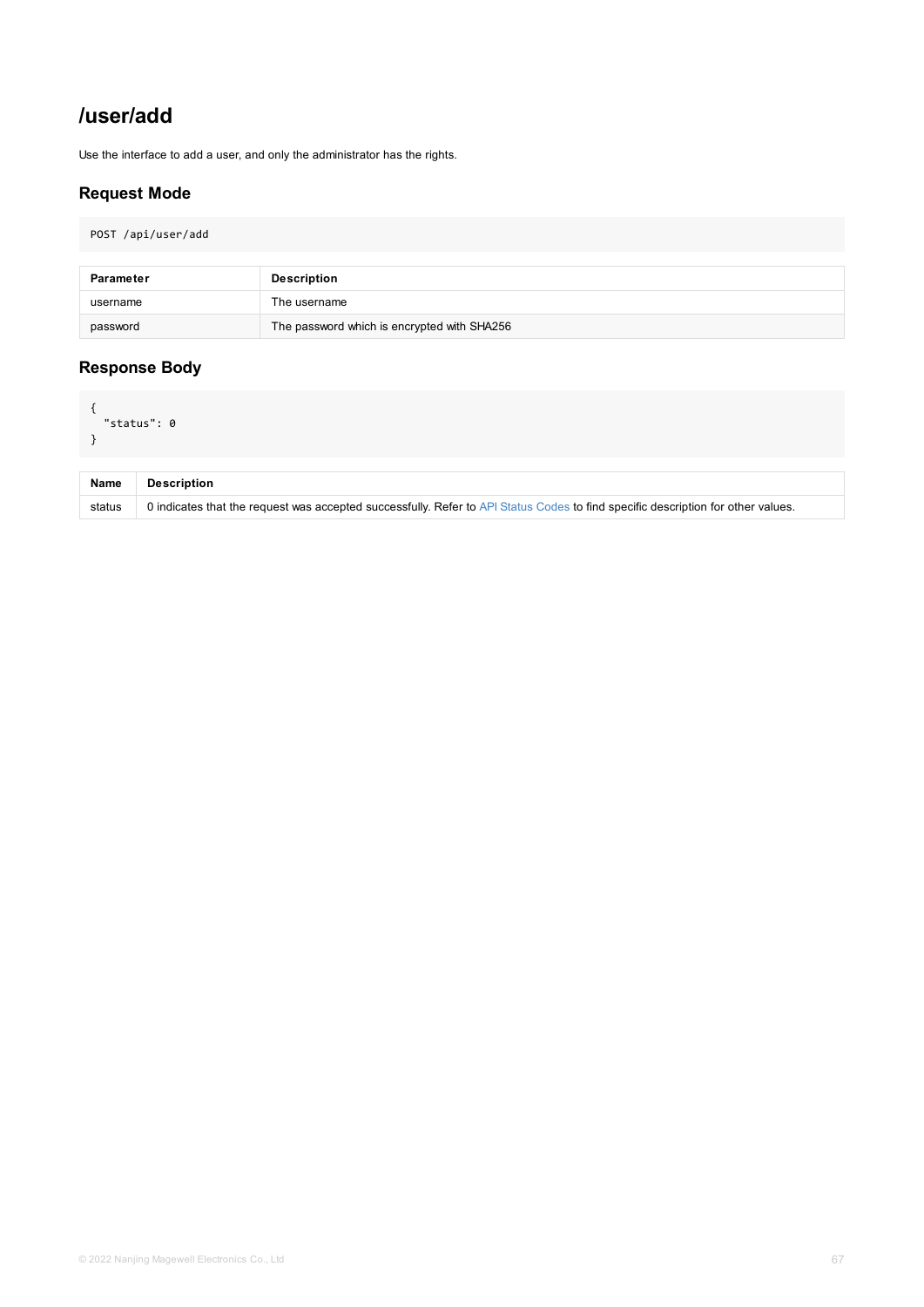| <b>Name</b> | <b>Description</b>                                                                                      |
|-------------|---------------------------------------------------------------------------------------------------------|
| status      | 0 indicates that the request was accepted successfully. Refer to API Status Codes to find specific desc |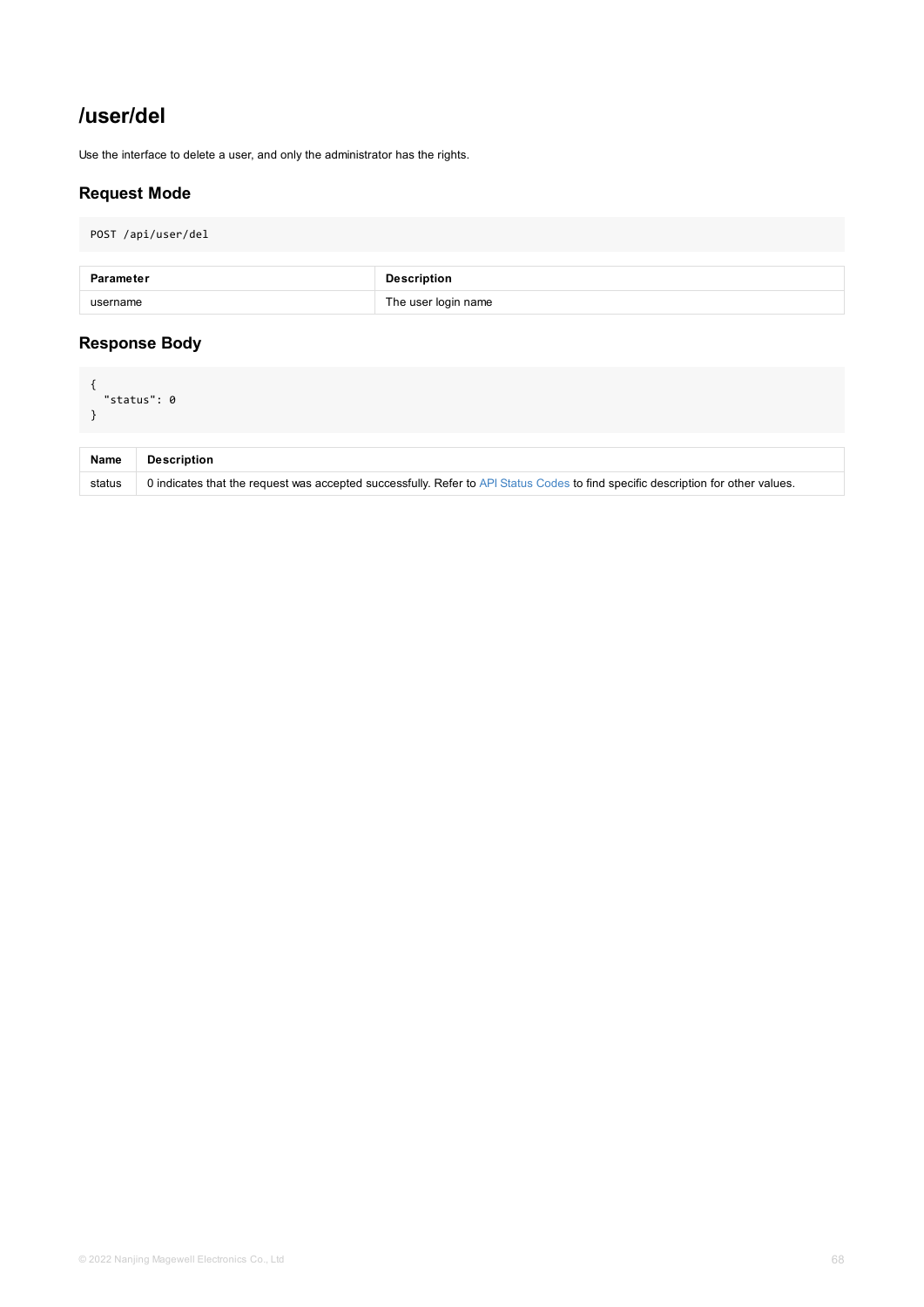| <b>Name</b> | <b>Description</b>                                                                                      |
|-------------|---------------------------------------------------------------------------------------------------------|
| status      | 0 indicates that the request was accepted successfully. Refer to API Status Codes to find specific desc |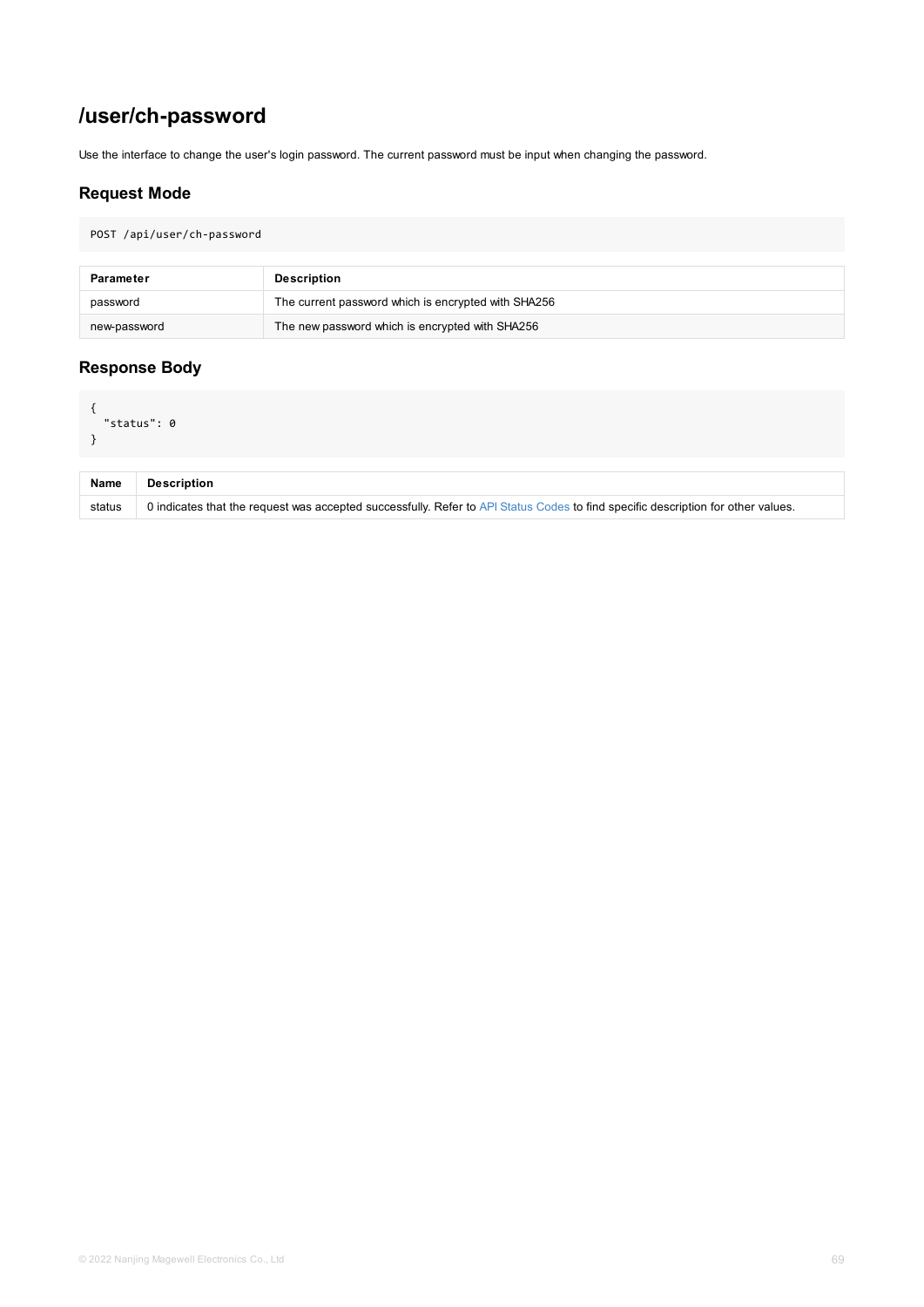| <b>Name</b> | <b>Description</b>                                                                                      |
|-------------|---------------------------------------------------------------------------------------------------------|
| status      | 0 indicates that the request was accepted successfully. Refer to API Status Codes to find specific desc |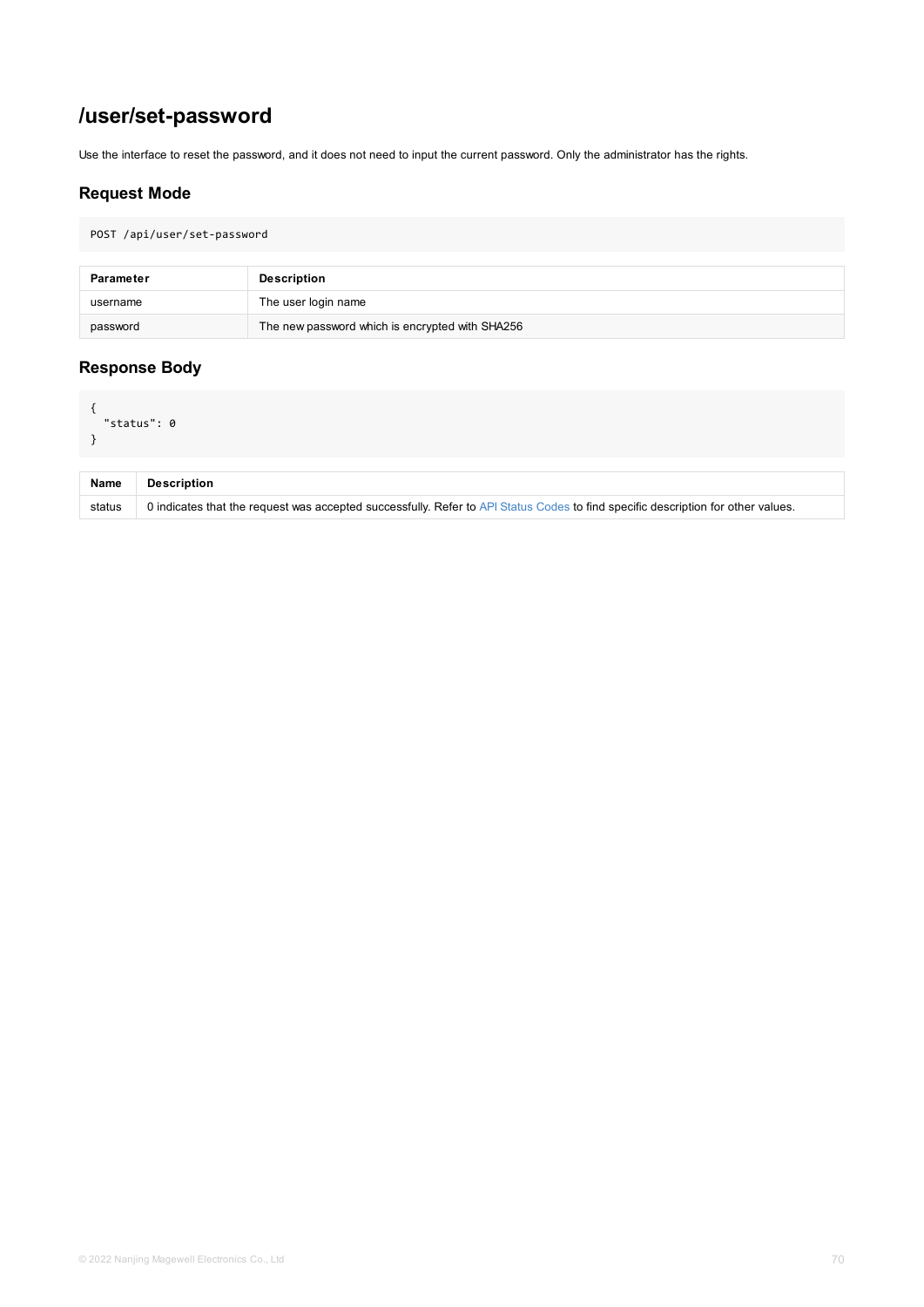```
"ipaddr": "10.10.12.166",
            "netmask": "255.255.240.0",
            "gateway": "10.10.0.1",
            "mac": "84:85:86:87:88:2e",
            "link-speed": 1000,
            "link-state": 2,
            "tx-speed-kbps": 0,
            "rx-speed-kbps": 107
        },
        {
            "enable": true,
            "iface": "wlan0",
            "type": 1,
            "mode": 1,
            "ssid": "USB-Fusion_yx_5G",
            "use-dhcp": true,
            "ipaddr": "192.168.67.1",
            "netmask": "255.255.255.0",
            "gateway": "",
            "mac": "10:2c:6b:fd:9b:78",
            "link-speed": -1,
            "link-state": 2,
            "tx-speed-kbps": 3,
            "rx-speed-kbps": 0
        },
        {
            "enable": true,
            "iface": "usb0",
            "type": 3,
            "use-dhcp": true,
            "ipaddr": "192.168.66.1",
            "netmask": "255.255.255.0",
            "gateway": "192.168.66.1",
            "mac": "8e:40:df:be:7c:fa",
            "link-speed": 480,
            "link-state": 2,
            "tx-speed-kbps": 0,
            "rx-speed-kbps": 0
        }
    ],
    "status": 0
}
```

| <b>Name</b>   | <b>Description</b>                                                                                   |
|---------------|------------------------------------------------------------------------------------------------------|
| status        | 0 indicates that the request was accepted successfully. Refer to API Status Codes to find<br>values. |
| device-name   | The device name                                                                                      |
| net[i].enable | Whether the network card service is enabled                                                          |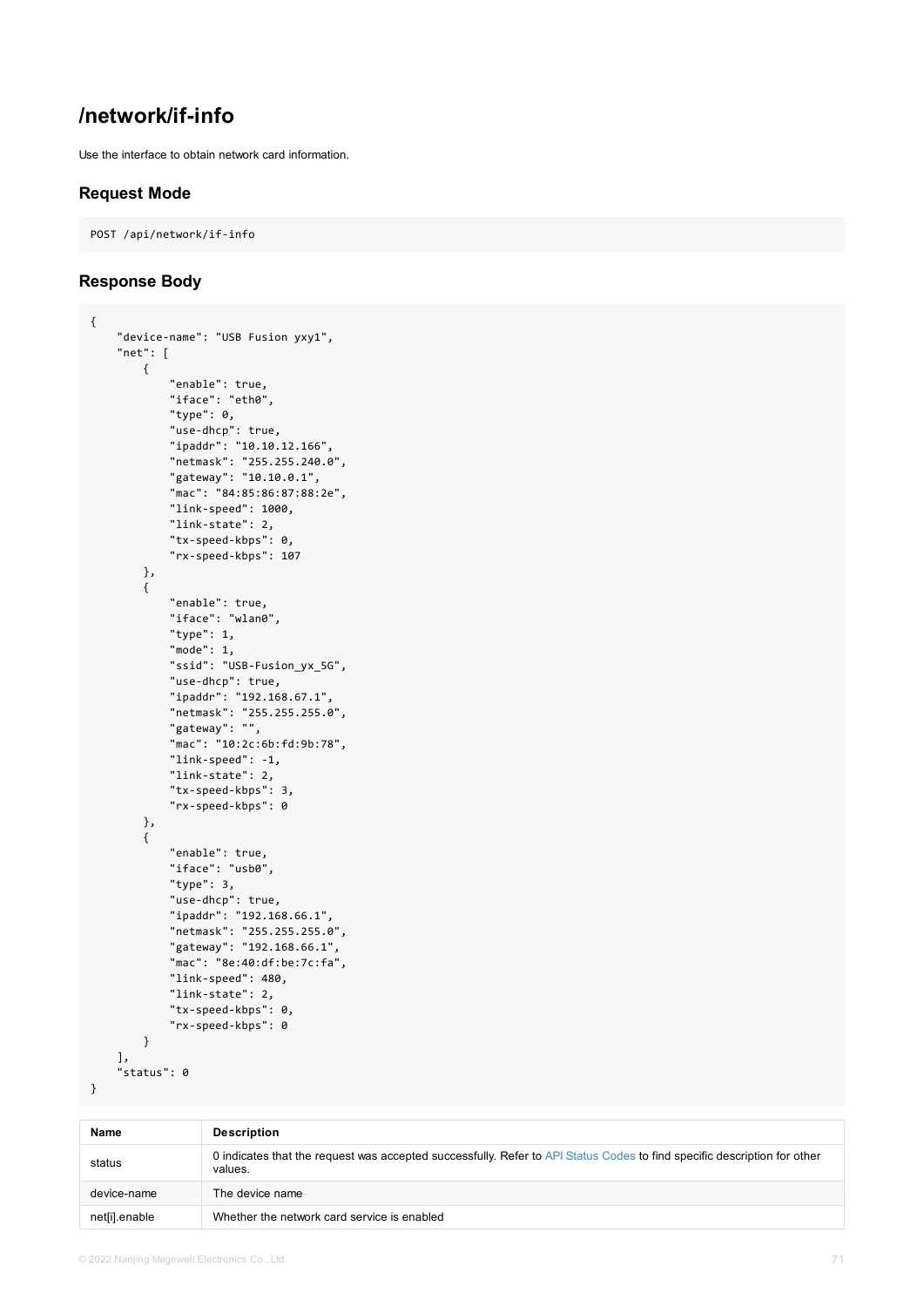| net[i].iface              | The network card name                                                                                                                                                                                |
|---------------------------|------------------------------------------------------------------------------------------------------------------------------------------------------------------------------------------------------|
| net[i].type               | The network card type<br>0: Ethernet<br>1: WiFi<br>2:4G module<br>3: USB                                                                                                                             |
| net[i].mode               | The working mode of WiFi<br>When $net[i].type == 1 exists,$<br>0: STA mode<br>1: AP mode                                                                                                             |
| net[i].ssid               | The WIFI ssid                                                                                                                                                                                        |
| net[i].reboot-<br>require | WiFi reboots and takes effect.                                                                                                                                                                       |
| net[i].use-dhcp           | True: use DHCP to get the IP<br>False: use the static network configuration                                                                                                                          |
| net[i].ipaddr             | The IP address                                                                                                                                                                                       |
| net[i].netmask            | The subnet mask                                                                                                                                                                                      |
| net[i].ipv6addr           | The IPv6 address                                                                                                                                                                                     |
| net[i].gateway            | The gateway address                                                                                                                                                                                  |
| net[i].mac                | The MAC address                                                                                                                                                                                      |
| net[i].link-speed         | The link speed<br>10: 10Mbps, 100: 100Mbps, 1000: 1Gbps, 2500: 2.5Gbps, 10000: 10Gbps<br>The speed supported by USB<br>12: full-speed, 480: high-speed, 5000: super-speed-5g, 10000: super-speed-10g |
| net[i].link-state         | The link state<br>$0:$ down<br>1: disconnected<br>2: connected                                                                                                                                       |
| net[i].vendor             | The vendor of the 4G module                                                                                                                                                                          |
| net[i].product            | The product information of the 4G module                                                                                                                                                             |
| net[i].tx-speed-<br>kbps  | The sending speed (Kbps)                                                                                                                                                                             |
| net[i]. rx-speed-<br>kbps | The receiving speed (Kbps)                                                                                                                                                                           |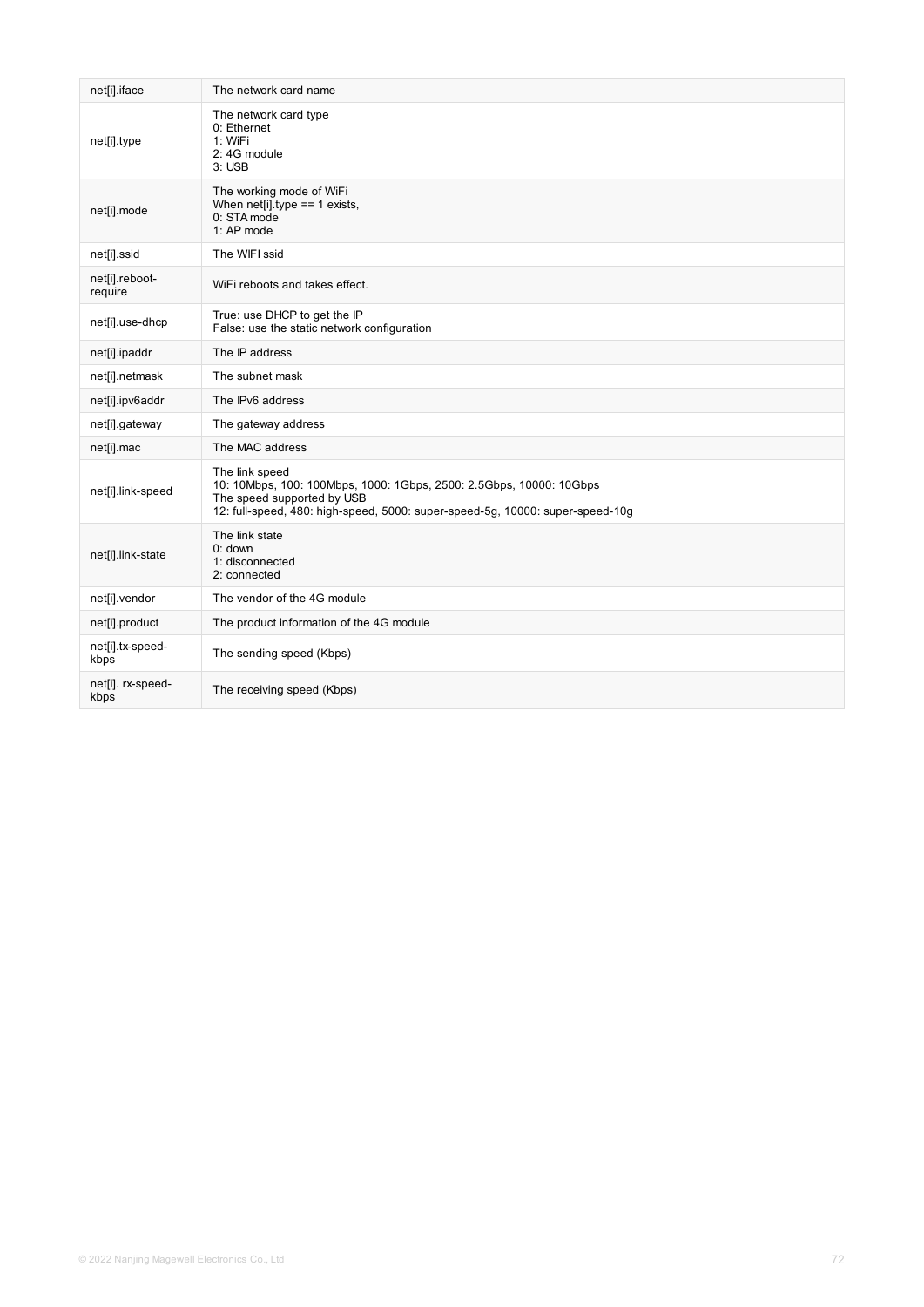```
{
  "status": 0
}
```

| <b>Name</b> | Description                                                                                             |
|-------------|---------------------------------------------------------------------------------------------------------|
| status      | 0 indicates that the request was accepted successfully. Refer to API Status Codes to find specific desc |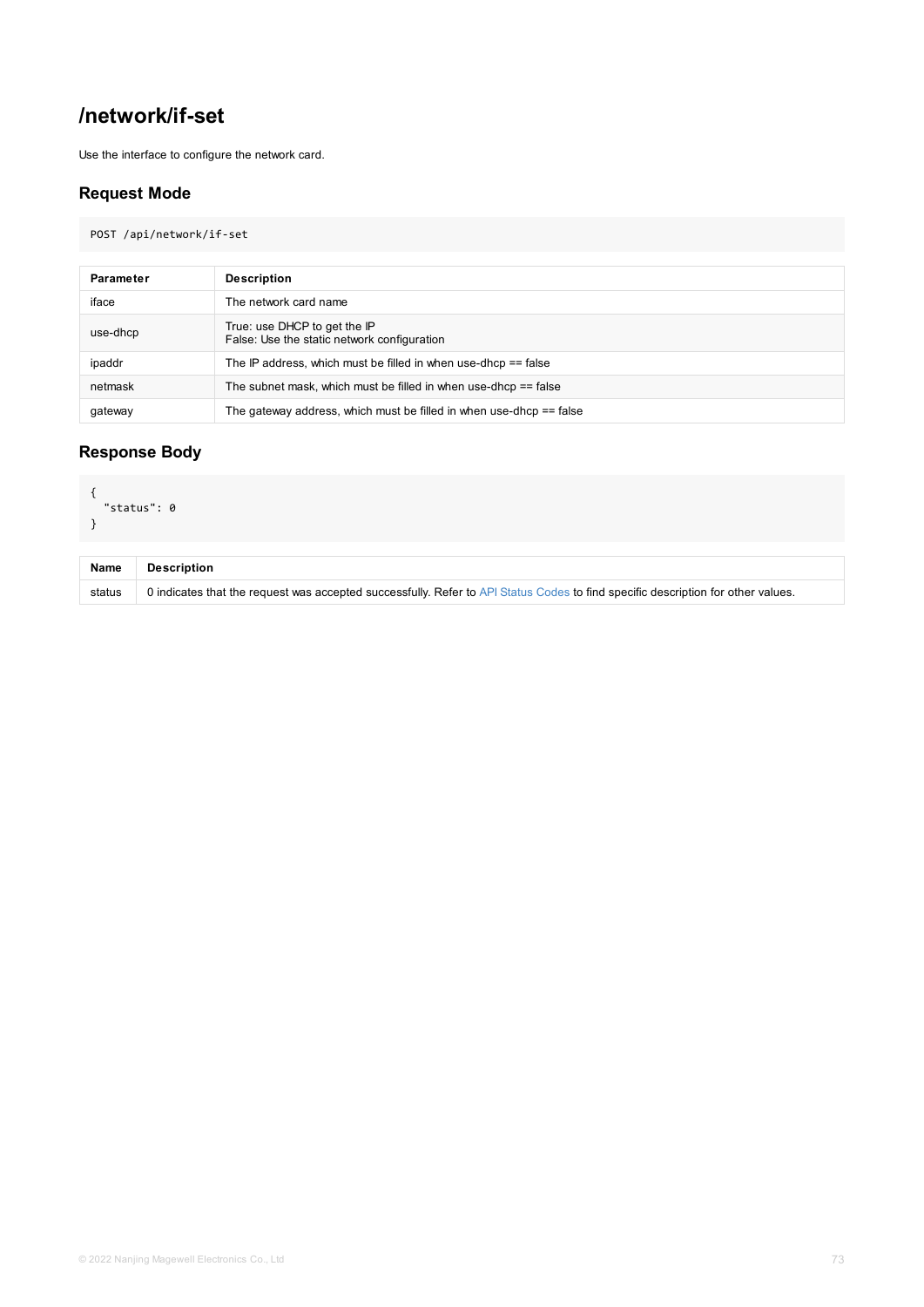| <del>उत्ततपउ</del> | <u>v indicates that the request was accepted successfully. Nefer to Al Totatus Ocues to find specific use</u>  |
|--------------------|----------------------------------------------------------------------------------------------------------------|
| ifname             | The network card that the default route goes through<br>If iface is null, it indicates that there is no route. |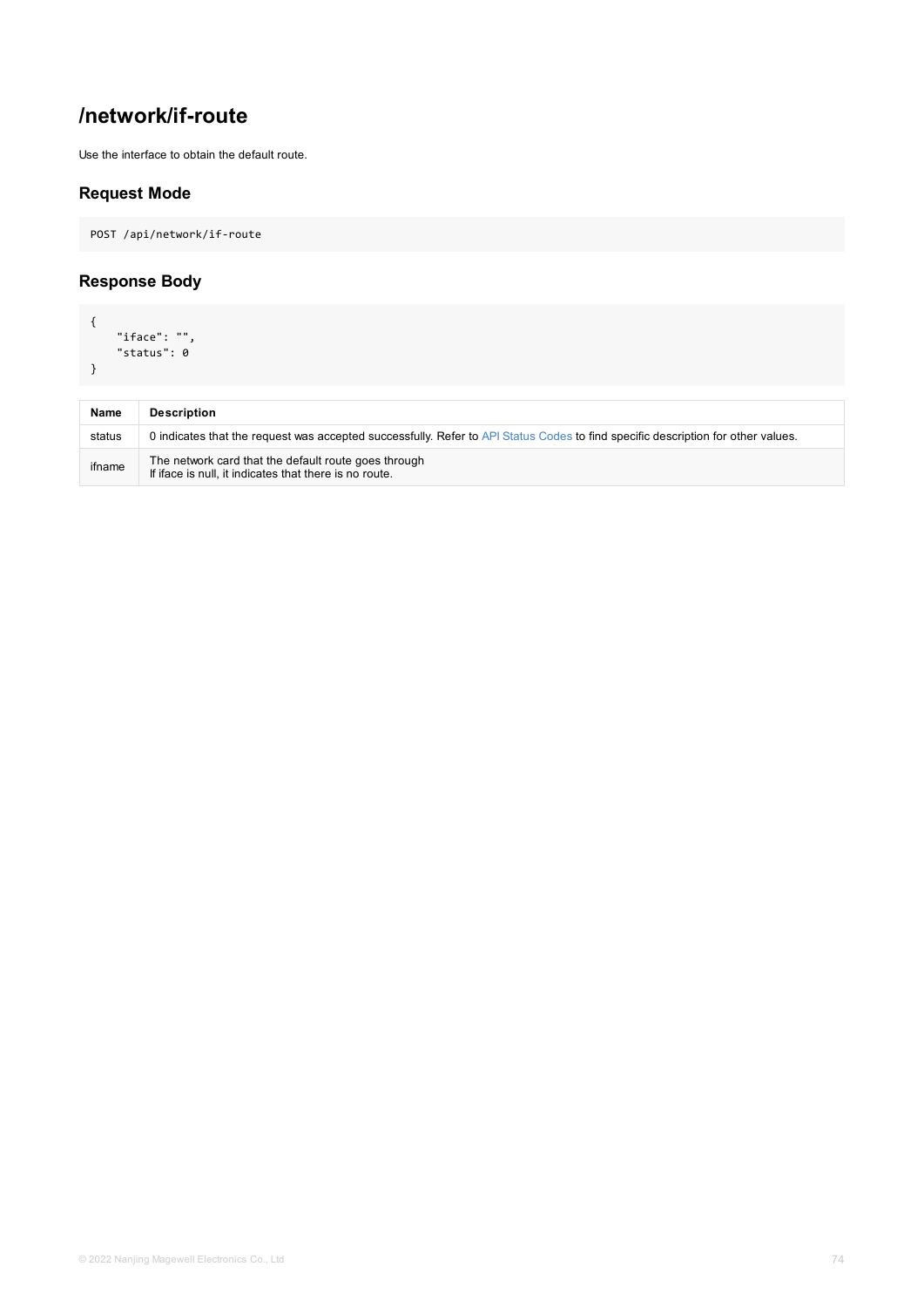| <b>Name</b> | <b>Description</b>                                                                                   |  |
|-------------|------------------------------------------------------------------------------------------------------|--|
| status      | 0 indicates that the request was accepted successfully. Refer to API Status Codes to find specific d |  |
| is-manual   | Whether to set the DNS manually                                                                      |  |
| dns1        | <b>DNS</b><br>Null character indicates that it is not set.                                           |  |
| dns2        | <b>DNS</b><br>Null character indicates that it is not set.                                           |  |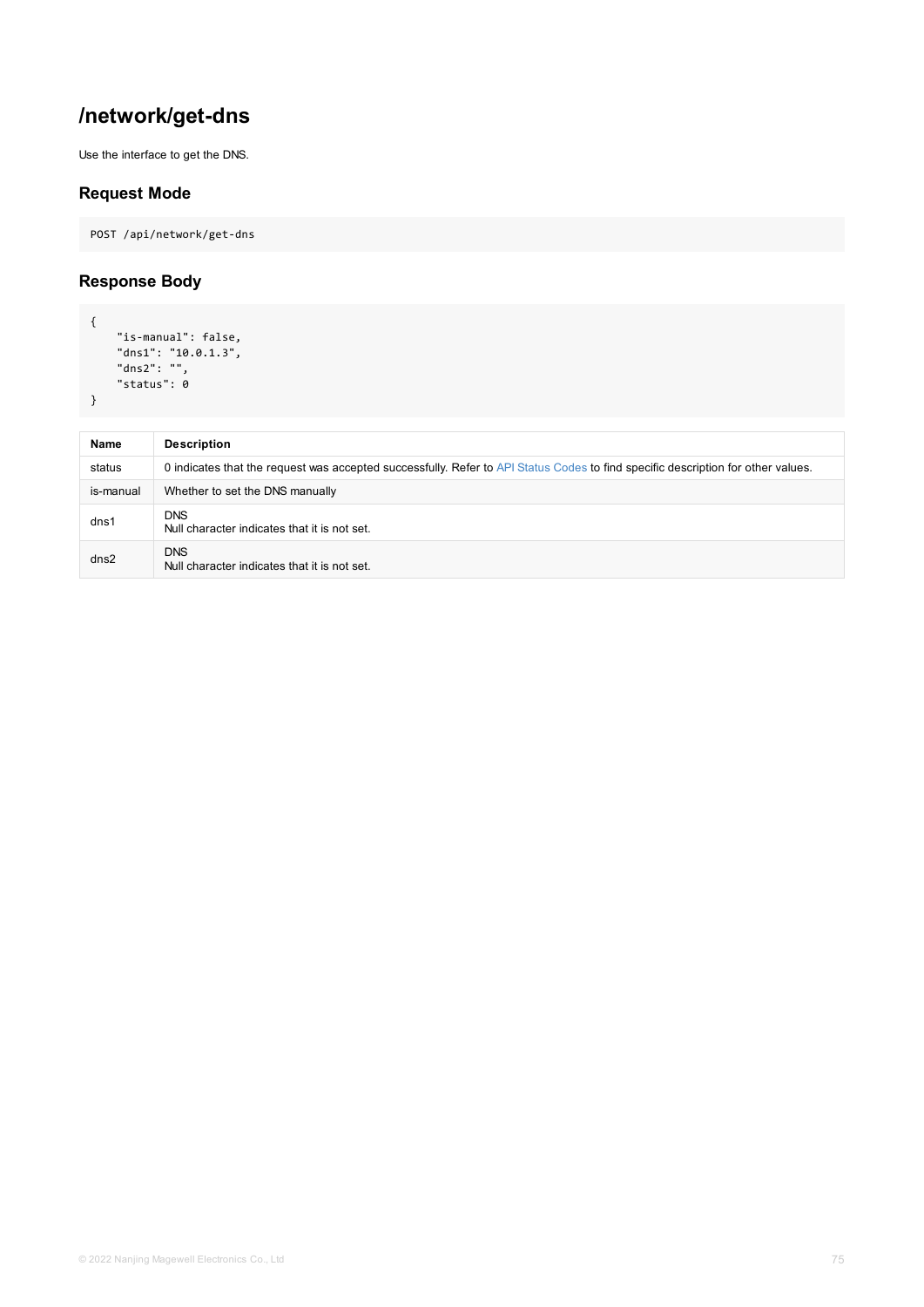```
{
 "status": 0
}
```

| <b>Name</b> | <b>Description</b>                                                                                      |
|-------------|---------------------------------------------------------------------------------------------------------|
| status      | 0 indicates that the request was accepted successfully. Refer to API Status Codes to find specific desc |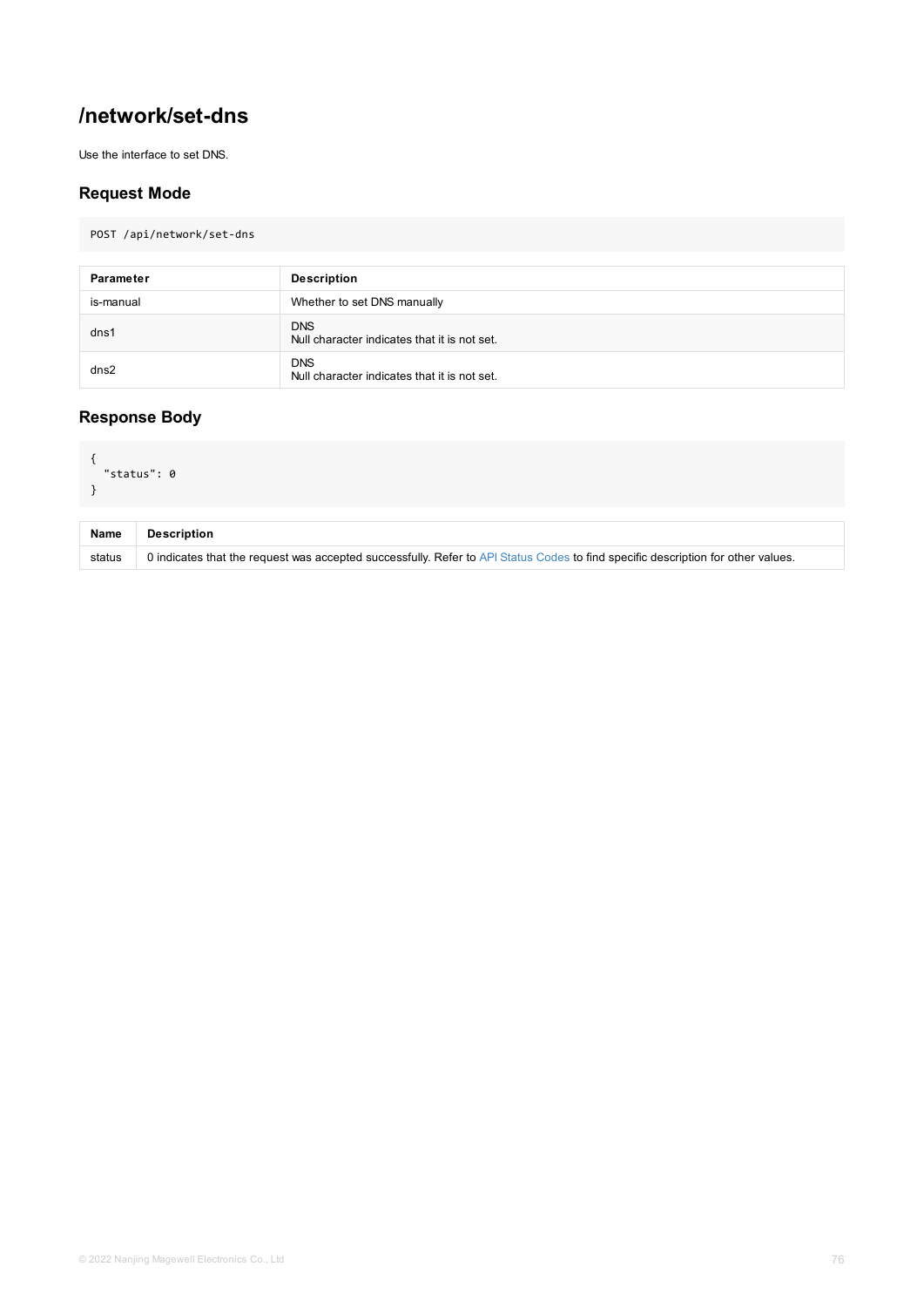| <b>Name</b> | <b>Description</b>                                                                                      |
|-------------|---------------------------------------------------------------------------------------------------------|
| status      | 0 indicates that the request was accepted successfully. Refer to API Status Codes to find specific desc |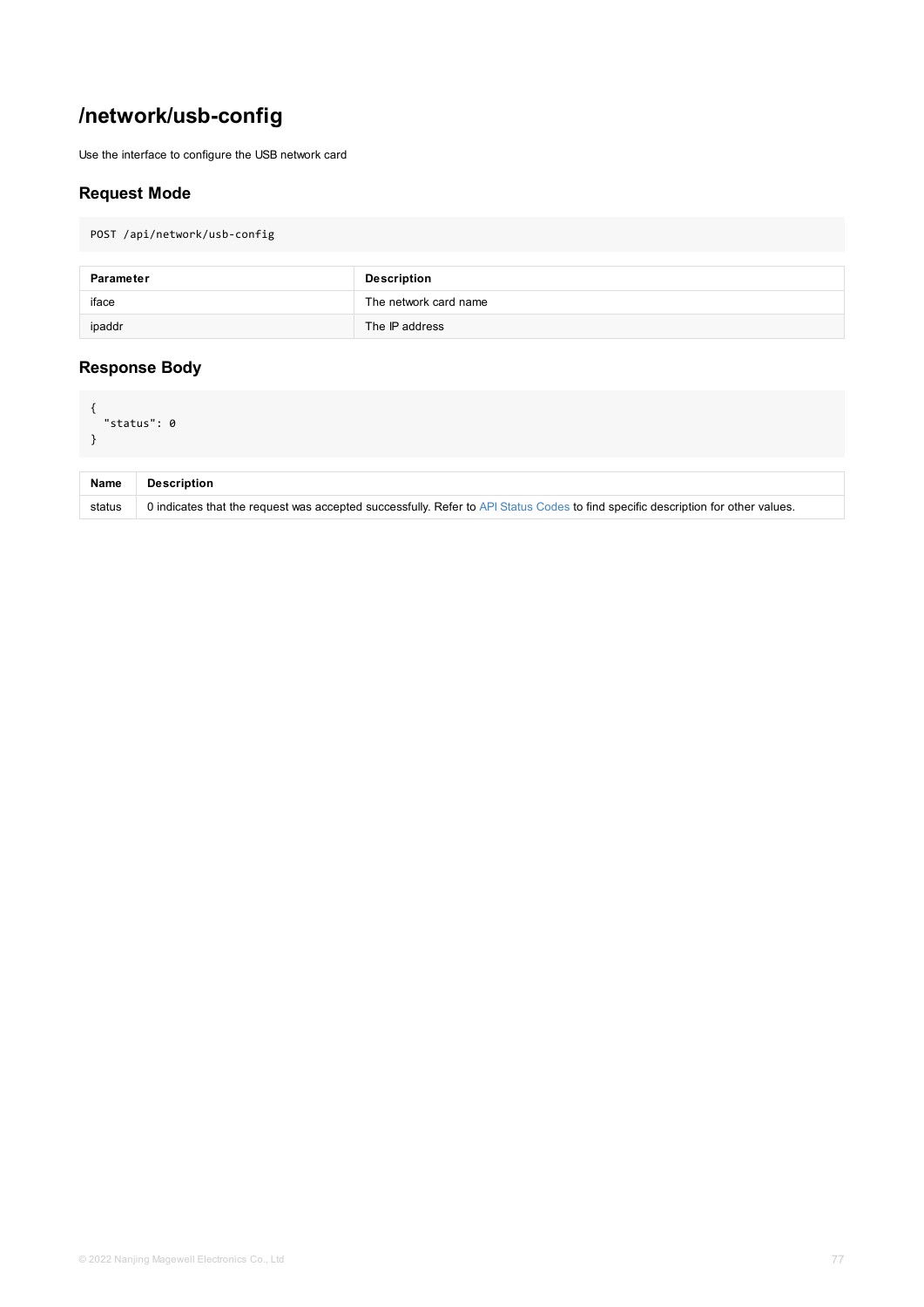```
\epsilon"status": 0
}
```

| <b>Name</b> | <b>Description</b>                                                                                      |
|-------------|---------------------------------------------------------------------------------------------------------|
| status      | 0 indicates that the request was accepted successfully. Refer to API Status Codes to find specific desc |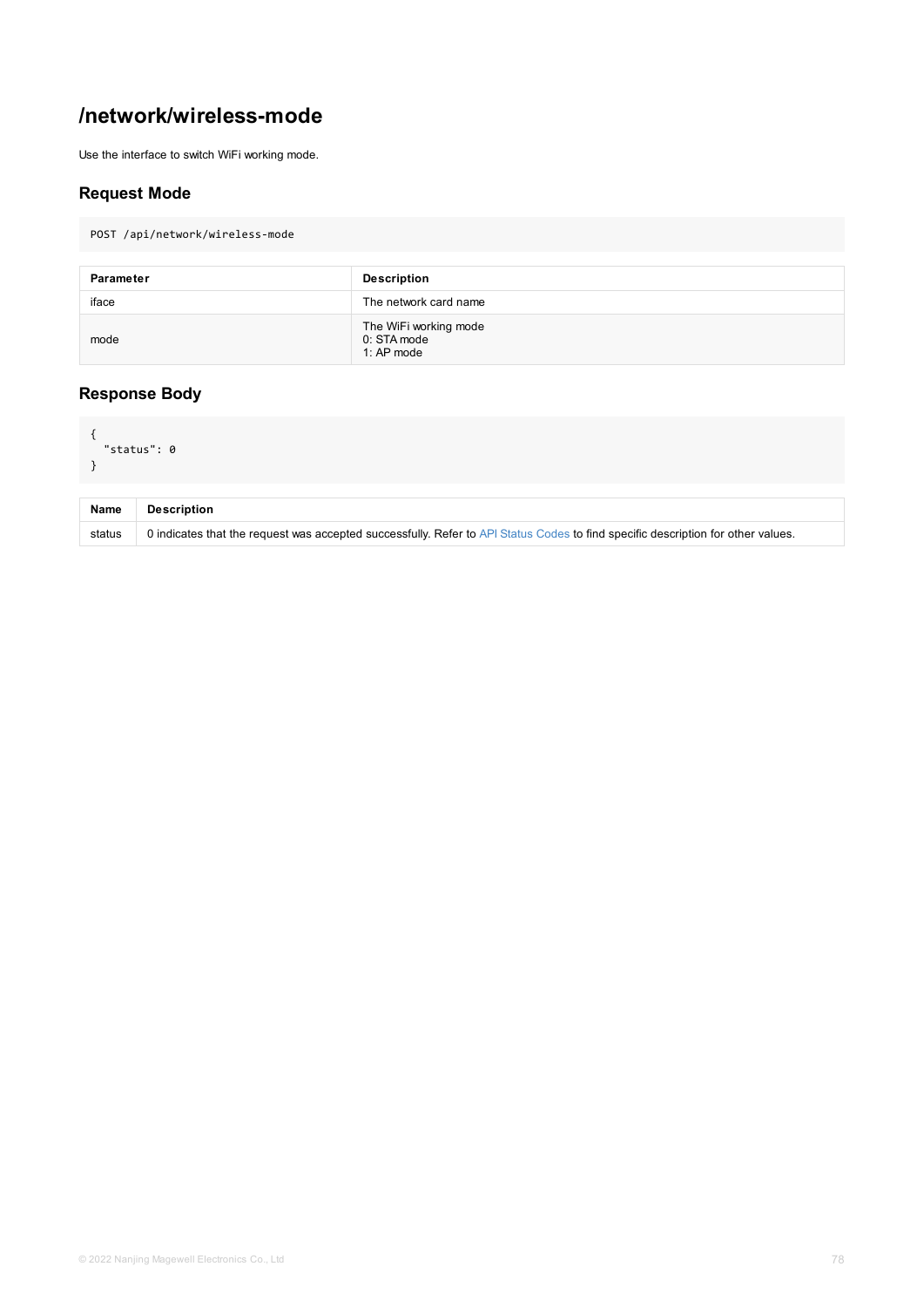}

| <b>Name</b> | <b>Description</b>                                                                                     |
|-------------|--------------------------------------------------------------------------------------------------------|
| status      | 0 indicates that the request was accepted successfully. Refer to API Status Codes to find specific des |
| mode        | The WiFi working mode<br>0: STA mode<br>1: $AP$ mode                                                   |
| enable      | Whether the network card service is enabled                                                            |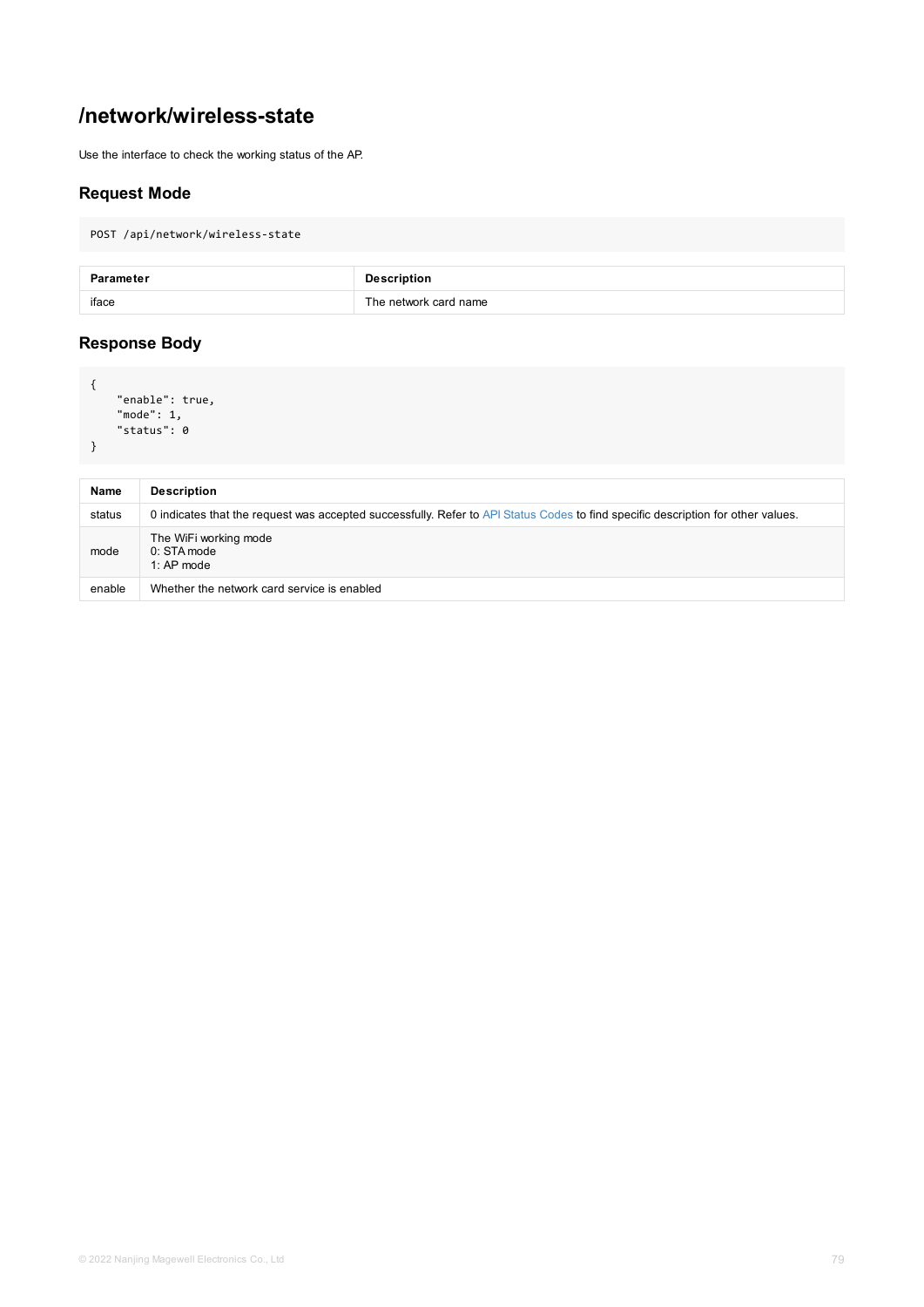| <b>Name</b> | <b>Description</b>                                                                                      |
|-------------|---------------------------------------------------------------------------------------------------------|
| status      | 0 indicates that the request was accepted successfully. Refer to API Status Codes to find specific desc |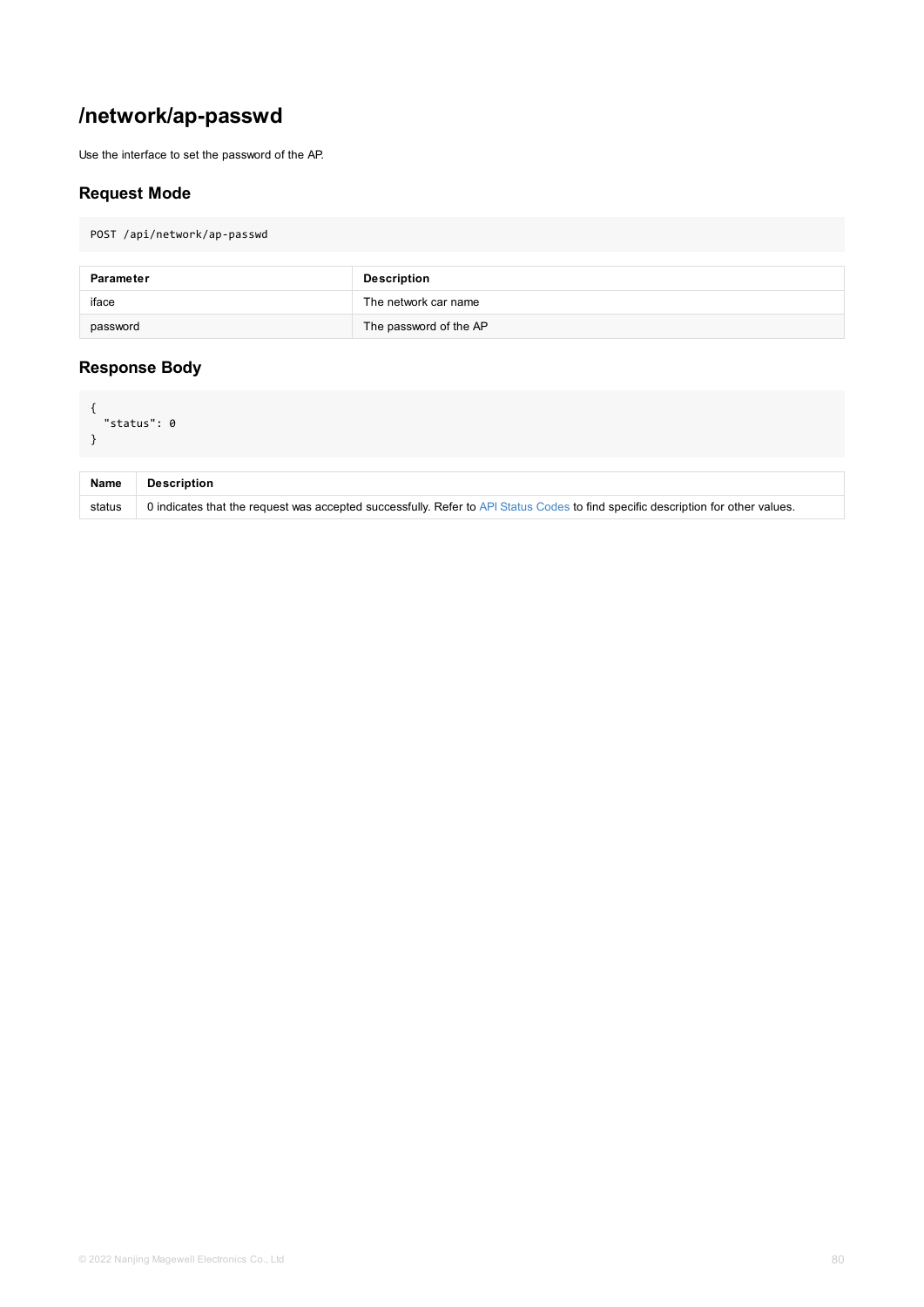| ipaddr         | The IP address                            |
|----------------|-------------------------------------------|
| dhcp-ip-start  | The starting IP address allocated by DHCP |
| dhcp-ip-end    | The ending IP address allocated by DHCP   |
| enable-surfing | Enable surfing                            |

```
{
 "status": 0
}
```

| <b>Name</b> | Description                                                                                             |
|-------------|---------------------------------------------------------------------------------------------------------|
| status      | 0 indicates that the request was accepted successfully. Refer to API Status Codes to find specific desc |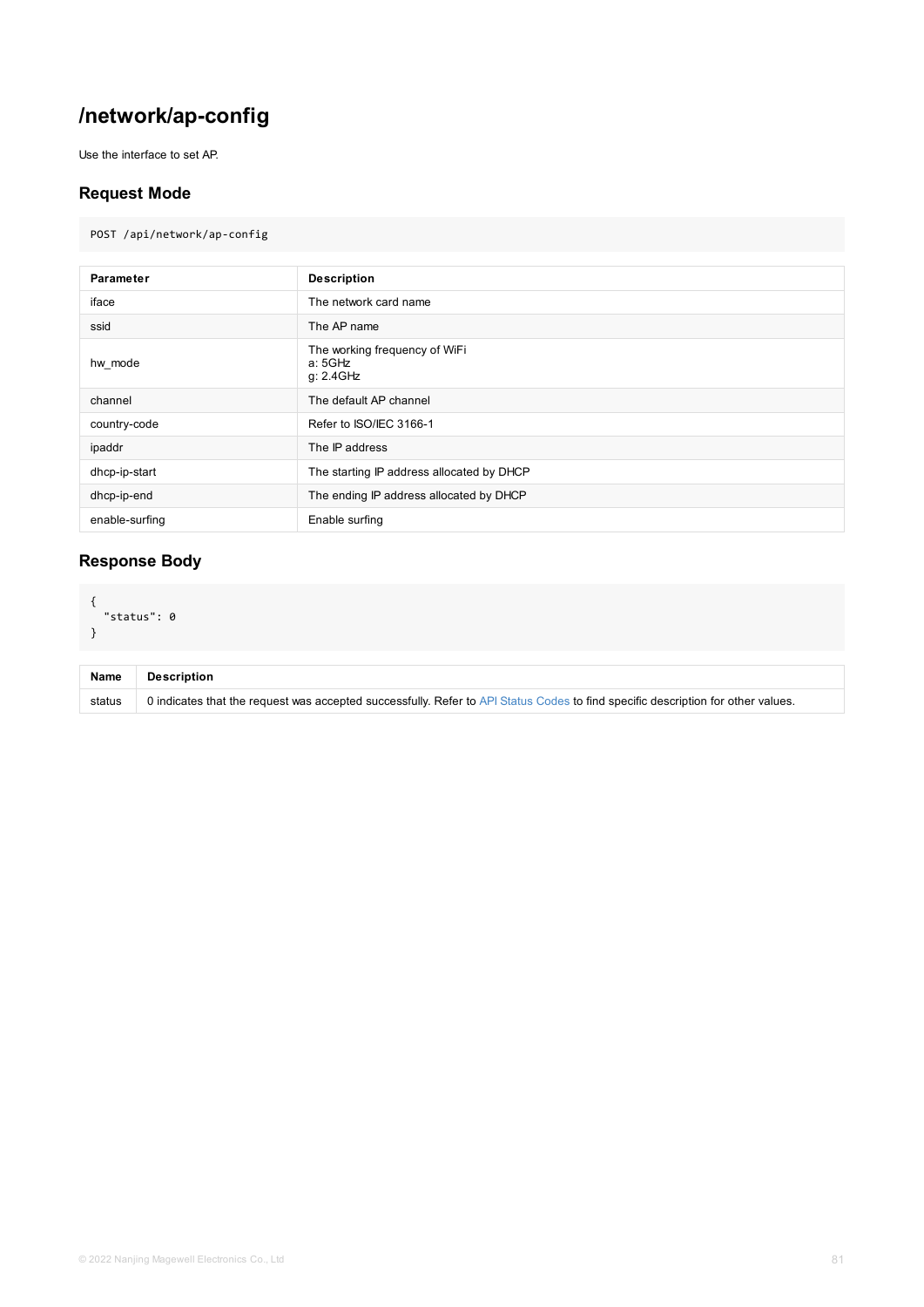# /network/ap-get-config

Use the interface to obtain AP information.

### **Request Mode**

POST /api/network/ap-get-config

| <b>Parameter</b> | <b>Description</b>    |
|------------------|-----------------------|
| iface            | The network card name |

```
{
     "ssid": "USB-Fusion_3002",
     "hw_mode": "g",
     "channel": 1,
     "country-code": "CN",
     "support-freq": [
         {
              "freq": "2.4G",
              "hw-mode": "g"
          }
,
         {
              "freq": "5G",
              "hw-mode": "a"
         }
     ]
,
     "support-channels": {
          "channels": [
              {
                   "code": [
                        "
U
S
"
,
                        "CA"
                   ]
,
                   "2g-chans": [
                        1
,
                        2
,
                        3
,
                        4
,
                        5
,
                        6
,
                        7
,
                        8
,
                        9
,
                        1
0
,
                        1
1
                   ]
,
                   "5g-chans": [
                        3
6
,
                        4
0
,
                        4
4
,
```
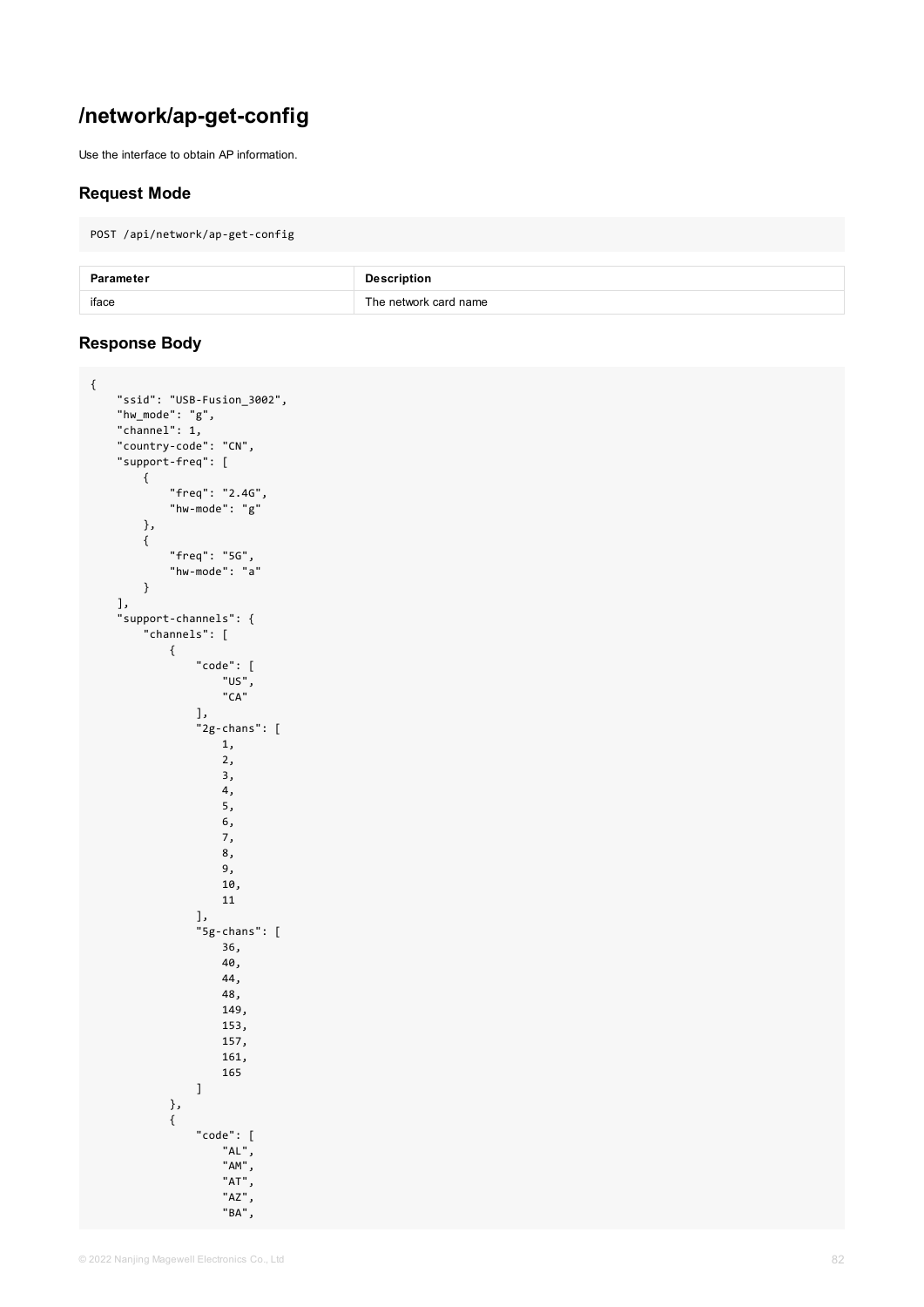" B E " , " B G " , " B Y " , " C H " , " C Y " , " C Z " , " D E " , " D K " , "EE", " E L " , " E S " , " F I " , " F R " , " G E " , " H R " , " H U " , " I E " , " I S " , "IT", " L I " , "LT", " L U " , " L V " , " M D " , " M E " , " M K " , "MT", " N L " , " N O " , " P L " , "PT", " R O " , " R S " , " R U " , " S E " , " S I " , " S K " , " T R " , " U A " , " U K " ] , " $2g$ -chans": [ 1 , 2 , 3 , 4 , 5 , 6 , 7 , 8 , 9 , 1 0 , 1 1 , 1 2 , 1 3 ] , "5g-chans": [

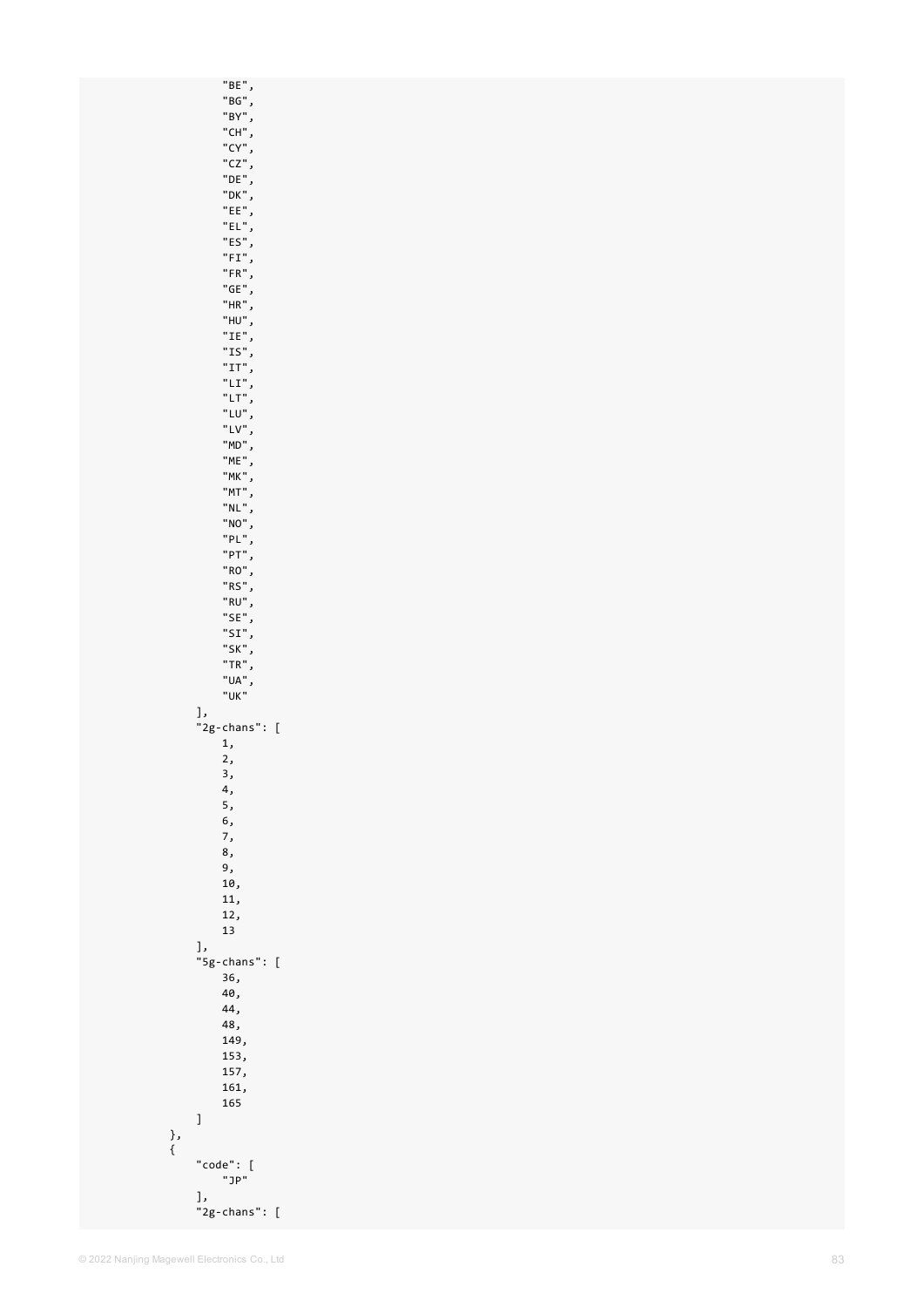, , , , , , , , , 0 , 1 , 2 , 3 ] , "5g-chans": [ 6 , 0 , 4 , 8 ] } , { "code": [ " C N " ] , " $2g$ -chans": [ , , , , , , , , , 0 , 1 , 2 , 3 ] , "5g-chans": [ 6 , 0 , 4 , 8 , 4 9 , 5 3 , 5 7 , 6 1 , 6 5 ] } ] , "global-2g-chans": [ , , ,

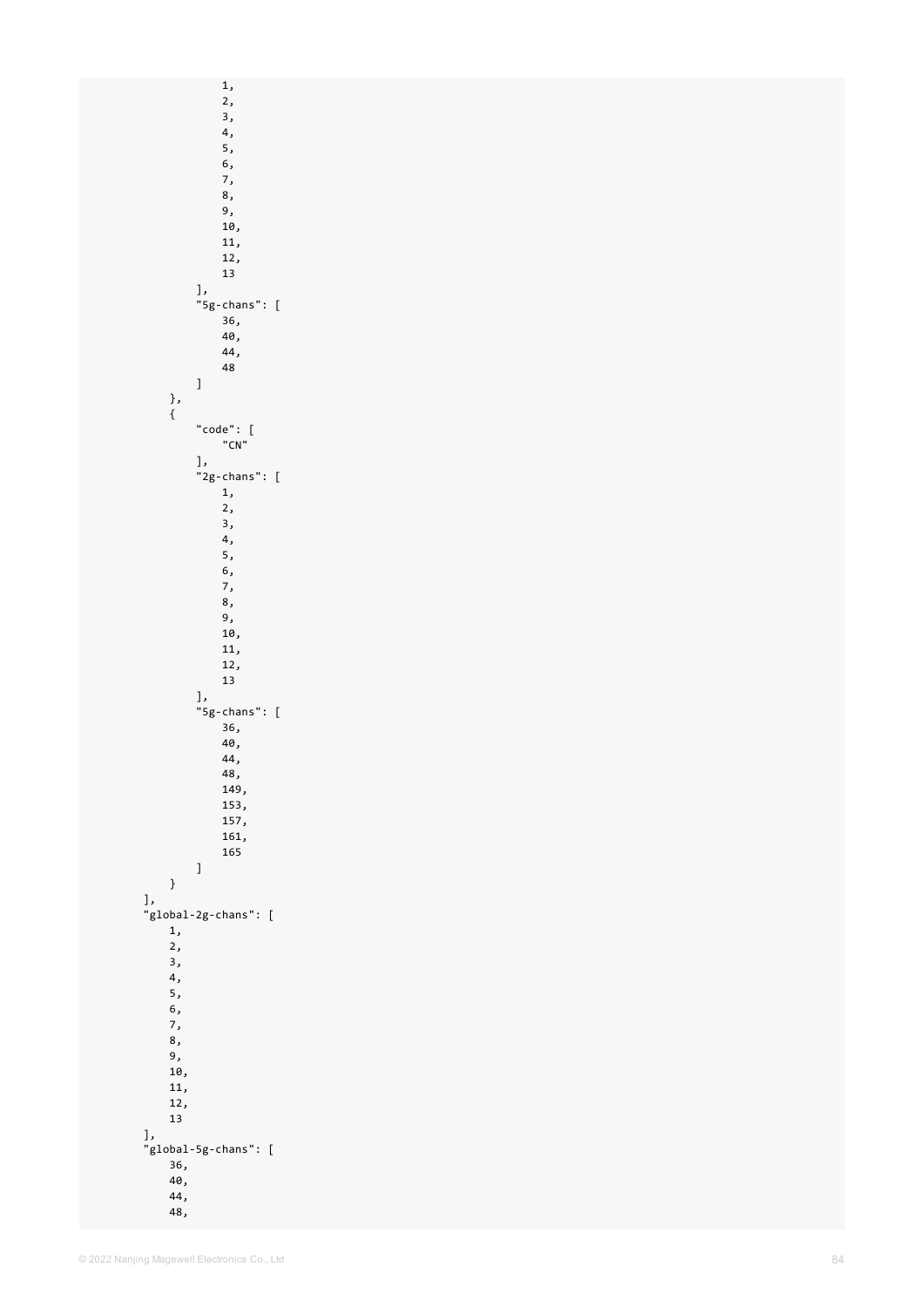| hw mode                     | The working frequency of WiFi<br>a: 5GHz<br>g: 2.4GHz |
|-----------------------------|-------------------------------------------------------|
| channel                     | The default AP channel                                |
| country-code                | Refer to ISO/IEC 3166-1                               |
| support-freq                | The supported frequency                               |
| ipaddr                      | The IP address                                        |
| dhcp-ip-start               | The starting IP address allocated by DHCP             |
| dhcp-ip-end                 | The ending IP address allocated by DHCP               |
| enable-surfing              | Enable surfing                                        |
| first-use                   | The first time to switch to the AP mode               |
| ap-to-sta-reboot-<br>effect | Whether to reboot when switching from AP to STA       |
| sta-to-ap-reboot-<br>effect | Whether to reboot when switching from STA to AP       |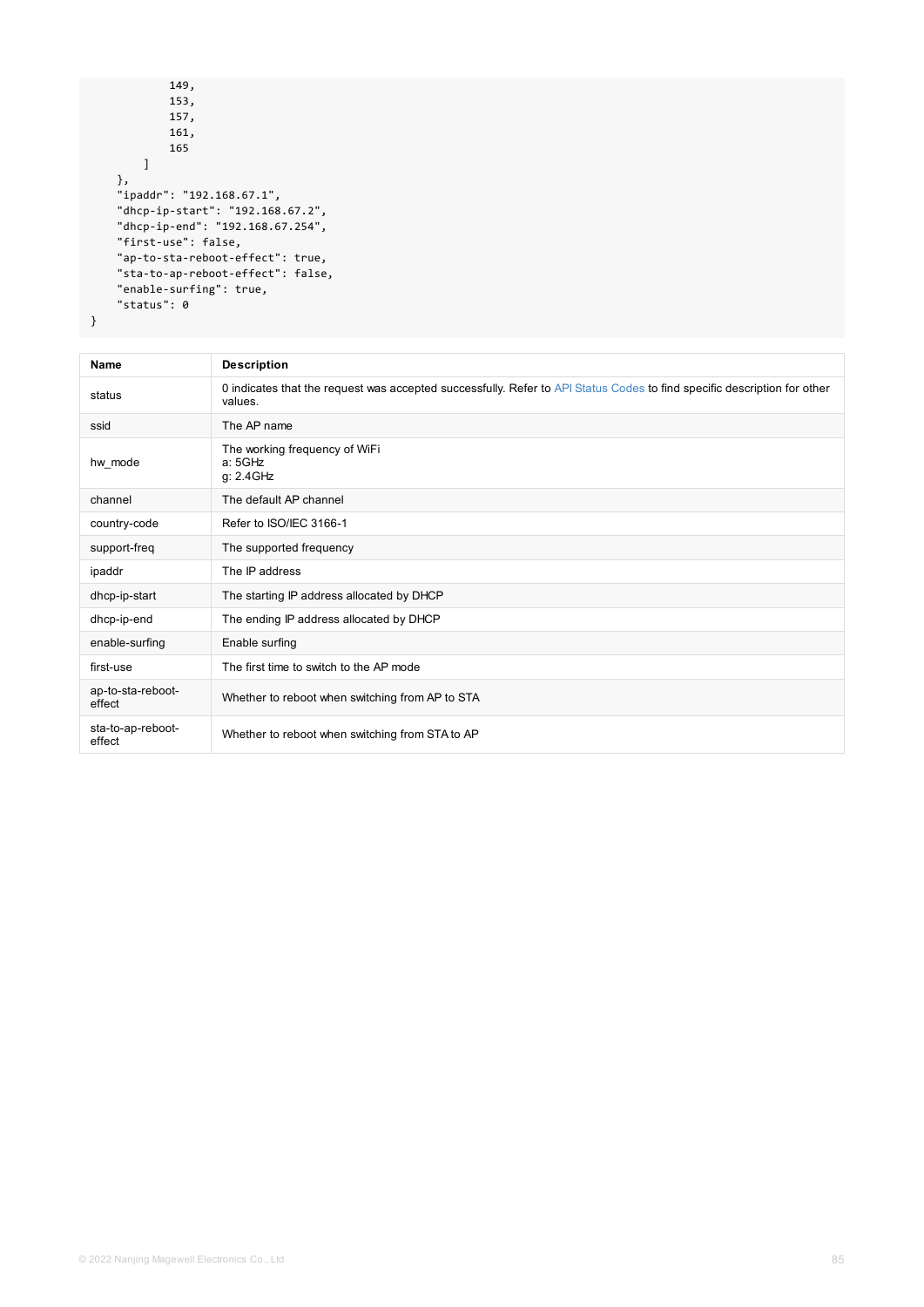| <b>Name</b> | <b>Description</b>                                                                                      |
|-------------|---------------------------------------------------------------------------------------------------------|
| status      | 0 indicates that the request was accepted successfully. Refer to API Status Codes to find specific desc |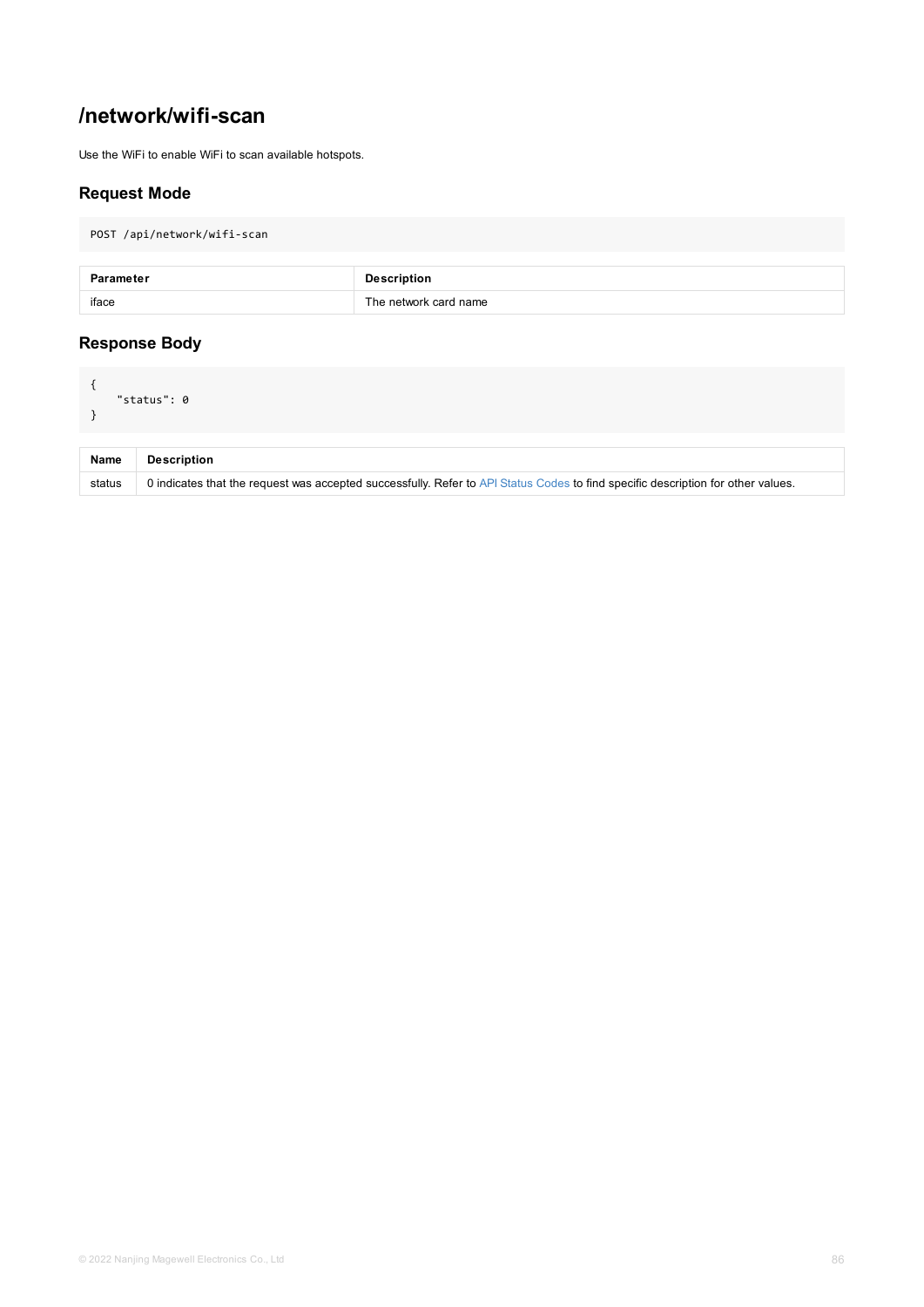# /network/wifi-scan-results

Use the interface to obtain the result of wifi-scan

### **Request Mode**

POST /api/network/wifi-scan-results

| Parameter | <b>Description</b>    |
|-----------|-----------------------|
| iface     | The network card name |

```
{
    "connect": {
        "ssid": "magewell",
        "state": 2
    }
,
    "user-items": [
        {
             "ssid": "magewell",
             "bssid": "94:a6:7e:61:75:c6",
             "frequency": 5220,
             "signal": -48,
             "encryption": "WPA2PSK",
             "is-auto": false,
             "is-used": true
        }
    ]
,
    "scan-items": [
        {
             "ssid": "TP-LINK_8EF4",
             "bssid": "18:f2:2c:1e:8e:f4",
             "frequency": 2412,
             "signal": -39,
             "encryption": "WPA2PSK",
             "is-auto": false,
             "is-used": false
        }
,
        {
             "ssid": "magewell_005_5GHz",
             "bssid": "14:91:82:2b:1f:6d",
             "frequency": 5765,
             "signal": -40,
             "encryption": "WPAPSK",
             "is-auto": false,
             "is-used": false
        }
,
        {
             "ssid": "TP-LINK_5G_8EF4",
             "bssid": "18:f2:2c:1e:8e:f6",
             "frequency": 5200,
             "signal": -42,
             "encryption": "WPA2PSK",
             "is-auto": false,
             "is-used": false
        }
,
        {
             "ssid": "magewell_001",
             "bssid": "f0:b4:29:54:8e:b5",
             "frequency": 2412,
             "signal": -43,
             "encryption": "WPAPSK",
             "is-auto": false,
             "is-used": false
        }
    ]
,
```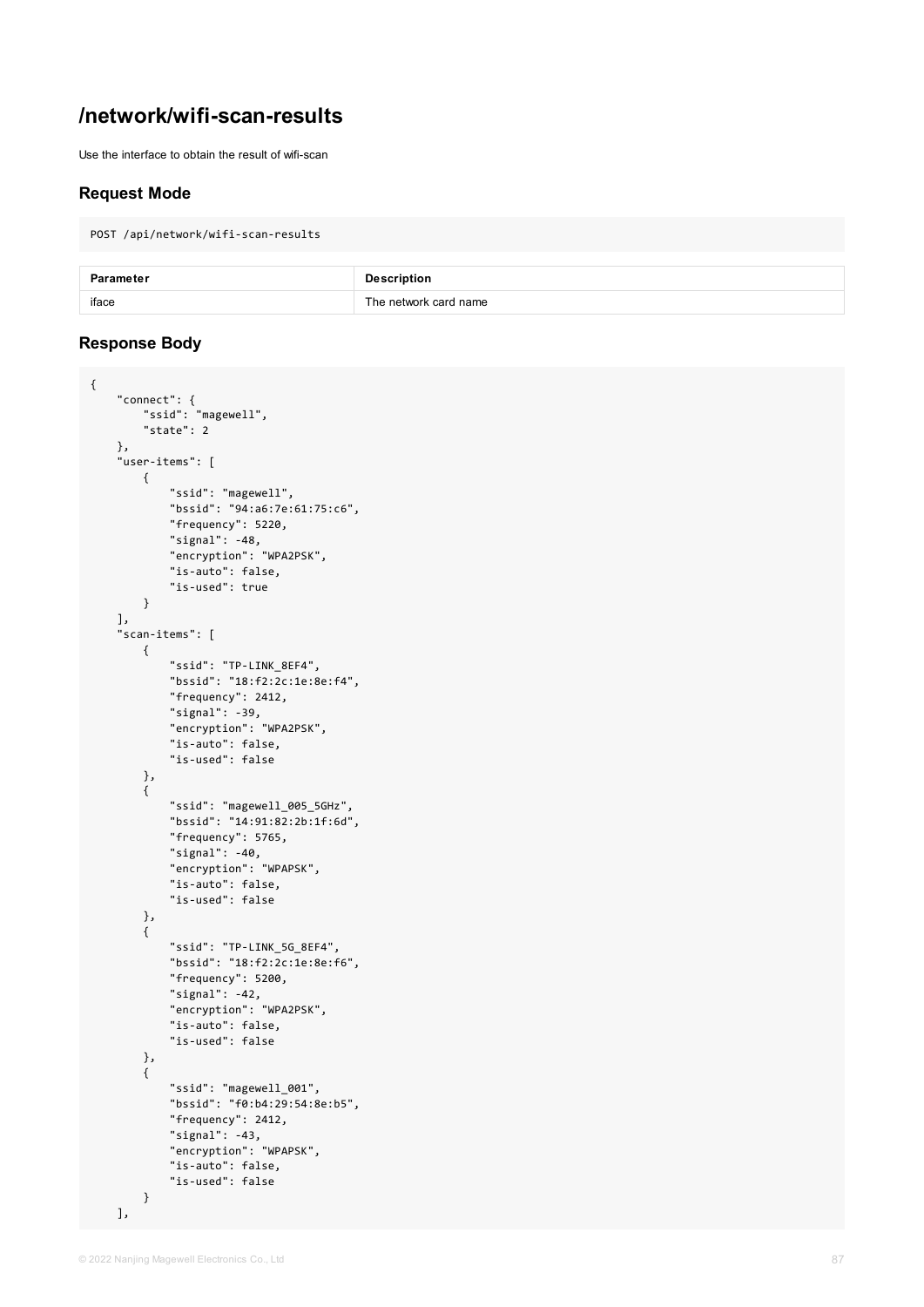| user-<br>items[i].encryption | WEP: WEP encryption mode<br>WPAPSK: WPAPSK encryption mode<br>WPA2PSK: WPA2PSK encryption mode                                                       |
|------------------------------|------------------------------------------------------------------------------------------------------------------------------------------------------|
| user-items[i].is-auto        | Whether automatic connection is allowed                                                                                                              |
| user-items[i].is-used        | Whether it connects successfully                                                                                                                     |
| scan-items[i].ssid           | The AP name                                                                                                                                          |
| scan-items[i].bssid          | The BSSID of the AP                                                                                                                                  |
| scan-<br>items[i].frequency  | The frequency of the AP                                                                                                                              |
|                              |                                                                                                                                                      |
| scan-<br>items[i].encryption | The encryption mode of the AP<br>NONE: unencrypted<br>WEP: WEP encryption mode<br>WPAPSK: WPAPSK encryption mode<br>WPA2PSK: WPA2PSK encryption mode |
| scan-items[i].is-auto        | Whether automatic connection is allowed                                                                                                              |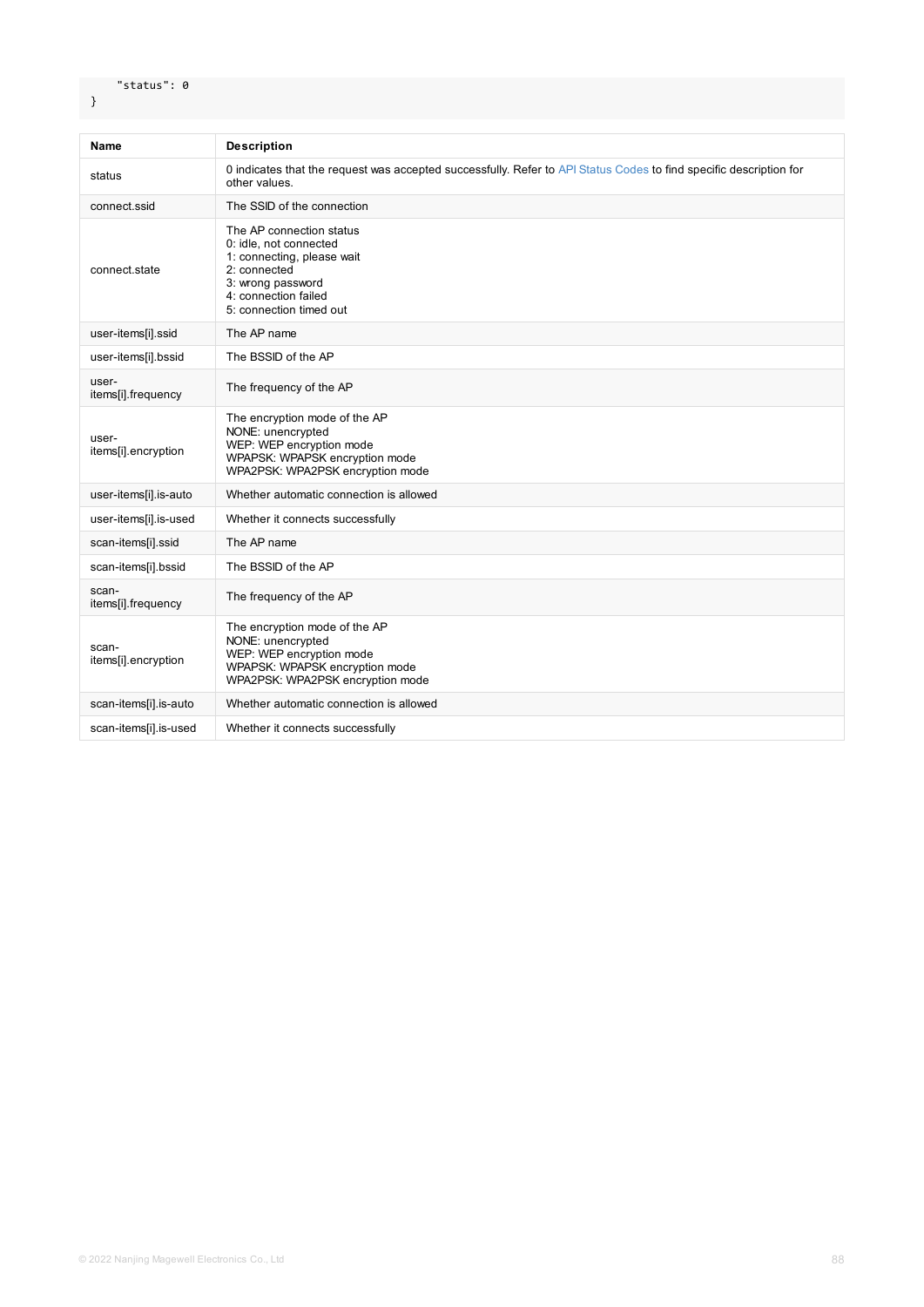```
{
    "status": 0
}
```

| <b>Name</b> | <b>Description</b>                                                                                      |
|-------------|---------------------------------------------------------------------------------------------------------|
| status      | 0 indicates that the request was accepted successfully. Refer to API Status Codes to find specific desc |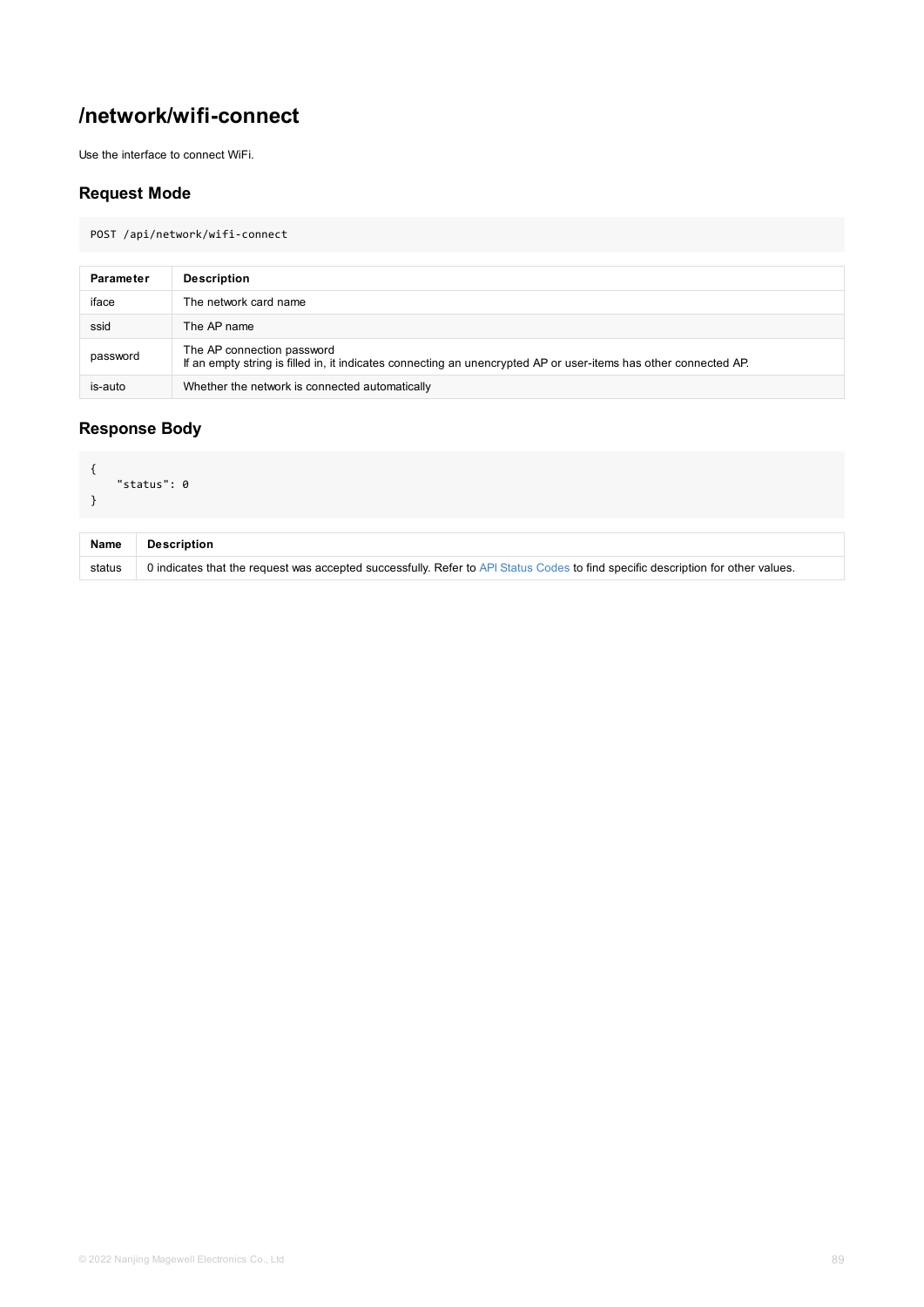```
\sim"status": 0
}
```

| <b>Name</b> | Description                                                                                             |
|-------------|---------------------------------------------------------------------------------------------------------|
| status      | 0 indicates that the request was accepted successfully. Refer to API Status Codes to find specific desc |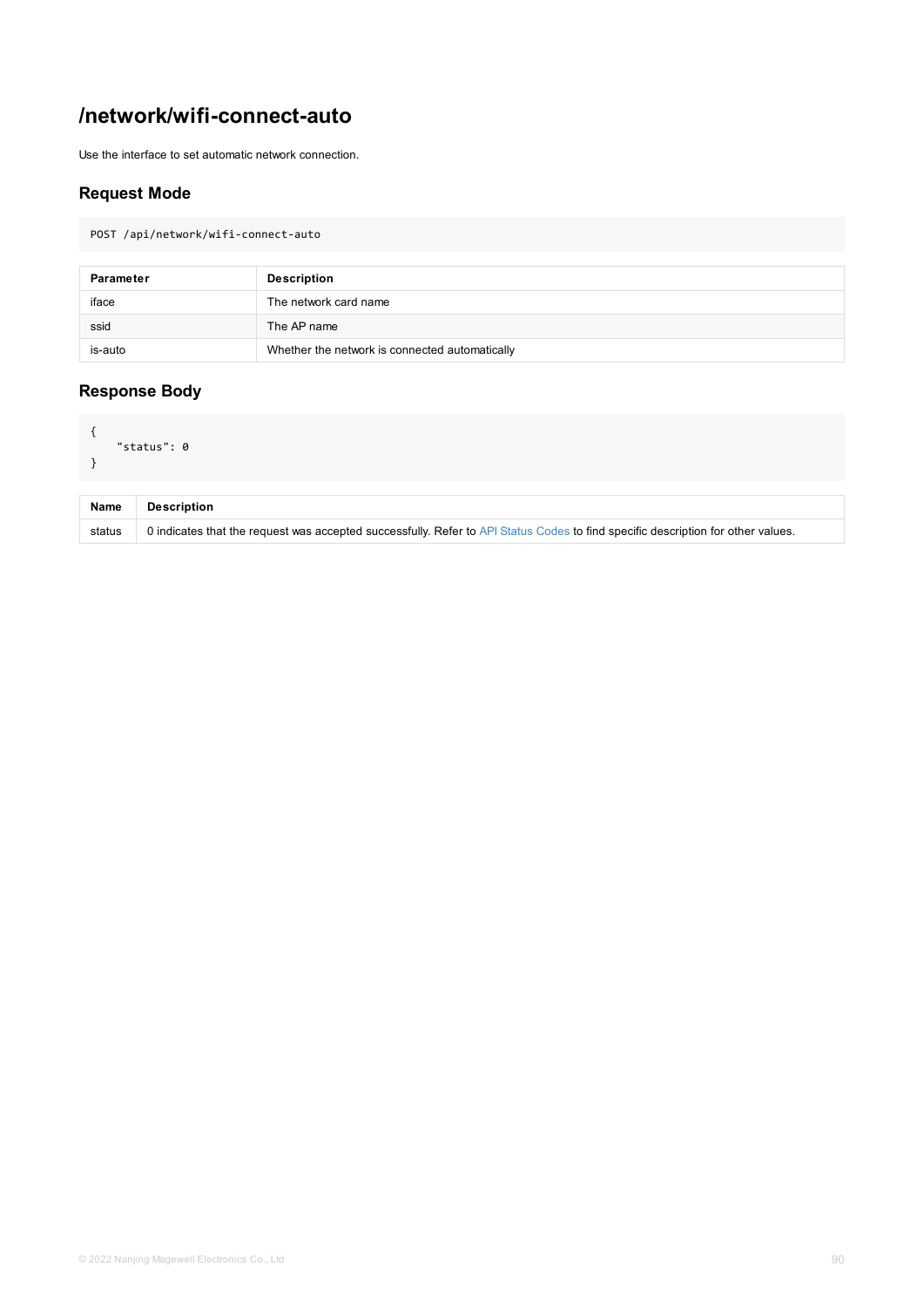}

| Name   | <b>Description</b>                                                                                                                                                       |
|--------|--------------------------------------------------------------------------------------------------------------------------------------------------------------------------|
| status | 0 indicates that the request was accepted successfully. Refer to API Status Codes to find specific desc                                                                  |
| ssid   | The SSID of the connected AP                                                                                                                                             |
| state  | The AP connection status<br>0: idle, not connected<br>1: connecting, please wait<br>2: connected<br>3: wrong password<br>4: connection failed<br>5: connection timed out |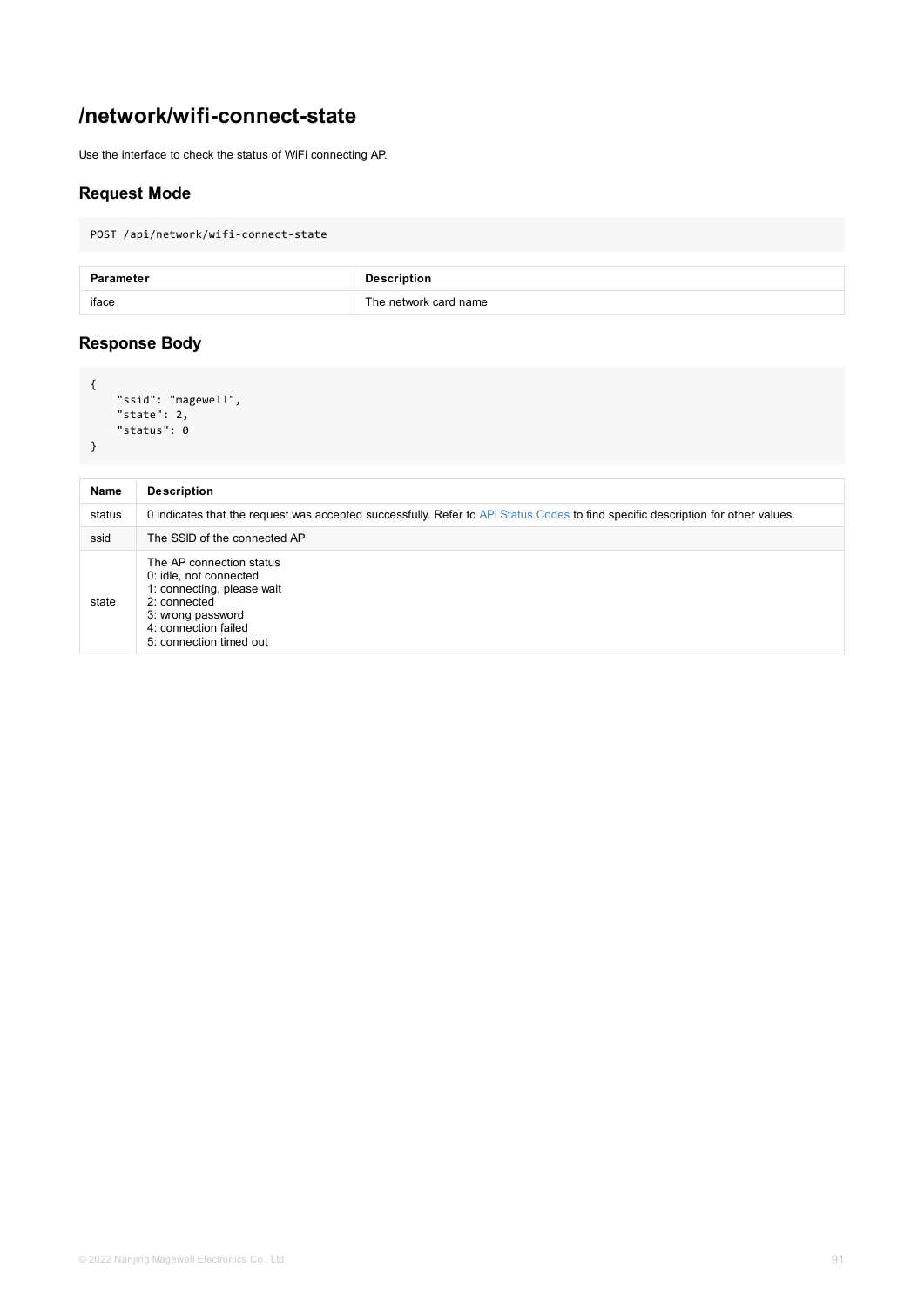| <b>Name</b> | <b>Description</b>                                                                                      |
|-------------|---------------------------------------------------------------------------------------------------------|
| status      | 0 indicates that the request was accepted successfully. Refer to API Status Codes to find specific desc |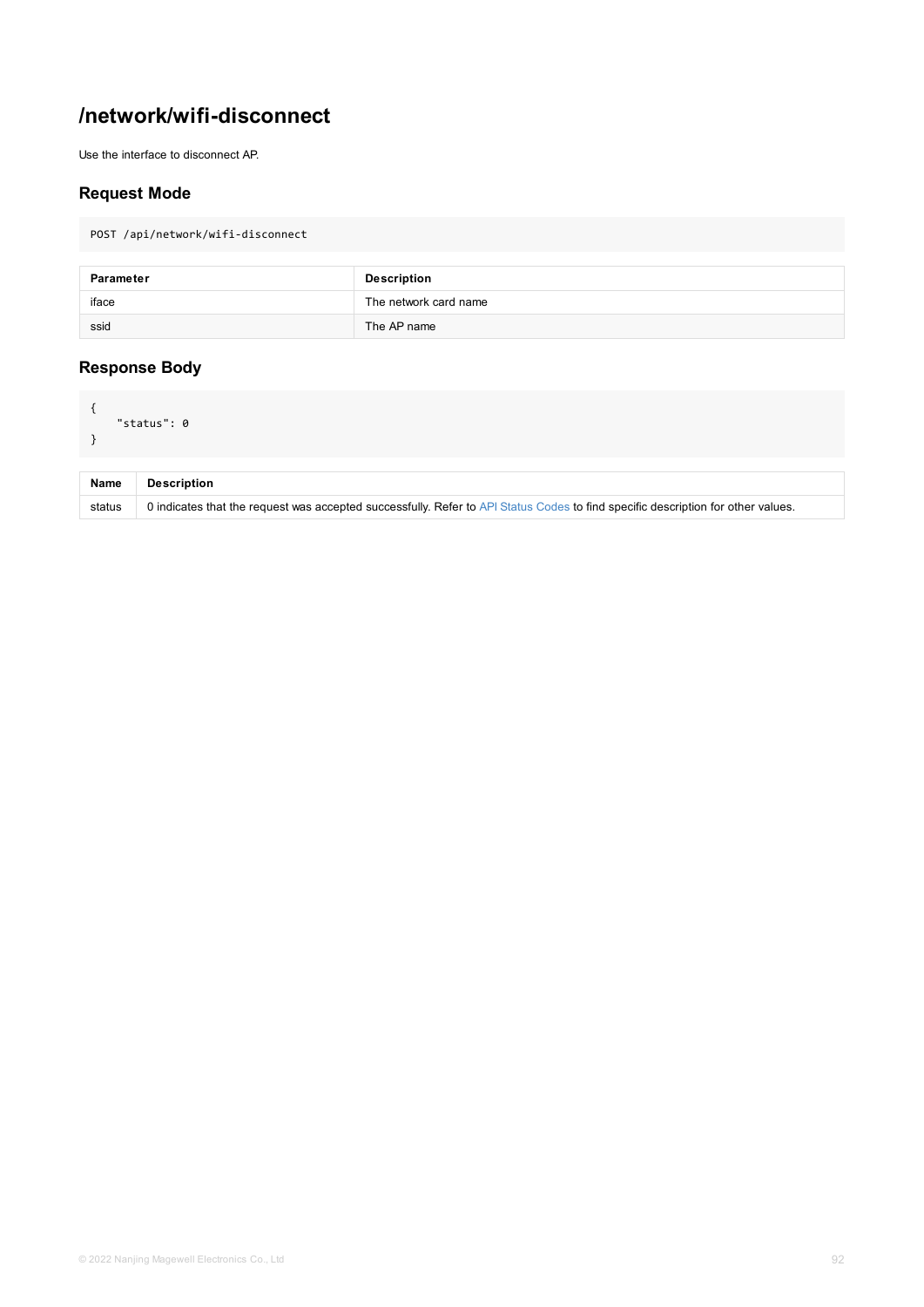| <b>Name</b> | <b>Description</b>                                                                                      |
|-------------|---------------------------------------------------------------------------------------------------------|
| status      | 0 indicates that the request was accepted successfully. Refer to API Status Codes to find specific desc |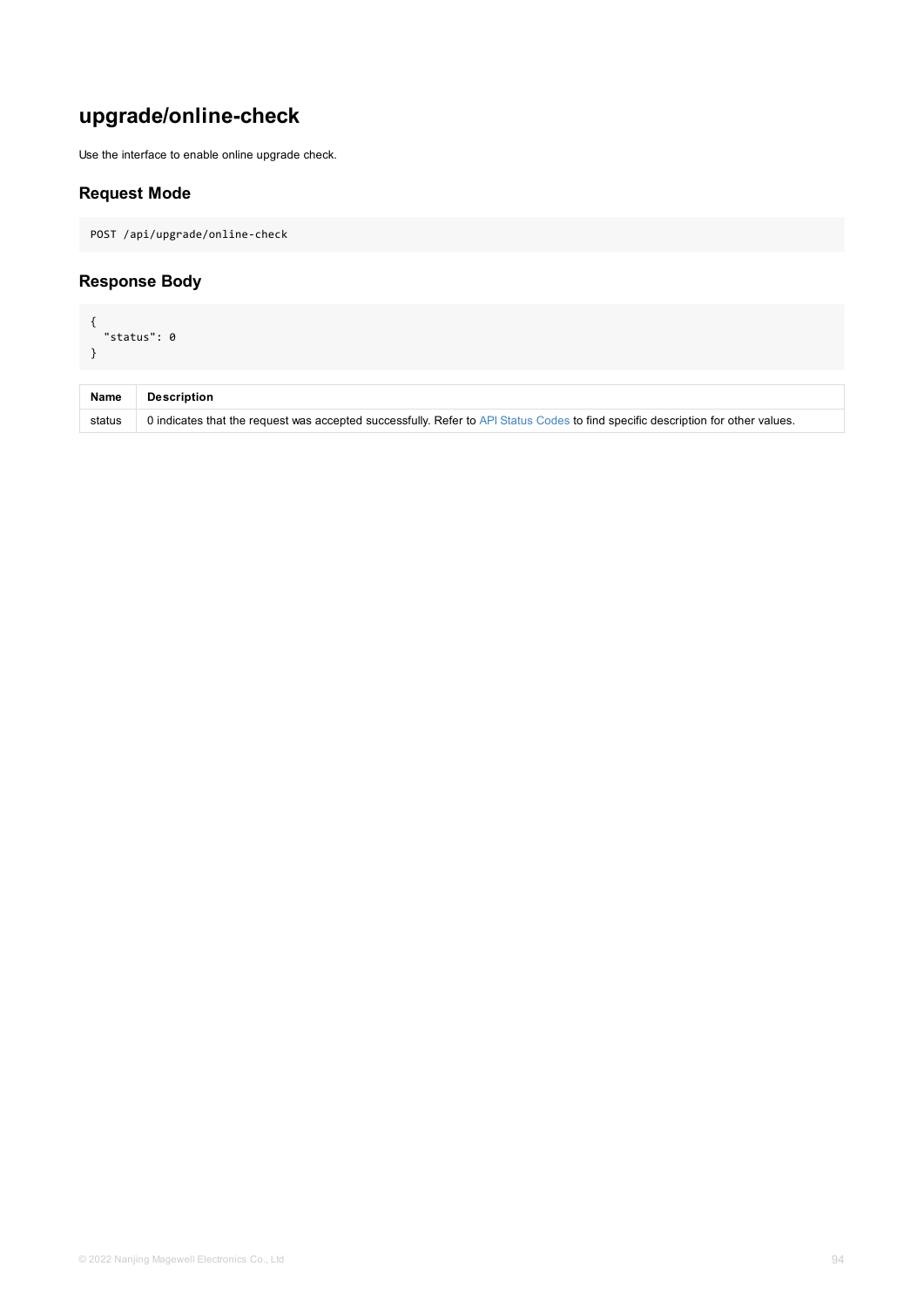| ञावापठ          | <u>o indicates that the request was accepted successidity. Here to All Lotatus Coucs to find specific</u> |
|-----------------|-----------------------------------------------------------------------------------------------------------|
| up-to-date      | True indicates the current firmware is up to date, otherwise it is false.                                 |
| version         | The latest version                                                                                        |
| size            | The size of the latest version                                                                            |
| md <sub>5</sub> | The MD5 value of the latest version                                                                       |
| changeLog       | The upgrade content of the latest version                                                                 |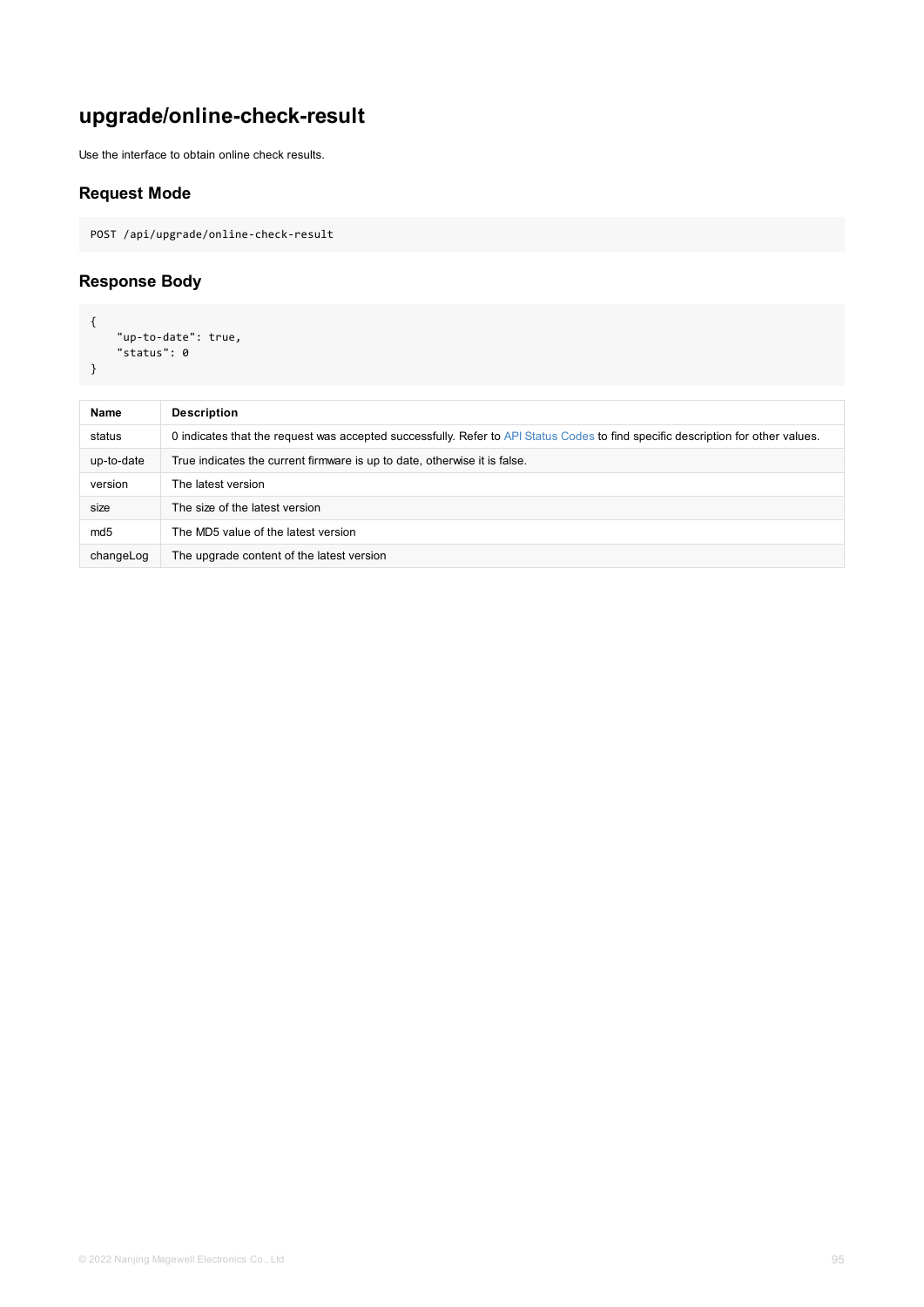| status     | 0 indicates that the request was accepted successfully. Refer to API Status Codes to find specific |
|------------|----------------------------------------------------------------------------------------------------|
| up-to-date | Whether the firmware is the latest version                                                         |
| version    | The firmware version to upload                                                                     |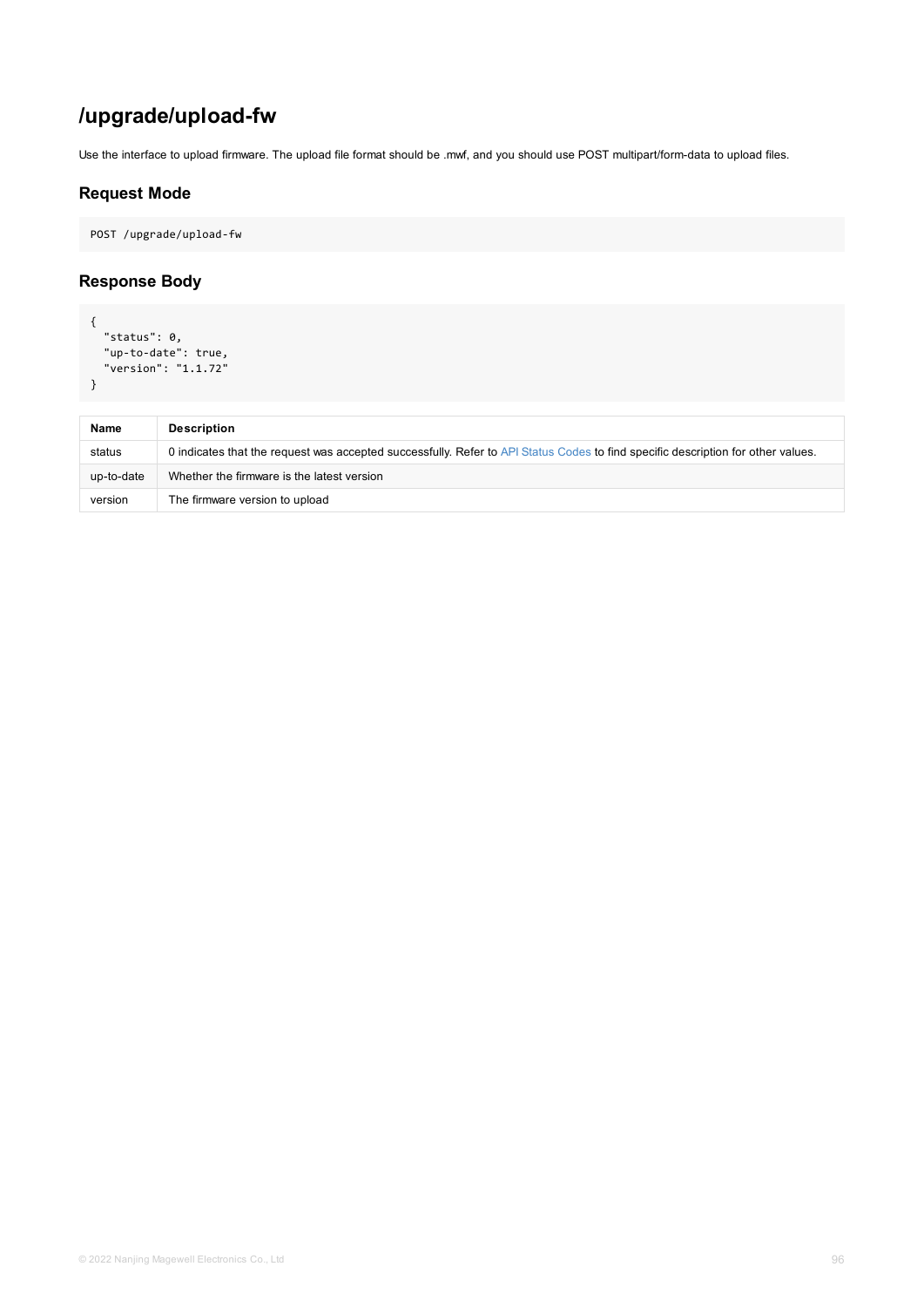```
{
 "status": 0
}
```

| <b>Name</b> | <b>Description</b>                                                                                      |
|-------------|---------------------------------------------------------------------------------------------------------|
| status      | 0 indicates that the request was accepted successfully. Refer to API Status Codes to find specific desc |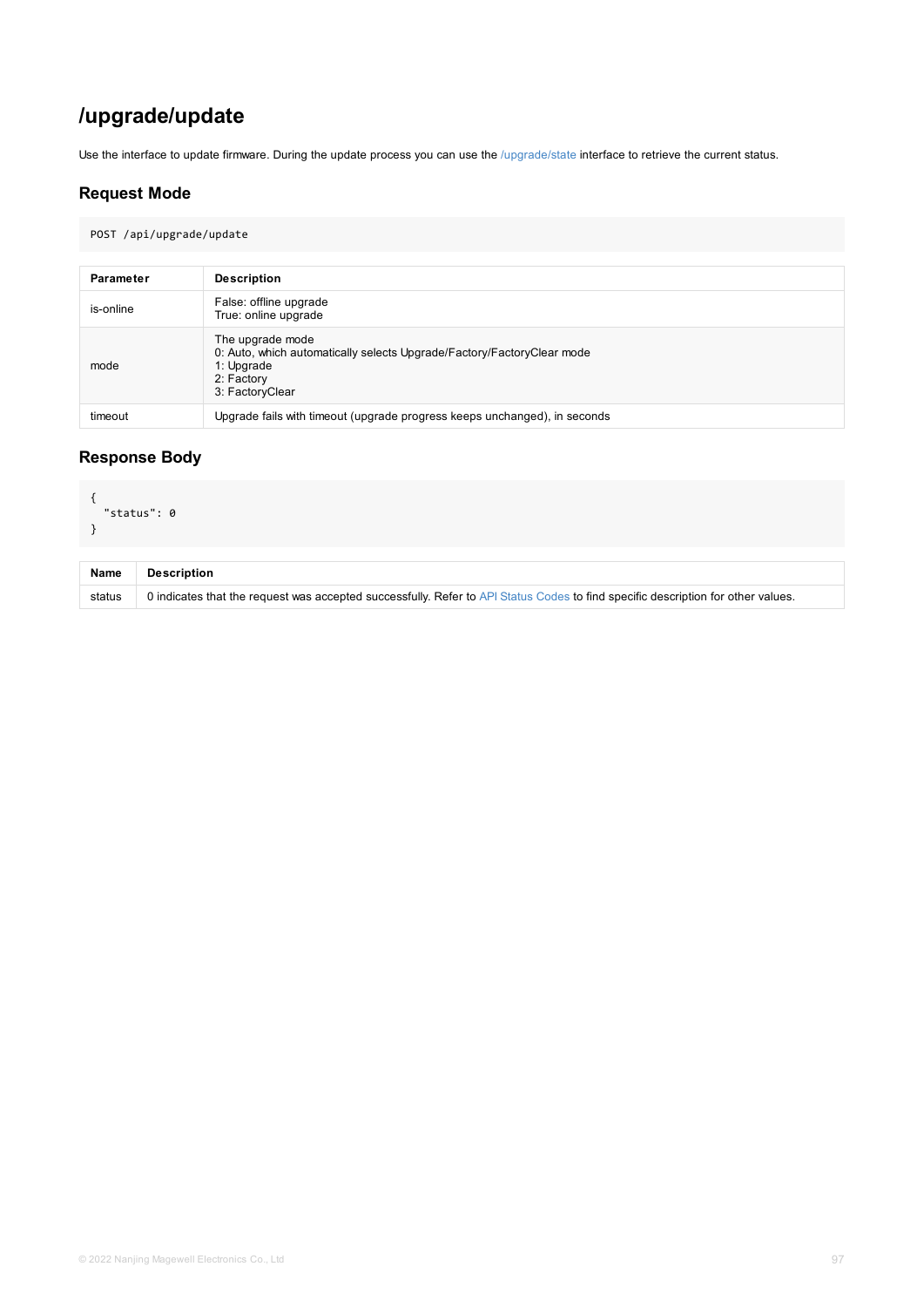```
"step-progress": 28
}
```

|  | <b>Name</b>          | <b>Description</b>                                                                                                                   |
|--|----------------------|--------------------------------------------------------------------------------------------------------------------------------------|
|  | status               | 0 indicates that the request was accepted successfully. Refer to API Status Codes to find sp<br>values.                              |
|  | state                | The task execution status<br>$0:$ idle<br>1: initialize and upgrade<br>2: upgrading<br>3: upgraded<br>4: online firmware downloading |
|  | cur-ver              | The current firmware version                                                                                                         |
|  | update-version       | The latest firmware version                                                                                                          |
|  | step                 | The current step number, only available when state $== 2$                                                                            |
|  | num-steps            | The total number of steps for update, only available when state $== 2$                                                               |
|  | step-name            | The name of the current step, only available when state $== 2$                                                                       |
|  | step-progress        | The progress of the current step, only available when state $==2$<br>Value range: 0 - 100,<br>Unit: %                                |
|  | download-<br>percent | The percentage of online download                                                                                                    |
|  |                      |                                                                                                                                      |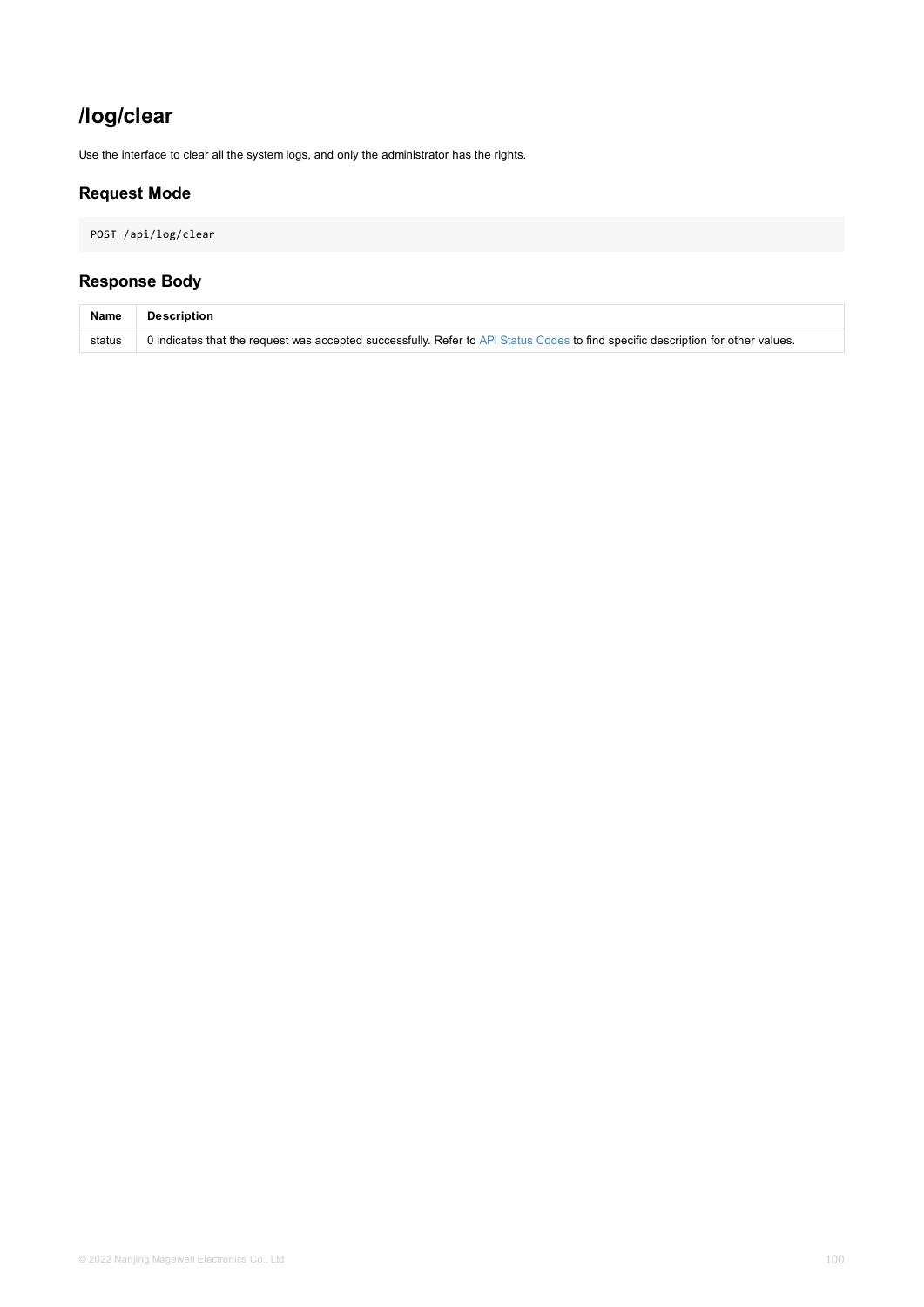```
"status": 0,
    "logs": [
        {
            "time": "2021/12/20 13:18:27.210",
            "type": "info",
            "message": "User 'Admin' (192.168.66.2) logged in"
        },
        {
            "time": "2021/12/20 11:07:29.548",
            "type": "info",
            "message": "Network changed : wlan0(10.20.0.68) connected"
        },
        ...
    ]
}
```
 $\sim$ 

| <b>Name</b>     | <b>Description</b>                                                                              |
|-----------------|-------------------------------------------------------------------------------------------------|
| status          | 0 indicates that the request was accepted successfully. Refer to API Status Codes to find speci |
| logs[i].time    | The log time                                                                                    |
| logs[i].type    | The log type, including info, warn and error                                                    |
| logs[i].context | The log content                                                                                 |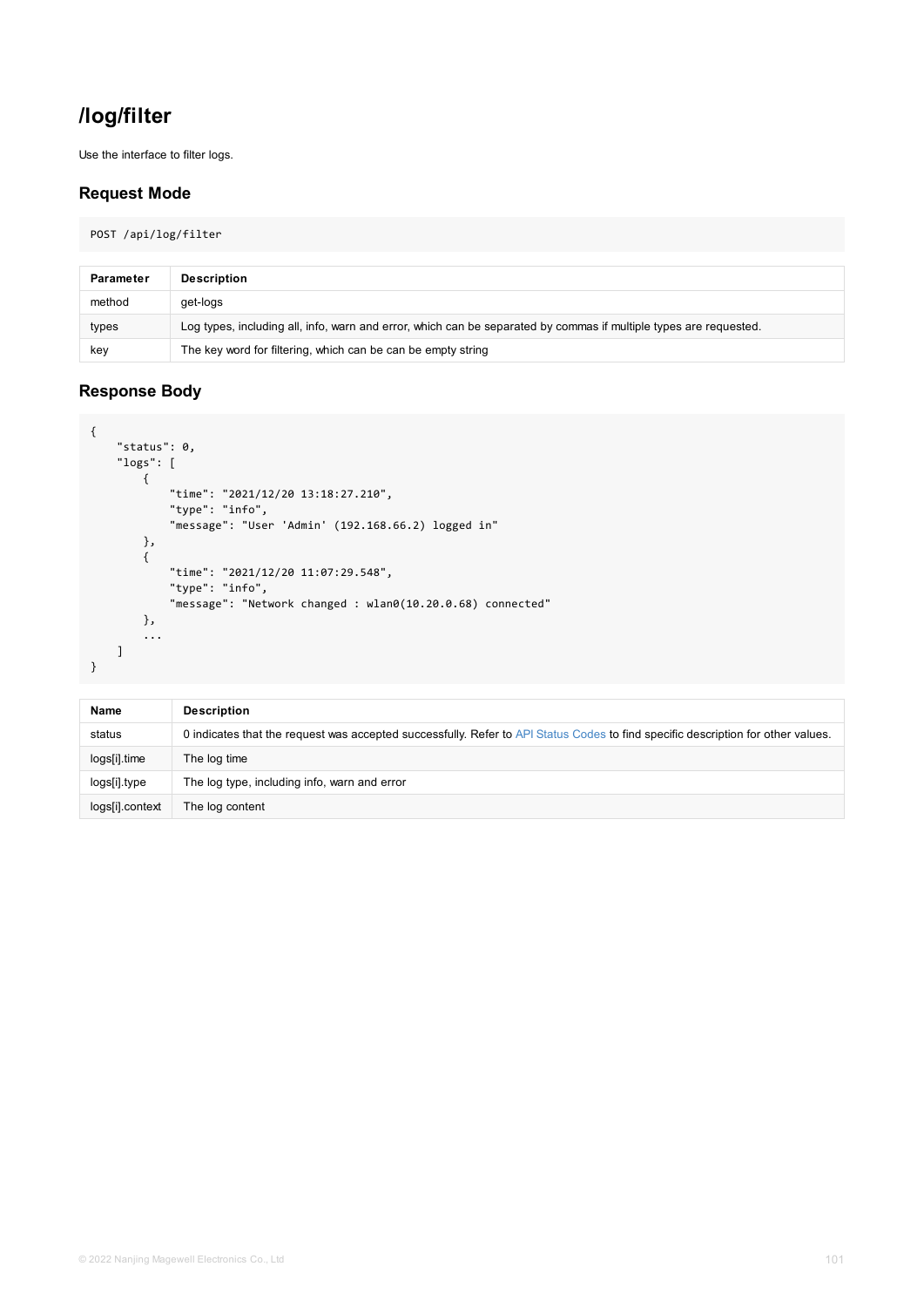# **/log/export**

Use the interface to export the current system log of the device as a .html file, and only the administrator has the rights.

## **Request Mode**

POST /api//log/export

| <b>Parameter</b> | <b>Description</b>    |
|------------------|-----------------------|
| filename         | The exported filename |

## **Request Result**

The log is downloaded as a .html file and saved to a local folder.

© 2022 Nanjing Magewell Electronics Co., Ltd 102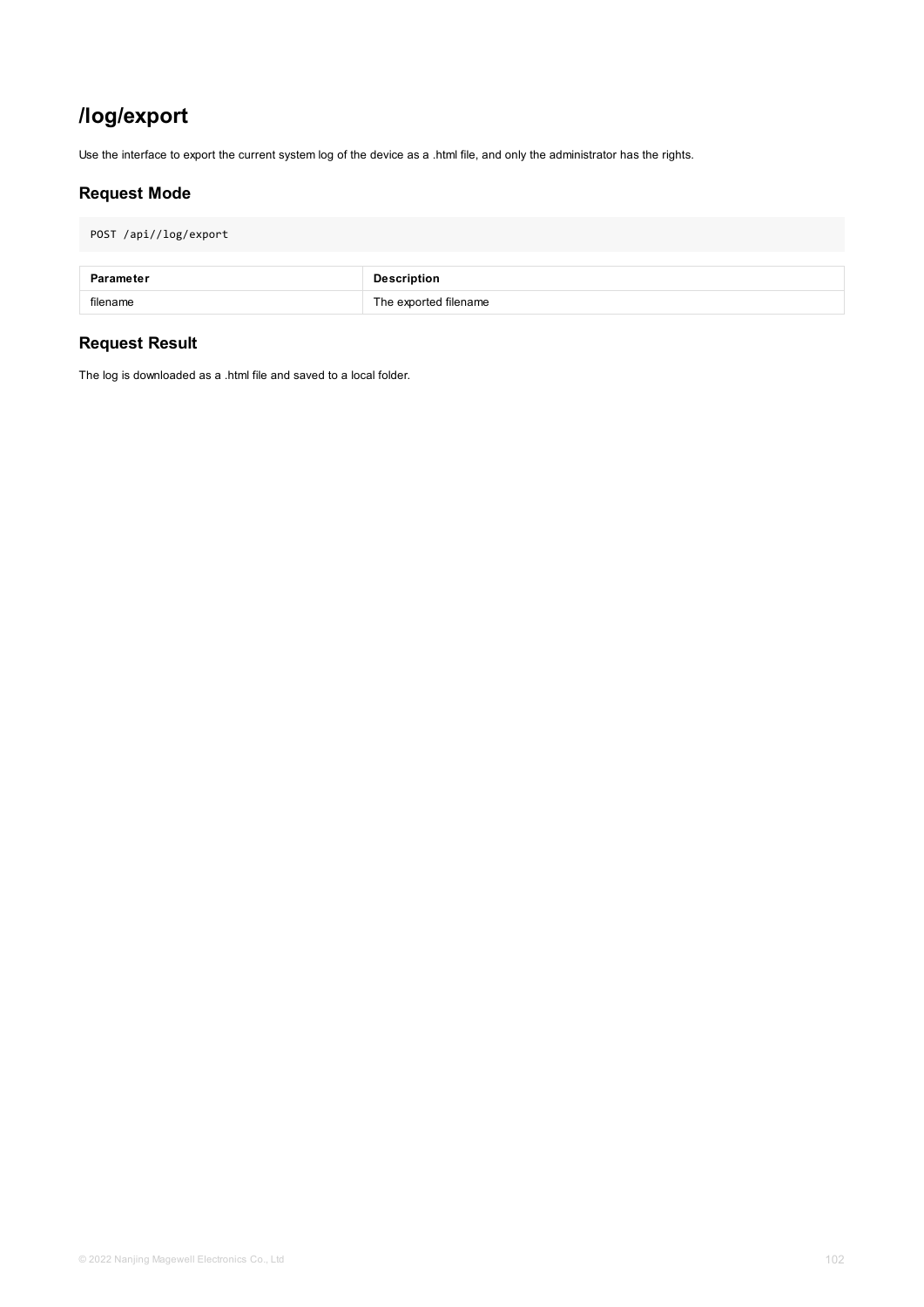# **MSG\_WEB\_SORKET\_EVENT\_CHANGE\_INFO**

Use WebSocket to establish a connection to monitor the device status change information.

## **Request Mode**

ws://xx.xx.xx.xx/ws\_up\_state

## **Response Body**

```
{
"event":4001,
"info":{
    "statusType":2003
   }
}
```

| <b>Name</b> | <b>Description</b>    |
|-------------|-----------------------|
| event       | The event type        |
| info        | The event information |

### **event type**

| <b>Name</b>                      | <b>Value</b> | <b>Description</b>                  |
|----------------------------------|--------------|-------------------------------------|
| MSG WEB SORKET EVENT START       | 4000         | The start identifier, no meaning    |
| MSG WEB SORKET EVENT CHANGE INFO | 4001         | The device information change event |
| MSG WEB SORKET EVENT END         | 4002         | The end identifier, no meaning      |

## **statusType**

| Value | <b>Description</b>                                                                                                                          |
|-------|---------------------------------------------------------------------------------------------------------------------------------------------|
| 2000  | The presentation list is changed.                                                                                                           |
| 2001  | The presentation is switched.                                                                                                               |
| 2002  | The scene list is changed.                                                                                                                  |
| 2003  | The current preview scene is switched.                                                                                                      |
| 2004  | The BGM list is changed.                                                                                                                    |
| 2005  | The BGM playing status is changed.                                                                                                          |
| 2006  | The source list is changed.                                                                                                                 |
| 2007  | The album list is changed.                                                                                                                  |
| 2008  | The audio setting is changed.                                                                                                               |
| 2009  | The FTB enabling status is changed, and the status data can be obtained by /mwapi/get-device-status.                                        |
| 2010  | The recording status is changed.                                                                                                            |
| 2011  | The scene edit mode is changed, such as: {"event":4001,"info":{"editSceneld":104,"editing":1,"statusType":2011}}                            |
| 2012  | The source is changed (the capture source signal is plugged in or out), such as: {"event":4001,"info":<br>{"sourceId":1,"statusType":2012}} |
| 2013  | The landing scene list is changed.                                                                                                          |
| 2014  | The current selected landing scene is changed.                                                                                              |
| 2015  | The general settings of the device are changed.                                                                                             |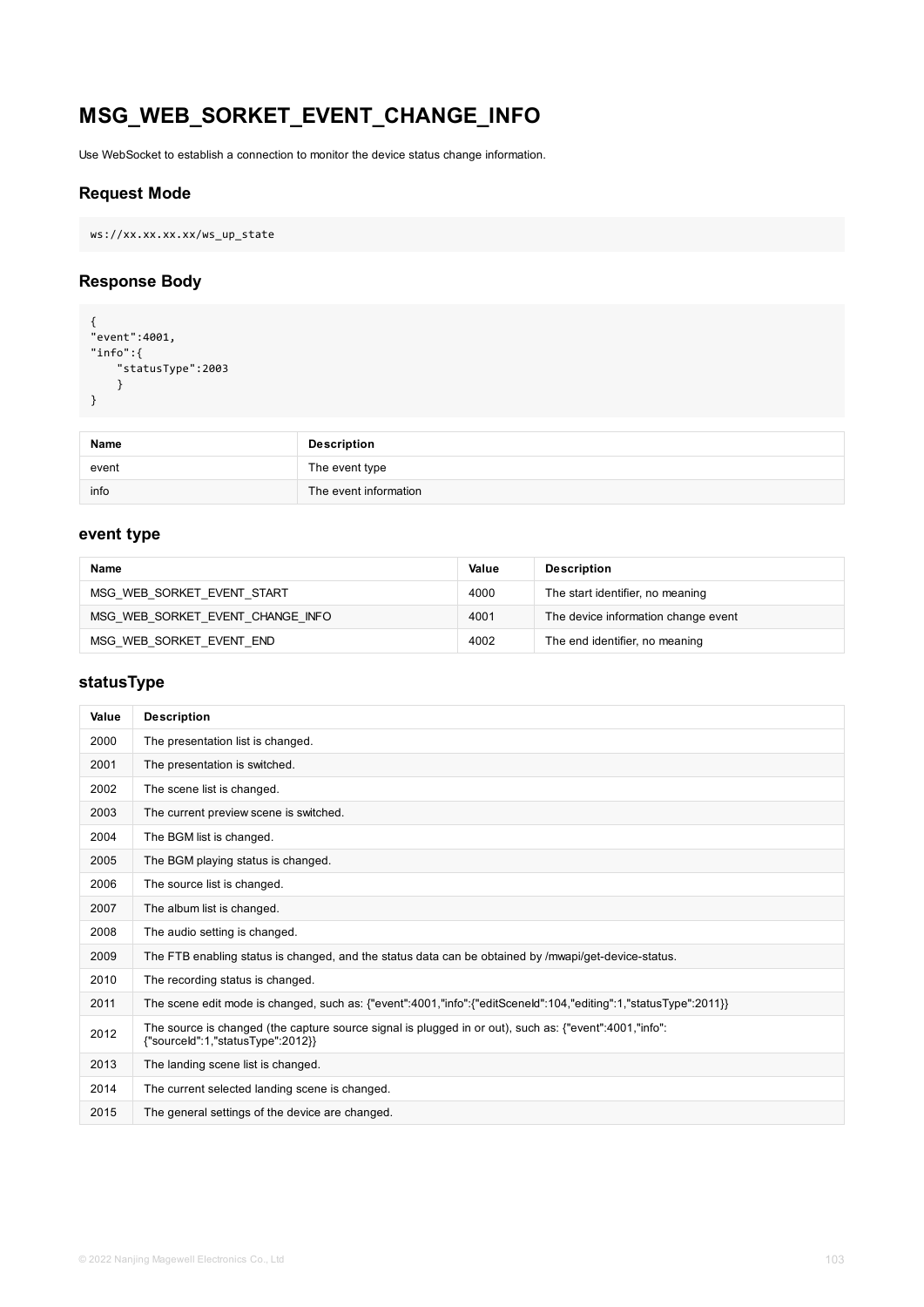```
{
    "info": {
        "items": [
            {
                "createTime": 1640055676,
                "duration": 0,
                "filePath": "album/2a83adf5-3e0d-4ad0-9af5-81d8fc0fea18.jpeg",
                "id": 2,
                "md5": "md5",
                "name": "2021.12.21 11:01AM",
                "size": 502784,
                "thumbPath": "album/2a83adf5-3e0d-4ad0-9af5-81d8fc0fea18.thumb.jpeg",
                "type": 1
            },
            {
                "createTime": 1640055673,
                "duration": 1849,
                "filePath": "album/16241d75-12ea-4344-bf7f-bf683e9b850e.mp4",
                "id": 1,
                "md5": "md5",
                "name": "2021.12.21 11:01AM",
                "size": 1487872,
                "thumbPath": "album/16241d75-12ea-4344-bf7f-bf683e9b850e.thumb.jpeg",
                "type": 2
            }
        ],
        "pageIndex": 0,
        "totalCount": 2
    },
    "message": "success",
    "result": 0
}
```

| <b>Name</b>     | <b>Description</b>                                                                                 |
|-----------------|----------------------------------------------------------------------------------------------------|
| status          | 0 indicates that the request was accepted successfully. Refer to API Status Codes to find specific |
| id              | The file ID                                                                                        |
| type            | The file type<br>1: screenshots<br>2: video recordings                                             |
| name            | The source name                                                                                    |
| md <sub>5</sub> | The MD5 value of the file                                                                          |
| filePath        | The relative file path, which can be accessed through http (http://devicelP/relative-path)         |
| thumbPath       | The relative thumbnail patch, which can be accessed through http (http://devicelP/relative-path)   |
| createTime      | The file creation time with Unix timestamp                                                         |
| duration        | The file duration, only valid for video, in ms                                                     |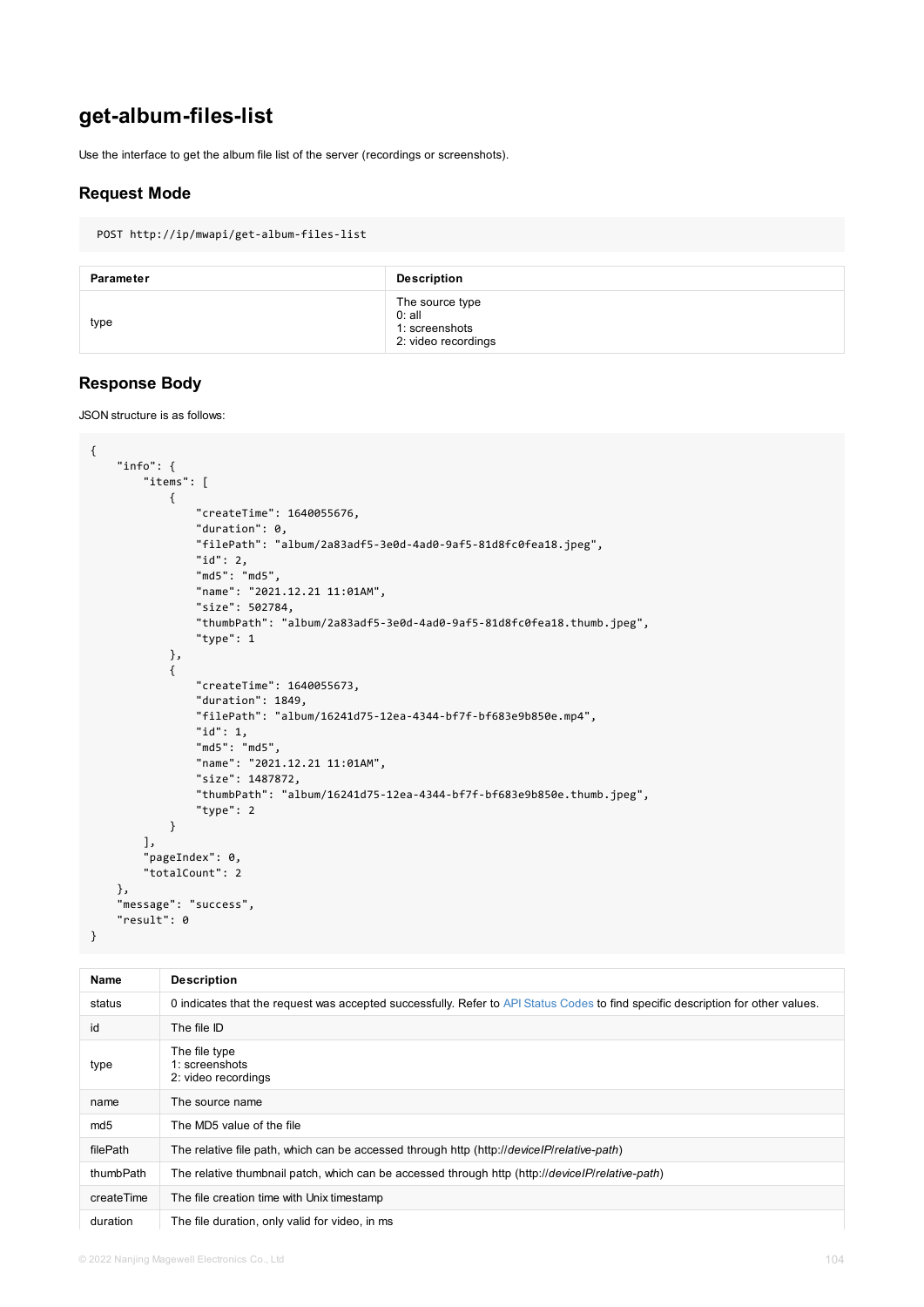| The file size, in Byte |
|------------------------|
|------------------------|

© 2022 Nanjing Magewell Electronics Co., Ltd 105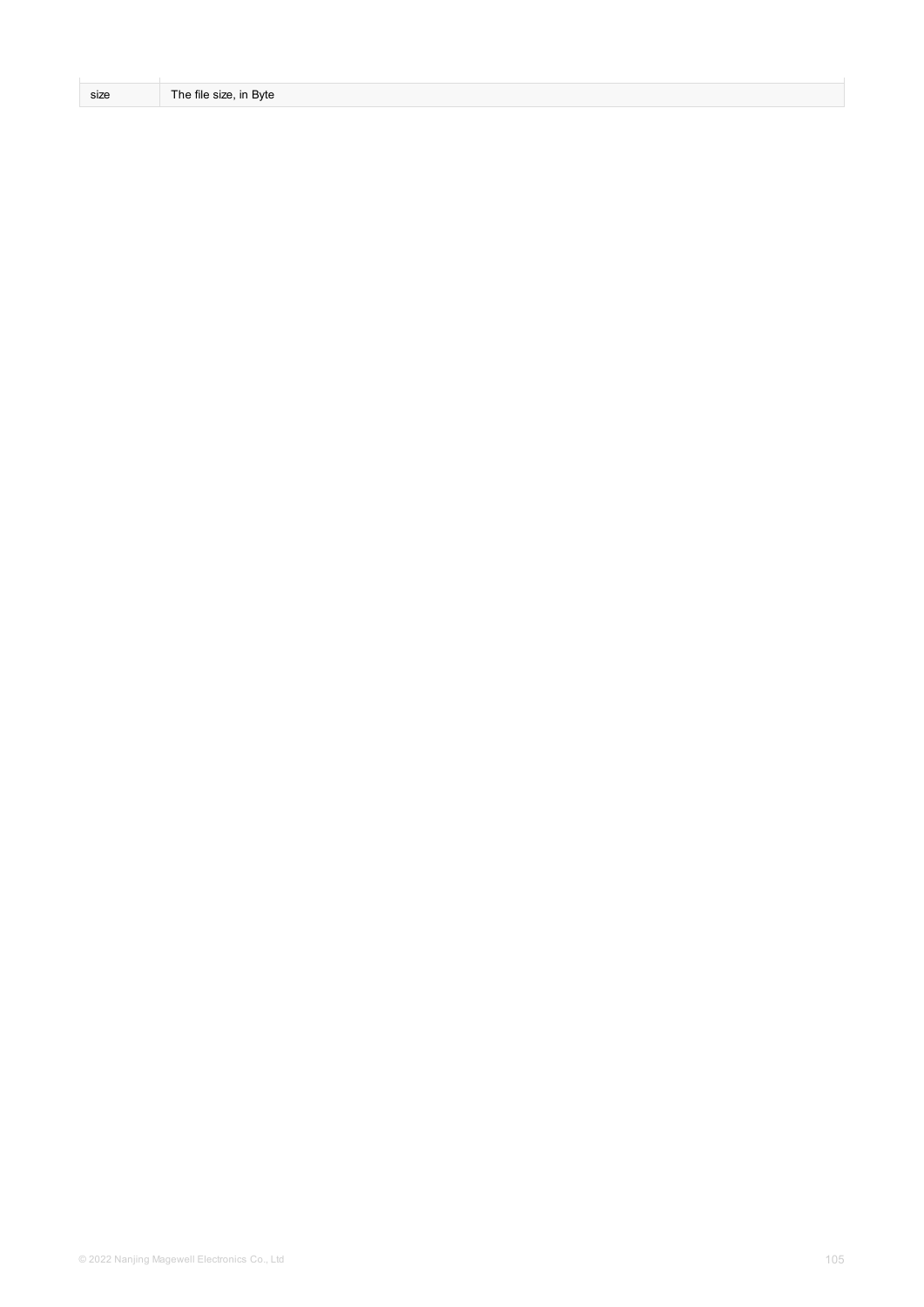}

#### **1. Response Status**

"status": 0

| <b>Name</b> | Description                                                                                             |
|-------------|---------------------------------------------------------------------------------------------------------|
| status      | 0 indicates that the request was accepted successfully. Refer to API Status Codes to find specific desc |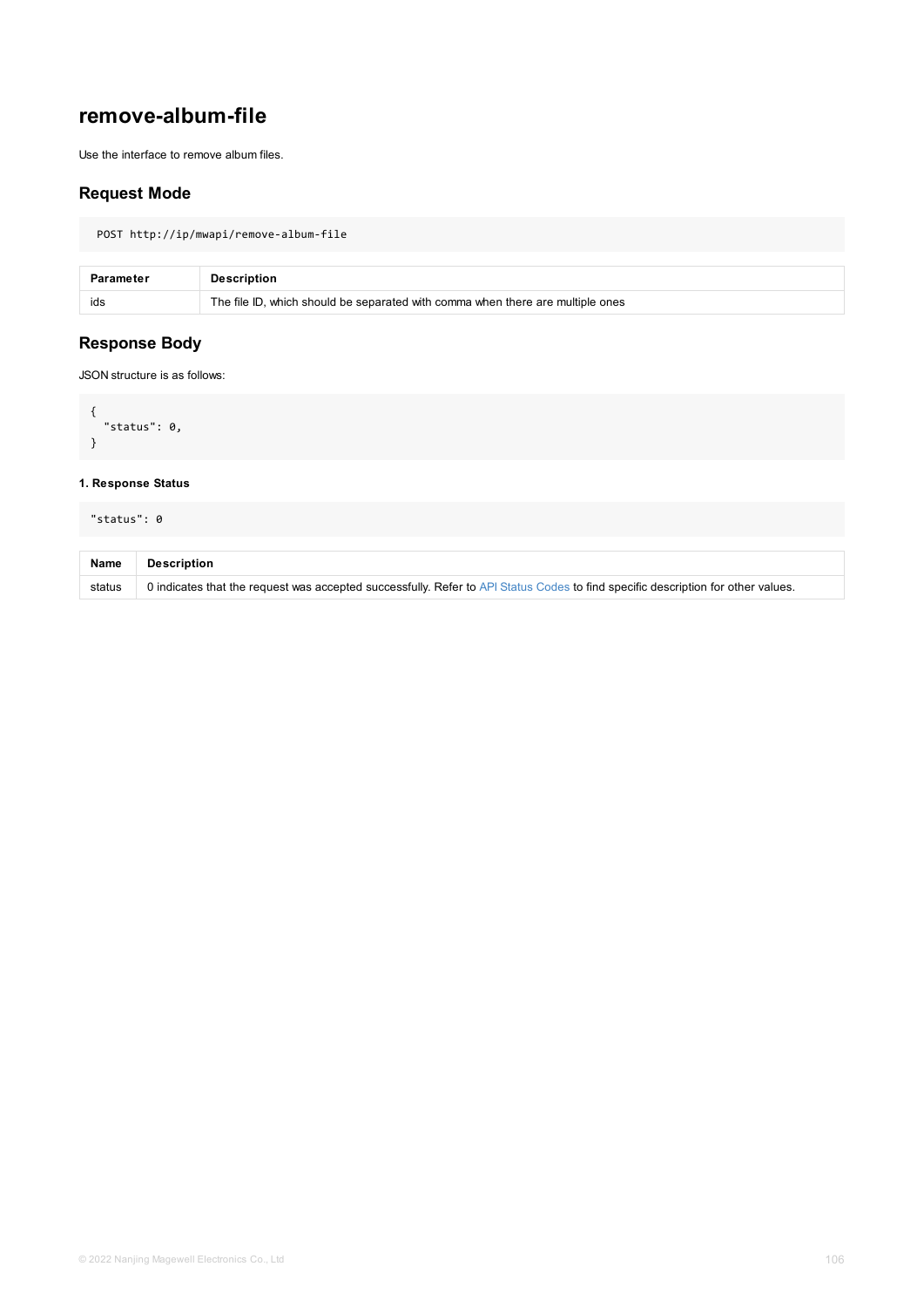```
],
    "input": [
        {
            "id": 11,
            "db": 0,
            "mute": false
        },
        {
            "id": 14,
            "db": 0,
            "mute": false
        },
        {
            "id": 17,
            "db": 0,
            "mute": false
        },
        {
            "id": 18,
            "db": 0,
            "mute": false
        },
        {
            "id": 12,
            "db": 0,
            "mute": false
        },
        {
            "id": 13,
            "db": 0,
            "mute": false
        },
        {
            "id": 19,
            "db": 0,
            "mute": false
        }
   ]
}
```

| <b>Name</b> | <b>Description</b>                                                                                                                         |
|-------------|--------------------------------------------------------------------------------------------------------------------------------------------|
| status      | 0 indicates that the request was accepted successfully. Refer to API Status Codes to find specific des                                     |
| id          | 1: Output; 11: Mic; 12: HDMI 1; 13: HDMI 2; 14: BGM; 15: Video in layer 1;<br>16: Video in layer 2; 17: USB-C; 18: Line in; 19: USB Camera |
| output      | The output volume list                                                                                                                     |
| input       | The input volume list                                                                                                                      |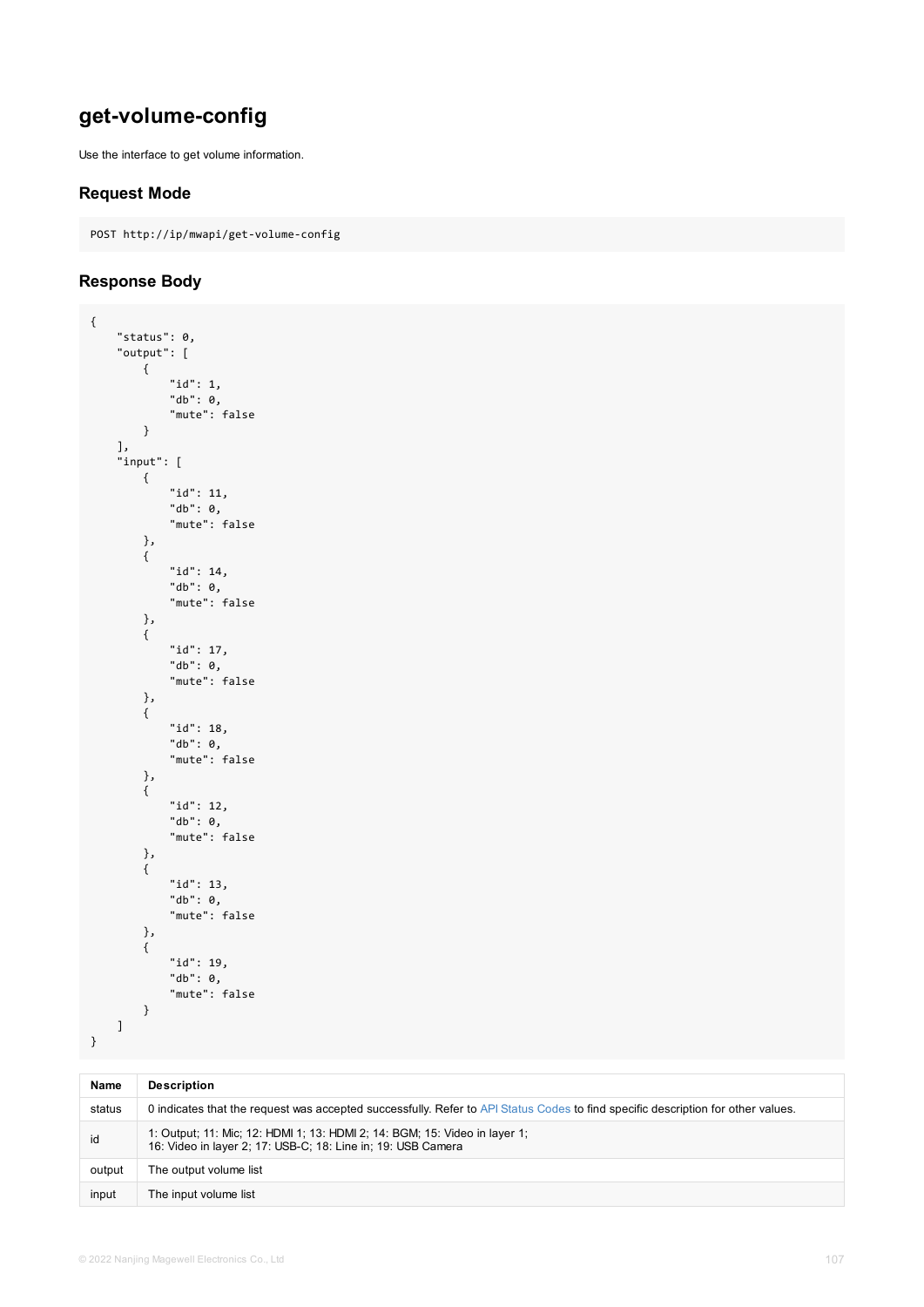© 2022 Nanjing Magewell Electronics Co., Ltd 108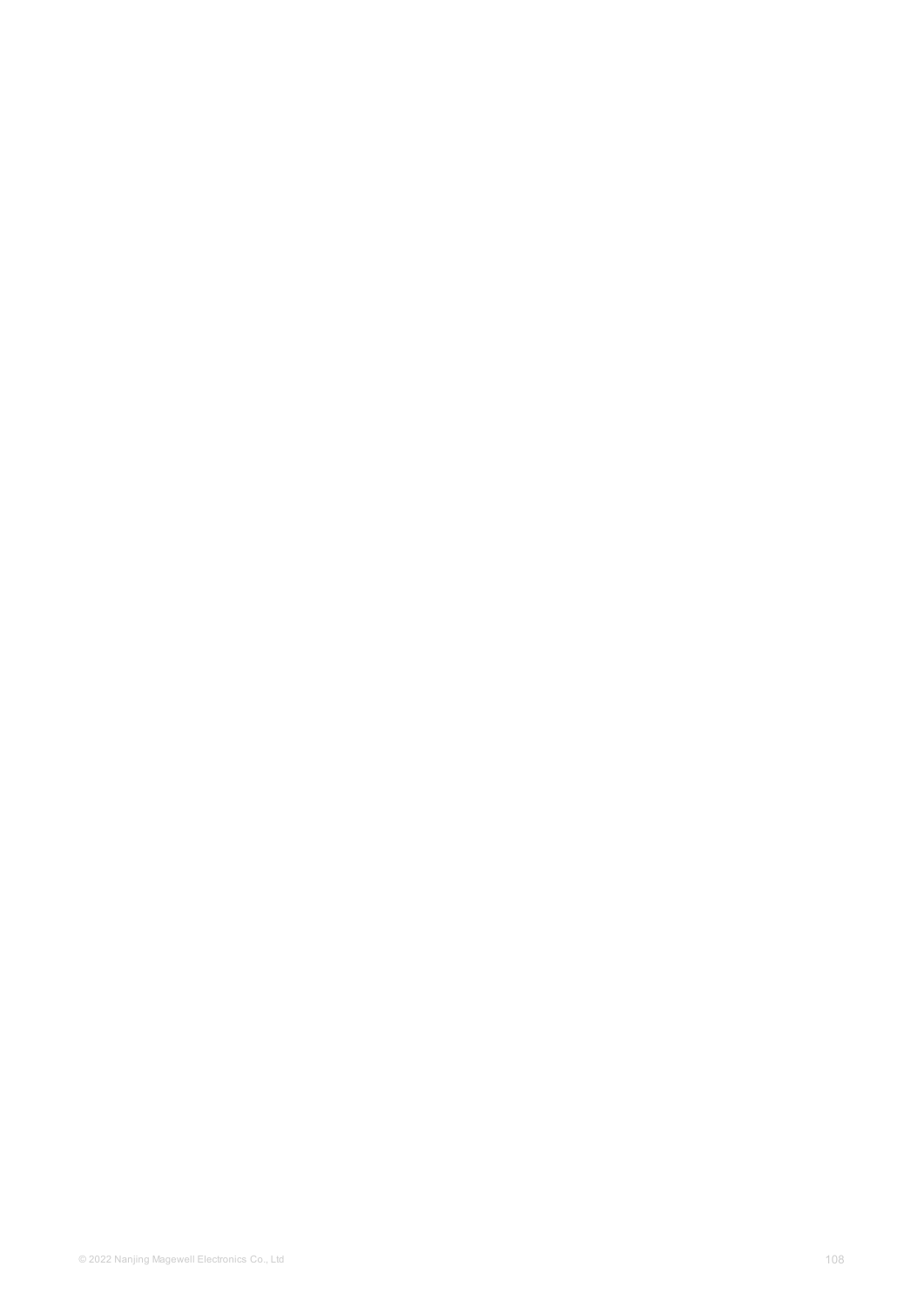```
\sim"status": 0,
}
```

| <b>Name</b> | <b>Description</b>                                                                                      |
|-------------|---------------------------------------------------------------------------------------------------------|
| status      | 0 indicates that the request was accepted successfully. Refer to API Status Codes to find specific desc |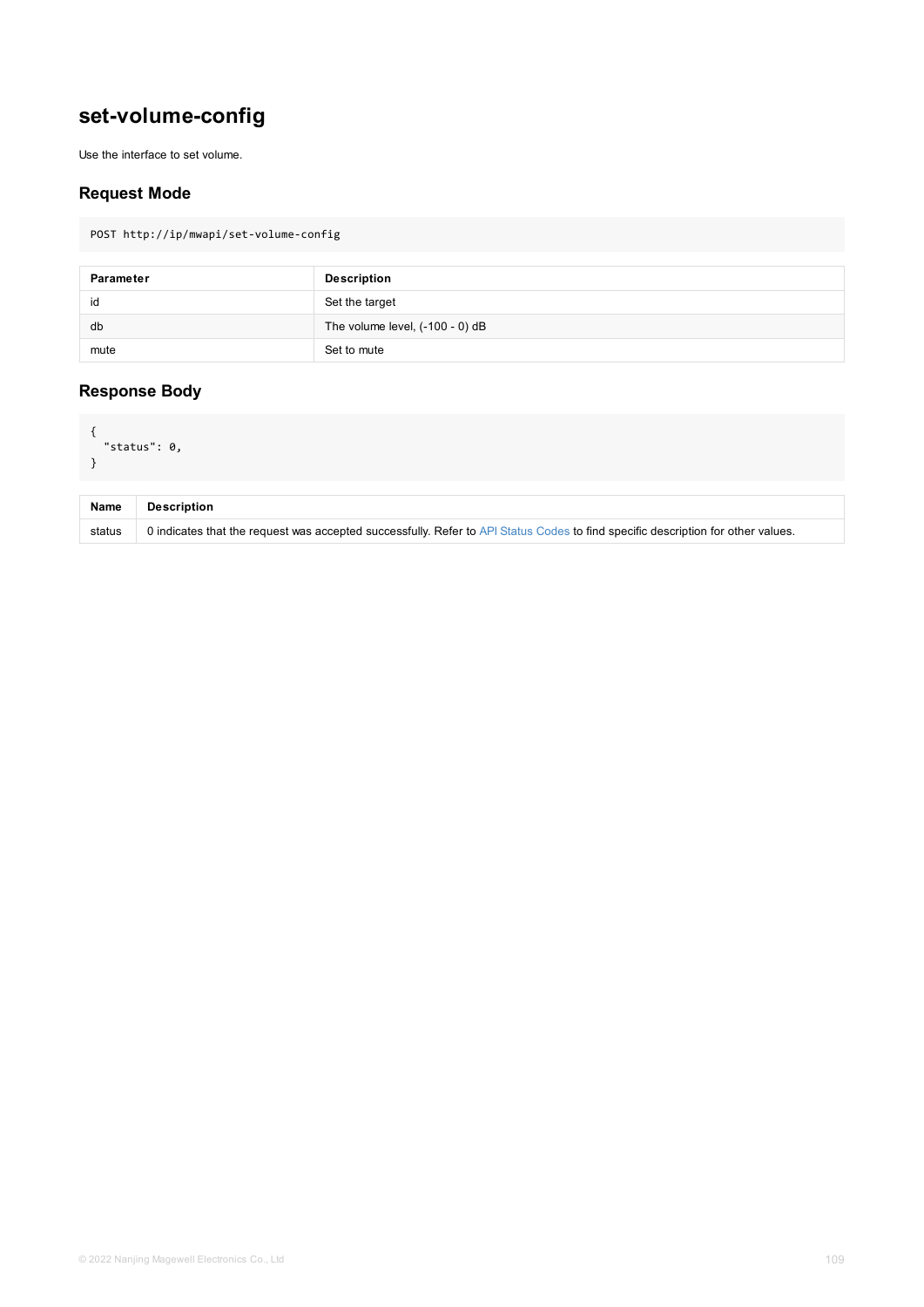# **get-audio-card-list**

Use the interface to get the audio card device list.

### **Request Mode**

POST http://ip/mwapi/get-audio-card-list

## **Response Body**

```
{
    "status": 0,
    "cards": [
        {
            "card": 0,
            "name": "USB Fusion Audio",
            "system": false
        },
        {
            "card": 3,
            "name": "USB Capture HDMI+",
            "system": false
        }
    ]
}
```

| Name   | <b>Description</b>                                                                                                                           |
|--------|----------------------------------------------------------------------------------------------------------------------------------------------|
| cards  | The ID of the audio card                                                                                                                     |
| name   | The name of the audio card device                                                                                                            |
| system | Whether it is an internal audio card in the system or an audio card created by the peripheral device.<br>True: internal<br>False: peripheral |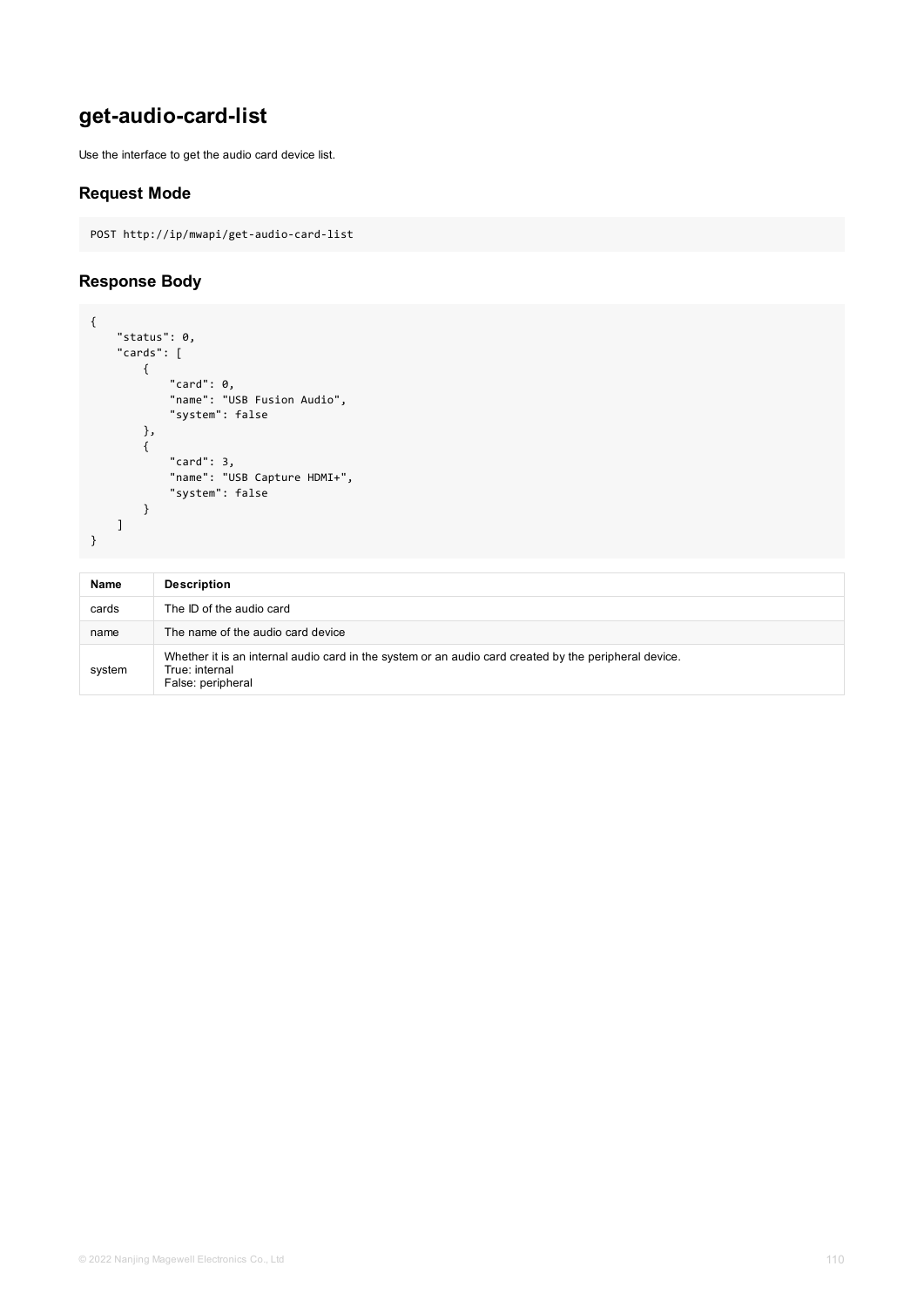```
{
    "status": 0,
    "mixer": [
        {
            "name": "Headphone",
            "id": 0,
            "val": 100,
            "flag_c": false,
            "flag_p": true
        },
        {
            "name": "Line Gain",
            "id": 5,
            "val": 100,
            "flag_c": false,
            "flag_p": true
        },
        {
            "name": "Mic Gain",
            "id": 7,
            "val": 100,
            "flag_c": false,
            "flag_p": true
        },
        {
            "name": "Mic",
            "id": 14,
            "val": 100,
            "flag_c": true,
            "flag_p": false
        },
        {
            "name": "Line",
            "id": 15,
            "val": 100,
            "flag_c": true,
            "flag_p": false
        }
   ]
}
```

| <b>Name</b> | <b>Description</b>                                                                                      |
|-------------|---------------------------------------------------------------------------------------------------------|
| status      | 0 indicates that the request was accepted successfully. Refer to API Status Codes to find specific desc |
| mixer       | The audio card attribute list                                                                           |
|             |                                                                                                         |

| <b>Name</b> | <b>Description</b> |
|-------------|--------------------|
|             |                    |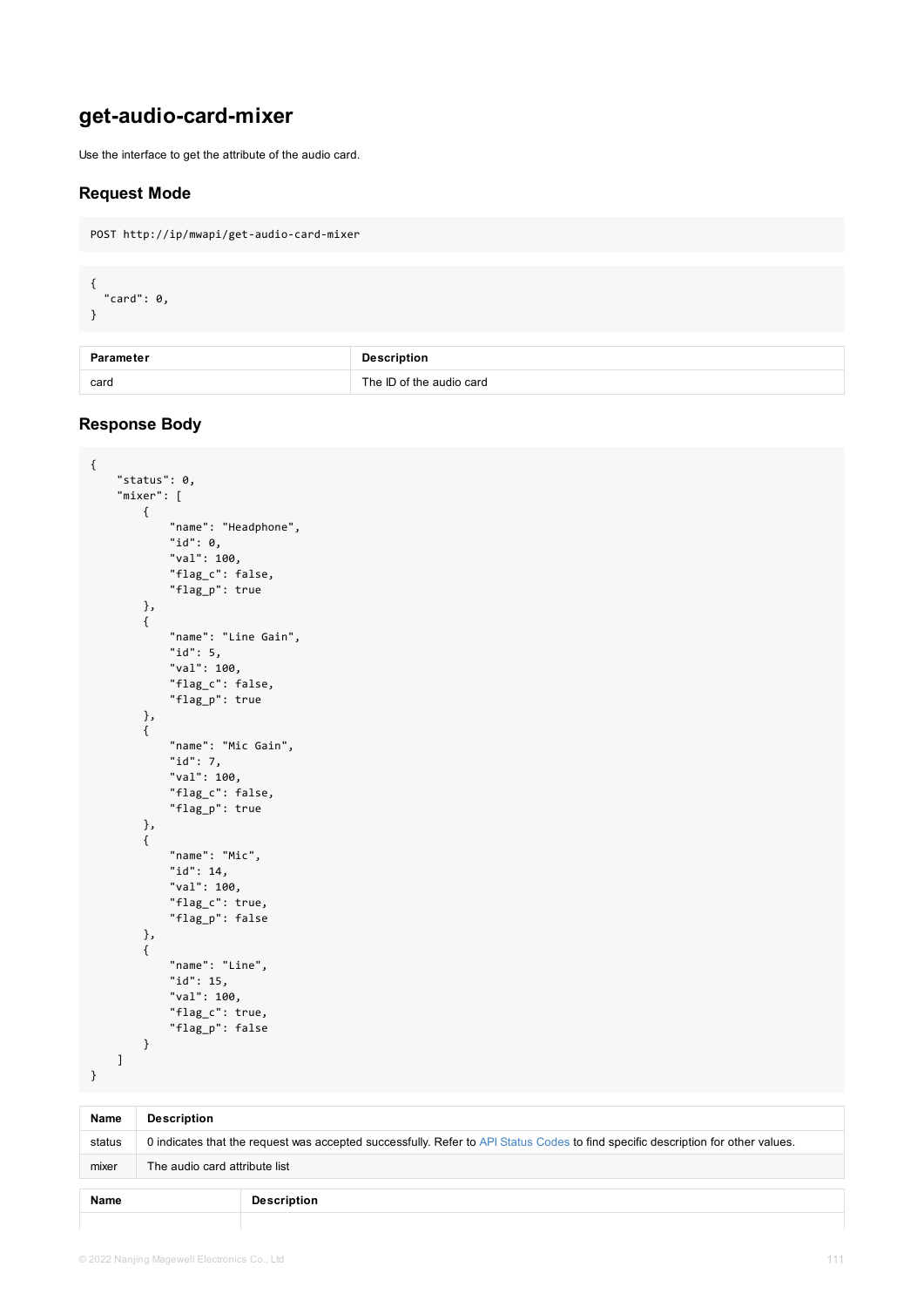| name   | The attribute name                                           |
|--------|--------------------------------------------------------------|
| id     | The ID of the attribute                                      |
| val    | The value of the attribute $(0 - 100)$                       |
| flag_c | Whether it is the captured volume.<br>True: Yes<br>False: No |
| flag_p | Whether it is the played volume.<br>True: Yes<br>False: No   |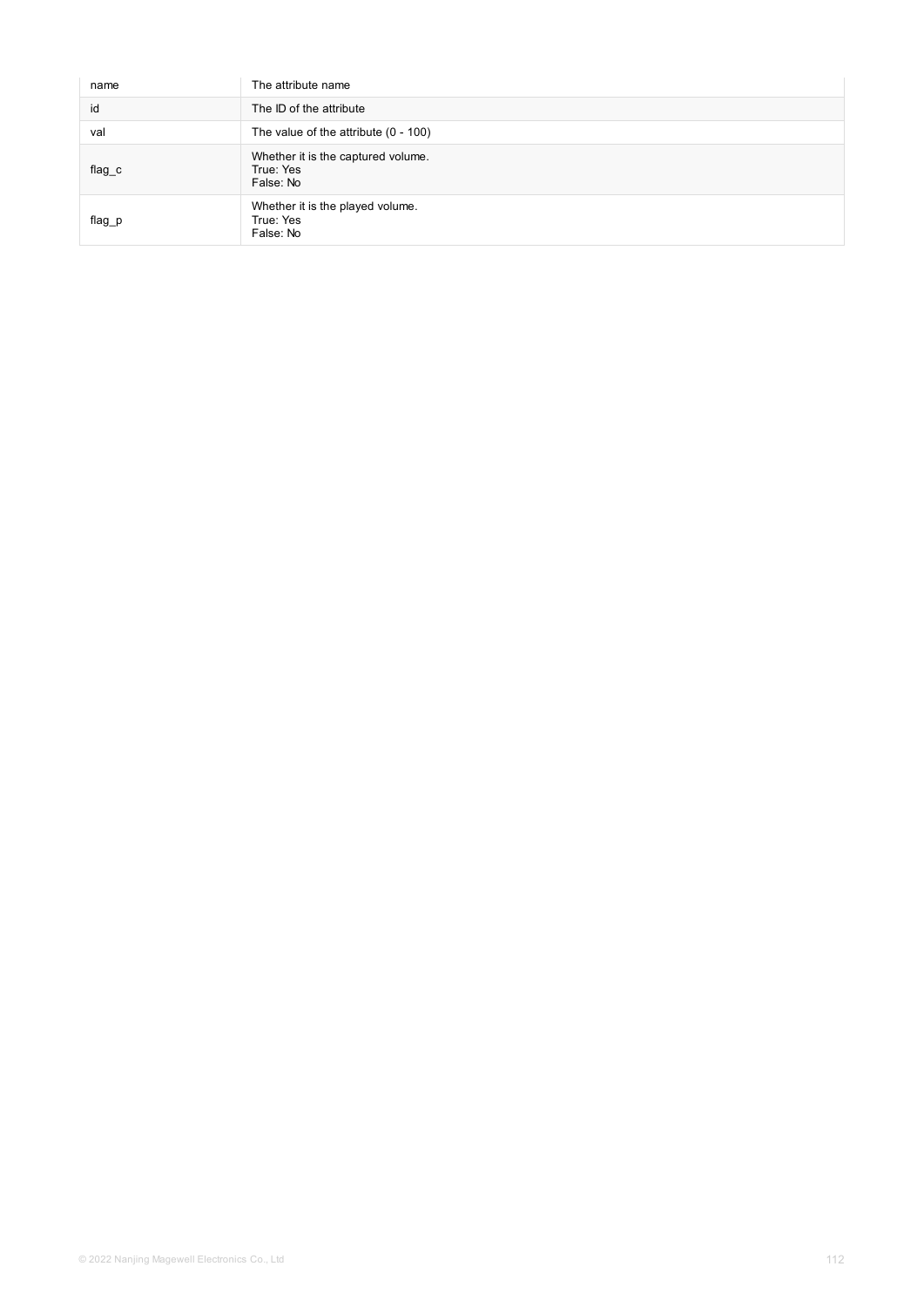| उावापउ | <u>v indicates that the request was accepted successfully. Here to All clatus ocules to find specific ucsu</u> |
|--------|----------------------------------------------------------------------------------------------------------------|
| gain   | 0: not enabled<br>∶enabled                                                                                     |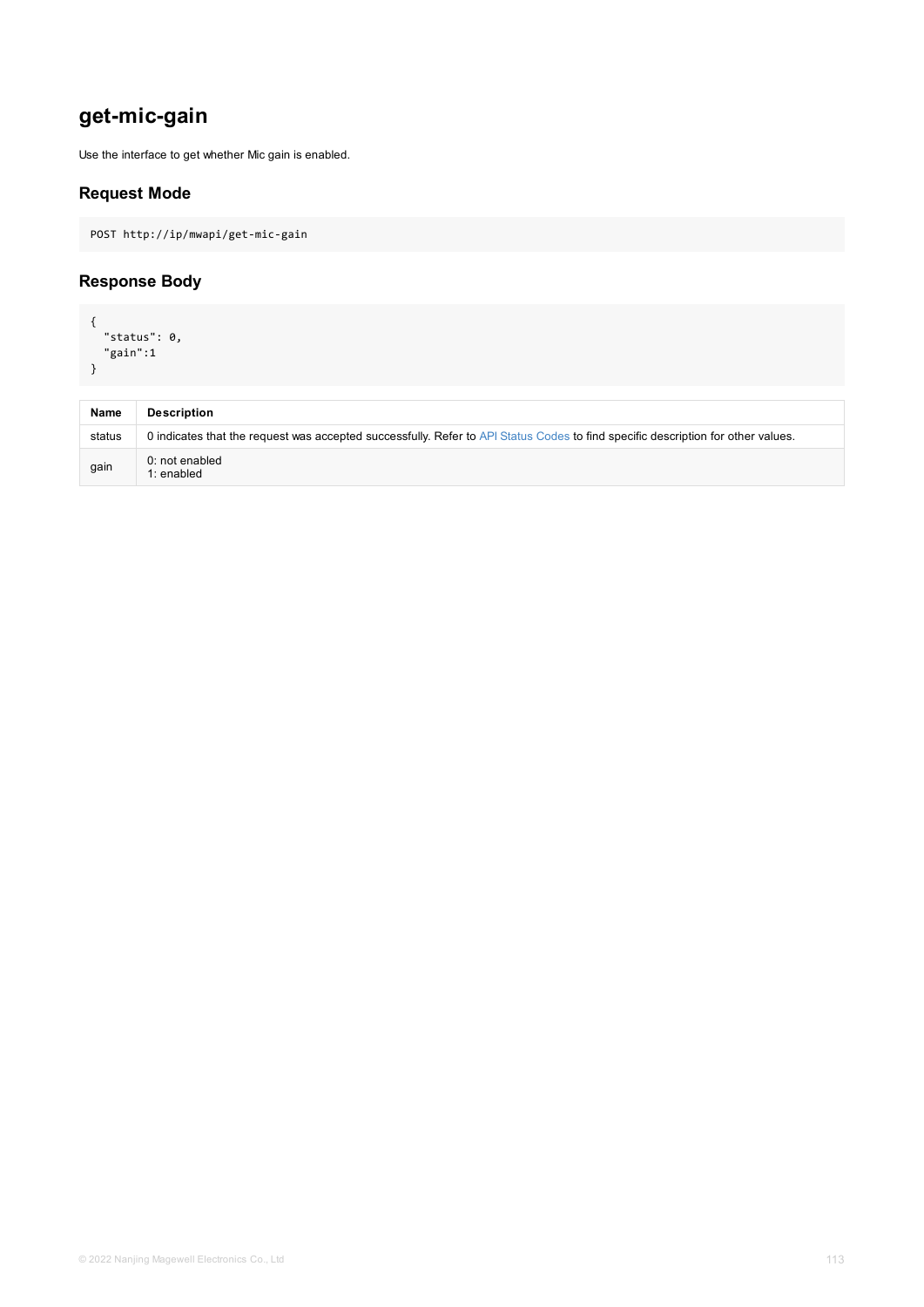# **get-mic-monitor**

Use the interface to get whether the Mic monitor is enabled.

### **Request Mode**

POST http://ip/mwapi/get-mic-monitor

## **Response Body**

```
{
  "status": 0,
 "monitor": true
}
```

| <b>Name</b> | <b>Description</b>                                                 |
|-------------|--------------------------------------------------------------------|
| monitor     | Whether to monitor the Mic.<br>True: monitor<br>False: not monitor |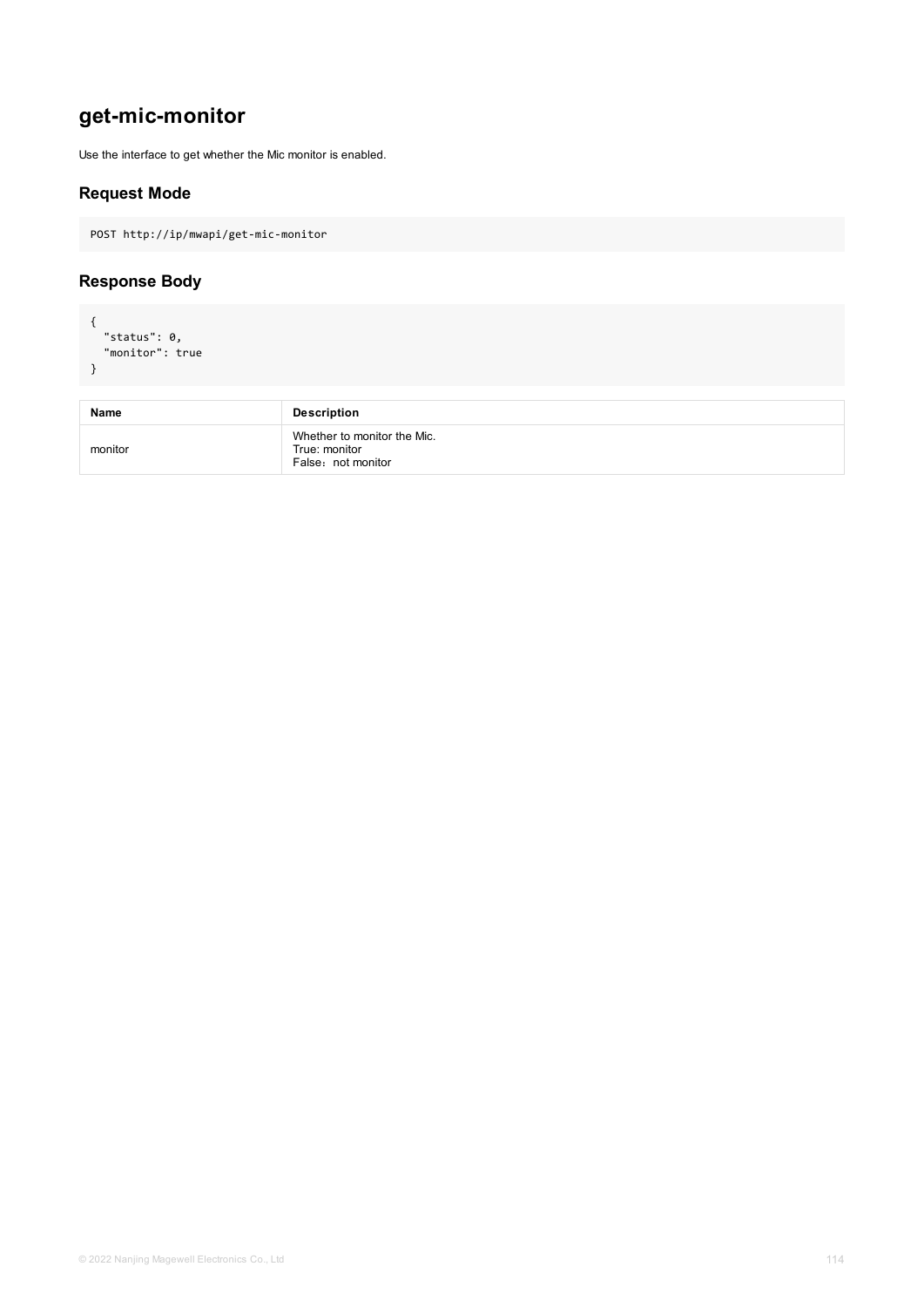```
{
    "status": 0,
    "selected": false,
    "cur-dev-path": "",
    "devices": [
        {
            "dev-path": "aHc6Mywx",
            "dev-name": "HDMI [USB Capture HDMI+] #1"
        },
        {
            "dev-path": "aHc6Mywy",
            "dev-name": "HDMI [USB Capture HDMI+] #2"
       }
    ]
}
```

| Name         | <b>Description</b>                                                                               |
|--------------|--------------------------------------------------------------------------------------------------|
| status       | 0 indicates that the request was accepted successfully. Refer to API Status Codes to find specif |
| selected     | Whether a device is selected.                                                                    |
| cur-dev-path | The current device                                                                               |
| devices      | The device list                                                                                  |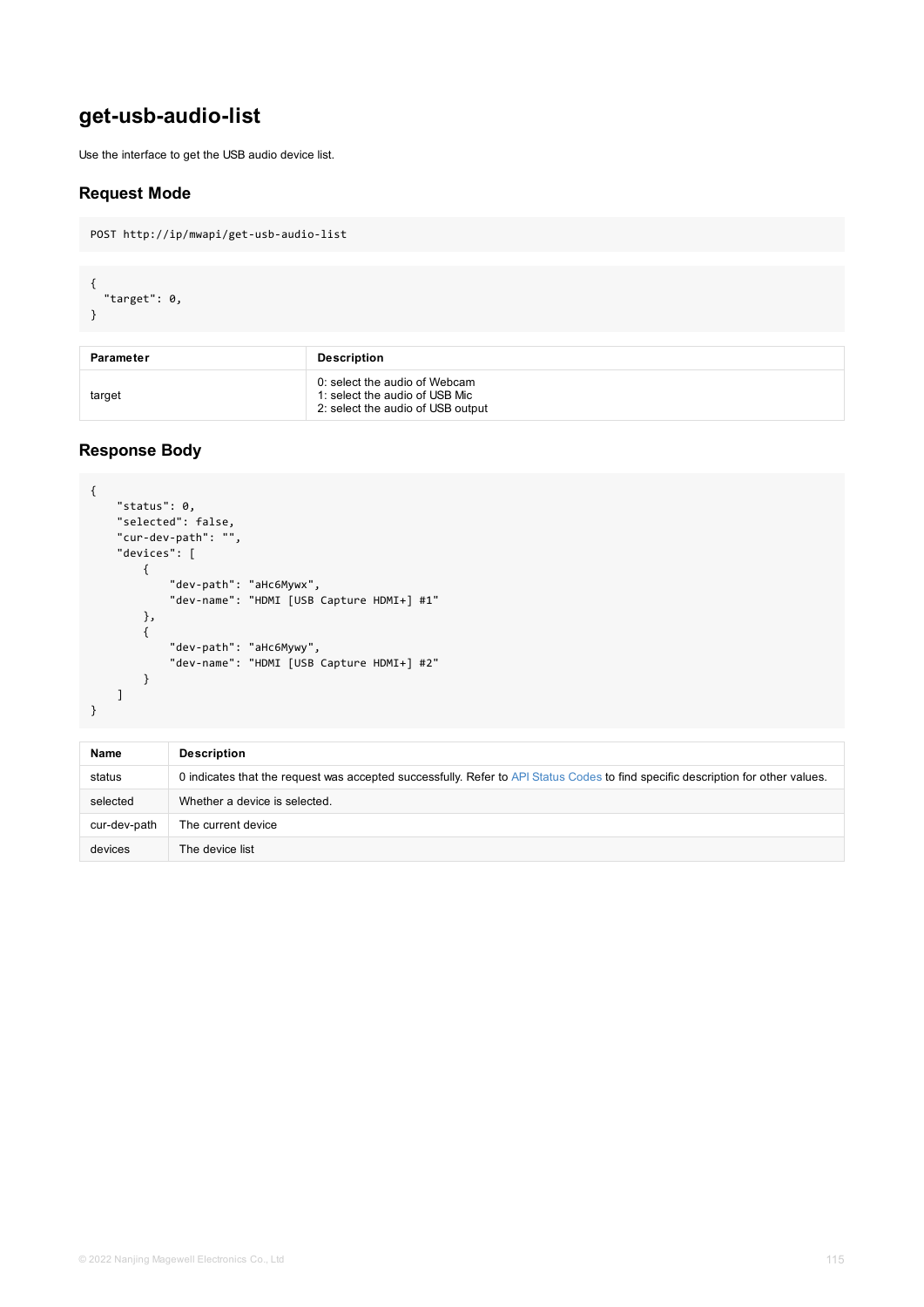```
\sim"status": 0,
}
```

| <b>Name</b> | <b>Description</b>                                                                                      |
|-------------|---------------------------------------------------------------------------------------------------------|
| status      | 0 indicates that the request was accepted successfully. Refer to API Status Codes to find specific desc |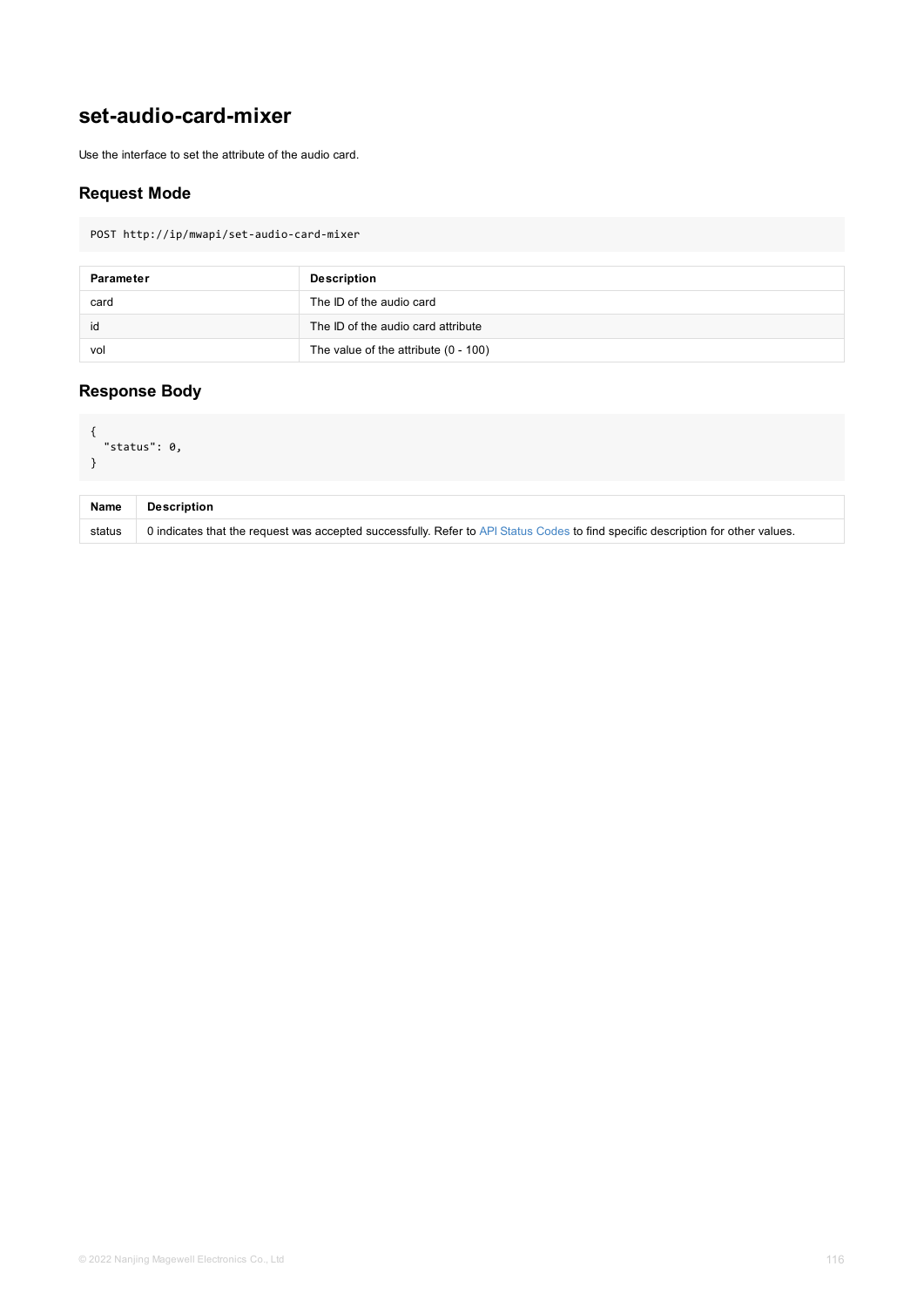```
{
 "status": 0,
}
```

| Name   | <b>Description</b>                                                                                      |
|--------|---------------------------------------------------------------------------------------------------------|
| status | 0 indicates that the request was accepted successfully. Refer to API Status Codes to find specific desc |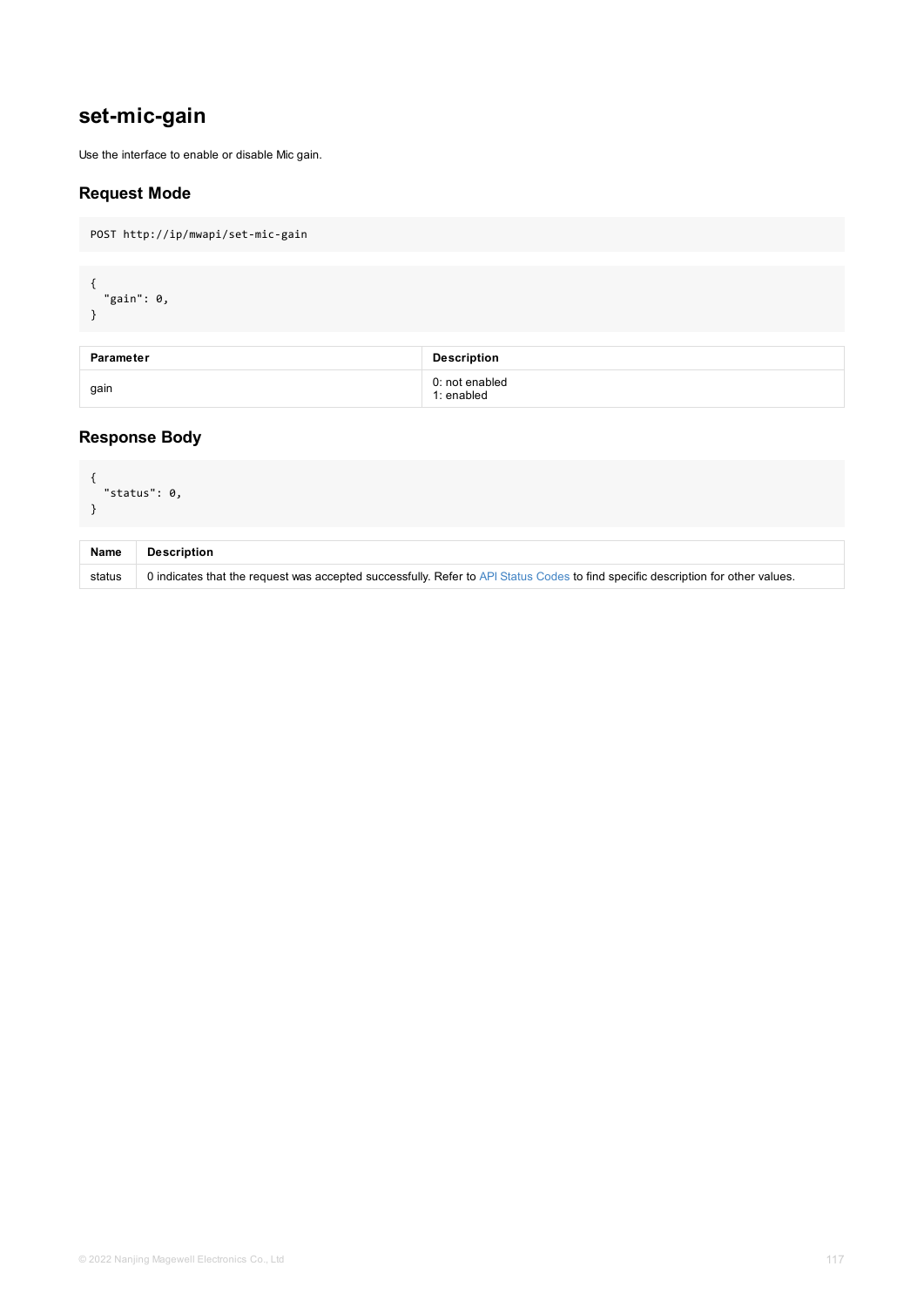```
{
  "status": 0,
}
```

| <b>Name</b> | <b>Description</b>                                                                                      |
|-------------|---------------------------------------------------------------------------------------------------------|
| status      | 0 indicates that the request was accepted successfully. Refer to API Status Codes to find specific dest |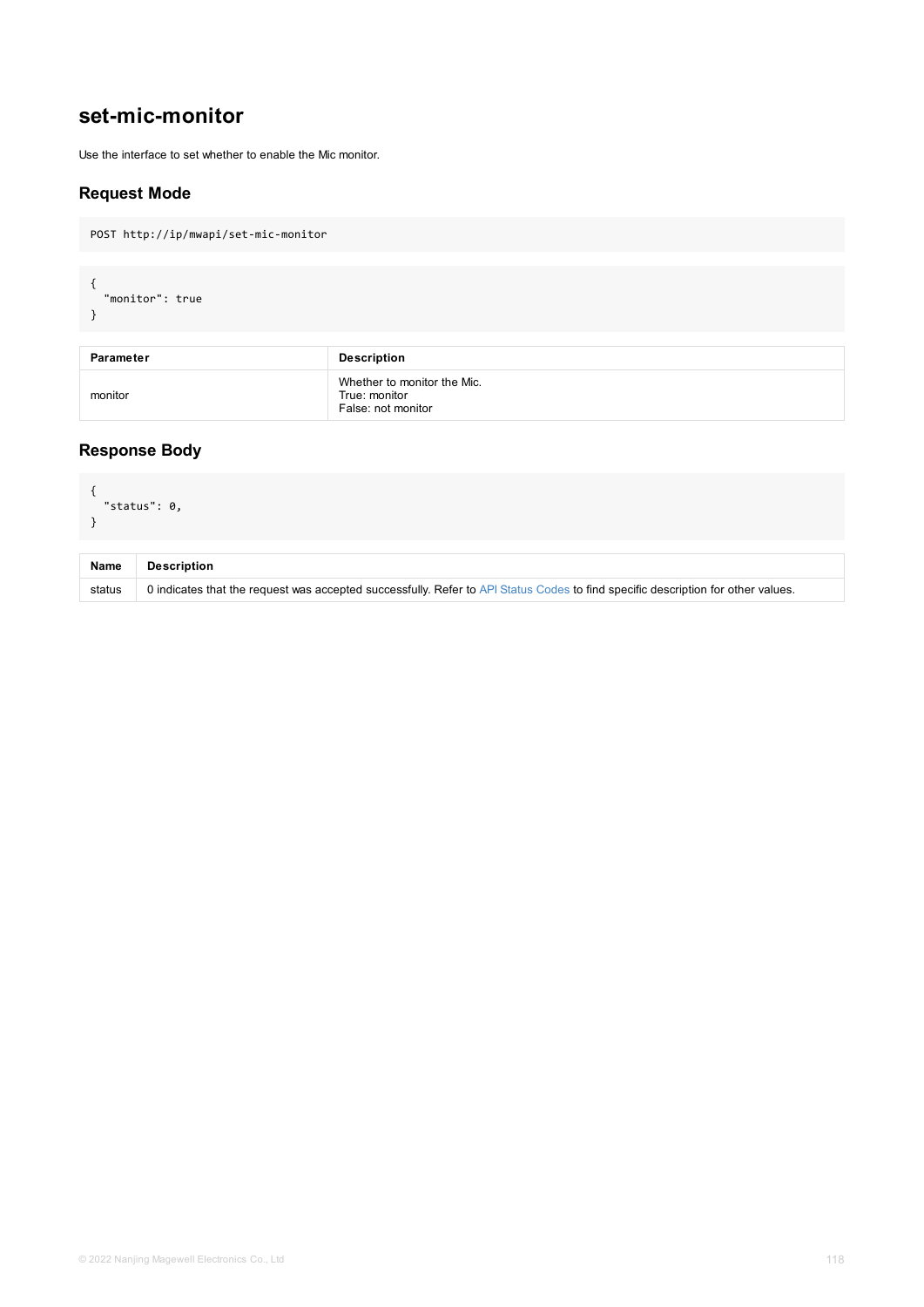```
{
 "status": 0,
}
```

| <b>Name</b> | <b>Description</b>                                                                                      |
|-------------|---------------------------------------------------------------------------------------------------------|
| status      | 0 indicates that the request was accepted successfully. Refer to API Status Codes to find specific desc |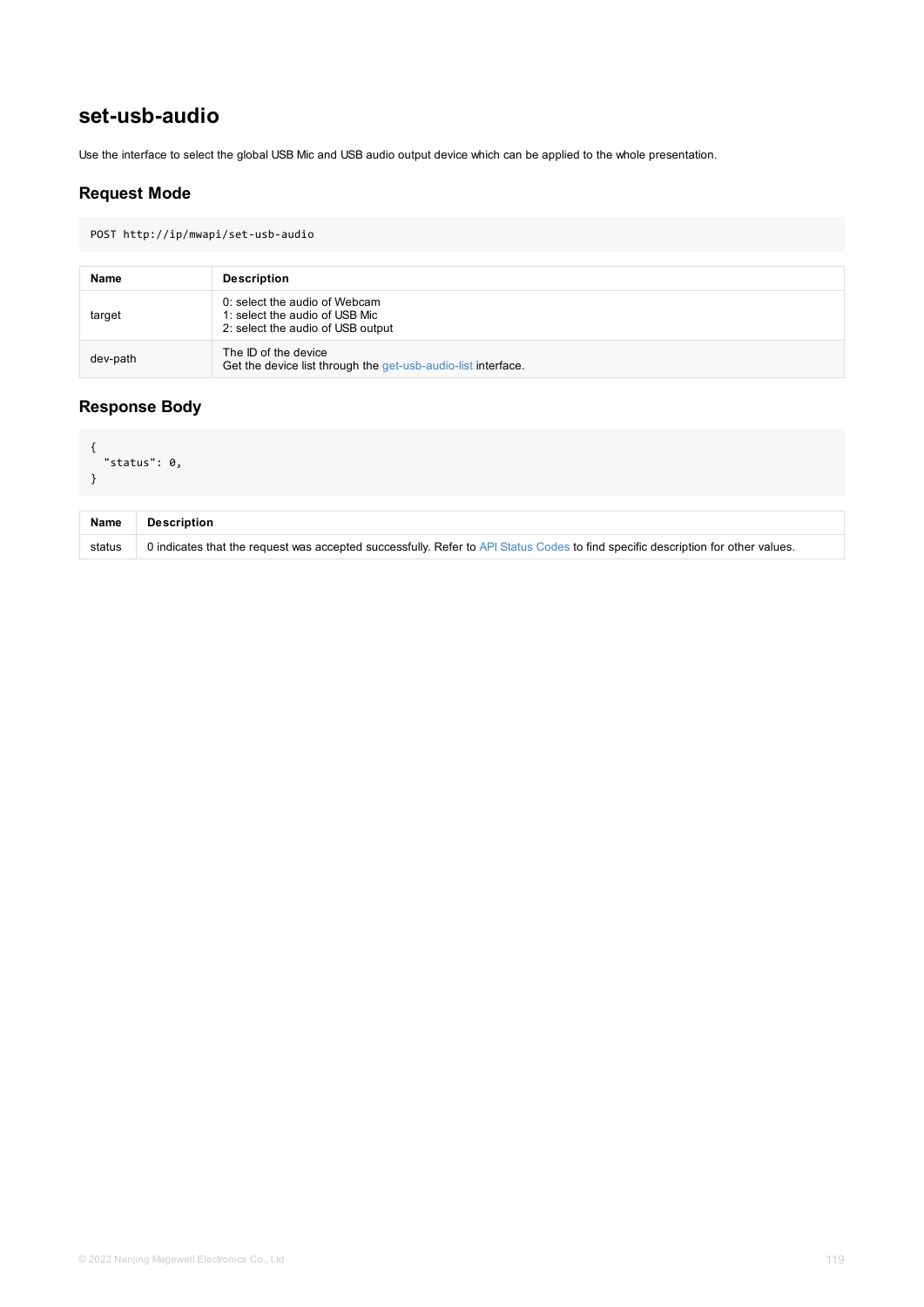## add-launch-scene

Use the interface to add the landing scene.

### **Request Mode**

POST http://ip/mwapi/add-launch-s c e n e

```
{
    "info": {
         "audioList": [
             {
                 "layerId": 0,
                 "muted": 0,
                 "volume": 1000000
             }
         ]
,
         "dividerLine": {
             "color": 0,
             "width": 0,
             "x1": 500000,
             "x2": 500000,
             "y1": 0,
             "y2": 1000000
         }
,
         "id": 25,
         "layerList": [
            {
                 "cropWindow": {
                      "height": 1000000,
                      "type": 1,
                      "width": 1000000,
                      "x": 0,
                      "
y
"
:
0
                 }
,
                 "flip": 0,
                 "frame": {
                      "color": 16777215,
                      "width": 0
                 }
,
                 "given": 0,
                 "givenBg": 0,
                 "rotation": 360,
                 "sourceDuration": 0,
                 "sourceHeight": 1461,
                 "sourceId": 4,
                 "sourceThumbHeight": 256,
                 "sourceThumbWidth": 168,
                 "sourceType": 1,
                 "sourceWidth": 2224,
                 "srcWindow": {
                      "height": 1000000,
                      "width": 856262,
                      "x": 71869,
                      "
y
"
:
0
                 }
,
                 "videoPolicy": 1,
```

| Parameter | <b>Description</b> |
|-----------|--------------------|
| sourceld  | The source ID      |

```
{
    "sourceId":4
}
```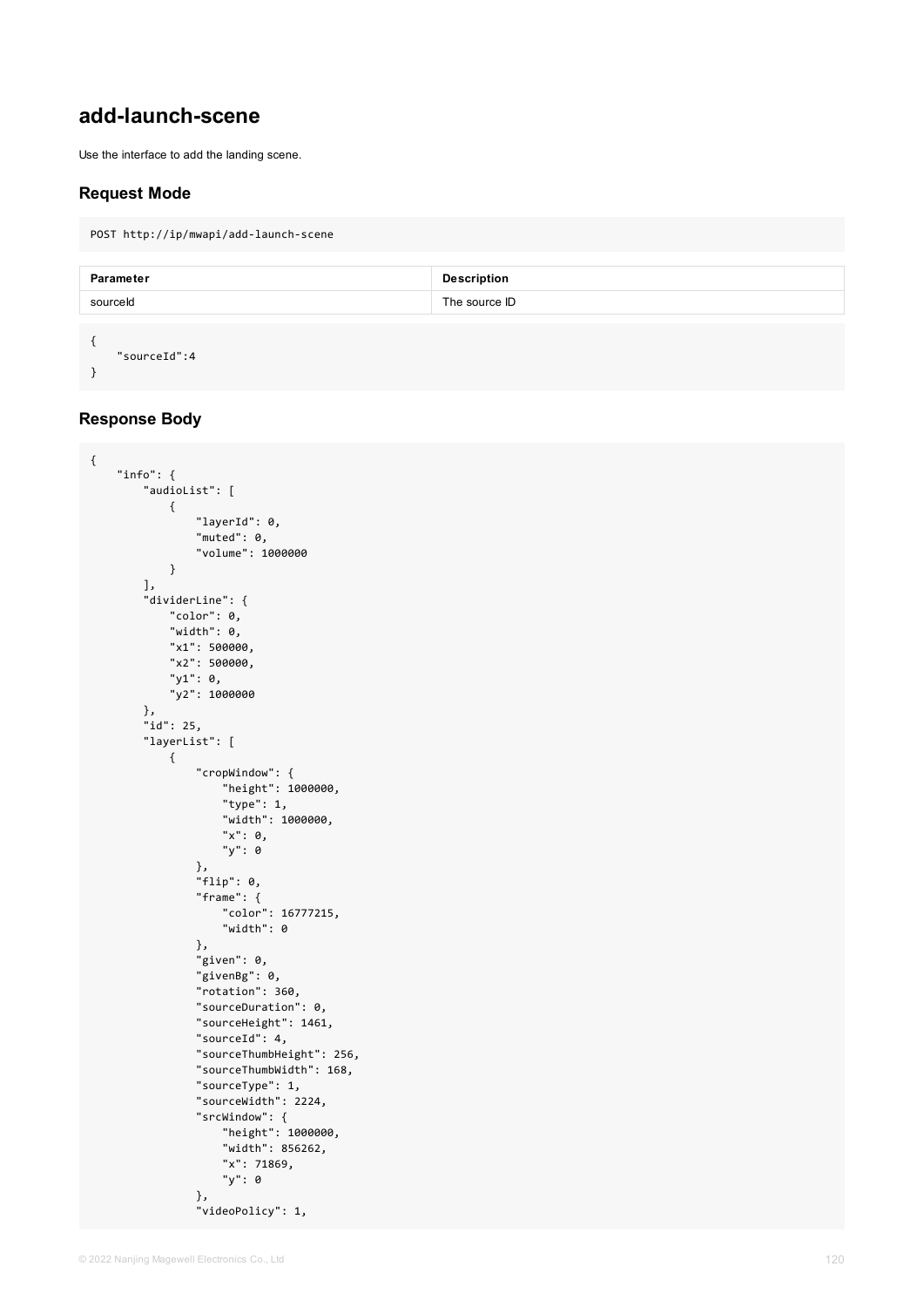```
"sourceId": 0,
                "sourceThumbHeight": 0,
                "sourceThumbWidth": 0,
                "sourceType": 0,
                "sourceWidth": 0,
                "srcWindow": {
                    "height": 1000000,
                    "width": 1000000,
                    "x": 0,
                    "y": 0
                },
                "window": {
                    "height": 0,
                    "width": 0,
                    "x": 0,"y": 0
                }
            }
        ],
        "name": "default",
        "template": 2,
        "type": 3
    },
    "message": "success",
    "status": 0
}
```

| <b>Name</b> | <b>Description</b>                                                                                      |
|-------------|---------------------------------------------------------------------------------------------------------|
| status      | 0 indicates that the request was accepted successfully. Refer to API Status Codes to find specific desc |
| info        | The scene information                                                                                   |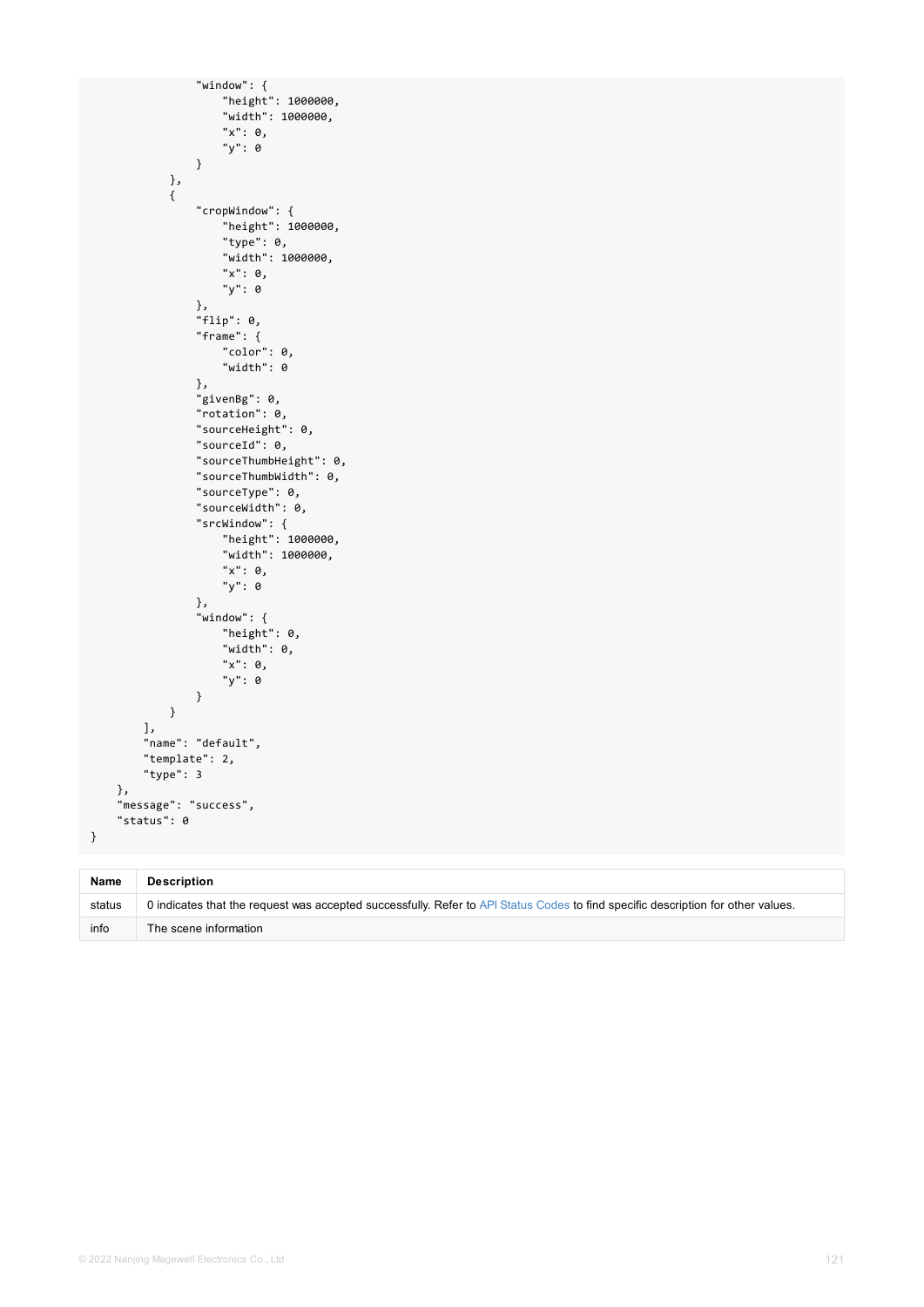| <del>status</del> | <u>o indicates that the reducst was accepted successidity. INJULIO ALTORIUS COUCS to find specific d</u> |
|-------------------|----------------------------------------------------------------------------------------------------------|
| sceneList         | The scene list, same as get-scenes-list                                                                  |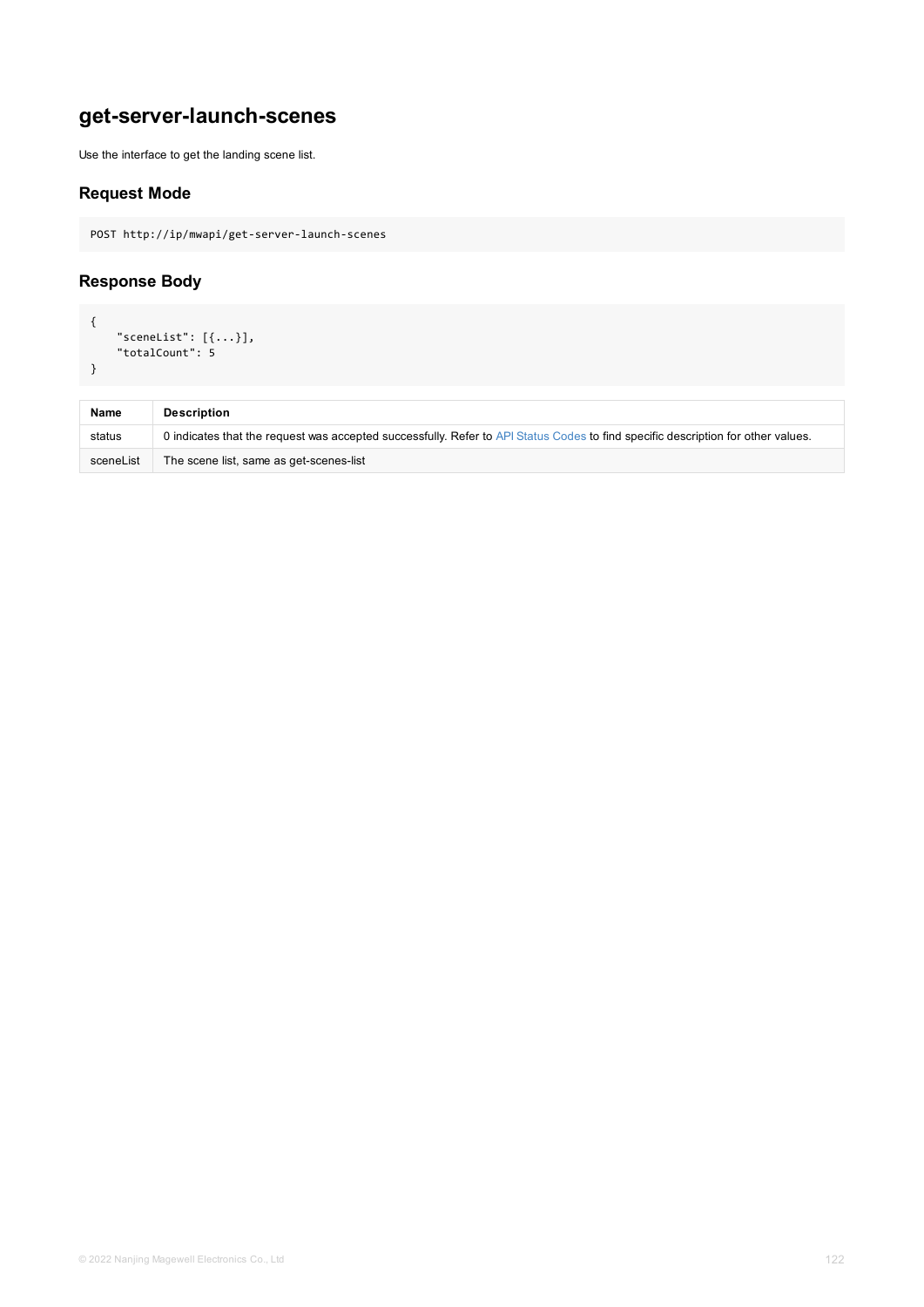| <b>Name</b> | <b>Description</b>                                                                               |
|-------------|--------------------------------------------------------------------------------------------------|
| status      | 0 indicates that the request was accepted successfully. Refer to API Status Codes to find specif |
| launchScene | The ID of the landing scene                                                                      |
| autoSwitch  | Once an HDMI or Webcam source is connected with the device, whether it automatically switche     |
| usbMirror   | Mirror the output of USB-C to display a natural scene                                            |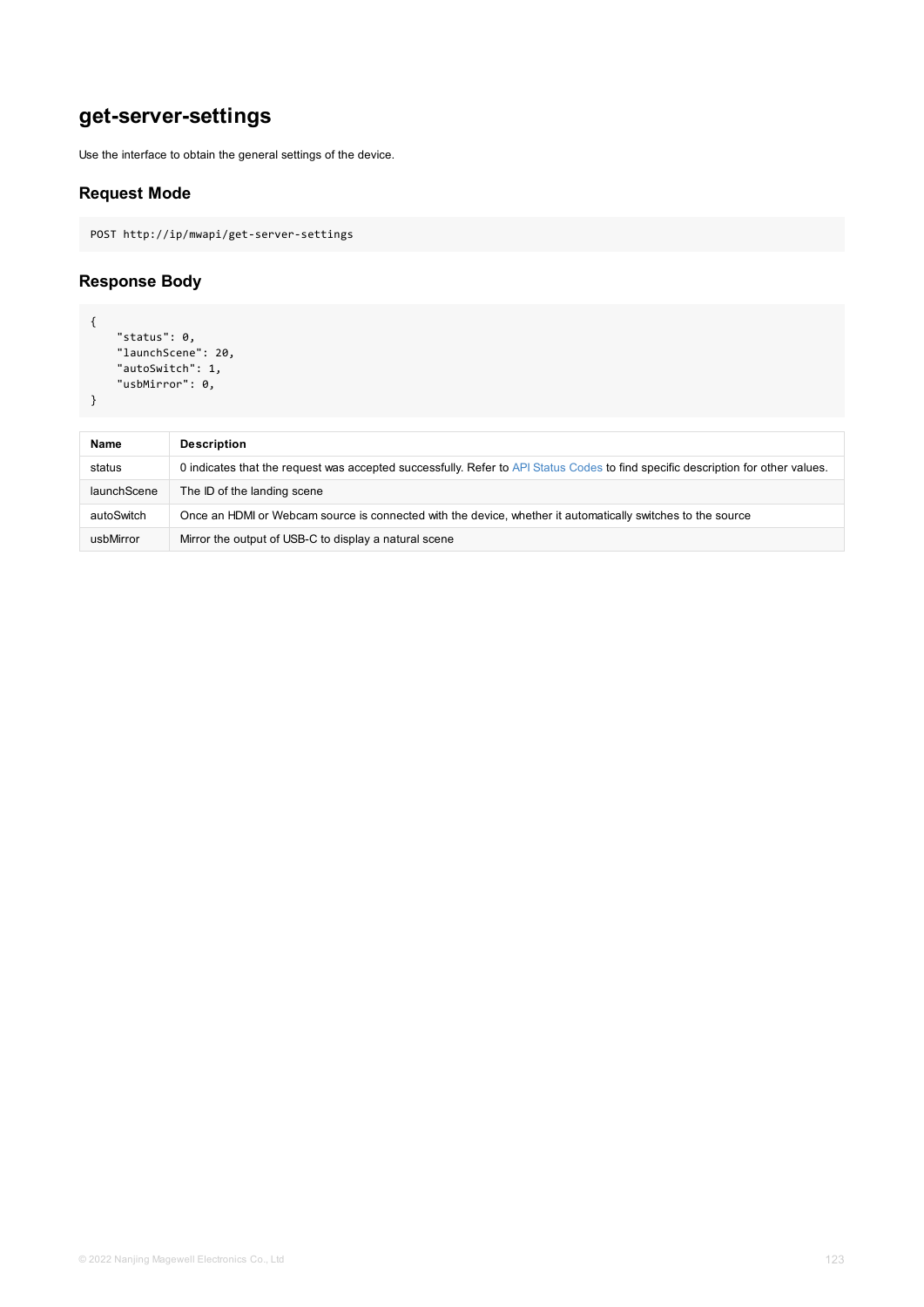```
{
  "status": 0,
}
```

| <b>Name</b> | <b>Description</b>                                                                                      |
|-------------|---------------------------------------------------------------------------------------------------------|
| status      | 0 indicates that the request was accepted successfully. Refer to API Status Codes to find specific desc |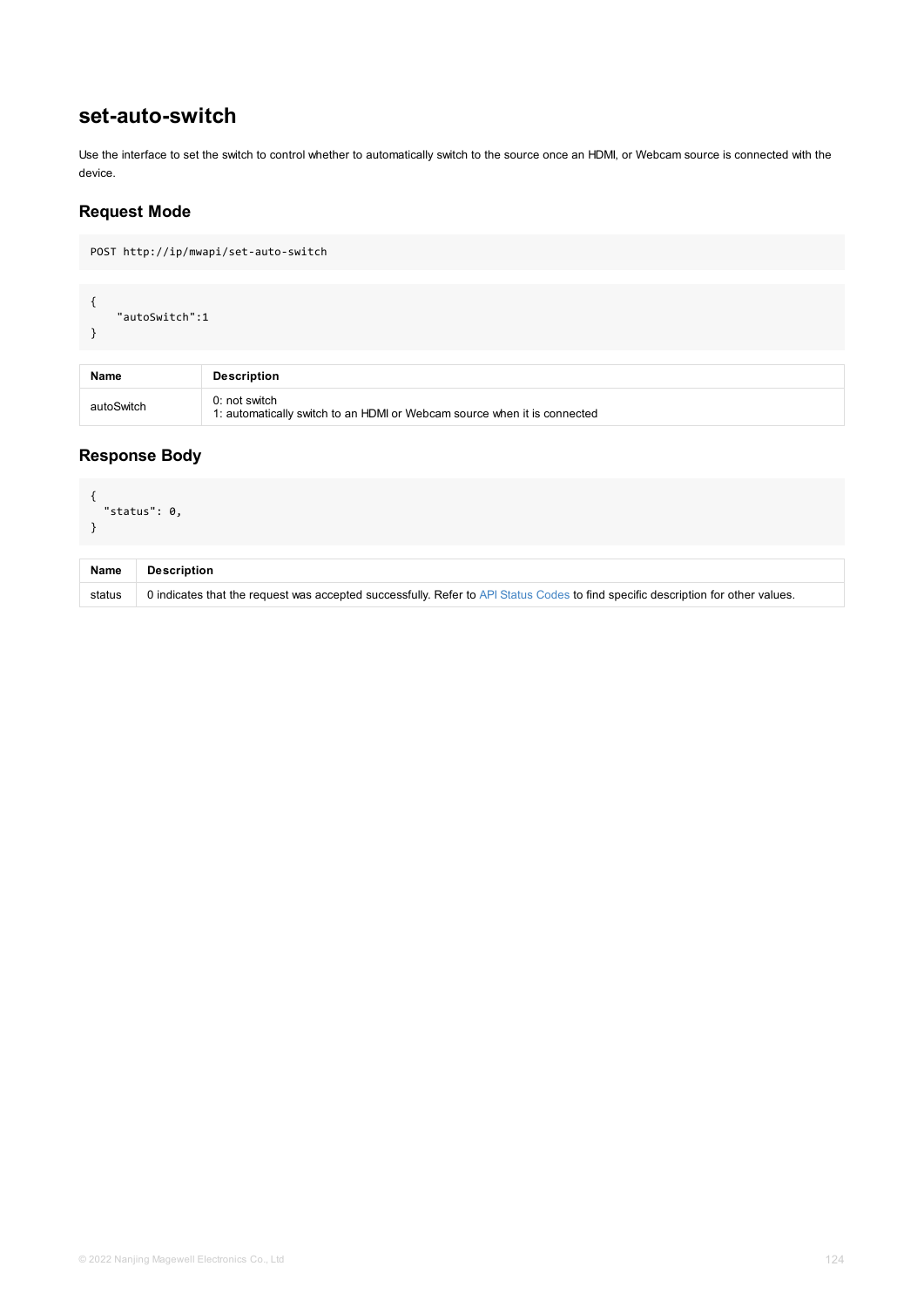```
{
 "status": 0,
}
```

| <b>Name</b> | Description                                                                                             |
|-------------|---------------------------------------------------------------------------------------------------------|
| status      | 0 indicates that the request was accepted successfully. Refer to API Status Codes to find specific desc |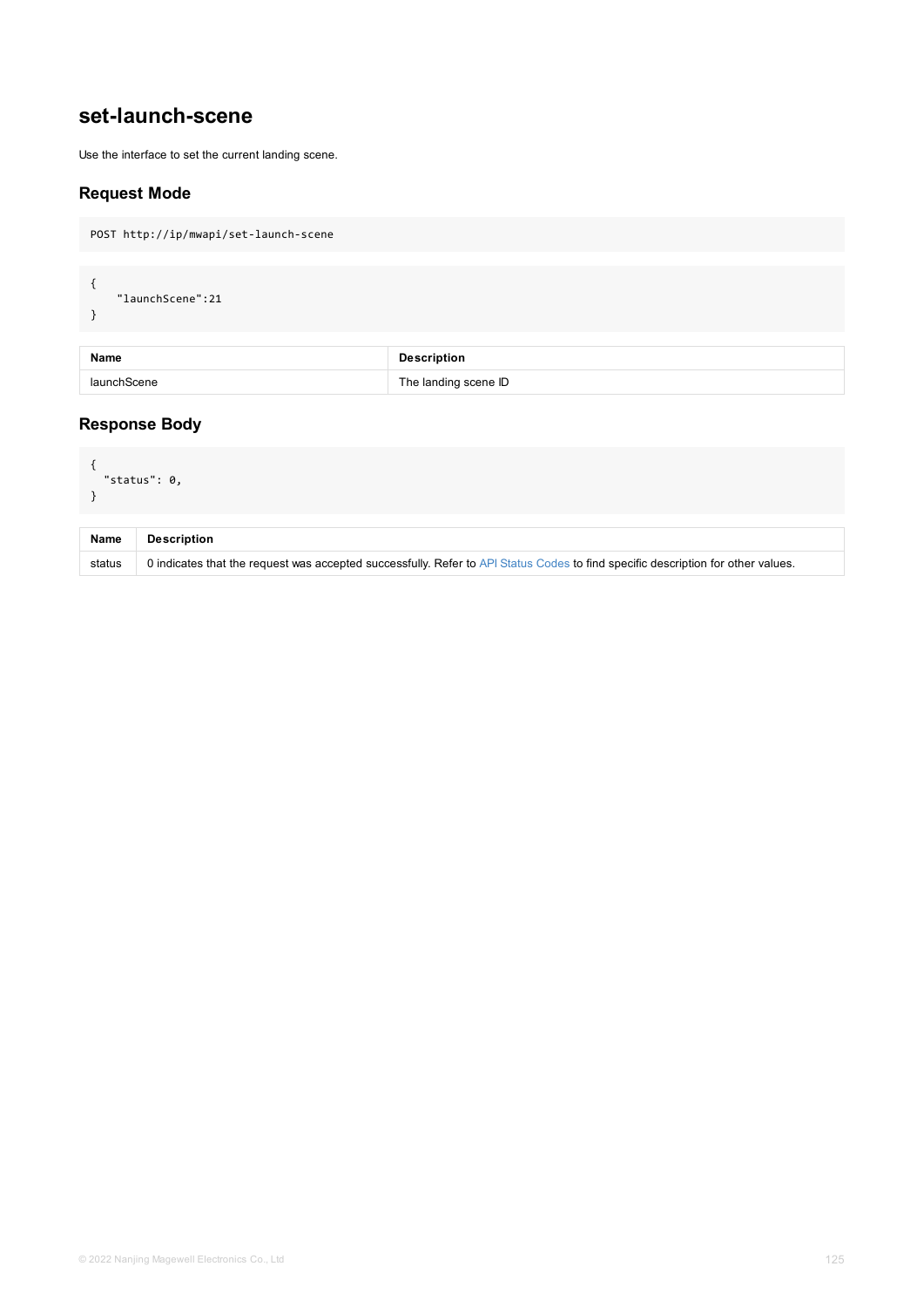```
{
 "status": 0,
}
```

| <b>Name</b> | Description                                                                                             |
|-------------|---------------------------------------------------------------------------------------------------------|
| status      | 0 indicates that the request was accepted successfully. Refer to API Status Codes to find specific desc |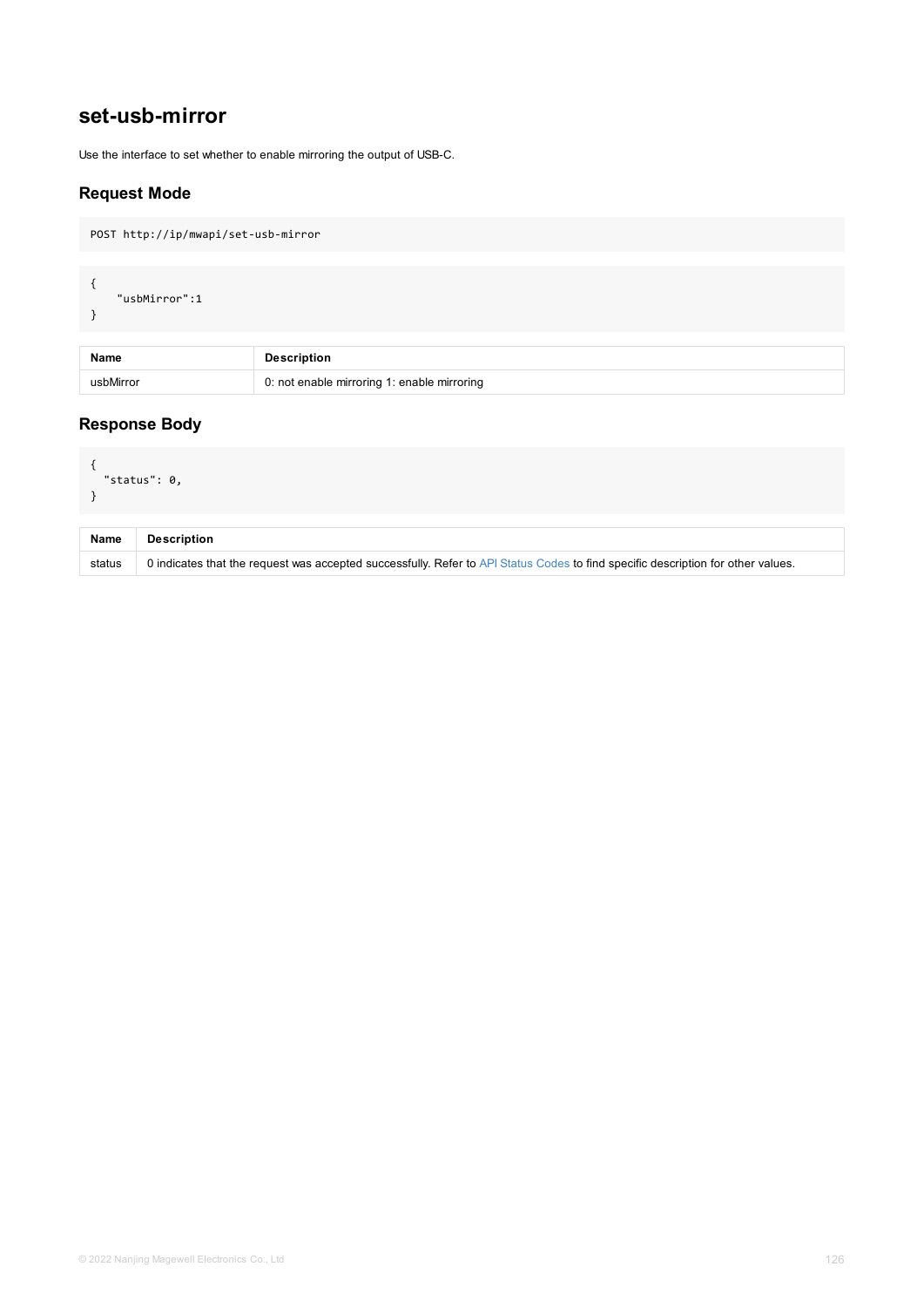```
\epsilon"status": 0
}
```

| <b>Name</b> | <b>Description</b>                                                                                      |
|-------------|---------------------------------------------------------------------------------------------------------|
| status      | 0 indicates that the request was accepted successfully. Refer to API Status Codes to find specific desc |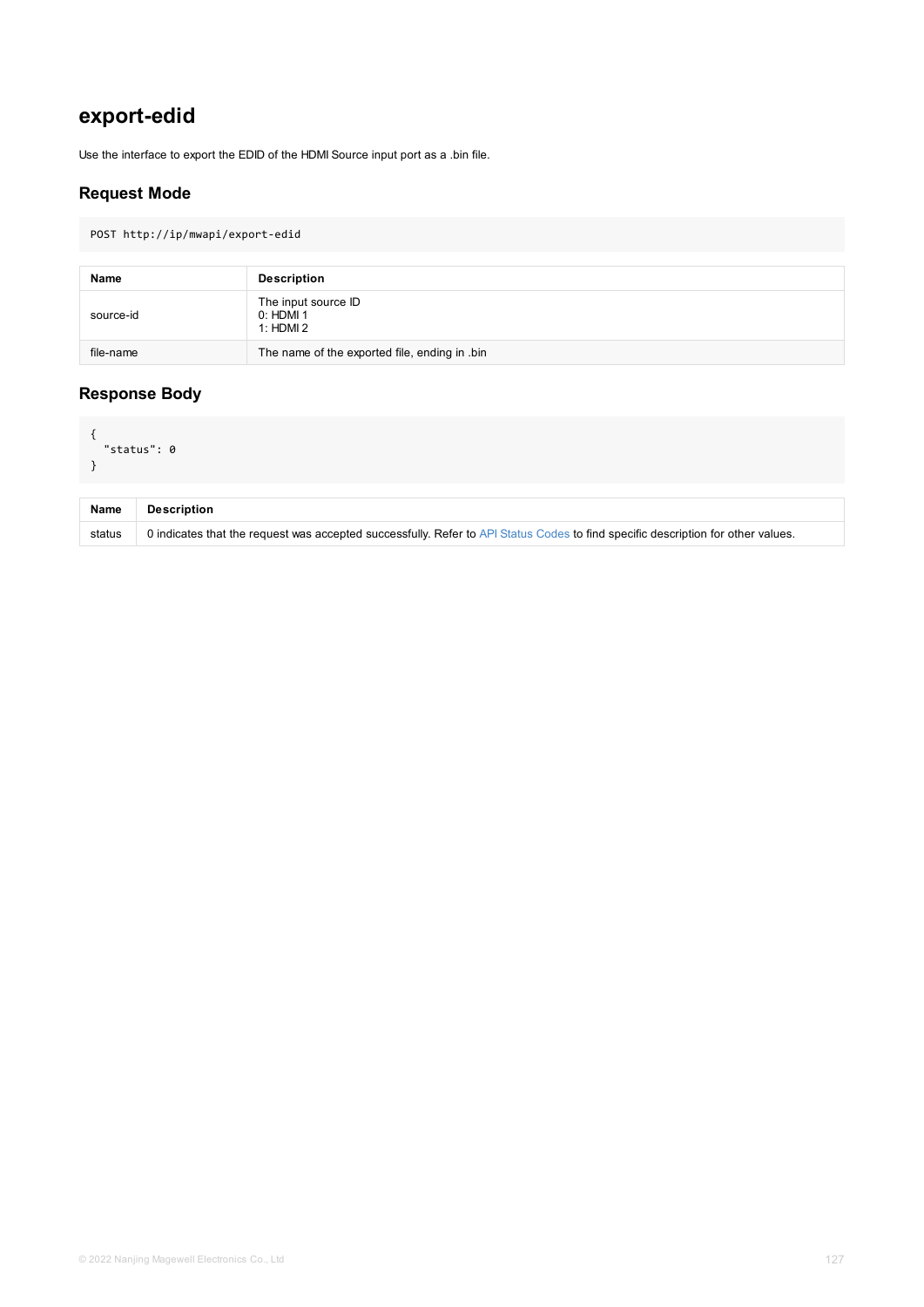```
"smart-edid": true,
```
"data": "AP//////wA09wEAAQAAAAEaAQOAAAB4Au6Vo1RMmSYPUFT//4AxQEVAYUBxQIGA0QDhwAEACOgAMI HE4LUBYLEUAUB10AAAeAAAA/QAPlg+HPAAAAAAAAAAAAAAAA/ABNQUdFV0VMTAogICAgAWYCA1HxV2EQHwQTBRQgI xUHUD0GwFcGAF9/AWd/AINPAADiAA9uAwwAEAC4eCEQgAECAwRn2F3EAXiAA+MPAeABHYAYcRwWIFgsJQBAhGMAA B4AAAAAAAAAAAAAzw=="

| <b>Name</b> | <b>Description</b>                                                                                 |
|-------------|----------------------------------------------------------------------------------------------------|
| status      | 0 indicates that the request was accepted successfully. Refer to API Status Codes to find specific |
| smart-edid  | Whether to use the SmartEDID<br>True: Yes<br>False: No                                             |
| data        | The EDID information, in Base64 format, which needs to be converted to hexadecimal value when      |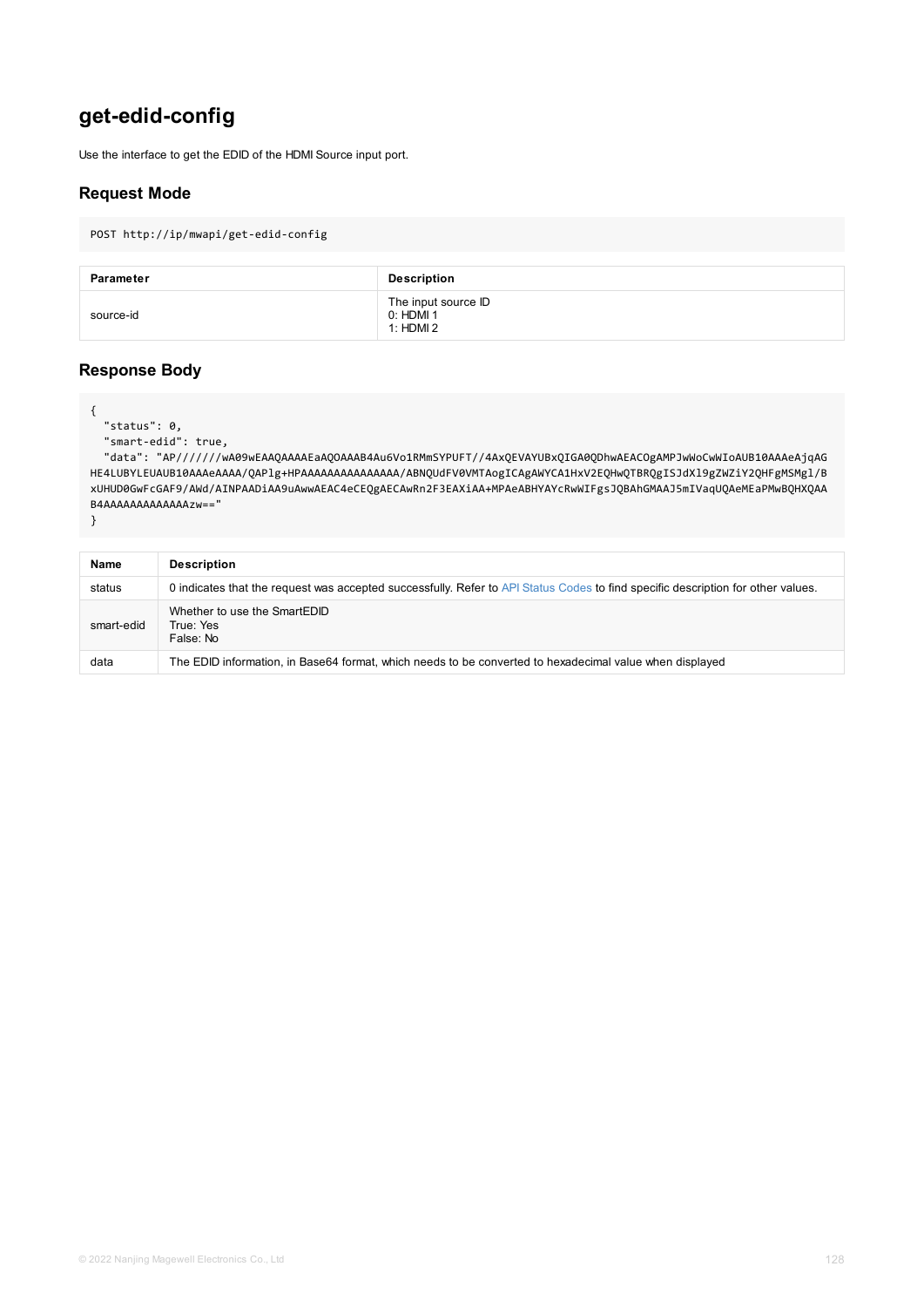```
"smart-edid": true,
```
"data": "AP//////wA09wEAAQAAAAEaAQOAAAB4Au6Vo1RMmSYPUFT//4AxQEVAYUBxQIGA0QDhwAEACOgAMI HE4LUBYLEUAUB10AAAeAAAA/QAPlg+HPAAAAAAAAAAAAAAAA/ABNQUdFV0VMTAogICAgAWYCA1HxV2EQHwQTBRQgI xUHUD0GwFcGAF9/AWd/AINPAADiAA9uAwwAEAC4eCEQgAECAwRn2F3EAXiAA+MPAeABHYAYcRwWIFgsJQBAhGMAA B4AAAAAAAAAAAAAzw=="

| <b>Name</b> | <b>Description</b>                                                                                 |
|-------------|----------------------------------------------------------------------------------------------------|
| status      | 0 indicates that the request was accepted successfully. Refer to API Status Codes to find specific |
| smart-edid  | The SmartEDID<br>Value: true/false                                                                 |
| data        | EDID information, in Base64 format, which needs to be converted to hexadecimal value when disp     |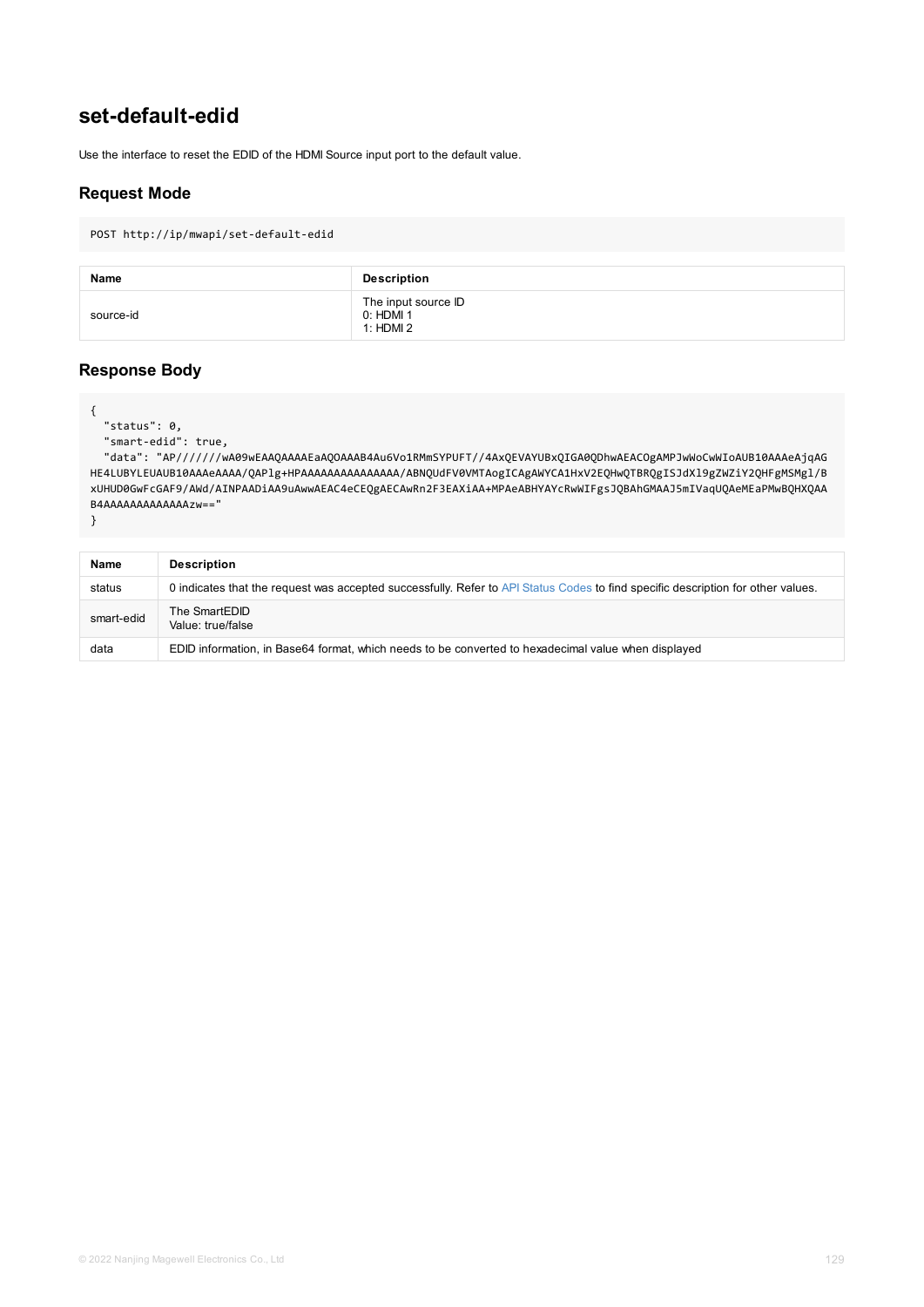"data": "AP//////wA09wEAAQAAAAEaAQOAAAB4Au6Vo1RMmSYPUFT//4AxQEVAYUBxQIGA0QDhwAEACOgAM| HE4LUBYLEUAUB10AAAeAAAA/QAPlg+HPAAAAAAAAAAAAAAAA/ABNQUdFV0VMTAogICAgAWYCA1HxV2EQHwQTBRQgI xUHUD0GwFcGAF9/AWd/AINPAADiAA9uAwwAEAC4eCEQgAECAwRn2F3EAXiAA+MPAeABHYAYcRwWIFgsJQBAhGMAA B4AAAAAAAAAAAAAzw=="

| <b>Name</b> | <b>Description</b>                                                                                      |
|-------------|---------------------------------------------------------------------------------------------------------|
| status      | 0 indicates that the request was accepted successfully. Refer to API Status Codes to find specific desc |
| data        | The imported EDID information, in Base64 format, which needs to be converted to hexadecimal value       |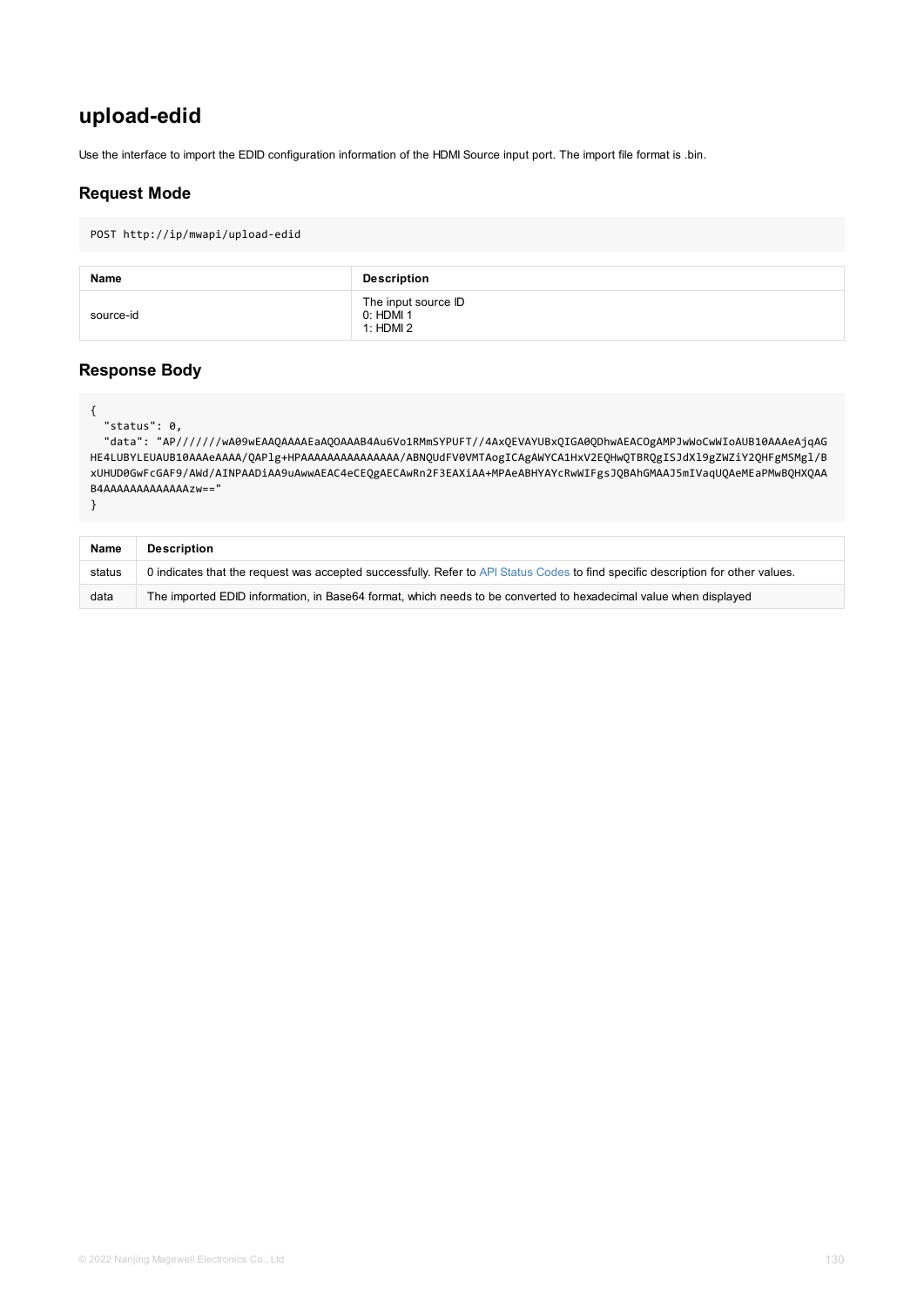```
\mathfrak{r}"status": 0,
  "signal-info-types": ["video-info", "audio-info", "hdmi-info", "info-frames"],
  "video-info": \{\ldots\},
  "audio-info": {...},
  "hdmi-info": \{ \ldots \},
  "info-frames": {...}
}
```
#### **Response Status**

"status": 0

| <b>Name</b> | <b>Description</b>                                                                                      |
|-------------|---------------------------------------------------------------------------------------------------------|
| status      | 0 indicates that the request was accepted successfully. Refer to API Status Codes to find specific desc |

#### **Signal Type**

```
"signal-info-types": [
  "video-info",
  "audio-info",
  "hdmi-info",
  "info-frames"
\mathbf{I}
```
**Video Signal Status** (**video-info**:**{...}**)

```
"video-info": {
  "width": 1920,
  "height": 1080,
  "scan": "progressive",
  "field-rate": 60.00,
  "color-depth": 8,
  "color-format": "rgb",
  "aspect-ratio": "16:9",
  "sampling": "4:4:4",
  "quant-range": "full",
  "sat-range": "full",
  "frame-struct": "2d"
}
```

```
Name Description
width The total number of pixels, horizontally
height The total number of pixels, vertically.
scan The scan mode, including progressive, interlaced and psf
```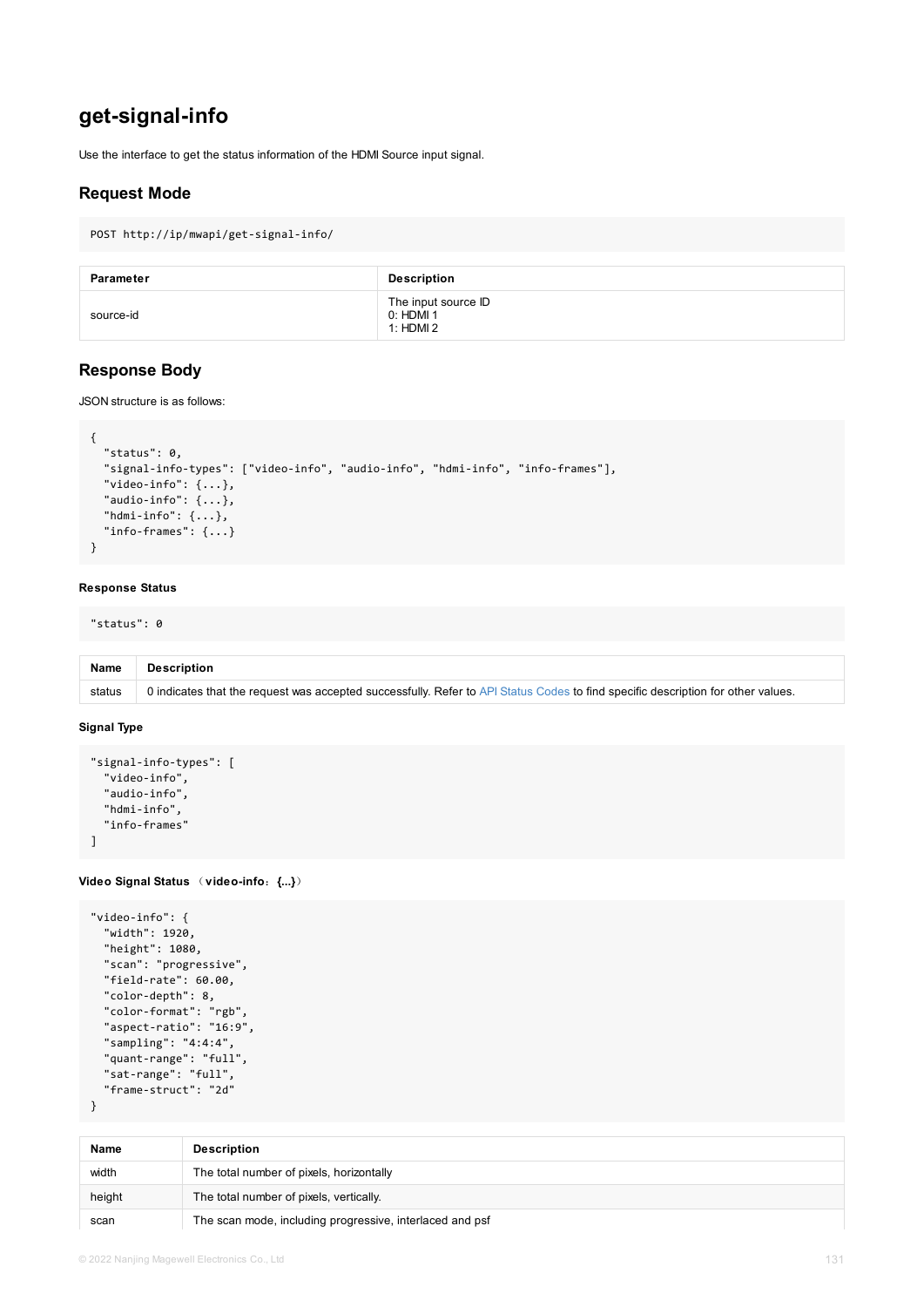| field-rate   | The frame rate, including 24, 25, 29.97, 30, 48, 50, 59.94 and 60                                          |
|--------------|------------------------------------------------------------------------------------------------------------|
| color-depth  | The color depth, including 8, 10 and 12                                                                    |
| color-format | The color space, including rgb, bt.601, bt.709 and bt.2020                                                 |
| aspect-ratio | The aspect ratio, including 16:9, 4:3, etc.                                                                |
| sampling     | The sampling mode, including $4:2:0, 4:2:2, 4:4:4$ and $4:4:4:4$                                           |
| quant-range  | The quantization range, including limited and full                                                         |
| sat-range    | The saturation range, including limited, extended and full                                                 |
| frame-struct | The frame structure, including 2d, 3d-left-right, 3d-top-bottom, 3d-left-right-half and 3d-top-bottom-half |

#### **Audio Signal Status (audio-info**:**{...})**

```
"audio-info": {
  "codec": "lpcm",
  "num-channels": 2,
  "sample-rate": 48000,
  "bit-count": 16
}
```

| <b>Name</b>  | <b>Description</b>                                |
|--------------|---------------------------------------------------|
| codec        | The encoding type, including lpcm, ac3, aac, etc. |
| num-channels | The number of channels, including 1, 2,  16       |
| sample-rate  | The sampling rate, including 32000, 44100, etc.   |
| bit-count    | The bit rate, including 16, 20, 24, etc.          |

#### **HDMI Signal Status (hdmi-info**:**{...})**

```
"hdmi-info": {
  "mode": "hdmi",
  "hdcp": "none",
  "vic": 0,
  "it-content": false,
  "pixel-rate": "148MHz",
  "timing-htotal": 2200,
  "timing-hactive": 1920,
  "timing-h-front-porch": 88,
  "timing-h-synct-width": 44,
  "timing-h-back-porch": 148,
  "timing-vtotal": 1125,
  "timing-vactive": 1080,
  "timing-v-front-porch": 4,
  "timing-v-synct-width": 5,
  "timing-v-back-porch": 36
}
```

| <b>Name</b>      | <b>Description</b>                                                                                                                                                                                                                                                                                                                    |
|------------------|---------------------------------------------------------------------------------------------------------------------------------------------------------------------------------------------------------------------------------------------------------------------------------------------------------------------------------------|
| mode             | The signal mode, including HDMI and DVI                                                                                                                                                                                                                                                                                               |
| VIC.             | The video identification code                                                                                                                                                                                                                                                                                                         |
| scramble         | Whether to scramble to prevent signal parsing problems. If yes, it shows true; otherwise, it is false.                                                                                                                                                                                                                                |
| clock-ratio      | The CPU clock ratio multiplication, including 1 and 4                                                                                                                                                                                                                                                                                 |
| hdcp             | The HDCP encryption mode, including none, hdcp-1.x and hdcp-2.2                                                                                                                                                                                                                                                                       |
| repeat-count     | The repeat count, including 0, 1, 2, 4, etc.                                                                                                                                                                                                                                                                                          |
| it-content       | The IT content identifier<br>If yes, it shows true; otherwise, it is false.                                                                                                                                                                                                                                                           |
| timing-mode-line | The modeline<br>Format: pclk hdisp hsyncstart hsyncend htotal vdisp vsyncstart vsyncend vtotal [flags]<br>flags: +hsync, -hsync, +vsync, -vsync, interlace, double-scan, sog, +csync, -csync<br>Example: 23.86 640 656 720 800 480 481 484 497 - hsync + vsync<br>The unit of pclk is MHz, and that of other parameters is in pixels. |

#### **Information Frame (info-frames**:**{...})**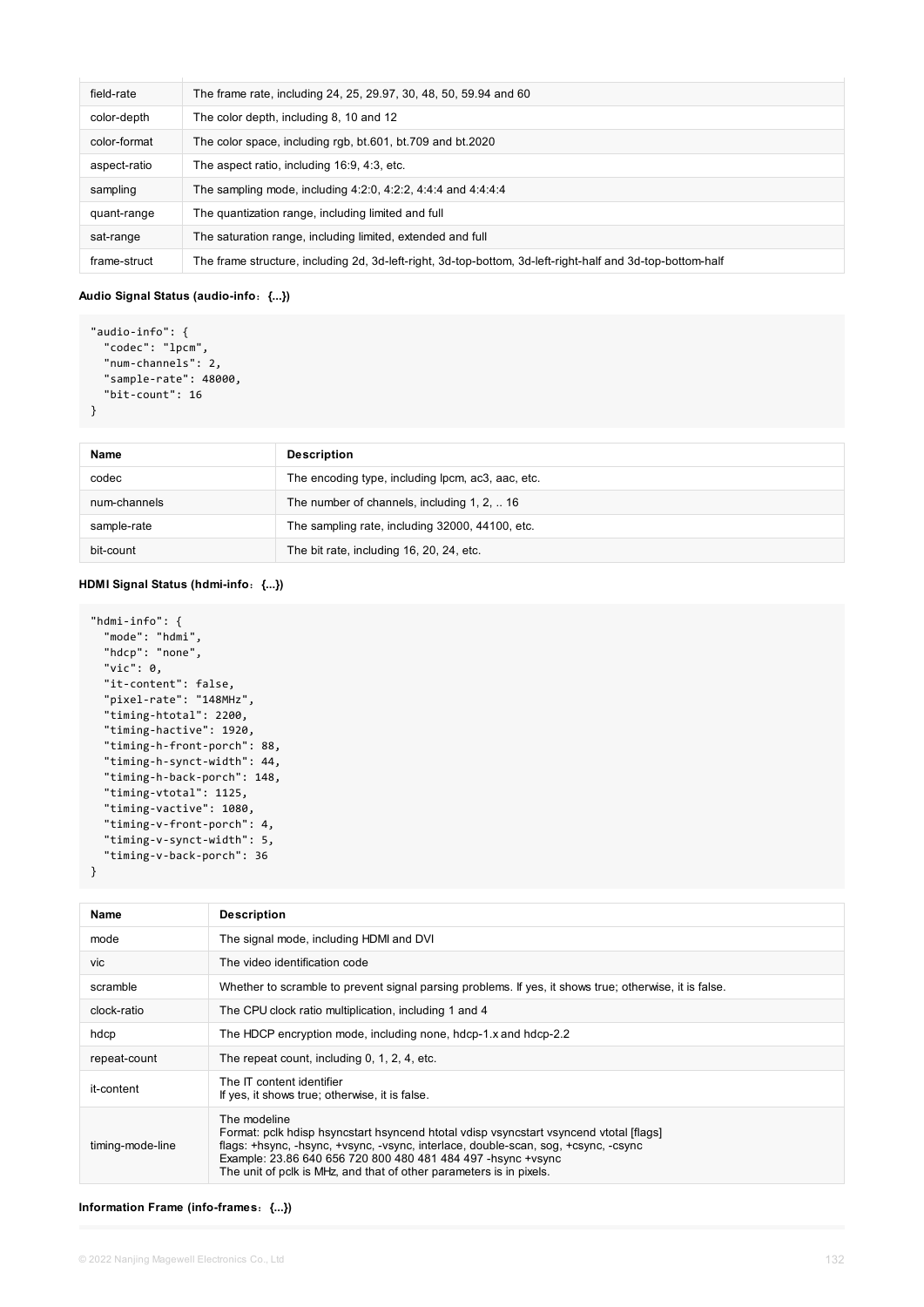```
"info-frames": [
 {
   "id": "AVI"、
   "type": 130,
   "version": 2,
   "length": 13,
   "checksum": 96,
   "data": "ACgAIgAAADkEAACBBw=="
 },
 {
   "id": "SPD",
   "type": 132,
   "version": 1,
   "length": 25, //bytes
   "checksum": 112,
   "data": "AQAAAAAAAAAAAA=="
 }
]
```

| <b>Name</b> | <b>Description</b>                                   |
|-------------|------------------------------------------------------|
| id          | The information frame name, including AVI, SPD, etc. |
| type        | The packet type                                      |
| version     | The packet version                                   |
| length      | The packet length                                    |
| checksum    | The packet checksum                                  |
| data        | The data is encoded in Base64 and displayed in hex.  |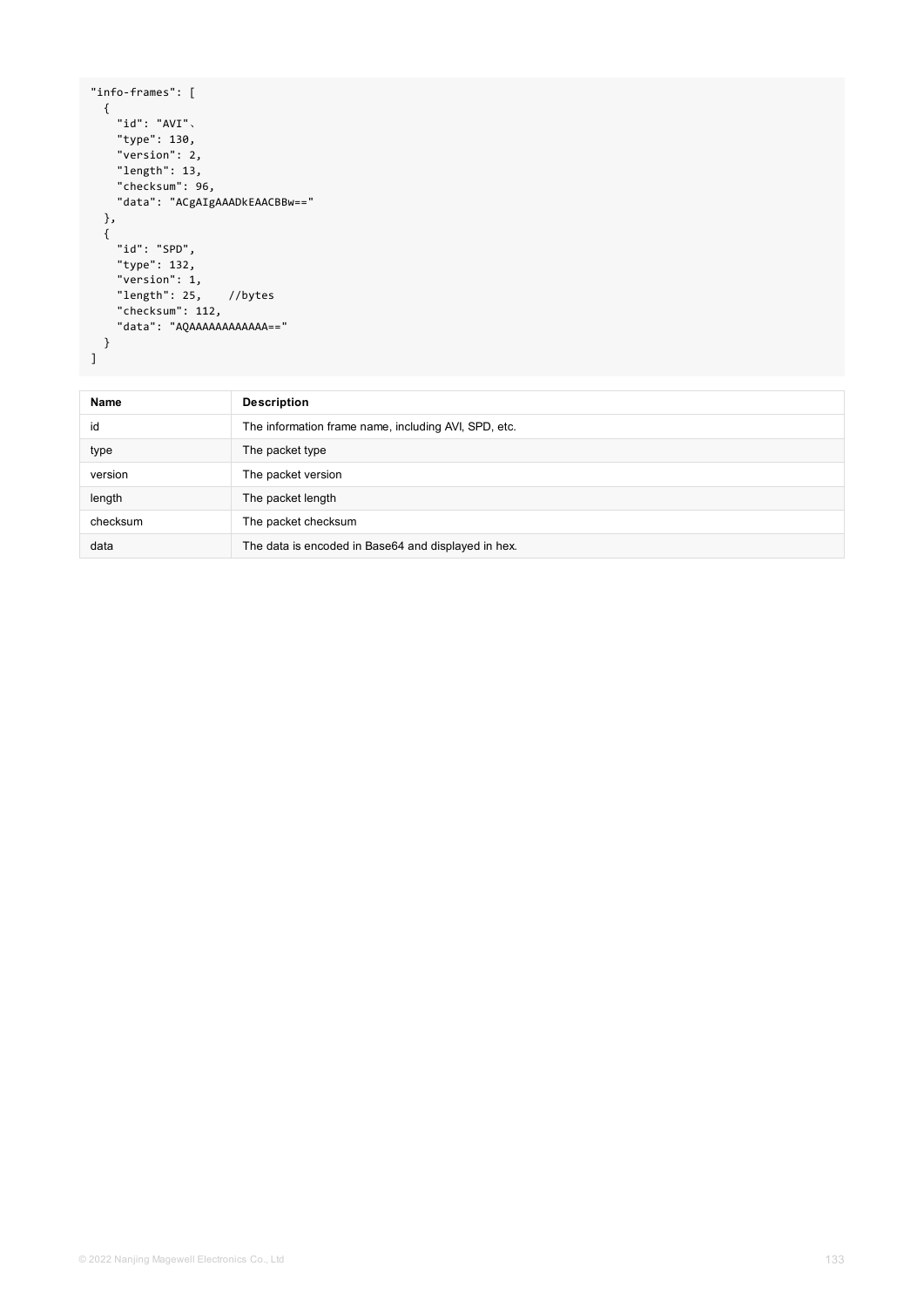```
"in-auto-color-fmt": true,
"in-color-fmt": "rgb",
"in-auto-quant-range": true,
"in-quant-range": "full",
"brightness": 0,
"contrast": 100,
"hue": 0,
"saturation": 100,
"deinterlace": "none",
"out-mirror": false,
```

| <b>Name</b>             | <b>Description</b>                                                                                                       |
|-------------------------|--------------------------------------------------------------------------------------------------------------------------|
| status                  | 0 indicates that the request was accepted successfully. Refer to API Status Codes to find<br>values.                     |
| in-auto-color-fmt       | Whether to obtain the color space of input signal automatically<br>If yes, it shows true; otherwise, it is false.        |
| in-color-fmt            | The color space value of input signal, including rgb, bt.601, bt.709 and bt.2020                                         |
| in-auto-quant-<br>range | Whether to obtain the quantization range of input signal automatically<br>If yes, it shows true; otherwise, it is false. |
| in-quant-range          | The quantization range of input signal, including full and limited                                                       |
| brightness              | The brightness $(-100 - +100)$                                                                                           |
| contrast                | The contrast $(50 - 200)$                                                                                                |
| hue                     | The hue (-90 - 90)                                                                                                       |
| saturation              | The saturation $(0 - 200)$                                                                                               |
| deinterlace             | The deinterlacing option, including none, top-field and bottom-field                                                     |
| out-mirror              | Whether to mirror the output scene<br>If yes, it shows true; otherwise, it is false.                                     |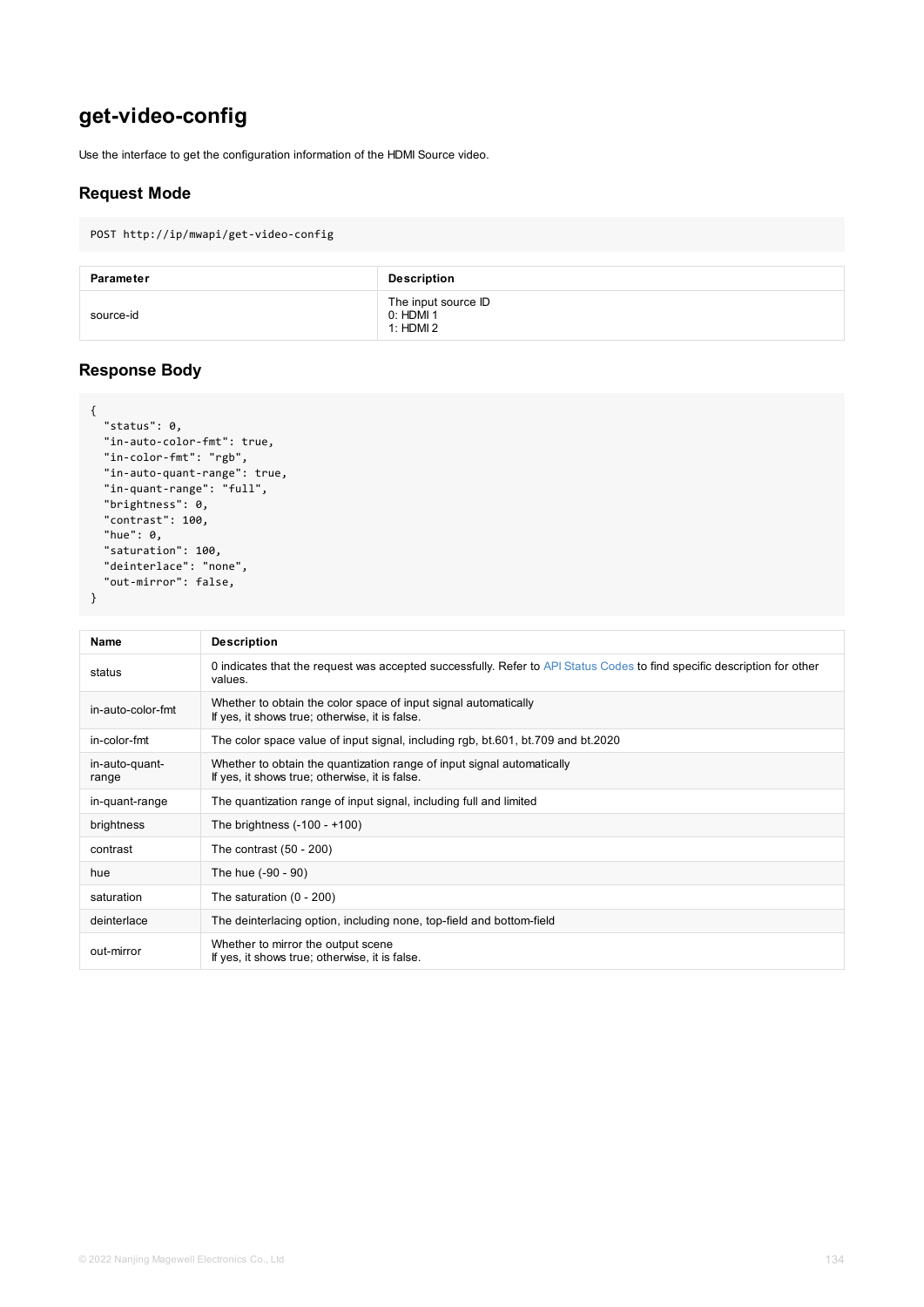```
}
```

| <b>Name</b> | <b>Description</b>                                                                                   |
|-------------|------------------------------------------------------------------------------------------------------|
| status      | 0 indicates that the request was accepted successfully. Refer to API Status Codes to find specific d |
| source-id   | The input source ID<br>$0:$ HDMI 1<br>1: HDMI 2                                                      |

### **Interface Example**

**1. Set the color space of input signal**

```
{
    "in-auto-color-fmt":false,
    "in-color-fmt":0
}
```

| <b>Parameter</b>  | <b>Description</b>                                                                                                               |
|-------------------|----------------------------------------------------------------------------------------------------------------------------------|
| in-auto-color-fmt | Whether to obtain the color space of input signal automatically.<br>When modifying the configuration, the value should be false. |
| in-color-fmt      | The color space value of input signal, including rgb, bt.601, bt.709 and bt.2020                                                 |

#### **2. Set the quantization range of input signal**

```
{
    "in-auto-quant-range":false,
    "in-quant-range":"full"
}
```

| <b>Parameter</b>    | <b>Description</b>                                                                                                                     |
|---------------------|----------------------------------------------------------------------------------------------------------------------------------------|
| in-auto-quant-range | Whether to obtain the quantization range of input signal automatically<br>When modifying the configuration, the value should be false. |
| in-quant-range      | The quantization range of input signal, including full and limited                                                                     |

#### **3. Set the color**

```
{
    "brightness":0,
    "contrast":100,
    "hue":0,
    "saturation":12
}
```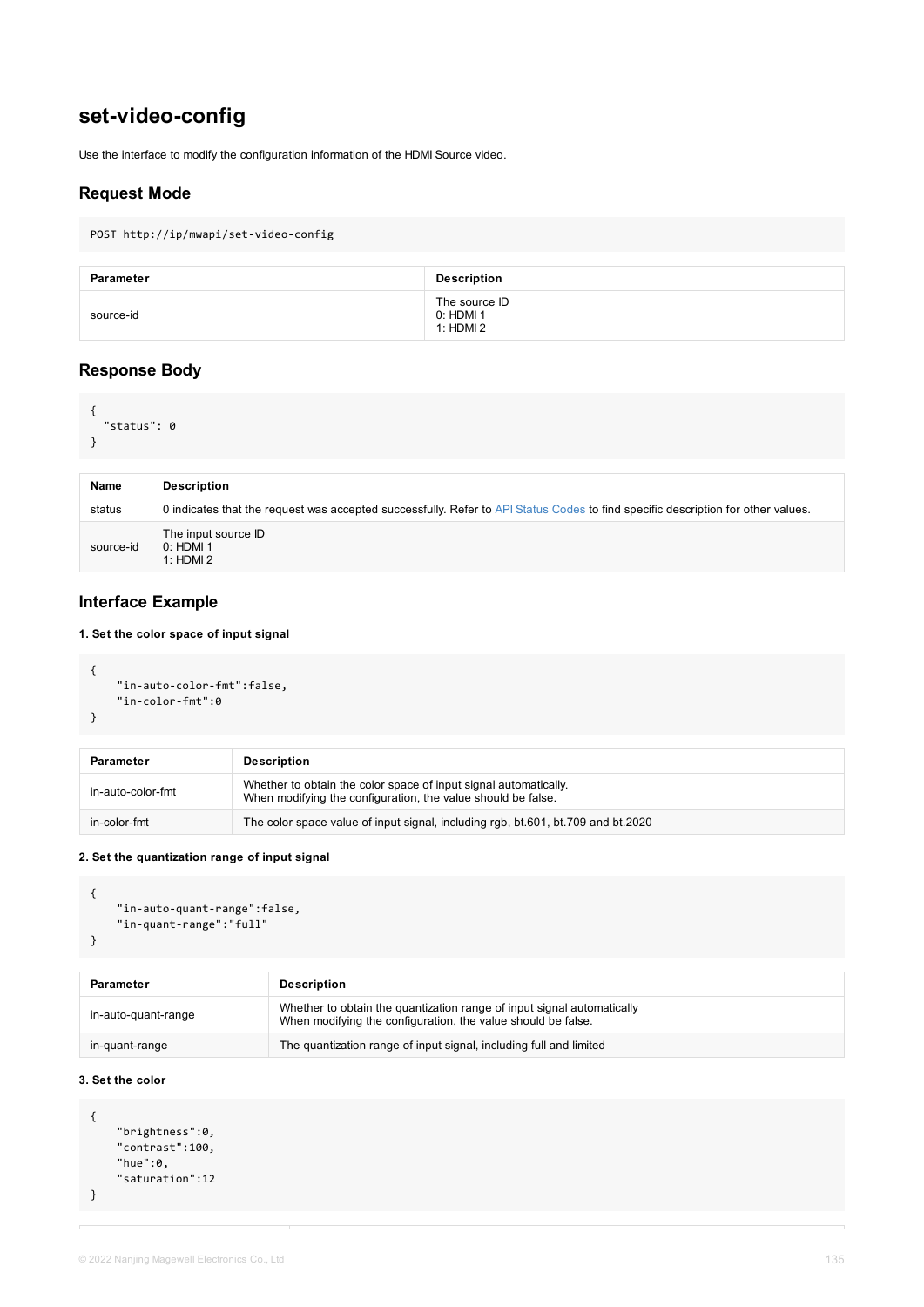| <b>Parameter</b> | <b>Description</b>                       |
|------------------|------------------------------------------|
| brightness       | The brightness (integer, $-100 - +100$ ) |
| contrast         | The contrast (integer, 50 - 200)         |
| hue              | The hue (integer, -90 - 90)              |
| saturation       | The saturation (integer, 0 - 200)        |

```
\{"deinterlace":"none"
}
```
### **4. Set deinterlacing**

| deinterlace | The deinterlacing option, including none, top-field and bottom-field |
|-------------|----------------------------------------------------------------------|

### **4. Set special effects**

http://ip/mwapi?method=set-video-config&out-mirror=false

| <b>Parameter</b> | <b>Description</b>                                                                   |
|------------------|--------------------------------------------------------------------------------------|
| out-mirror       | Whether to mirror the output scene<br>If yes, it shows true; otherwise, it is false. |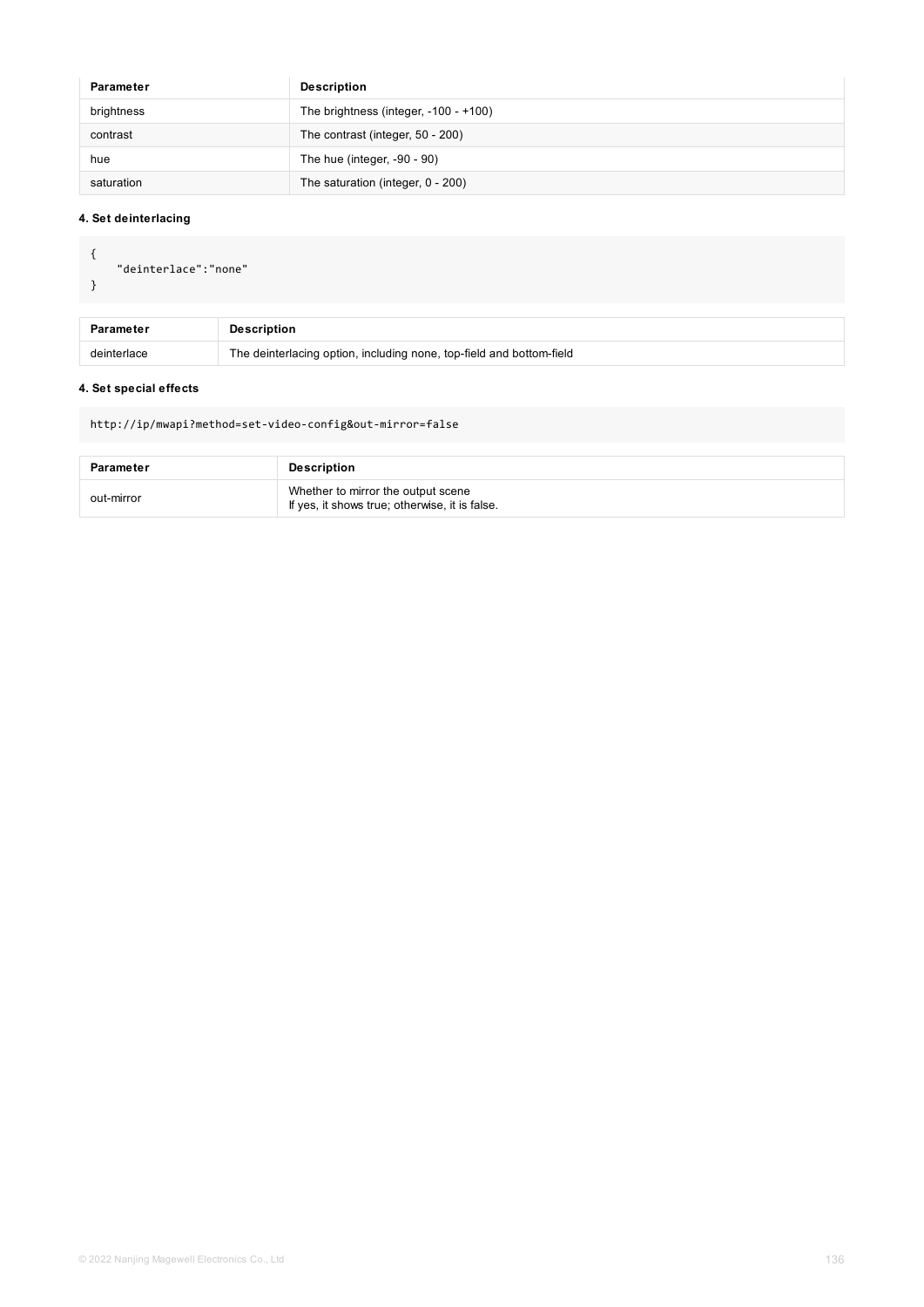# **get-webcam-config**

Use the interface to get the configuration information of the Webcam Source video.

### **Request Mode**

GET http://ip/mwapi?method=get-webcam-config

| <b>Parameter</b> |                   |
|------------------|-------------------|
| method           | get-webcam-config |
|                  |                   |

### **Response Body**

```
{
  "status": 0,
  "device-name": "Logical HD Camera",
  "formats": [
   {
      "fourcc": "NV12",
      "resolutions": [
       {
          "width": 1920,
          "height": 1080,
          "fps": 6000
        },
        {
          "width": 1280,
          "height": 720,
          "fps": 3000
        }
      ]
    }
  ]
  "out-mirror": false,
}
```

| <b>Name</b> | <b>Description</b>                                                                                                               |
|-------------|----------------------------------------------------------------------------------------------------------------------------------|
| status      | 0 indicates that the request was accepted successfully. Refer to API Status Codes to find specific description for other values. |
| device-name | The device name                                                                                                                  |
| formats     | The format list                                                                                                                  |
| out-mirror  | Whether to mirror the output scene<br>If yes, it shows true; otherwise, it is false.                                             |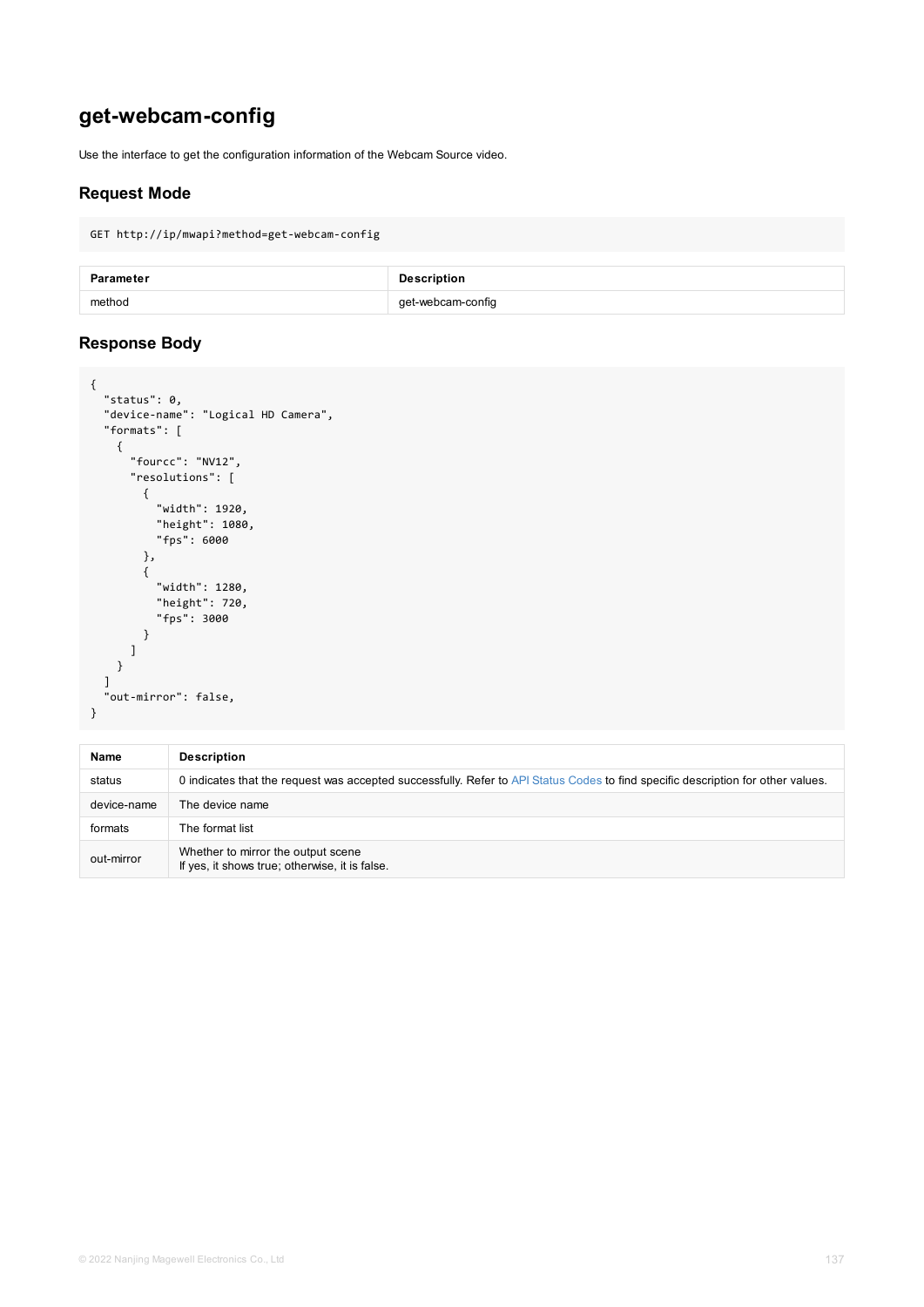# **set-webcam-config**

Use the interface to modify the configuration information of the Webcam Source video.

### **Request Mode**

GET http://ip/mwapi?method=set-webcam-config&width=1920&height=1080&fps=6000&out-mirror=true

## **Response Body**

```
{
  "status": 0
}
```

| Name       | <b>Description</b>                                                                                                               |
|------------|----------------------------------------------------------------------------------------------------------------------------------|
| status     | 0 indicates that the request was accepted successfully. Refer to API Status Codes to find specific description for other values. |
| width      | The captured video width                                                                                                         |
| height     | The captured video height                                                                                                        |
| fps        | The captured video frame rate (x100)                                                                                             |
| out-mirror | Whether to mirror the output scene<br>If yes, it shows true; otherwise, it is false.                                             |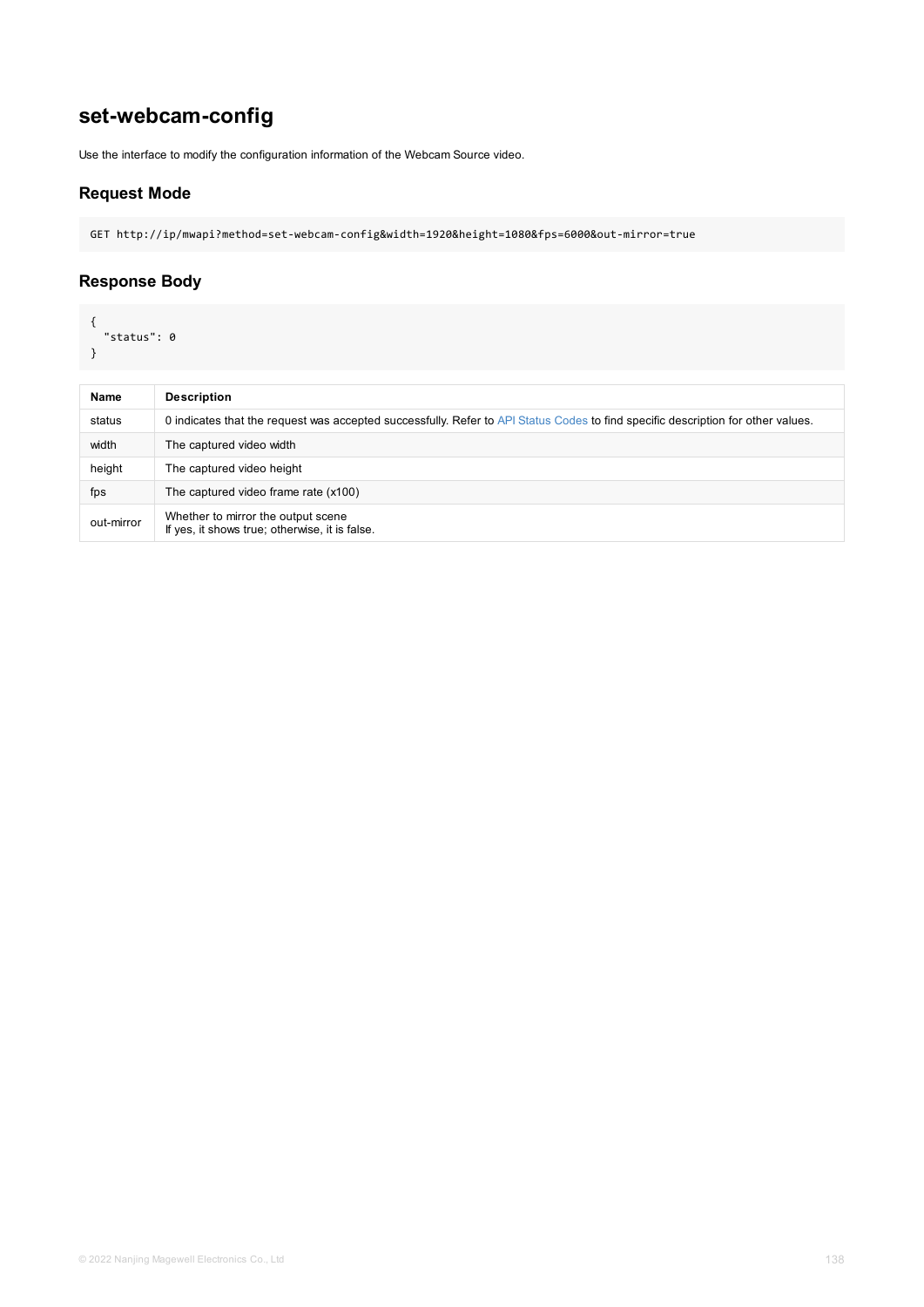```
\mathfrak{t}"sceneId":102,
     "isThumbnail":0,
     "modificationTime":0
}
```
JSON structure is as follows:

```
{
    "info":{
        "isThumbnail":0,
        "sceneId":110,
        "thumbnail":{
            "data":"",
            "encoding":"base64",
            "modificationTime":8953299
        }
    },
    "status":0
}
```

| <b>Name</b>      | <b>Description</b>                                                                                                    |
|------------------|-----------------------------------------------------------------------------------------------------------------------|
| status           | 0 indicates that the request was accepted successfully. Refer to API Status Codes to find sp<br>values.               |
| scenelds         | The note scene ID                                                                                                     |
| isThumbnail      | Whether it is a thumbnail<br>$0:$ thumbnail<br>1: original                                                            |
| modificationTime | The timestamp when the note is edited                                                                                 |
| encoding         | The data encoding mode (Base64)                                                                                       |
| data             | The encrypted data<br>Note: When the modification Time in the request is the latest, the data is null, to reduce netw |

### **HTTP Access Mode**

Note thumbnail: http://[IP]/note/[presentation ID]/[note ID]/0 Note preview: http://[IP]/note/[presentation ID]/[note ID]/1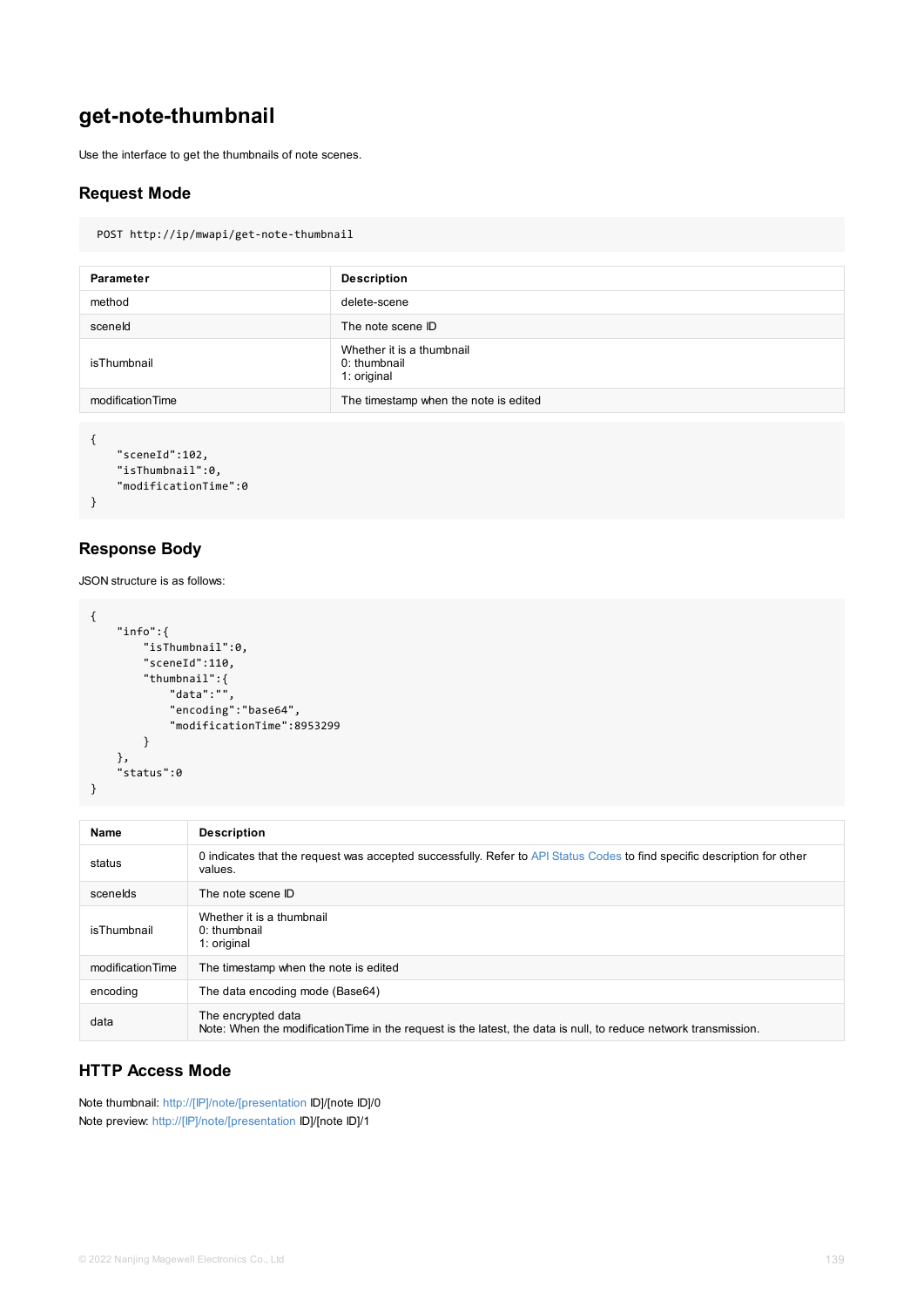| <b>Name</b> | <b>Description</b>                                                                                      |
|-------------|---------------------------------------------------------------------------------------------------------|
| status      | 0 indicates that the request was accepted successfully. Refer to API Status Codes to find specific desc |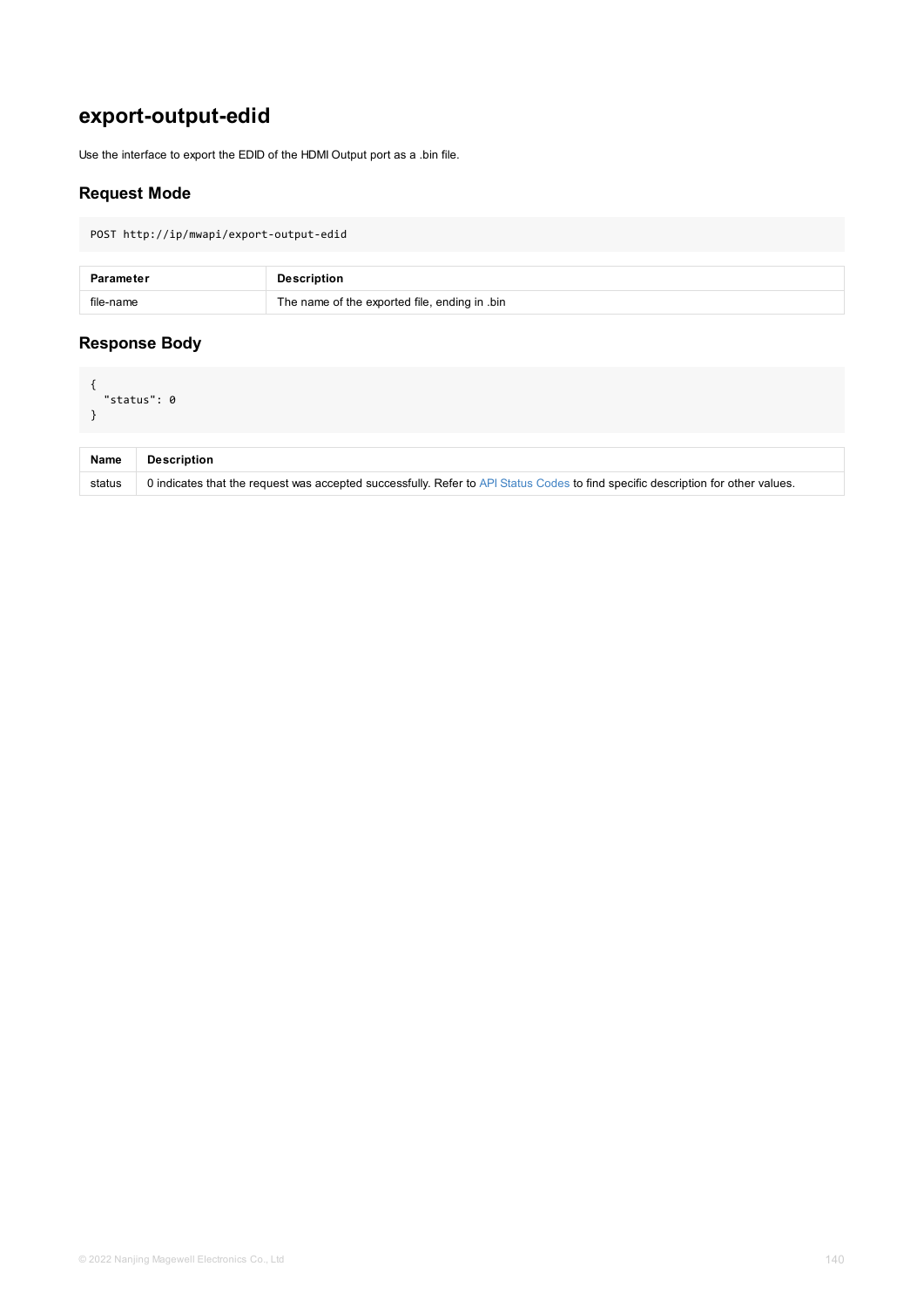| <b>Name</b> | <b>Description</b>                                                                                      |
|-------------|---------------------------------------------------------------------------------------------------------|
| status      | 0 indicates that the request was accepted successfully. Refer to API Status Codes to find specific desc |
| mode        | The output mode<br>0: LOOPTHRU HDMI 1<br>1: LOOPTHRU HDMI 2<br>2:PGM                                    |
| data        | The EDID information, in Base64 format, which needs to be converted to hexadecimal value when disp      |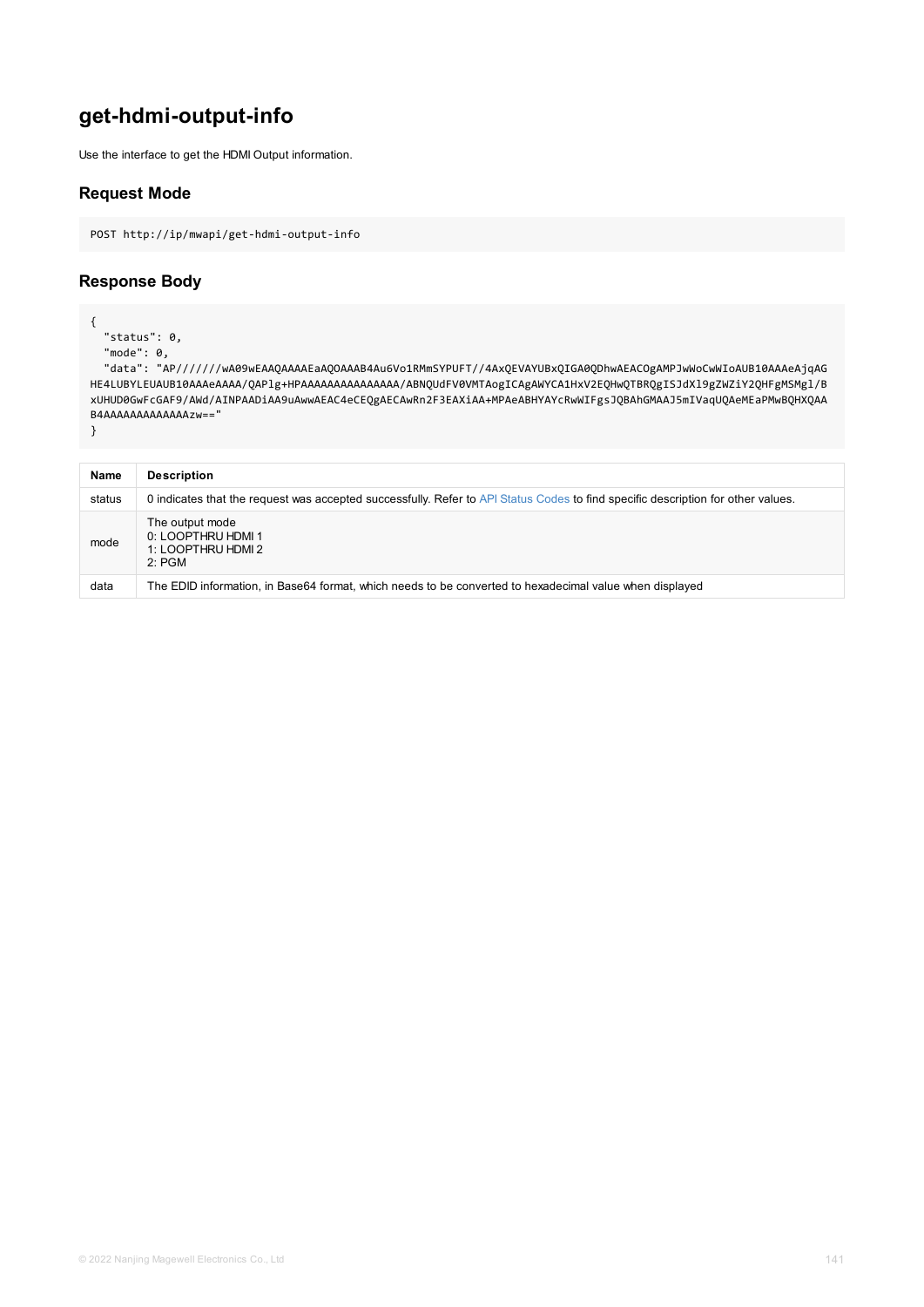```
{
  "status": 0,
}
```

| <b>Name</b> | <b>Description</b>                                                                                      |
|-------------|---------------------------------------------------------------------------------------------------------|
| status      | 0 indicates that the request was accepted successfully. Refer to API Status Codes to find specific deso |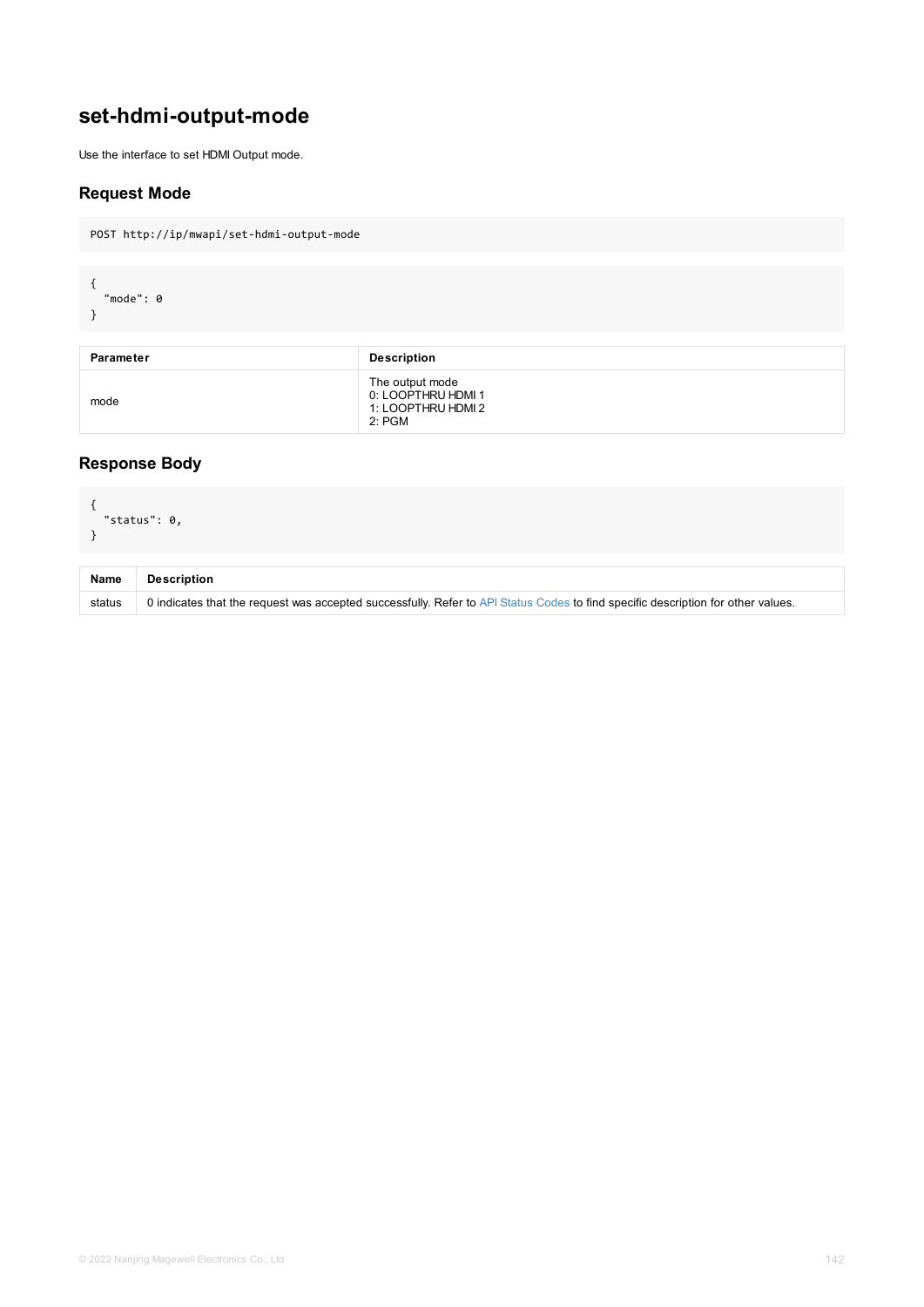```
"height": 1080,
          "fps": 6000
        },
        {
          "width": 1280,
          "height": 720,
         "fps": 3000
        }
      ]
    }
  ],
  "uac-formats": [
   {
      "sample-rate": 48000,
      "channels": 2,
      "bits-count": 16
    }
  ]
}
```

| <b>Name</b> | <b>Description</b>                                                                                 |
|-------------|----------------------------------------------------------------------------------------------------|
| status      | 0 indicates that the request was accepted successfully. Refer to API Status Codes to find specific |
| uvc-formats | The UVC format list                                                                                |
| uac-formats | The UAC format list                                                                                |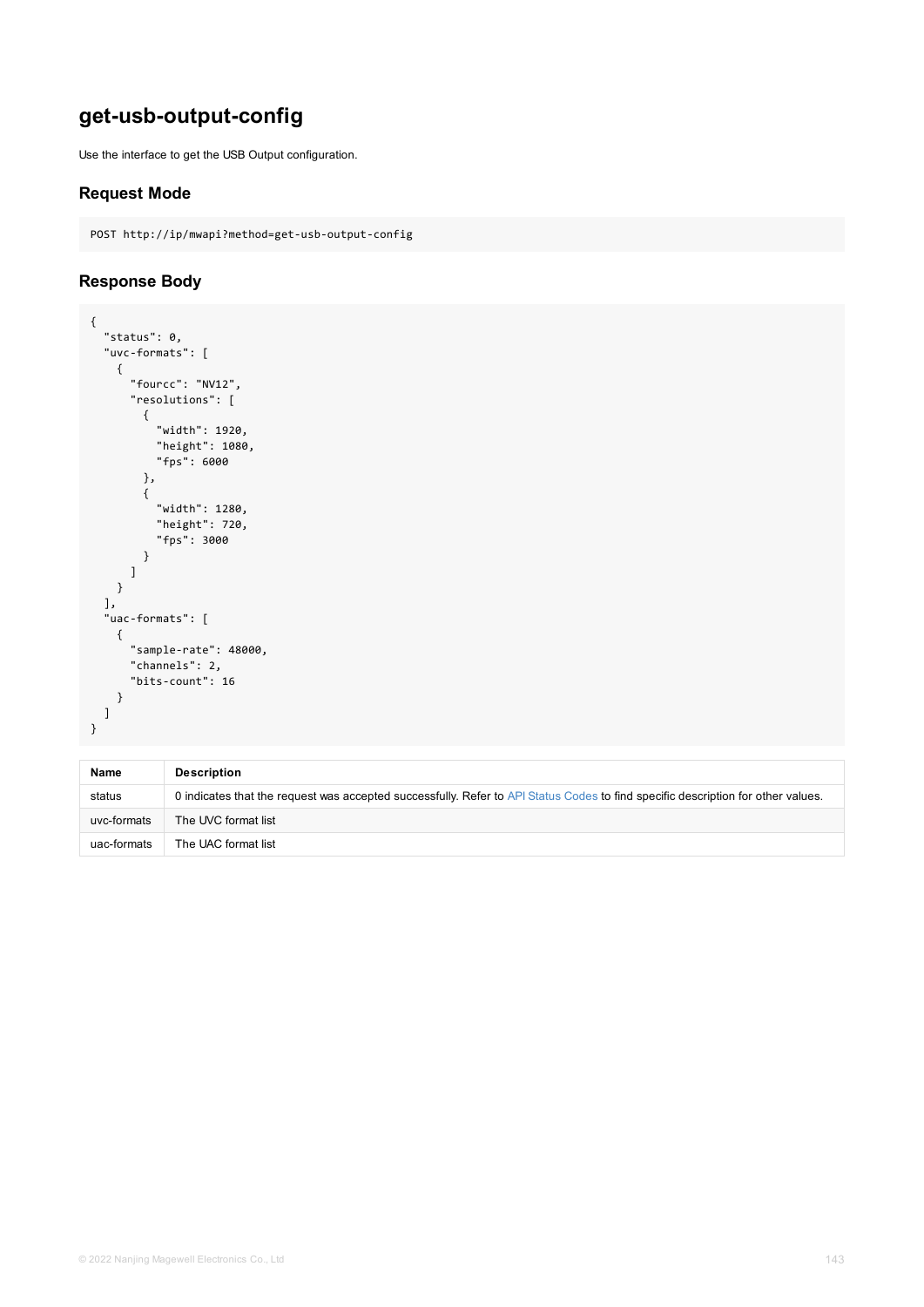JSON structure is as follows:

```
{
   "message": "success",
   "status": 0
}
```

| <b>Name</b> | Description                                                                                             |
|-------------|---------------------------------------------------------------------------------------------------------|
| status      | 0 indicates that the request was accepted successfully. Refer to API Status Codes to find specific desc |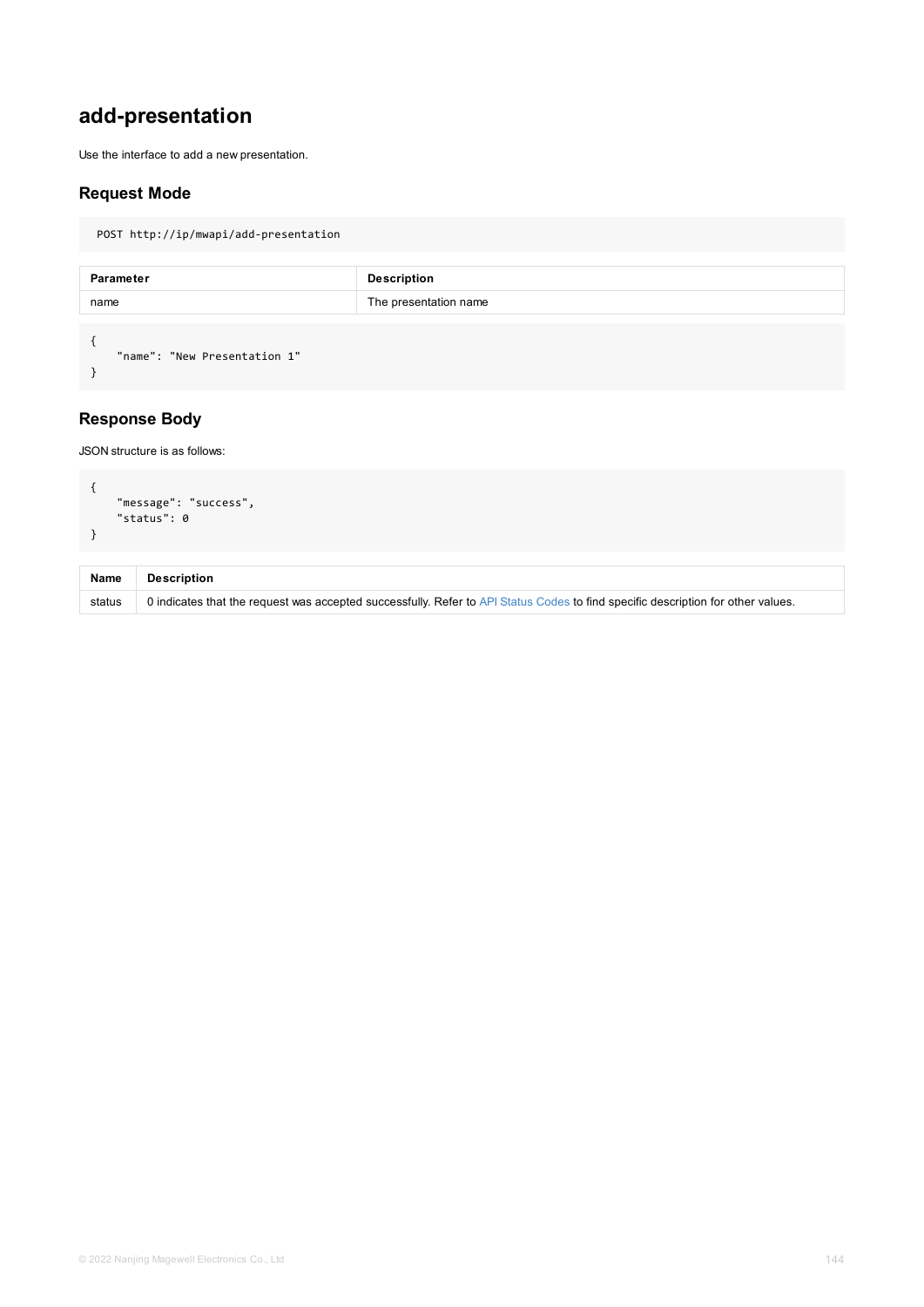```
{
    "status":0
}
```

| <b>Name</b> | <b>Description</b>                                                                                      |
|-------------|---------------------------------------------------------------------------------------------------------|
| status      | 0 indicates that the request was accepted successfully. Refer to API Status Codes to find specific desc |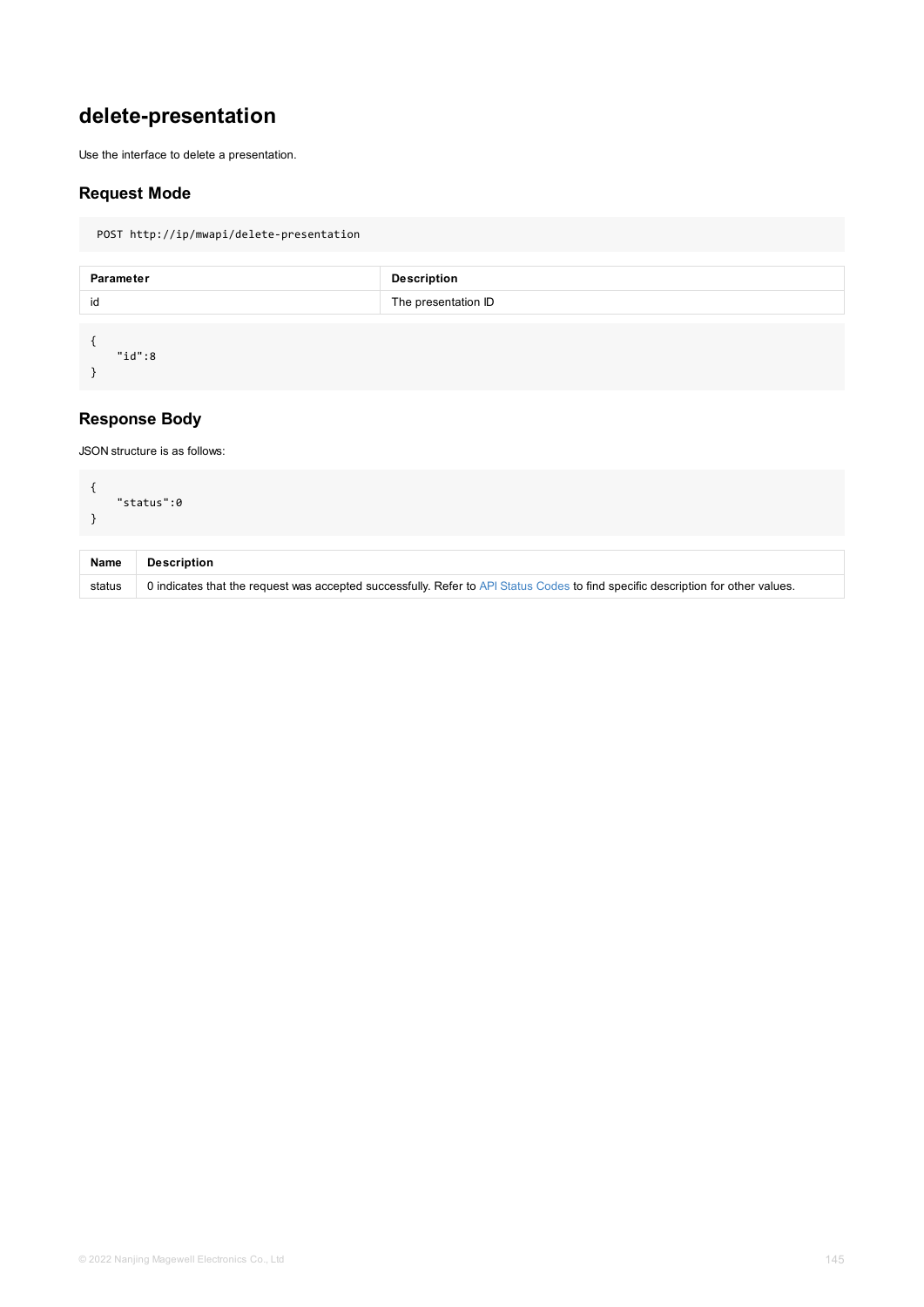```
"isCurrent":1,
            "sceneList":[]
        },
        {
            "id":3,
            "name":"New presentation 3",
            "isCurrent":0,
            "sceneList":[]
        }
   ]
}
```

| <b>Description</b><br><b>Name</b><br>status<br>id<br>The presentation ID<br>The presentation name<br>name<br>Whether it is the current presentation<br><b>isCurrent</b><br>$0:$ No<br>1: Yes<br>The scene list of the presentation<br>sceneList |  |                                                                                                      |
|-------------------------------------------------------------------------------------------------------------------------------------------------------------------------------------------------------------------------------------------------|--|------------------------------------------------------------------------------------------------------|
|                                                                                                                                                                                                                                                 |  |                                                                                                      |
|                                                                                                                                                                                                                                                 |  | 0 indicates that the request was accepted successfully. Refer to API Status Codes to find specific c |
|                                                                                                                                                                                                                                                 |  |                                                                                                      |
|                                                                                                                                                                                                                                                 |  |                                                                                                      |
|                                                                                                                                                                                                                                                 |  |                                                                                                      |
|                                                                                                                                                                                                                                                 |  |                                                                                                      |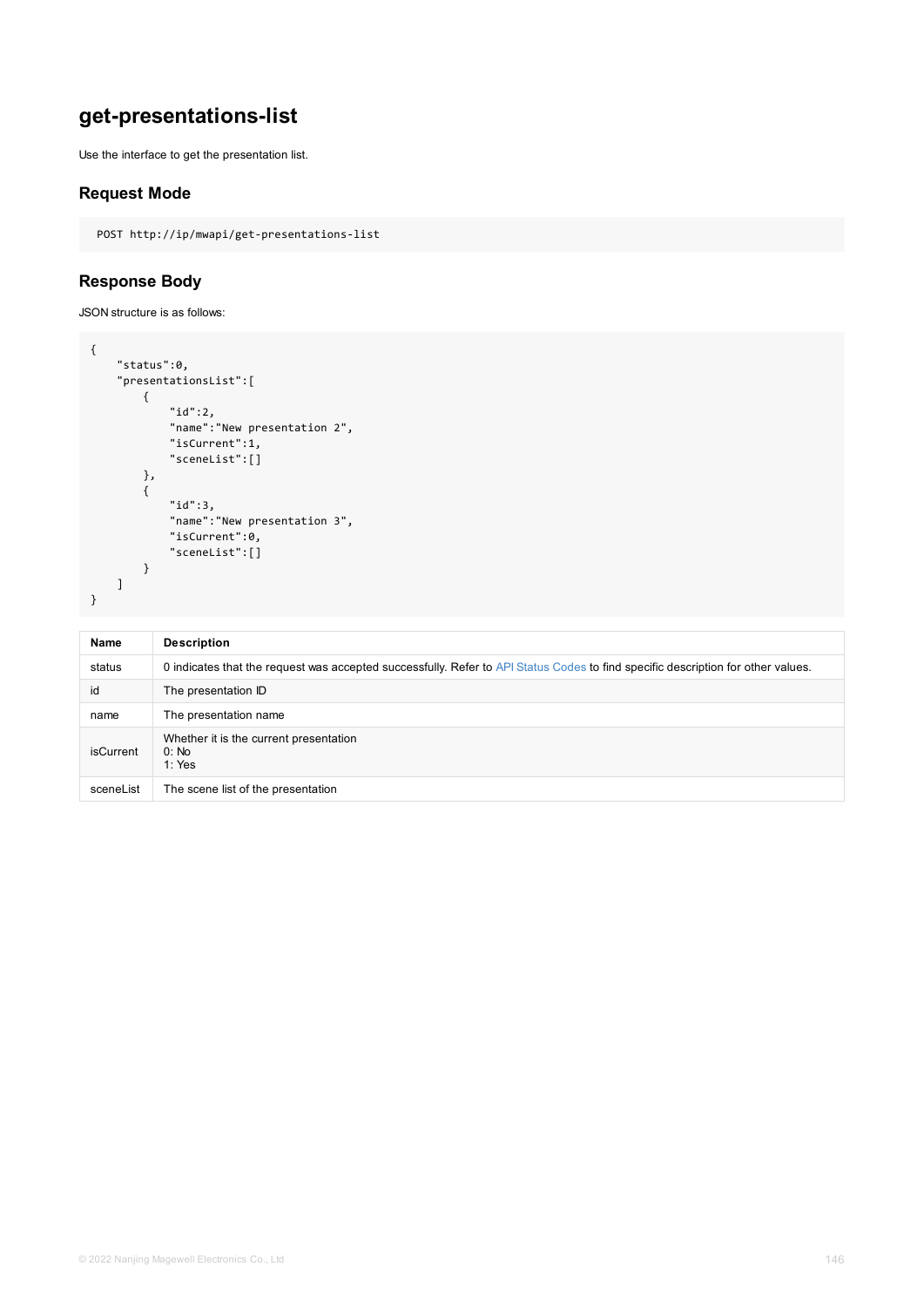# **Response Body**

```
{
    "status":0
}
```

| <b>Name</b> | <b>Description</b>                                                                                      |
|-------------|---------------------------------------------------------------------------------------------------------|
| status      | 0 indicates that the request was accepted successfully. Refer to API Status Codes to find specific desc |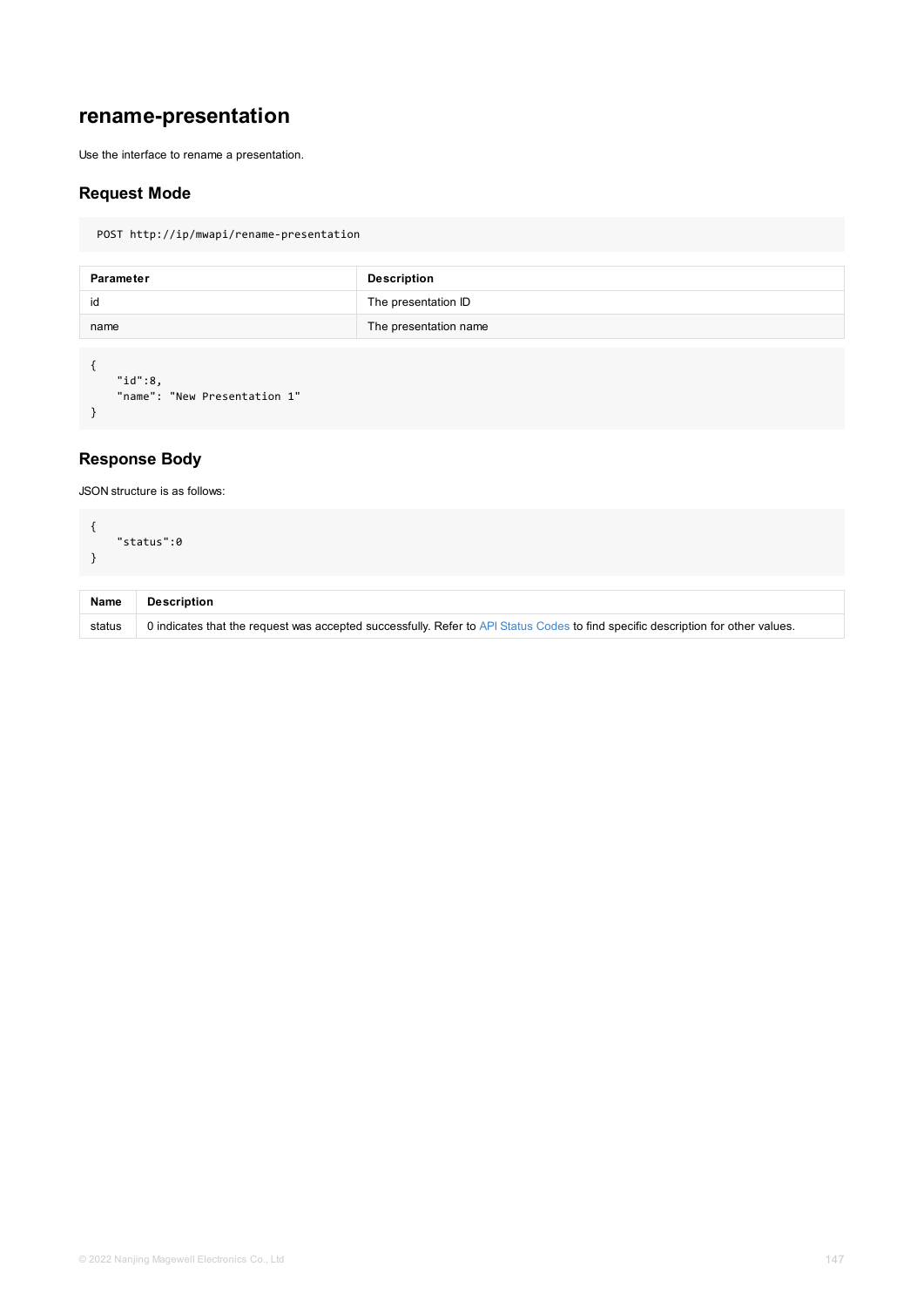```
{
    "status":0
}
```

| <b>Name</b> | <b>Description</b>                                                                                      |
|-------------|---------------------------------------------------------------------------------------------------------|
| status      | 0 indicates that the request was accepted successfully. Refer to API Status Codes to find specific desc |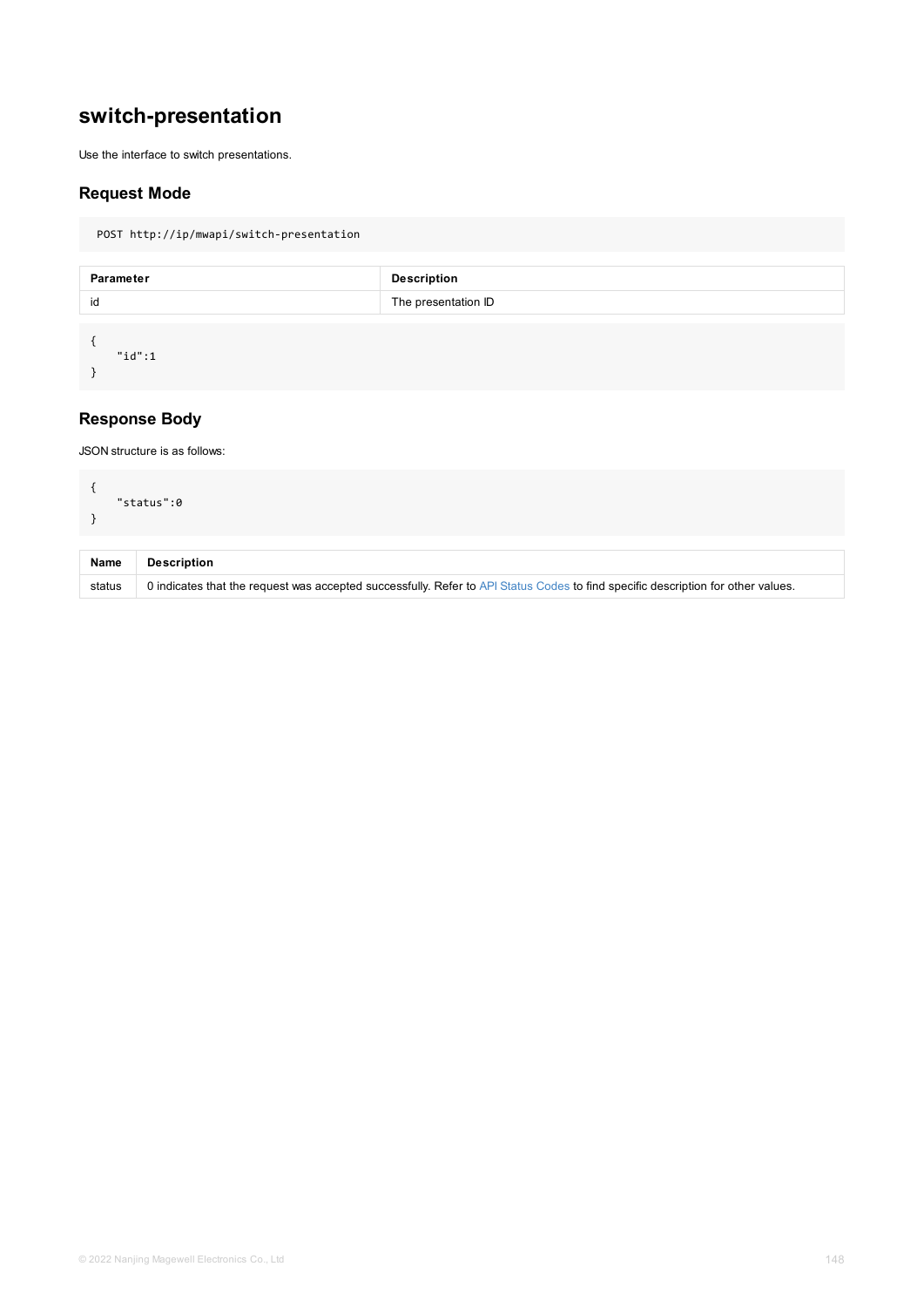```
{
    "info": {
        "find": 1,
        "source": {
            "duration": 0,
            "filePath": "2009/2009.JPG",
            "height": 1080,
            "id": 2009,
            "md5": "f7e7f0cd578a44c77aed69e7c147d676",
            "name": "IMG_3010",
            "rotation": 0,
            "secondaryType": 0,
            "thumbHeight": 144,
            "thumbWidth": 256,
            "thumbnailPath": "2009/2009.thumb.jpeg",
            "type": 1,
            "width": 1920
        }
    },
    "message": "success",
    "result": 0
}
```

| <b>Name</b> | <b>Description</b>                                                                                     |
|-------------|--------------------------------------------------------------------------------------------------------|
| status      | 0 indicates that the request was accepted successfully. Refer to API Status Codes to find specific des |
| find        | 0: not founded<br>1: the specific preset source is founded                                             |
| source      | The source entity                                                                                      |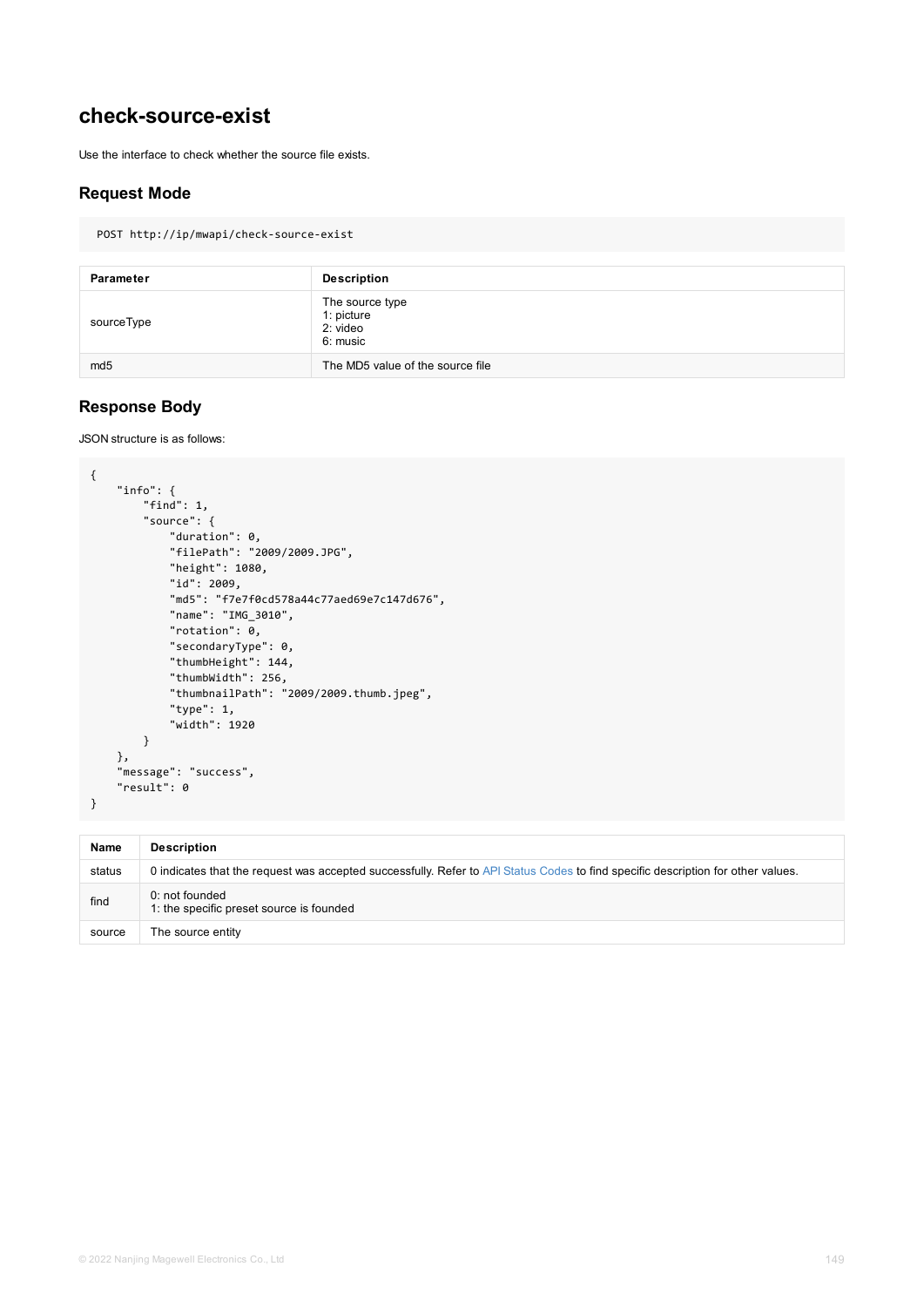```
{
    "result":0,
   "message":"success",
    "info":{
       "used":1
       }
}
```

| <b>Name</b> | <b>Description</b>                                                                                      |
|-------------|---------------------------------------------------------------------------------------------------------|
| status      | 0 indicates that the request was accepted successfully. Refer to API Status Codes to find specific desc |
| used        | 0: not used<br>1: used by one presentation<br>2: used by the current preview scene, undeletable         |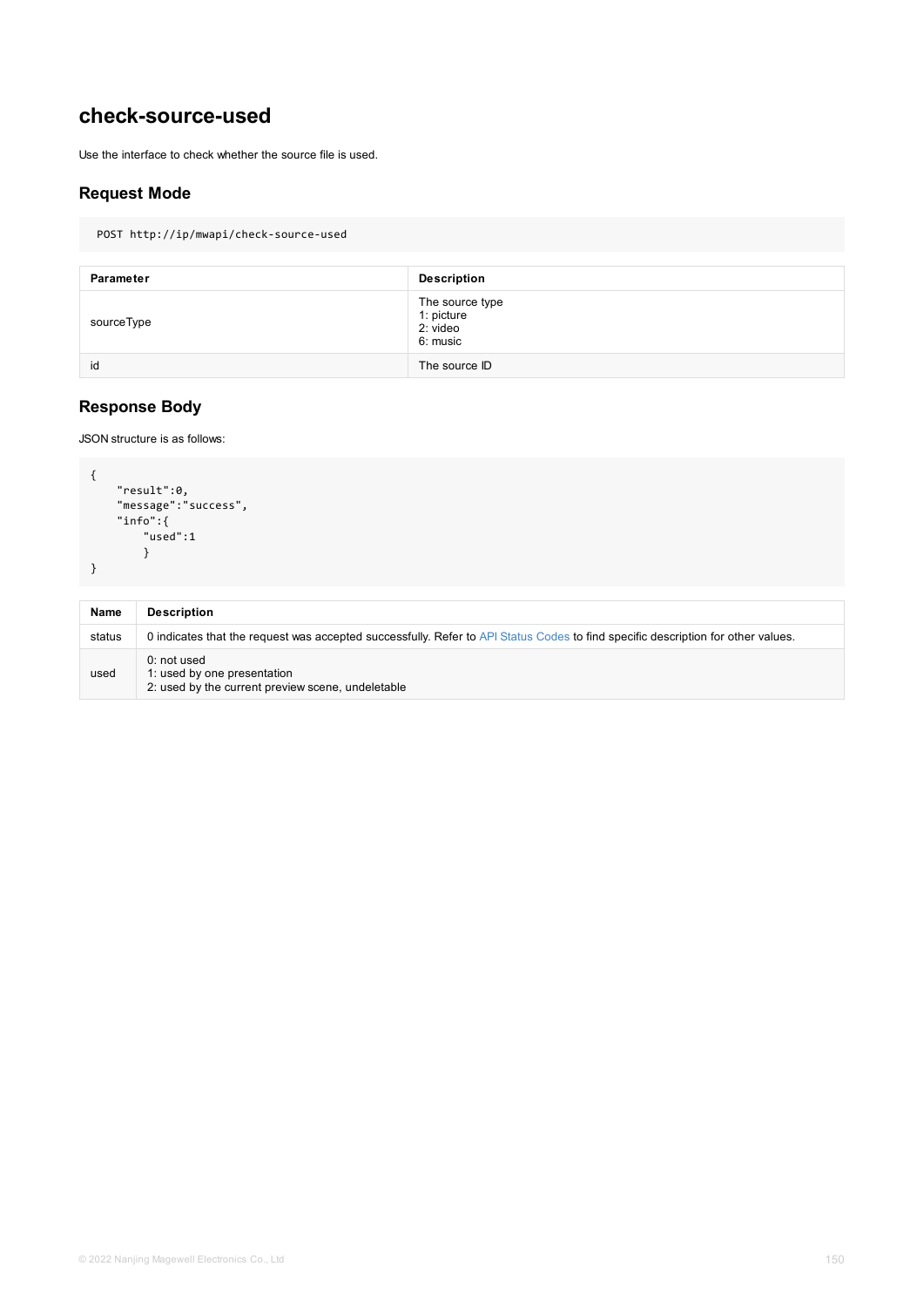```
\mathbf{r}"message": "The resource is previewing",
    "status": 40
}
```
### **1. Response Status**

| <b>Name</b> | <b>Description</b>                                                                                      |
|-------------|---------------------------------------------------------------------------------------------------------|
| status      | 0 indicates that the request was accepted successfully. Refer to API Status Codes to find specific desc |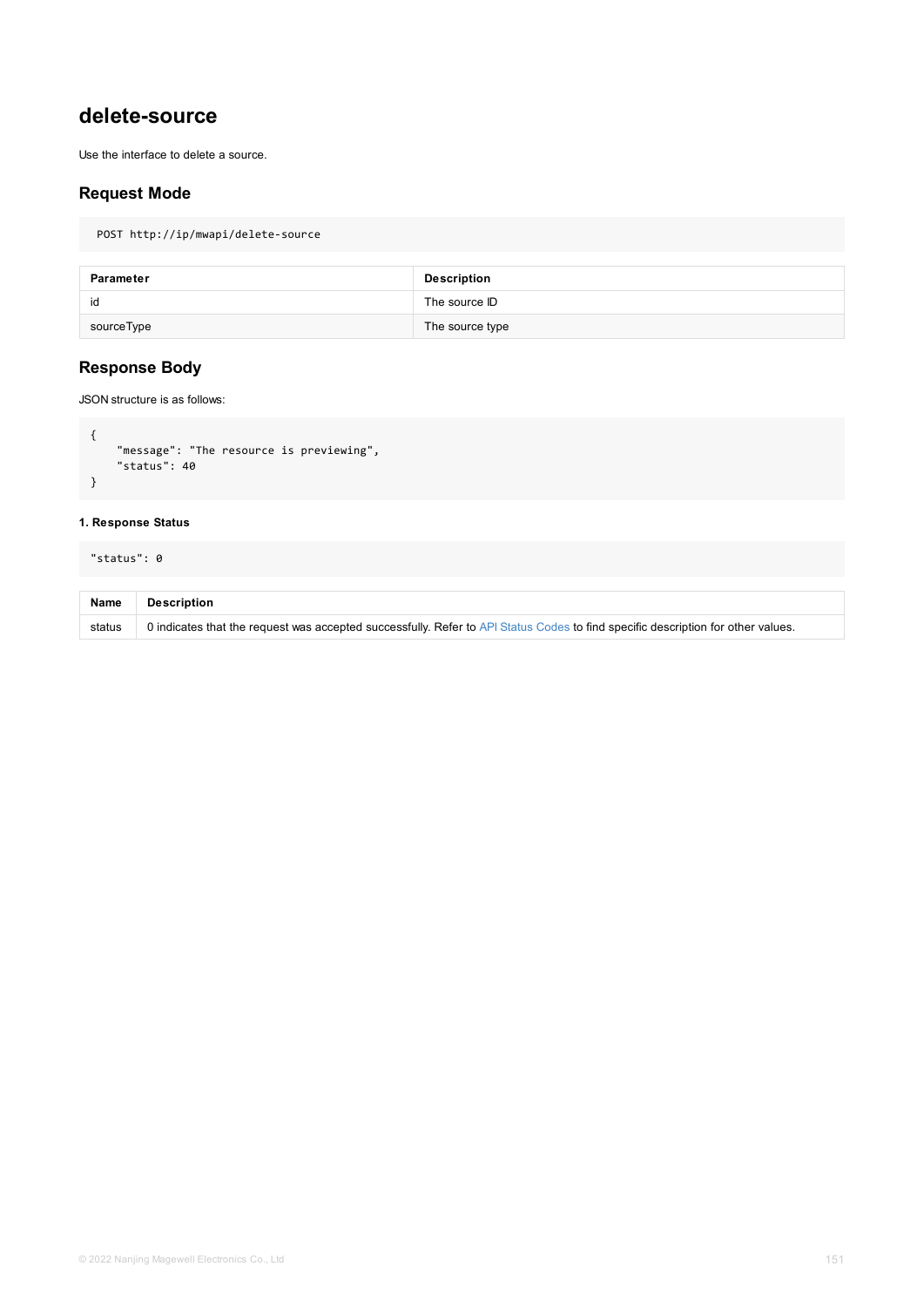# **get-sources-list**

Use the interface to get the server source list.

### **Request Mode**

POST http://ip/mwapi/get-sources-list

| Parameter | <b>Description</b>                                                                                    |
|-----------|-------------------------------------------------------------------------------------------------------|
| type      | The source type<br>1: picture<br>2: video<br>6: music<br>0: preset source (capture + picture + video) |

## **Response Body**

J S O N s t r u c t u r e is a s f ollo ws:

{

```
{
    "duration":0,
    "filePath":"1018/1018.JPG",
    "height":720,
    "id":1018,
    "name":"IMG_2878",
    "thumbnailPath":"1018/1018.thumb.jpeg",
    "type":1,
    "width":1280
}
,
{
    "duration":1234,
    "filePath":"1041/1041.mp3",
    "height":0,
    "id":1041,
```

```
"info":{ "pageIndex":0
,
    "sourceList":[
        {
            "duration":0,
            "filePath":"4/4.jpeg",
            "height":1461,
            "id":4,
            "name":"default picture",
            "thumbnailPath":"4/4.thumb.jpeg",
            "type":1,
            "width":2224
        }
,
        {
            "duration":0,
            "filePath":"100/100.jpeg",
            "height":1080,
            "id":100,
            "name":"ubuntu",
            "thumbnailPath":"100/100.thumb.jpeg",
            "type":1,
            "width":1920
        }
,
        {
            "duration":120000,
            "filePath":"101/101.mp4",
            "height":1080,
            "id":101,
            "name":"1080p-red",
            "thumbnailPath":"101/101.thumb.jpeg",
            "type":2,
            "width":1920
        }
,
```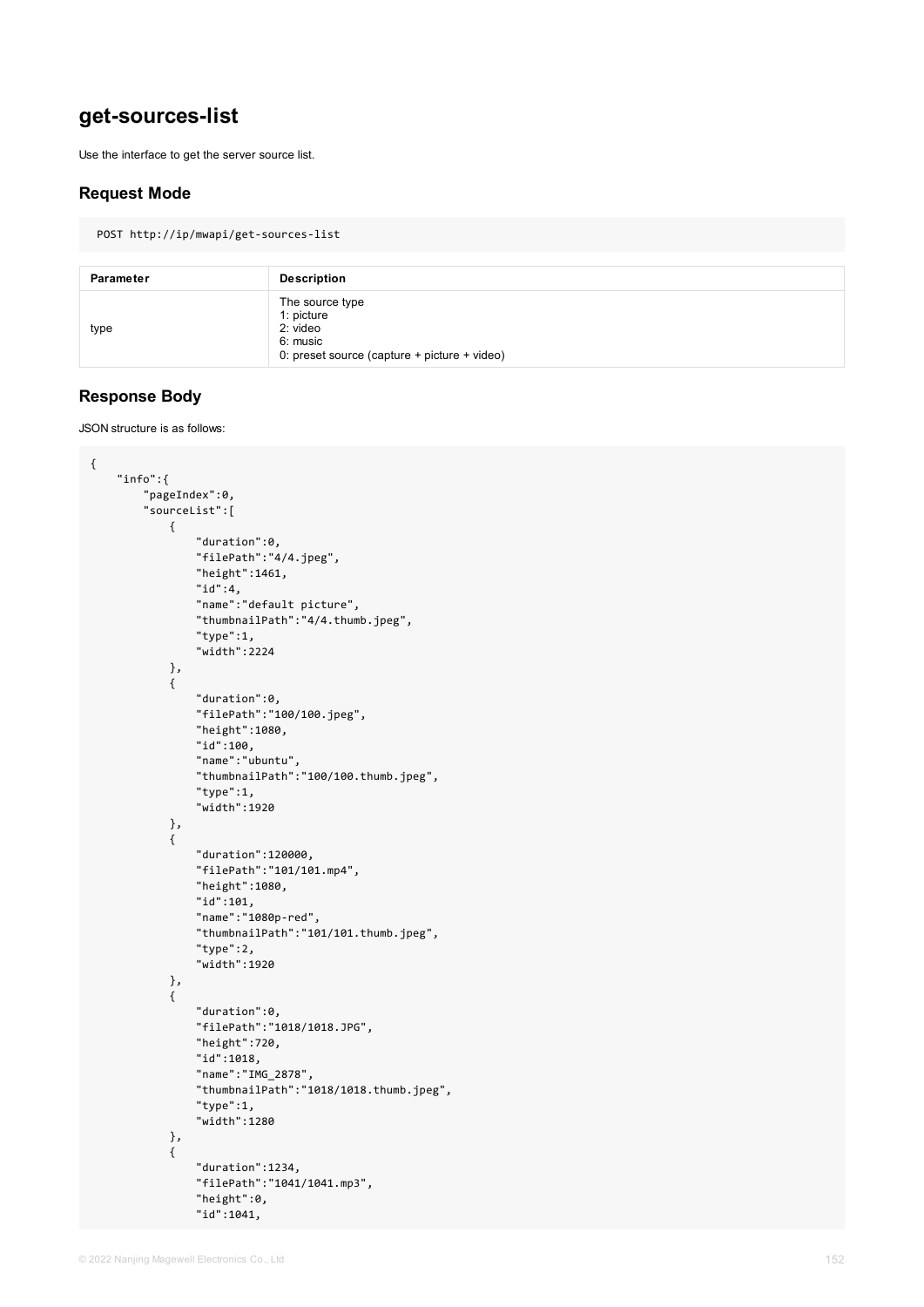|               | <del>J. UJU UAMLIVA</del><br>6: music<br>7: note background                                        |
|---------------|----------------------------------------------------------------------------------------------------|
| name          | The source name                                                                                    |
| thumbnailPath | The relative path of source thumbnail, accessing through http (http://[devicelP]/file/relativepath |
| filePath      | The relative path of source file, accessing through http (http://[devicelP]/file/relativepath)     |
| width         | The source width, valid except for music                                                           |
| height        | The source height, valid except for music                                                          |
| duration      | The source duration, valid only for video and music                                                |
| artist        | The artist, valid only for music                                                                   |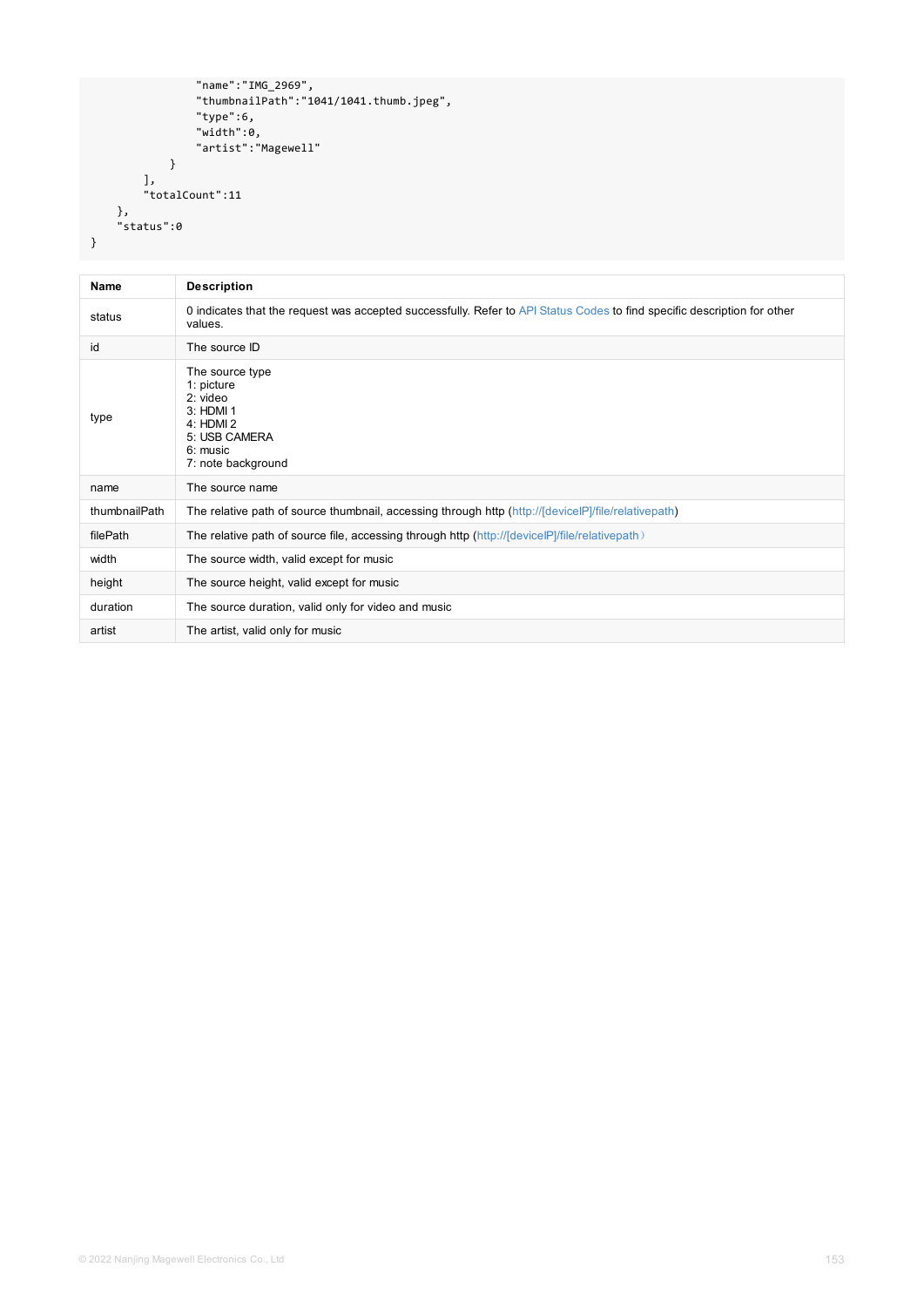## **Response Body**

JSON structure is as follows:

```
{
    "info":{
        "duration":0,
        "filePath":"2039/2039.png",
        "height":1080,
        "id":2039,
        "name":"IMG_3162",
        "rotation":0,
        "thumbnailPath":"2039/2039.thumb.jpeg",
        "type":1,
        "width":1440
    },
    "message":"success",
    "result":0
}
```
### **1. Response Status**

| <b>Name</b> | <b>Description</b>                                                                                      |
|-------------|---------------------------------------------------------------------------------------------------------|
| status      | 0 indicates that the request was accepted successfully. Refer to API Status Codes to find specific desc |
| info        | The source entity                                                                                       |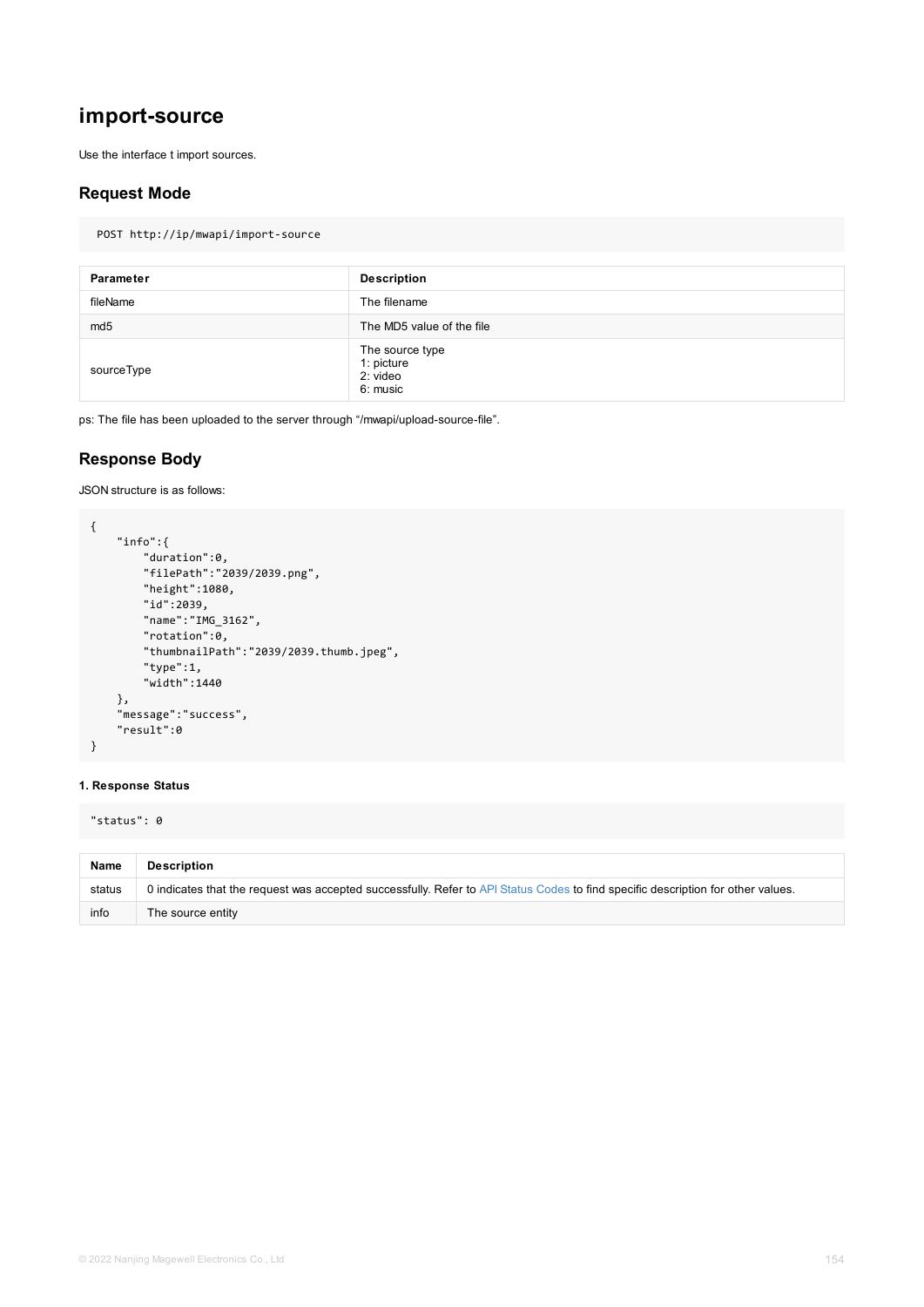## **Response Body**

JSON structure is as follows:

```
{
    "message": "success",
    "status": 0
}
```
### **1. Response Status**

| <b>Name</b> | <b>Description</b>                                                                                      |
|-------------|---------------------------------------------------------------------------------------------------------|
| status      | 0 indicates that the request was accepted successfully. Refer to API Status Codes to find specific desc |